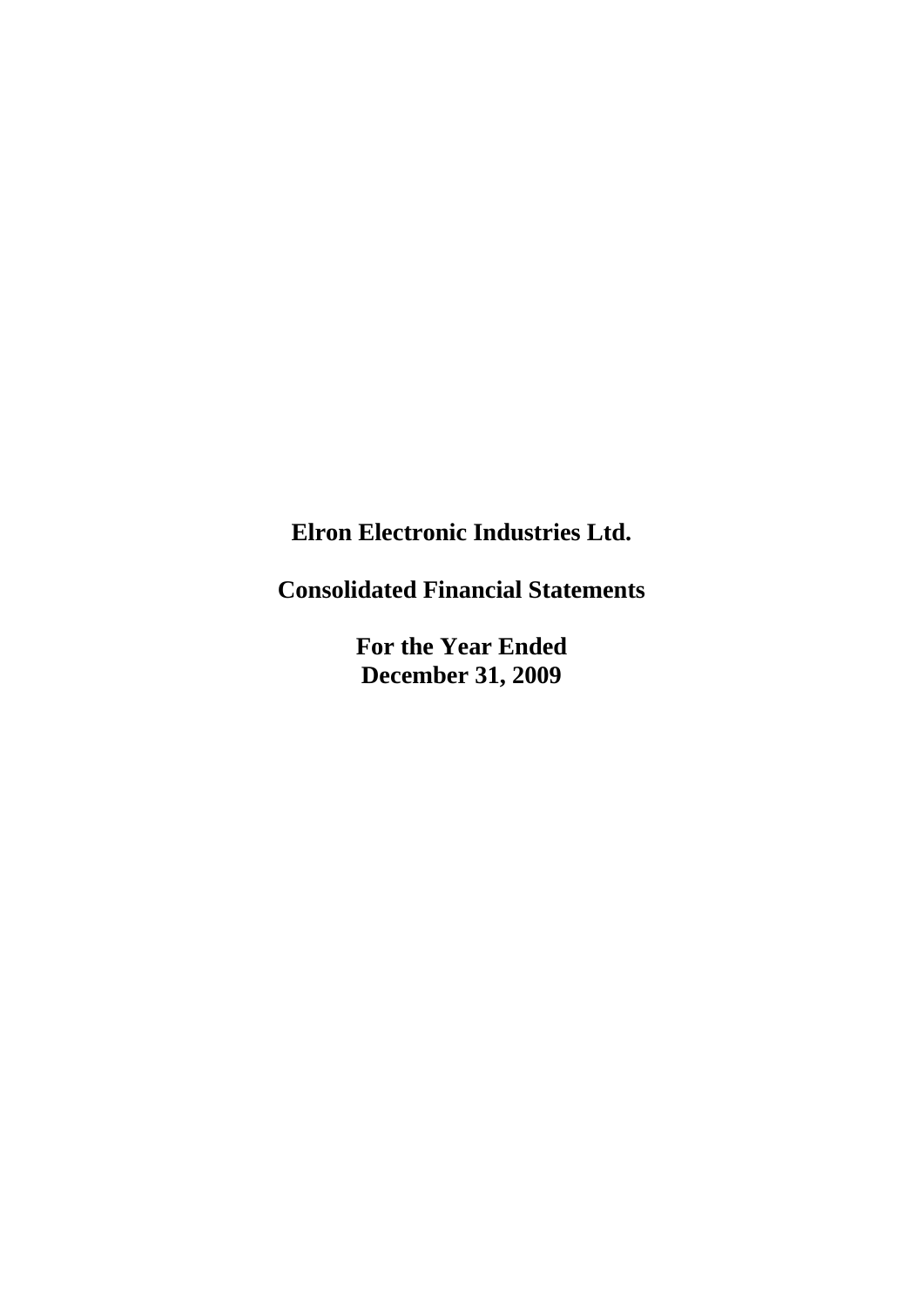# **Consolidated Financial Statements for the year ended December 31, 2009**

# **Contents**

| Report of Independent Registered Public Accounting Firm                                                           | 2   |
|-------------------------------------------------------------------------------------------------------------------|-----|
| <b>Consolidated Balance Sheets</b>                                                                                | 3   |
| <b>Consolidated Statements of Loss</b>                                                                            | 5   |
| <b>Consolidated Statements of Comprehensive Loss</b>                                                              | 6   |
| Consolidated Statements of Changes in Equity                                                                      | 7   |
| <b>Consolidated Statements of Cash Flows</b>                                                                      | 9   |
| Notes to the Consolidated Financial Statements                                                                    | 12  |
| Appendix to the Consolidated Financial Statements regarding<br>Details relating to Investments in Group companies | 106 |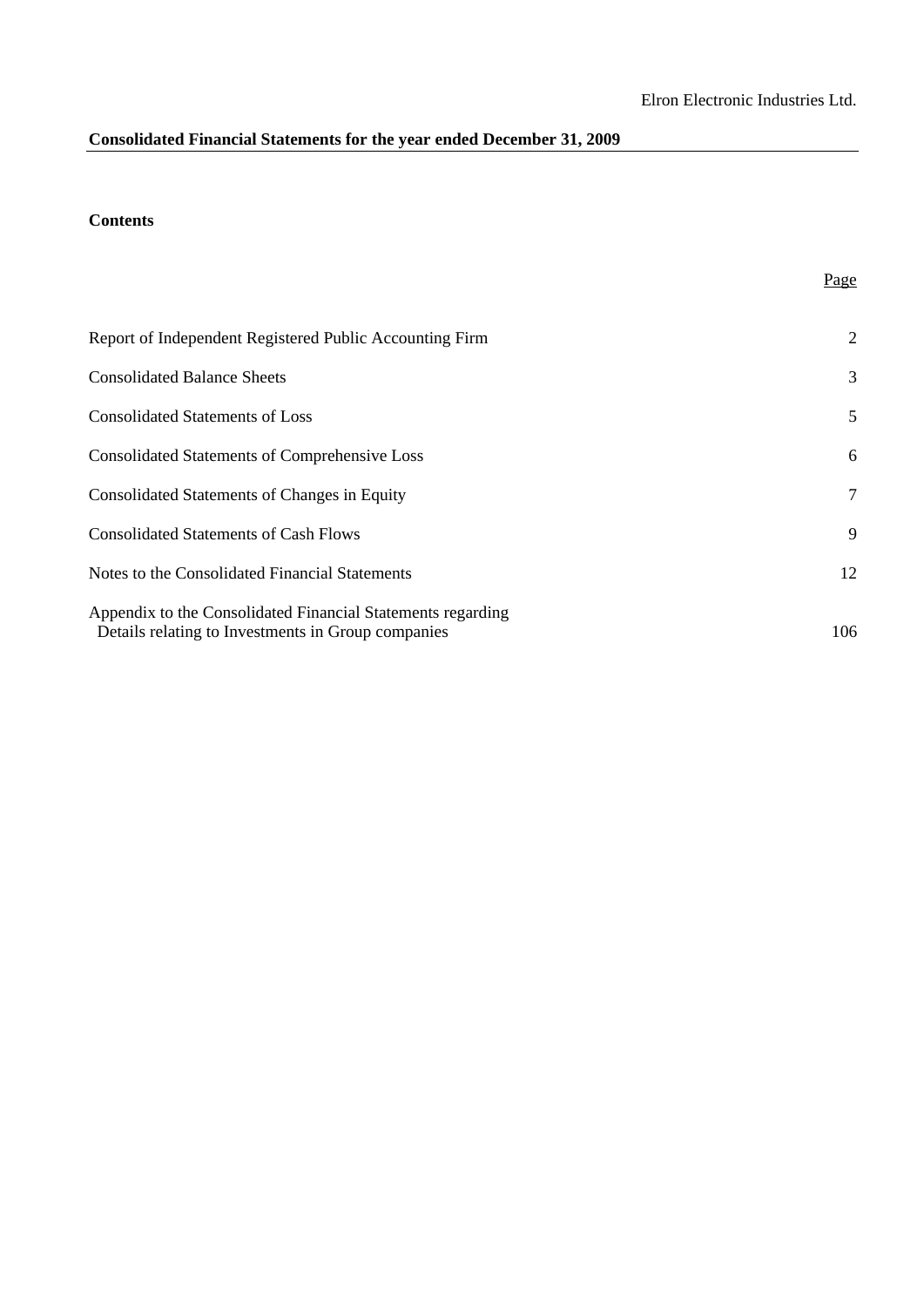

**Kost Forer Gabbay & Kasierer** 3 Aminadav St. Tel-Aviv 67067, Israel

Tel: 972 (3)6232525 Fax: 972 (3)5622555 www.ey.com/il

#### **REPORT OF INDEPENDENT REGISTERED PUBLIC ACCOUNTING FIRM**

#### **To the Board of Directors and Shareholders of**

#### **ELRON ELECTRONIC INDUSTRIES LTD.**

We have audited the accompanying consolidated balance sheets of Elron Electronic Industries Ltd. (the "Company") and its subsidiaries as of December 31, 2009, 2008 and January 1, 2008, and the related consolidated statements of income, comprehensive loss, changes in equity and cash flows for each of the two years in the period ended December 31, 2009. These consolidated financial statements are the responsibility of the Company's management. Our responsibility is to express an opinion on these consolidated financial statements based on our audits. We did not audit the financial statements of certain associates, the investment in which, at equity, amounted to \$104.5 million, \$107.9 million and \$85.8 million as of December 31, 2009, 2008 and January 1, 2008, respectively, and the Company's equity in their earnings amounted to \$ 5.6 million and \$ 1.4 million for the years ended December 31, 2009 and 2008, respectively. Those financial statements were audited by other auditors whose reports have been furnished to us, and our opinion, insofar as it relates to the amounts included for those companies, is based solely on the reports of other auditors.

We conducted our audits in accordance with generally accepted auditing standards in Israel, including standards prescribed by the Auditors Regulations (Manner of Auditor's Performance) 1973. Those standards require that we plan and perform the audit to obtain reasonable assurance about whether the financial statements are free of material misstatement. An audit includes examining, on a test basis, evidence supporting the amounts and disclosures in the financial statements. An audit also includes assessing the accounting principles used and significant estimates made by management, as well as evaluating the overall financial statement presentation. We believe that our audits and the reports of other auditors provide a reasonable basis for our opinion.

In our opinion, based on our audits and the reports of other auditors, the consolidated financial statements referred to above present fairly, in all material respects, the consolidated financial position of the Company and its subsidiaries as of December 31, 2009, 2008 and January 1, 2008, and the consolidated results of their operations and their cash flows for each of the two years in the period ended December 31, 2009, in conformity with International Financial Reporting Standards ("IFRS").

Tel-Aviv, Israel **Tel-Aviv, Israel KOST FORER GABBAY & KASIERER**<br>March 18, 2010 **A Member of Ernst & Young Global** A Member of Ernst & Young Global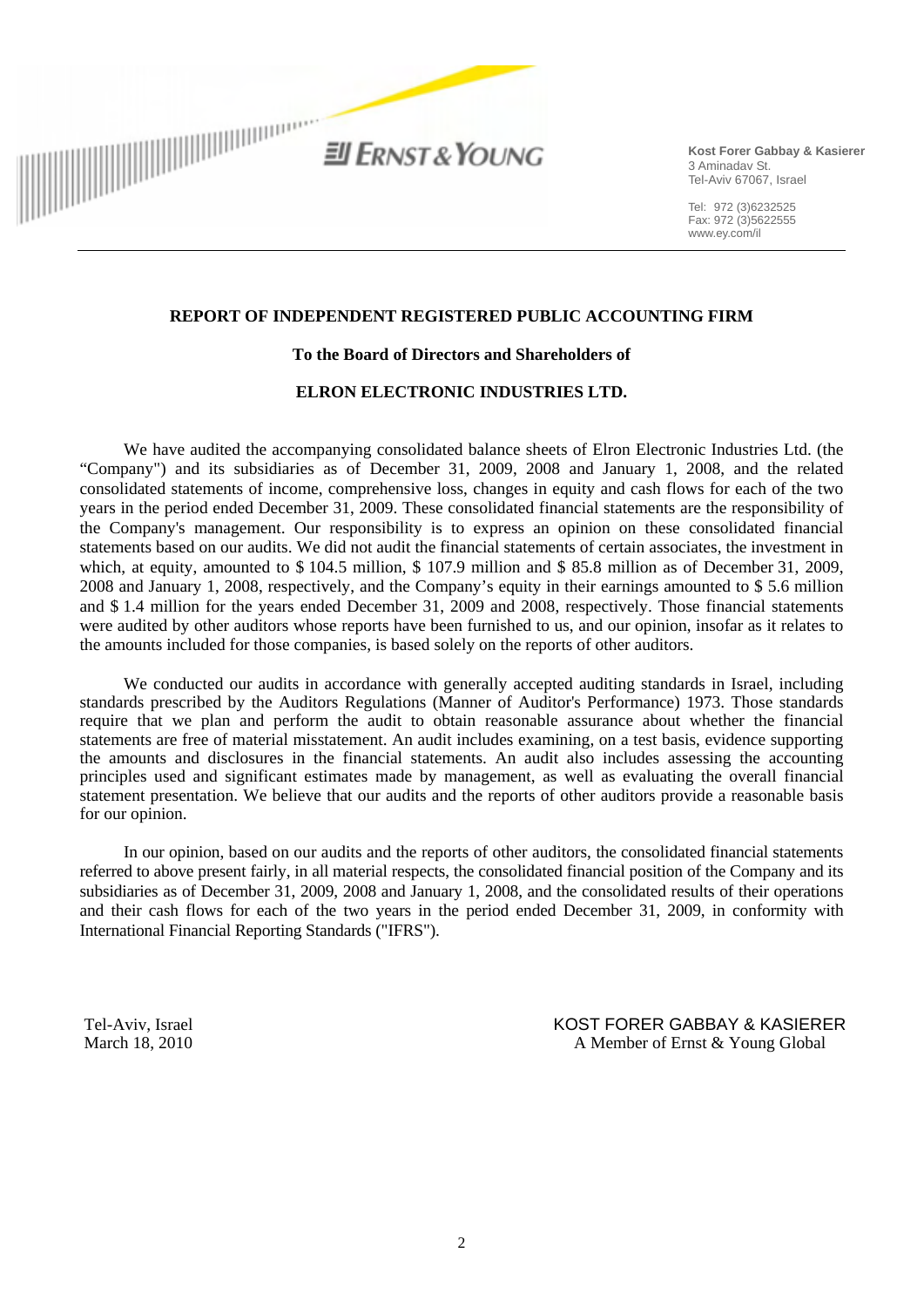### **Consolidated Balance Sheets as of**

|                                                     |                | December 31<br>2009 | December 31<br>2008 | January 1<br>2008 |
|-----------------------------------------------------|----------------|---------------------|---------------------|-------------------|
|                                                     | <b>Note</b>    | \$ thousands        | \$thousands         | \$ thousands      |
| Assets:                                             |                |                     |                     |                   |
| <b>Current assets</b>                               |                |                     |                     |                   |
| Cash and cash equivalents                           | $\overline{4}$ | 64,747              | 17,364              | 20,090            |
| Short-term financial investments                    | 5              |                     |                     | 16,900            |
| Restricted cash                                     | 3D.1           | 60                  | 143                 | 7,642             |
| Available for sale marketable securities            | 6              |                     |                     | 29,730            |
| Trade receivables, net                              | $\overline{7}$ | 2,084               | 1,150               | 1,043             |
| Other current assets                                | $8\,$          | 3,391               | 5,787               | 5,269             |
| Inventories                                         | 9              | 3,582               | 2,002               | 1,732             |
|                                                     |                | 73,864              | 26,446              | 82,406            |
| <b>Non-current assets</b>                           |                |                     |                     |                   |
| Investments in associates                           | 3              | 113,237             | 168,366             | 144,957           |
| Other investments (accounted as available for sale) | 10             | 14,527              | 7,511               | 13,102            |
| Property, plant and equipment, net                  | 11             | 2,991               | 4,458               | 1,796             |
| Intangible assets, net                              | 12             | 7,521               | 12,798              | 1,109             |
| Deferred taxes                                      | 25             |                     |                     | 56                |
| Other long-term receivables                         |                | 940                 |                     |                   |
|                                                     |                | 139,216             | 193,133             | 161,020           |

| <b>Total assets</b> | 13.080 | 219,579 | 243,426 |
|---------------------|--------|---------|---------|
|                     |        |         |         |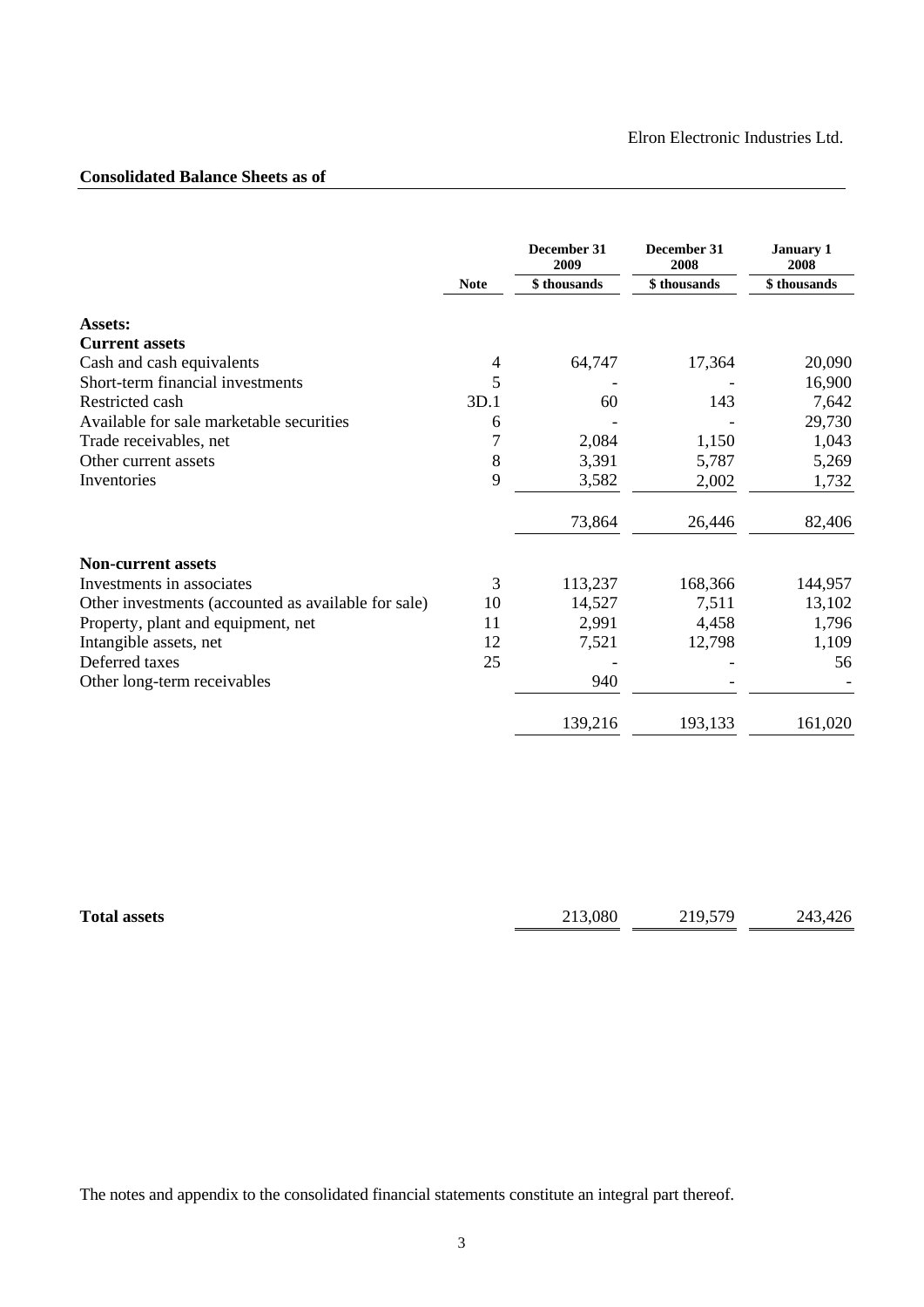### **Consolidated Balance Sheets as of**

|                                                                    | December 31<br>2009 | December 31<br>2008 | <b>January 1</b><br>2008 |
|--------------------------------------------------------------------|---------------------|---------------------|--------------------------|
| <b>Note</b>                                                        | \$thousands         | \$thousands         | \$thousands              |
| <b>Liabilities:</b>                                                |                     |                     |                          |
| <b>Current liabilities</b>                                         |                     |                     |                          |
| Short term credit and loans<br>13<br>14                            | 10,865<br>4,273     | 3,780<br>3,829      | 3,325                    |
| Trade payables<br>Other current liabilities<br>15                  | 9,627               | 12,486              | 3,236<br>9,116           |
| <b>Convertible Debentures</b><br>3D.1,16                           | 1,172               |                     | 5,549                    |
| 3D.1,16<br><b>Option to Convertible Debentures</b>                 |                     |                     | 830                      |
|                                                                    |                     |                     |                          |
|                                                                    | 25,937              | 20,095              | 22,056                   |
| <b>Long-term liabilities</b>                                       |                     |                     |                          |
| Long term loans from banks and others<br>16                        | 36,981              | 35,141              | 2,244                    |
| Long term loan from shareholders<br>16                             | 16,737              | 6,176               |                          |
| <b>Convertible Debentures</b><br>3D.1,16                           | 2,211               | 2,161               |                          |
| Royalty bearing government grants<br>17                            | 8,685               | 8,814               | 5,453                    |
| Employee benefits<br>18                                            | 194                 | 991                 | 561                      |
| 25<br>Deferred taxes                                               |                     |                     | 456                      |
| Other long term liabilities                                        | 242                 | 150                 |                          |
|                                                                    | 65,050              | 53,433              | 8,714                    |
| <b>Total Liabilities</b>                                           | 90,987              | 73,528              | 30,770                   |
| <b>Equity attributable to the</b><br><b>Company's shareholders</b> |                     |                     |                          |
| Issued capital<br>19                                               | 9,573               | 9,573               | 9,573                    |
| Share premium<br>19                                                | 190,328             | 190,328             | 190,328                  |
| Retained earnings (accumulated deficit)                            | (83, 499)           | (70,052)            | 1,275                    |
| Other capital reserves                                             | 10,067              | 9,657               | 8,437                    |
| <b>Non-controlling interests</b>                                   | (4,376)             | 6,545               | 3,043                    |
| <b>Total equity</b>                                                | 122,093             | 146,051             | 212,656                  |
| <b>Total liabilities and equity</b>                                | 213,080             | 219,579             | 243,426                  |

| Arie Mientkavich         | Zvi Slovin         | Ari Bronshtein     | Yaron Elad              |
|--------------------------|--------------------|--------------------|-------------------------|
| Chairman of the Board of | Co-Chief Executive | Co-Chief Executive | Vice President $\&$     |
| <b>Directors</b>         | Officer            | Officer            | Chief Financial Officer |

Approval date of the consolidated financial statements: March 18, 2010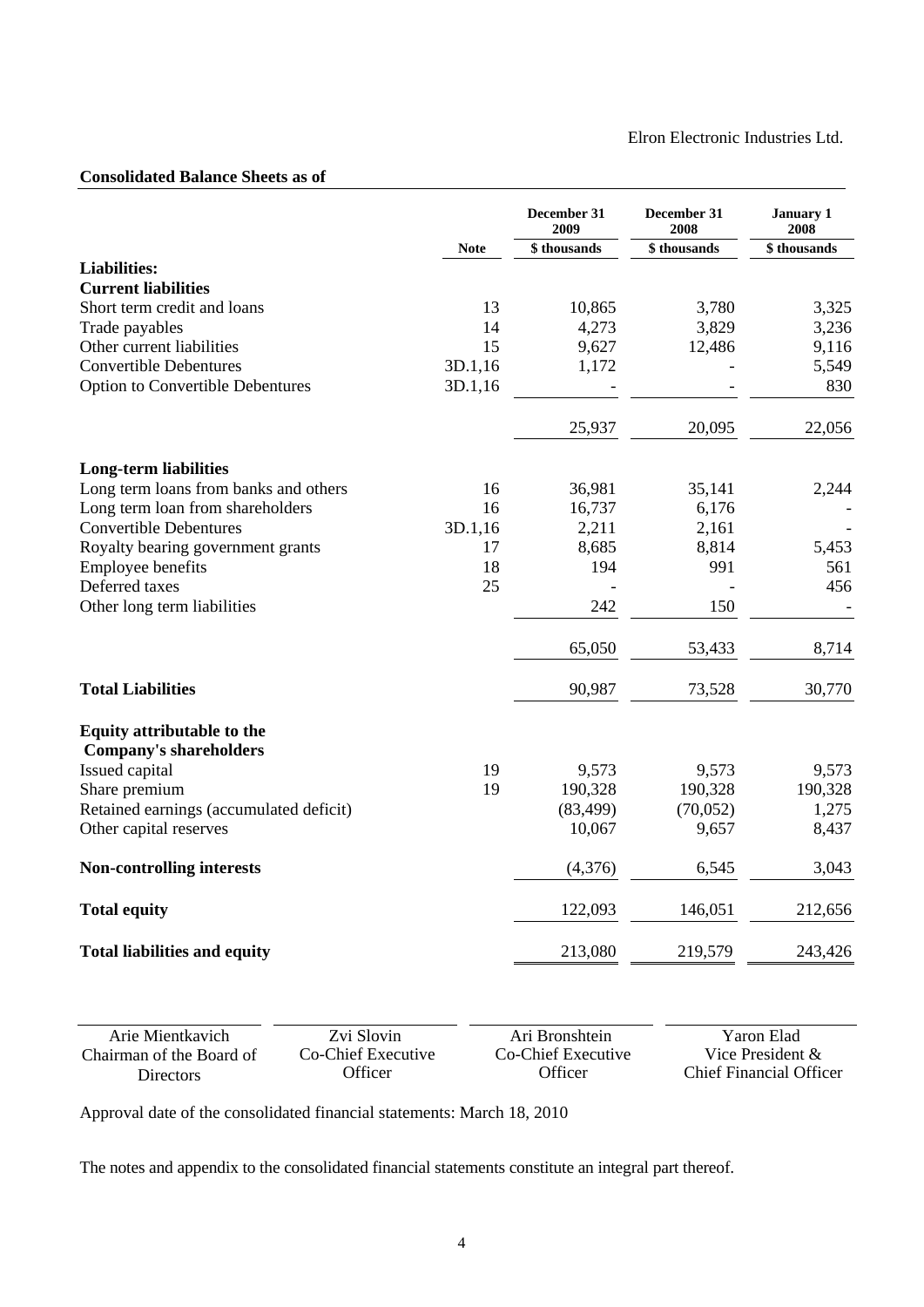### **Consolidated Statements of Loss**

|                                                                          |             | For the<br>year ended<br>December 31<br>2009 | For the<br>year ended<br>December 31<br>2008 |
|--------------------------------------------------------------------------|-------------|----------------------------------------------|----------------------------------------------|
|                                                                          |             | \$thousands                                  | \$thousands                                  |
|                                                                          | <b>Note</b> | (except for loss per share data)             |                                              |
| <b>Income</b>                                                            |             |                                              |                                              |
| Sales of goods                                                           |             | 9,904                                        | 6,237                                        |
| Gain from disposal of businesses and associates and changes in           |             |                                              |                                              |
| holding in associates, net                                               | 24B         | 31,802                                       | 783                                          |
| Financial income                                                         | 24D         | 1,413                                        | 6,259                                        |
|                                                                          |             | 43,119                                       | 13,279                                       |
| <b>Cost and Expenses</b>                                                 |             |                                              |                                              |
| Cost of sales                                                            | 24E         | 4,824                                        | 3,200                                        |
| Research and development expenses, net                                   | 24F         | 25,699                                       | 29,911                                       |
| Selling and marketing expenses                                           | 24G         | 8,985                                        | 7,525                                        |
| General and administrative expenses                                      | 24H         | 15,865                                       | 19,065                                       |
| Equity in losses of associates, net                                      | 24A         | 10,514                                       | 40,146                                       |
| Amortization of intangible assets                                        |             | 1,416                                        | 1,061                                        |
| Other expenses, net                                                      | 24C         | 2,230                                        | 257                                          |
| Financial expenses                                                       | 24D         | 5,434                                        | 4,800                                        |
|                                                                          |             | 74,967                                       | 105,965                                      |
| Loss before tax benefit                                                  |             | 31,848                                       | 92,686                                       |
| Tax benefit                                                              | 25A         | 2,453                                        | 32                                           |
| <b>Net Loss</b>                                                          |             | 29,395                                       | 92,654                                       |
| <b>Attributable to:</b>                                                  |             |                                              |                                              |
| The Company's shareholders                                               |             | 14,304                                       | 71,834                                       |
| Non-controlling interests                                                |             | 15,091                                       | 20,820                                       |
|                                                                          |             | 29,395                                       | 92,654                                       |
| Net loss per share attributable to the<br>Company's shareholders (in \$) |             |                                              |                                              |
| Basic loss per share                                                     |             | 0.48                                         | 2.43                                         |
| Diluted loss per share                                                   |             | 0.49                                         | 2.44                                         |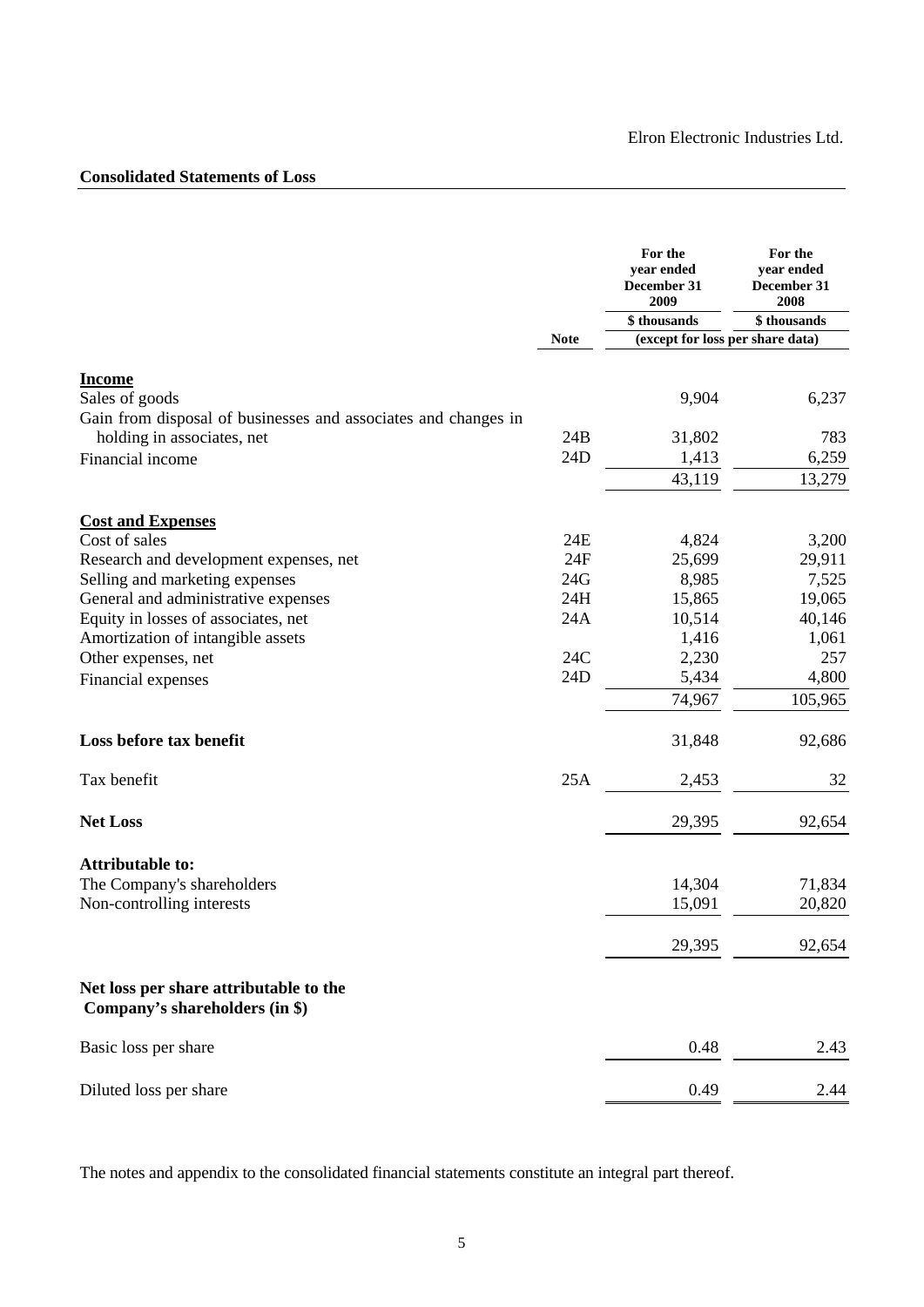# **Consolidated Statements of Comprehensive Loss**

|                                                                                                                                         | For the<br>year ended<br>December 31<br>2009 | For the<br>year ended<br>December 31<br>2008 |
|-----------------------------------------------------------------------------------------------------------------------------------------|----------------------------------------------|----------------------------------------------|
|                                                                                                                                         | \$thousands                                  | \$thousands                                  |
| Reserve from revaluation of investment following consolidation                                                                          |                                              | 5,219                                        |
| Actuarial gains from defined benefit plan                                                                                               | 15                                           | 69                                           |
| Foreign currency translation differences for foreign operations<br>Foreign currency translation differences charged to the statement of | (45)                                         | 902                                          |
| income upon disposal of an associate                                                                                                    | (4,330)                                      |                                              |
| Changes in fair value of available for sale financial assets                                                                            | 5,001                                        | (1,990)                                      |
| Net change in fair value of available-for-sale financial assets classified to                                                           |                                              |                                              |
| the statement of income                                                                                                                 | (84)                                         | (2,266)                                      |
| Company's share of other comprehensive income (loss) of associates                                                                      | 455                                          | (609)                                        |
| Other comprehensive income for the year                                                                                                 | 1,012                                        | 1,325                                        |
| Loss for the year                                                                                                                       | (29, 395)                                    | (92, 654)                                    |
| Total comprehensive loss for the year                                                                                                   | (28, 383)                                    | (91, 329)                                    |
| <b>Attributable to:</b>                                                                                                                 |                                              |                                              |
| Company's shareholders                                                                                                                  | (13, 381)                                    | (70, 485)                                    |
| Non-controlling interests                                                                                                               | (15,002)                                     | (20, 844)                                    |
| Total comprehensive loss for the year                                                                                                   | (28, 383)                                    | (91, 329)                                    |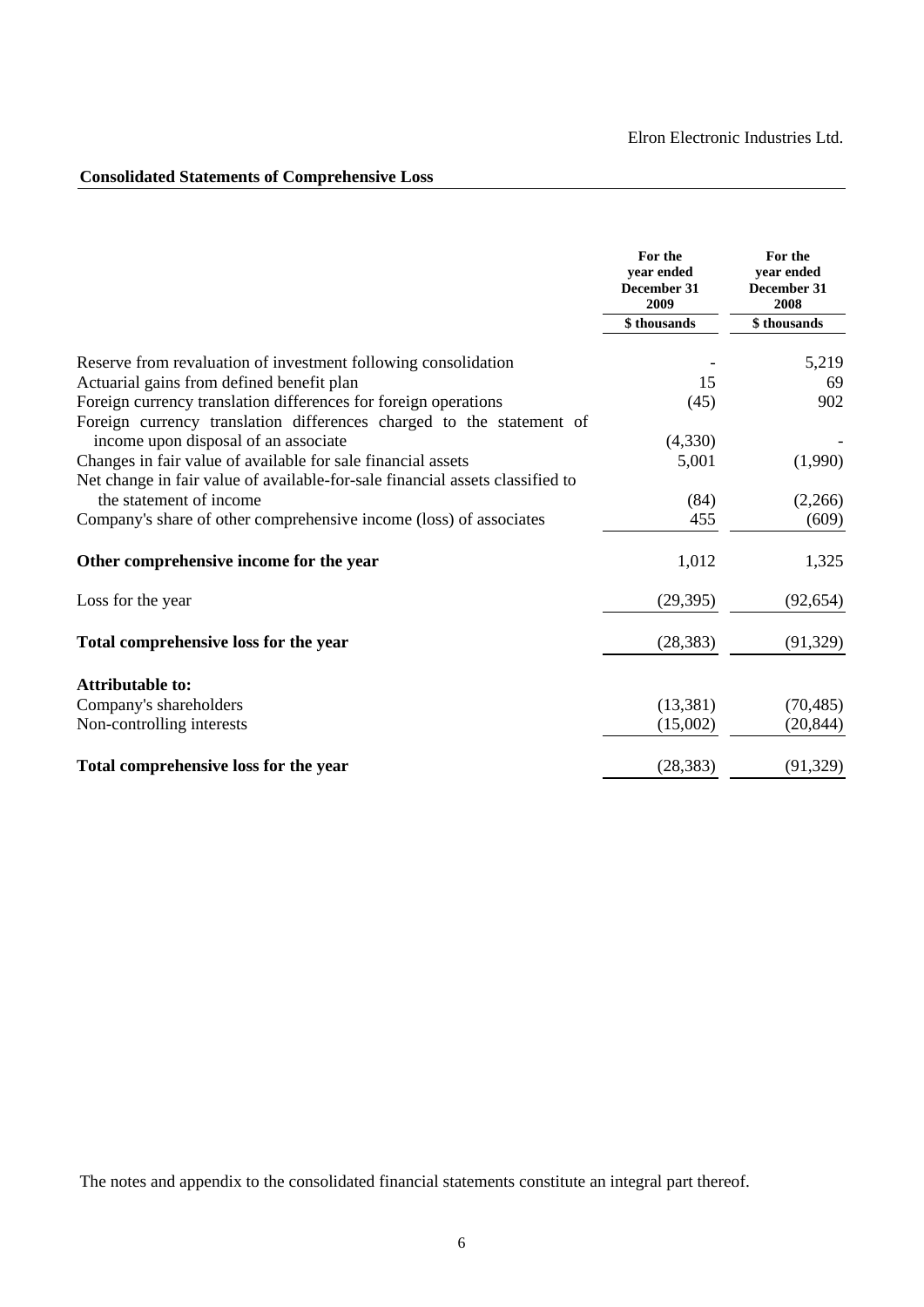Elron Electronic Industries Ltd. Elron Electronic Industries Ltd.

> **Consolidated Statements of Changes in Equity Consolidated Statements of Changes in Equity**

|                                                                                                                                |                          |                  |                                   |                                                           | Attributable to the Company's shareholders                                                              |                                                                                                                       |                                                                 |                                                 |                                                                        |                                |                |
|--------------------------------------------------------------------------------------------------------------------------------|--------------------------|------------------|-----------------------------------|-----------------------------------------------------------|---------------------------------------------------------------------------------------------------------|-----------------------------------------------------------------------------------------------------------------------|-----------------------------------------------------------------|-------------------------------------------------|------------------------------------------------------------------------|--------------------------------|----------------|
|                                                                                                                                | capital<br><b>Issued</b> | Premium<br>Share | Payments<br>Share<br><b>Based</b> | translation<br>differences<br>reserves<br>Capital<br>from | transaction<br>controlling<br>reserves<br>Capital<br>respect<br>interest<br>with<br>$\overline{a}$<br>ă | In thousands of dollars<br>available<br>reserves<br>financial<br>for sale<br>Capital<br>respect<br>assets<br>9.<br>ិ៍ | of subsidiaries<br>consolidation<br>reserve from<br>Revaluation | (Accumulated<br>Retained<br>earning<br>deficit) | shareholders<br>attributable<br>Company's<br>to the<br>equity<br>Total | controlling<br>interest<br>Non | Total          |
|                                                                                                                                |                          |                  |                                   |                                                           |                                                                                                         |                                                                                                                       |                                                                 |                                                 |                                                                        |                                |                |
| Share based payment<br>January 1, 2008<br><b>Balance</b> at                                                                    | 9,573                    | 190,328          | 675<br>378                        | ı<br>4,217                                                | I                                                                                                       | I<br>4,220                                                                                                            | Ţ<br>ı                                                          | ľ<br>600                                        | 209,613<br>378                                                         | I<br>3,043                     | 212,656<br>378 |
| Increase in the non-controlling interest<br>Share-based payments in respect of<br>due to issuance of shares by a<br>subsidiary |                          |                  |                                   | ı                                                         |                                                                                                         | ı                                                                                                                     | ı                                                               | f,                                              | ı                                                                      | 18,631                         | 18,631         |
| Increase in Non-controlling interest due<br>awards issued by subsidiaries                                                      |                          |                  |                                   | ı                                                         | ı                                                                                                       | ı                                                                                                                     | ı                                                               | ı                                               | ï                                                                      | 1,925                          | 1,925          |
| Reclassification of revaluation reserve<br>to initial consolidation                                                            |                          |                  |                                   | ı                                                         | ı                                                                                                       | ı                                                                                                                     | ı                                                               | I                                               | ı                                                                      | 3,790                          | 3,790          |
| in respect of acquisition of subsidiary<br>in stages to retained earnings                                                      |                          |                  |                                   | I                                                         | ı                                                                                                       | J.                                                                                                                    | (468)                                                           | 468                                             | ı                                                                      | ı                              | ı              |
| Total comprehensive income (loss) for<br>the year                                                                              | ı                        | ı                |                                   | 900                                                       | $\blacksquare$                                                                                          | (4,431)                                                                                                               | 5,219                                                           | (72, 173)                                       | (70, 485)                                                              | (20, 844)                      | (91,329)       |
| December 31, 2008<br><b>Balance</b> at                                                                                         | 9,573                    | 190,328          | 1,053                             | 5,117                                                     |                                                                                                         | (211)                                                                                                                 | 4,751                                                           | (71, 105)                                       | 139,506                                                                | 6,545                          | 146,051        |

The notes and appendix to the consolidated financial statements constitute an integral part thereof. The notes and appendix to the consolidated financial statements constitute an integral part thereof.

 $\overline{r}$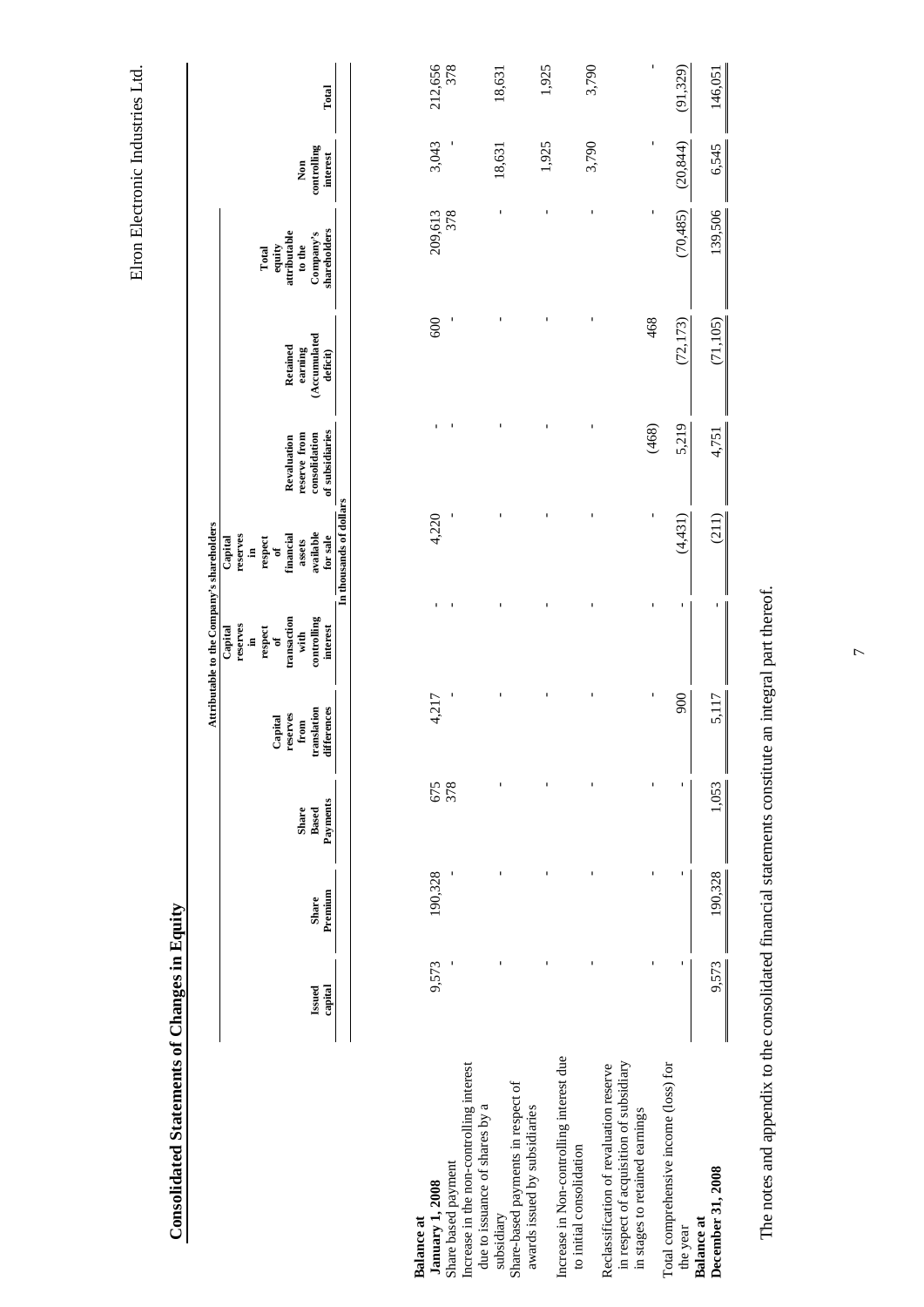Elron Electronic Industries Ltd. Elron Electronic Industries Ltd.

> Consolidated Statements of Changes in Equity (Cont.) **Consolidated Statements of Changes in Equity (Cont.)**

|                                                                                                                         |                   |                  |                                  |                                                           | Attributable to the Company's shareholders                                                  |                                                                                                                      |                                                                 |                                                         |                                                                        |                                |           |
|-------------------------------------------------------------------------------------------------------------------------|-------------------|------------------|----------------------------------|-----------------------------------------------------------|---------------------------------------------------------------------------------------------|----------------------------------------------------------------------------------------------------------------------|-----------------------------------------------------------------|---------------------------------------------------------|------------------------------------------------------------------------|--------------------------------|-----------|
|                                                                                                                         | capital<br>Issued | Premium<br>Share | Payment<br>Share<br><b>Based</b> | differences<br>translation<br>reserves<br>Capital<br>from | transaction<br>controlling<br>reserves<br>interest<br>respect<br>Capital<br>with<br>9.<br>đ | In thousands of dollars<br>available<br>reserves<br>financial<br>For sale<br>respect<br>Capital<br>assets<br>9.<br>ð | of subsidiaries<br>reserve from<br>consolidation<br>Revaluation | (Accumulated<br>Retained<br>Earning<br><b>Deficit</b> ) | shareholders<br>attributable<br>Company's<br>to the<br>equity<br>Total | controlling<br>interest<br>Non | Total     |
| January 1, 2009<br><b>Balance</b> at                                                                                    | 9,573             | 190,328          | 1,053                            | 117<br>n                                                  |                                                                                             | (211)                                                                                                                | 4,751                                                           | (71, 105)                                               | 139,506                                                                | 6,545                          | 146,051   |
| Share-based payments in<br>Share based payments                                                                         |                   | ı                | 127                              | ï                                                         |                                                                                             |                                                                                                                      | I                                                               | I                                                       | 127                                                                    | ı                              | 127       |
| Increase in the non-controlling<br>respect of shares issued by<br>interest due additional<br>subsidiaries<br>investment |                   |                  | ı                                | f,                                                        | f,                                                                                          | f,                                                                                                                   | f,                                                              | f,                                                      | ı                                                                      | 2,395                          | 2,395     |
| Deconsolidation of non-<br>controlling interest                                                                         |                   | ı                |                                  | ı                                                         | ı                                                                                           | ı                                                                                                                    | ı                                                               |                                                         | ı                                                                      | 3,528                          | 3,528     |
| Reclassification of revaluation<br>acquisition of subsidiary in<br>stages to retained earnings<br>reserve in respect of |                   |                  |                                  | ı                                                         | ı                                                                                           | ı                                                                                                                    | ı                                                               | ı                                                       | ı                                                                      | (1,625)                        | (1,625)   |
|                                                                                                                         |                   |                  |                                  | ï                                                         | ı                                                                                           |                                                                                                                      | (624)                                                           | 624                                                     | ı                                                                      | ı                              | I,        |
| Total comprehensive income<br>Transaction with non-<br>controlling interest                                             |                   |                  |                                  | I                                                         | 217                                                                                         | ı                                                                                                                    | ı                                                               | ı                                                       | 217                                                                    | (217)                          | I         |
| (loss) for the year                                                                                                     | ı                 |                  | ı                                | 394)<br>नुं                                               | ı                                                                                           | 5,211                                                                                                                | ı                                                               | (14, 198)                                               | (13, 381)                                                              | (15,002)                       | (28, 383) |
| December 31, 2009<br><b>Balance</b> at                                                                                  | 9,573             | 190,328          | 1,180                            | 723                                                       | 217                                                                                         | 5,000                                                                                                                | 4,127                                                           | (84, 679)                                               | 126,469                                                                | (4,376)                        | 122,093   |

The notes and appendix to the consolidated financial statements constitute an integral part thereof. The notes and appendix to the consolidated financial statements constitute an integral part thereof.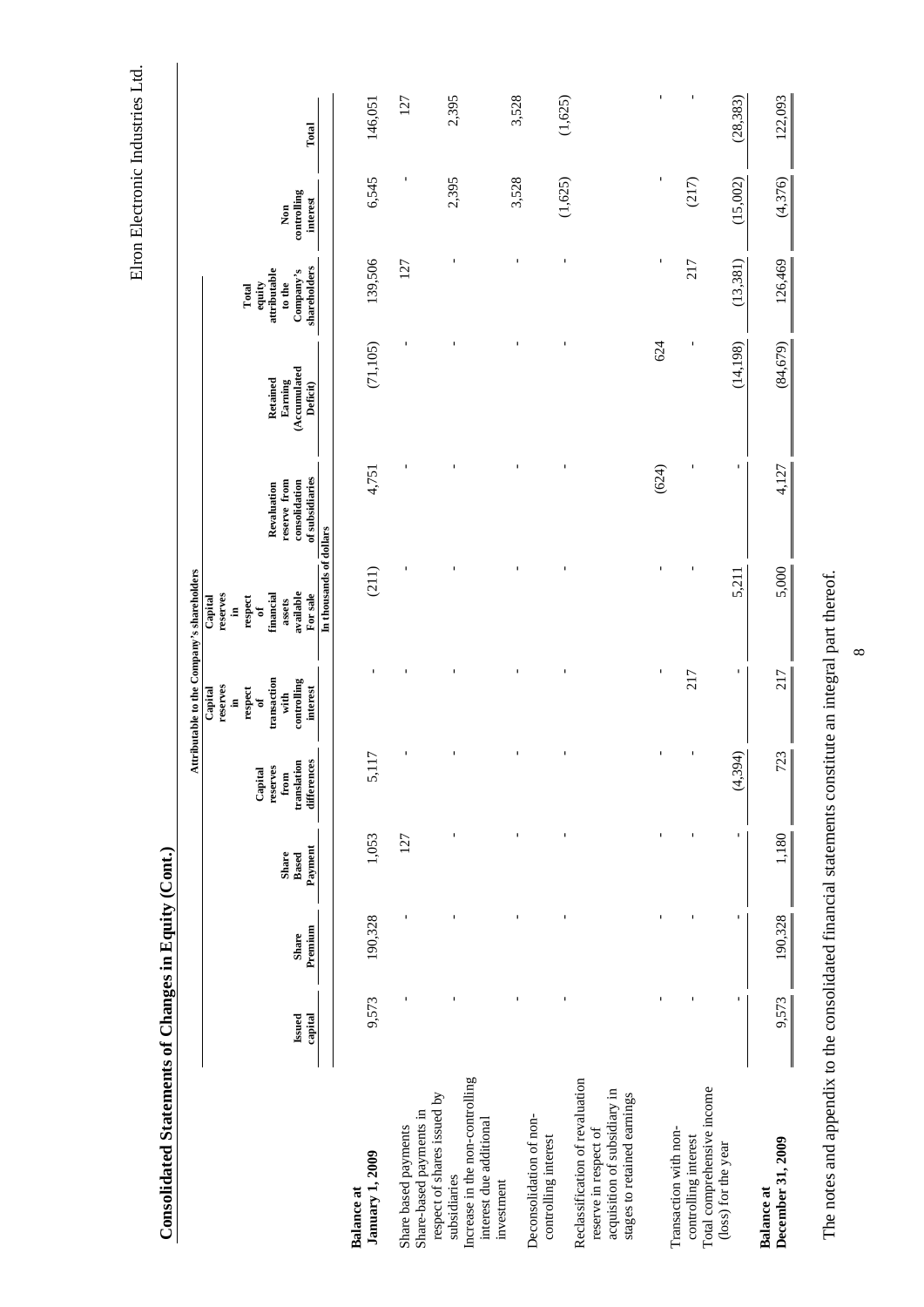# **Consolidated Statements of Cash Flows**

|                                                                                      | For the<br>year ended<br>December 31<br>2009 | For the<br>year ended<br>December 31<br>2008 |
|--------------------------------------------------------------------------------------|----------------------------------------------|----------------------------------------------|
|                                                                                      | \$thousands                                  | \$thousands                                  |
| <b>Cash flows from operating activities</b>                                          |                                              |                                              |
| Net loss                                                                             | (29, 395)                                    | (92, 654)                                    |
| Adjustments to reconcile net loss to net cash used in operating activities:          |                                              |                                              |
| Equity in losses of associates, net                                                  | 10,514                                       | 40,146                                       |
| Gain from disposal of businesses and associates and changes in holdings in           |                                              |                                              |
| associates, net                                                                      | (31,802)                                     | (783)                                        |
| Depreciation and amortization                                                        | 2,958                                        | 2,050                                        |
| Impairment of investments                                                            | 1,853                                        | 909                                          |
| Accrued interest on loans from shareholders                                          | 1,561                                        | 176                                          |
| Loss resulted from early redemption of Convertible Debentures                        |                                              | 359                                          |
| Gain from sale of investments in available for sale securities                       | (85)                                         | (239)                                        |
| Reevaluation of restricted cash                                                      | 83                                           | 389                                          |
| Decrease (increase) in fair value of Convertible Debentures                          | 921                                          | (2,143)                                      |
| Stock based compensation and changes in liability in respect of call options         | 2,398                                        | 2,128                                        |
| Deferred taxes, net                                                                  |                                              | (111)                                        |
| Loss from sale of property and equipment, net                                        | 64                                           | 8                                            |
| Financial income, net                                                                | 949                                          | 647                                          |
| Other                                                                                | 323                                          | 1,565                                        |
|                                                                                      | (10, 263)                                    | 45,101                                       |
| Changes in Working Capital:                                                          |                                              |                                              |
| Increase in trade receivables                                                        | (1,103)                                      | (99)                                         |
| Decrease in Other current assets                                                     | 62                                           | 1,752                                        |
| Deacrease in liabilities in respect of government grants                             | (589)                                        | (1,270)                                      |
| Increase in inventories                                                              | (2,634)                                      | (329)                                        |
| Increase in trade payables                                                           | 307                                          | 8                                            |
| Increase (decrease) in Other current liabilities (mainly provision for income taxes) | (1,444)                                      | 793                                          |
|                                                                                      | (5,401)                                      | 855                                          |
| Cash paid and received during the year for:                                          |                                              |                                              |
| Interest paid                                                                        | (1, 542)                                     | (1,742)                                      |
| Interest received                                                                    | 593                                          | 1,095                                        |
|                                                                                      | (949)                                        | (647)                                        |
|                                                                                      |                                              |                                              |
| Net cash used in operating activities                                                | (46,008)                                     | (47, 345)                                    |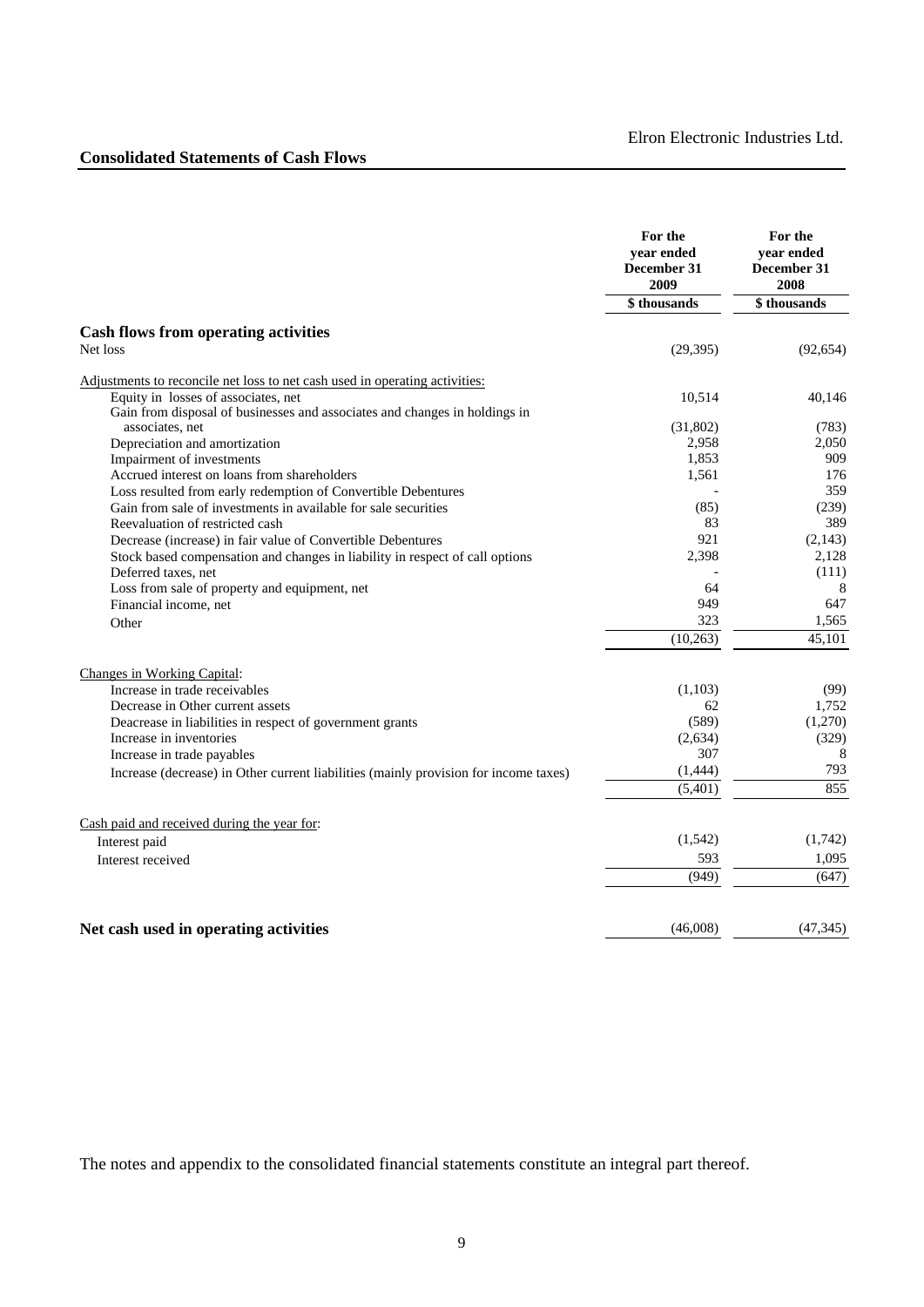## **Consolidated Statements of Cash Flows (Cont.)**

|                                                                                                                                                            | For the<br>year ended<br>December 31<br>2009 | For the<br>year ended<br>December 31<br>2008 |
|------------------------------------------------------------------------------------------------------------------------------------------------------------|----------------------------------------------|----------------------------------------------|
|                                                                                                                                                            | \$thousands                                  | \$thousands                                  |
| <b>Cash flows from investment activities</b>                                                                                                               |                                              |                                              |
| Investment in associates and other companies                                                                                                               | (8,630)                                      | (57,765)                                     |
| Proceeds from sale of associates and other companies                                                                                                       | 66,290                                       |                                              |
| Dividend received from associates                                                                                                                          | 9,553                                        |                                              |
| Acquisition of subsidiaries, net of cash acquired (Schedule A)                                                                                             |                                              | (117)                                        |
| Proceeds from sale and maturity of available for sale securities                                                                                           | 728                                          | 29,452                                       |
| Investments in long term deposits                                                                                                                          | (430)                                        | (228)                                        |
| Purchase of intangible assets                                                                                                                              | (172)                                        |                                              |
| Proceeds from long term deposits                                                                                                                           | 430                                          | 17,040                                       |
| Proceeds from sale of investments in subsidiaries (Schedule B)                                                                                             | (1,044)                                      |                                              |
| Investment in restricted cash                                                                                                                              |                                              | (3,184)                                      |
| Proceeds from restricted cash                                                                                                                              |                                              | 10,294                                       |
| Purchase of property and equipment                                                                                                                         | (1,293)                                      | (1, 331)                                     |
| Proceeds from sale of property and equipment                                                                                                               | 105                                          | 68                                           |
| Net cash provided by (used in) investment activities                                                                                                       | 65,537                                       | (5,771)                                      |
| <b>Cash flows from financing activities</b>                                                                                                                |                                              |                                              |
| Receipt of long-terms loans from shareholders                                                                                                              | 9,000                                        | 6,000                                        |
| Repayment of long-term loans                                                                                                                               | (566)                                        |                                              |
| Receipt of long-term loans from banks                                                                                                                      | 13,500                                       | 31,078                                       |
| Increase (decrease) in short-term bank loan, net                                                                                                           | (593)                                        | 424                                          |
| Receipt of government grants                                                                                                                               | 2,984                                        | 1,025                                        |
| Proceeds from issuance of shares to non-controlling interests<br>Proceeds from issuance of Convertible Debentures and Options to Convertible<br>Debentures | 3,529                                        | 13,080<br>3,184                              |
|                                                                                                                                                            |                                              | (4,401)                                      |
| Early redemption of Convertible Debentures                                                                                                                 |                                              |                                              |
| Net cash provided by financing activities                                                                                                                  | 27,854                                       | 50,390                                       |
| Increase (decrease) in cash and cash equivalents                                                                                                           | 47,383                                       | (2,726)                                      |
| Cash and cash equivalents as of beginning of the year                                                                                                      | 17,364                                       | 20,090                                       |
| Cash and cash equivalents as of end of the year                                                                                                            | 64,747                                       | 17,364                                       |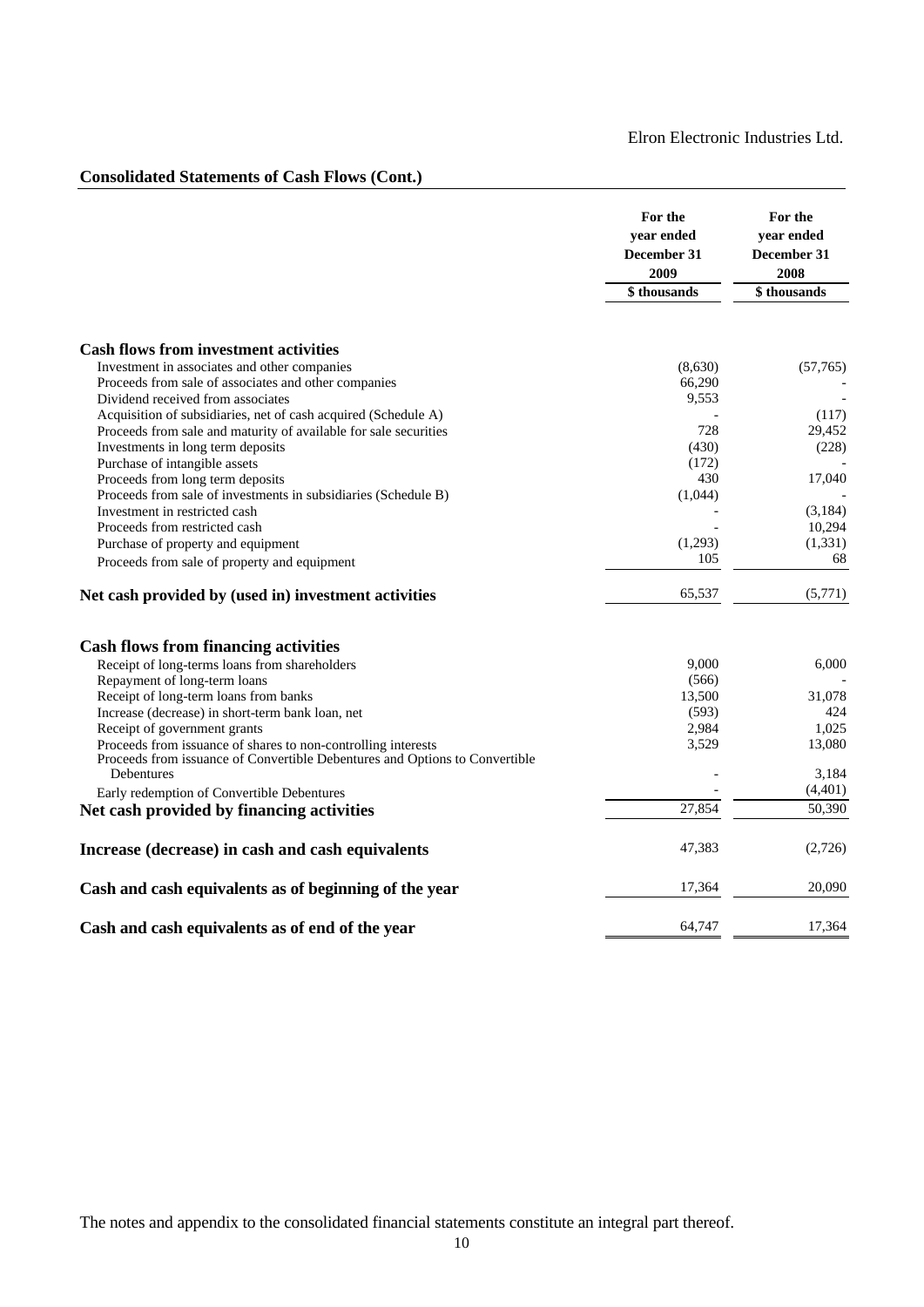## **Consolidated Statements of Cash Flows (Cont.)**

|                                                                                            | For the<br>year ended<br>December 31<br>2009<br>\$thousands | For the<br>year ended<br>December 31<br>2008<br>\$thousands |
|--------------------------------------------------------------------------------------------|-------------------------------------------------------------|-------------------------------------------------------------|
| <b>Schedule A</b>                                                                          |                                                             |                                                             |
| <b>Acquisition of subsidiaries (Impliant and Wavion)</b>                                   |                                                             |                                                             |
| Assets and liabilities of the subsidiaries as of the date of acquisition:                  |                                                             |                                                             |
| Working capital (excluding cash and cash equivalents)                                      |                                                             | 8,292                                                       |
| Property, plant and equipment, net                                                         |                                                             | (2,182)                                                     |
| Intangible assets, net                                                                     |                                                             | (10,069)                                                    |
| Accrued severance pay, net                                                                 |                                                             | 114                                                         |
| Non-controlling interest                                                                   |                                                             | 3,791                                                       |
| Payables in respect of acquisition of subsidiaries                                         |                                                             | (5,046)                                                     |
| Investment in associate                                                                    |                                                             | 4,983                                                       |
|                                                                                            |                                                             | (117)                                                       |
| <b>Schedule B</b><br>Proceeds from sale of investments in subsidiaries (Impliant and Sela) |                                                             |                                                             |
| Assets and liabilities of the subsidiaries as of the date of sale:                         |                                                             |                                                             |
| Working capital (excluding cash and cash equivalents)                                      | (3,031)                                                     |                                                             |
| Property, plant and equipment, net                                                         | 1,259                                                       |                                                             |
| Intangible assets, net                                                                     | 3,810                                                       |                                                             |
| Long-term assets                                                                           | 24                                                          |                                                             |
| Long-term liabilities                                                                      | (2,164)                                                     |                                                             |
| Non-controlling interest                                                                   | (1,627)                                                     |                                                             |
| Capital gain                                                                               | 1,574                                                       |                                                             |
| Accrued severance pay, net                                                                 | 26                                                          |                                                             |
| Investment in associate                                                                    | (915)                                                       |                                                             |
|                                                                                            | (1,044)                                                     |                                                             |
|                                                                                            |                                                             |                                                             |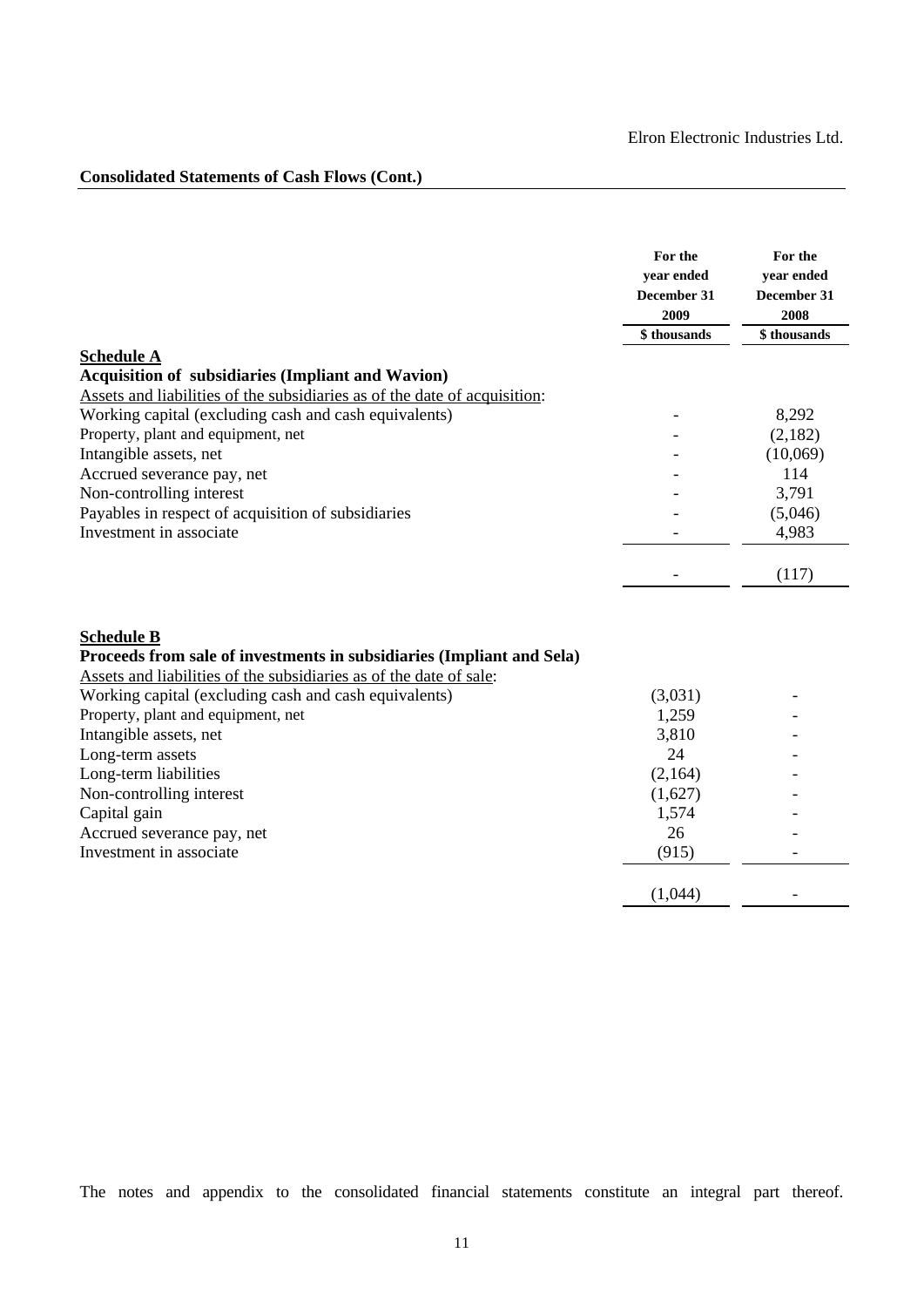**(USD in thousands, except for price per share and number of shares)**

# **Note 1 – Reporting Principles and Accounting Policies**

### **General**

Elron Electronic Industries Ltd. ("Elron" or "the Company") is a high technology operational holding company, which is traded on the Tel-Aviv Stock Exchange and the Over-The-Counter market in the United States starting January 6, 2010. The Company is an Israeli-resident company incorporated in Israel, and its registered address is 3 Azrieli Center, Triangle Tower, 42nd floor, Tel Aviv. Elron's business is conducted through subsidiaries, associates and other companies, in which Elron invested, primarily in the fields of medical devices, information and communications technology, and clean technology.

Pursuant to the decision of the Company's Board of Directors from November 12, 2009, on January 6, 2010, subsequent to the balance sheet date, the Company's shares were de-listed from trading on the NASDAQ exchange.

The crisis of the financial and credit markets worldwide which took place during 2008 led to an economic slowdown worldwide and uncertainty surrounding world financial markets and the worldwide economy as a whole. As a result, high-technology companies, such as the Elron's group companies, experienced a decrease in the demand for their products, difficulties in raising additional financing required in order to complete their development activities and/or grow their business. A continuation or worsening of unfavorable economic conditions could have an adverse impact on the group companies' business. In the years ended December 31, 2009 and 2008 the Company recorded impairment charges of \$ 1,853 and \$ 909 respectively. The Company may in the future record impairment charges if the fair value of certain investments decrease below their carrying amount in other than a temporary manner.

#### **Basis of preparation**

The consolidated financial statements have been prepared on a historical cost basis, except for derivative financial instruments, Convertible Debentures and available-for-sale financial assets that have been measured at fair value. The consolidated financial statements are presented in US dollar and all values are rounded to the nearest thousand (\$000) except when otherwise indicated.

#### **Statement of compliance**

The consolidated financial statements have been prepared in accordance with International Financial Reporting Standards ("IFRS") as issued by the International Accounting Standards Board (IASB), and are the Company's first annual financial statements reported in accordance with IFRS. In these financial statements, IFRS 1, *"First-time Adoption of International Financial Reporting Standards"*, has been applied (see additional details in the beginning of note 2 below). The impact of the transition to reporting in accordance with IFRS on the Company's financial position, results of operations and cash flows, is detailed in Note 28 below.

The financial statements were approved by the Company's Board of Directors on March 18, 2010.

#### **A. Definitions**

#### In these financial statements:

IFRS – Standards and interpretations that were adopted by the International Accounting Standards Board (IASB) and which include International Financial Reporting Standards and International Accounting Standards (IAS) along with the interpretations to these standards of the International Financial Reporting Interpretations Committee (IFRIC) or interpretations of the Standing Interpretations Committee (SIC), respectively.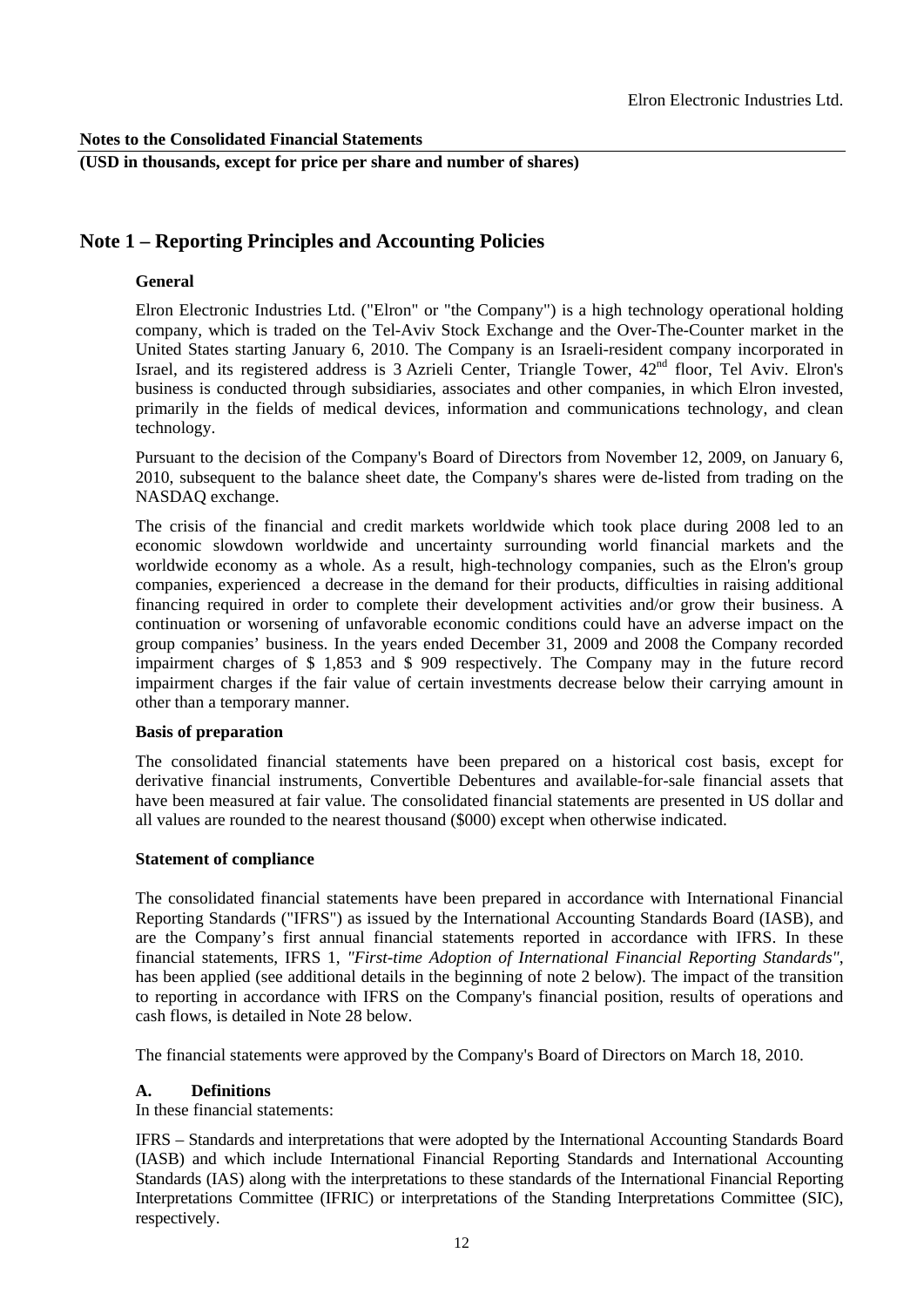#### **(USD in thousands, except for price per share and number of shares)**

# **Note 1 – Reporting Principles and Accounting Policies (Cont.)**

### **A. Definitions (Cont.)**

US GAAP – Standards and interpretations that were adopted by the Financial Accounting Standards Board (FASB), which include Accounting Standards Codification (ASC), Accounting Standards Updates (ASU) and Staff Accounting Bulletins (SAB).

The Company/Elron – Elron Electronic Industries Ltd. and its subsidiaries.

Subsidiaries/consolidated companies – Companies that are controlled by the Company (as defined in IAS 27) and whose accounts are consolidated with those of the Company.

Associates – Companies over which the Company has significant influence and that are not subsidiaries and are accounted for in these financial statements in accordance with the equity method of accounting.

Other investments/ Other companies – Companies in which the Company has invested and that are neither Subsidiaries nor Associated companies (accounted for as available for sale investments).

Group companies – Subsidiaries, associates and other companies.

DIC – Discount Investment Corporation Ltd., an Israeli company traded in TASE (symbol: DISI), which holds an interest in the Company of 48.7% as of December 31, 2009.

Related parties – Within the meaning thereof in IAS 24 regarding "Related Parties".

Dollar – The US dollar.

CPI – The Israeli Consumer Price Index – General, as published by the Israeli Central Bureau of Statistics.

#### **B. Functional and presentation currency**

These consolidated financial statements are presented in dollar, which is the Company's functional currency. The dollar is the currency that represents the principal economic environment in which the Company operates. The functional currency is examined and determined for the Company and for each of the group companies separately. All of the Company's subsidiaries' functional currency is the dollar except of Starling for which the NIS was determined to be the functional currency.

When a group company's functional currency differs from Elron's functional currency, that entity represents a foreign operation whose financial statements are translated so that they can be included in the consolidated financial statements as follows:

i) Assets and liabilities for each balance sheet presented are translated at the closing rate at the date of that balance sheet. Goodwill and any fair value adjustments to the carrying amounts of assets and liabilities arising from the acquisition of that foreign operation are treated as assets and liabilities of the foreign operation and are translated at the closing rate at the date of that balance sheet.

ii) Income and expenses for each period presented in the statement of income are translated at average exchange rates for the presented periods; however, if exchange rates fluctuate significantly, income and expenses are translated at the exchange rates at the date of the transactions.

iii) Share capital, capital reserves and other changes in capital are translated at the exchange rate prevailing at the date of incurrence.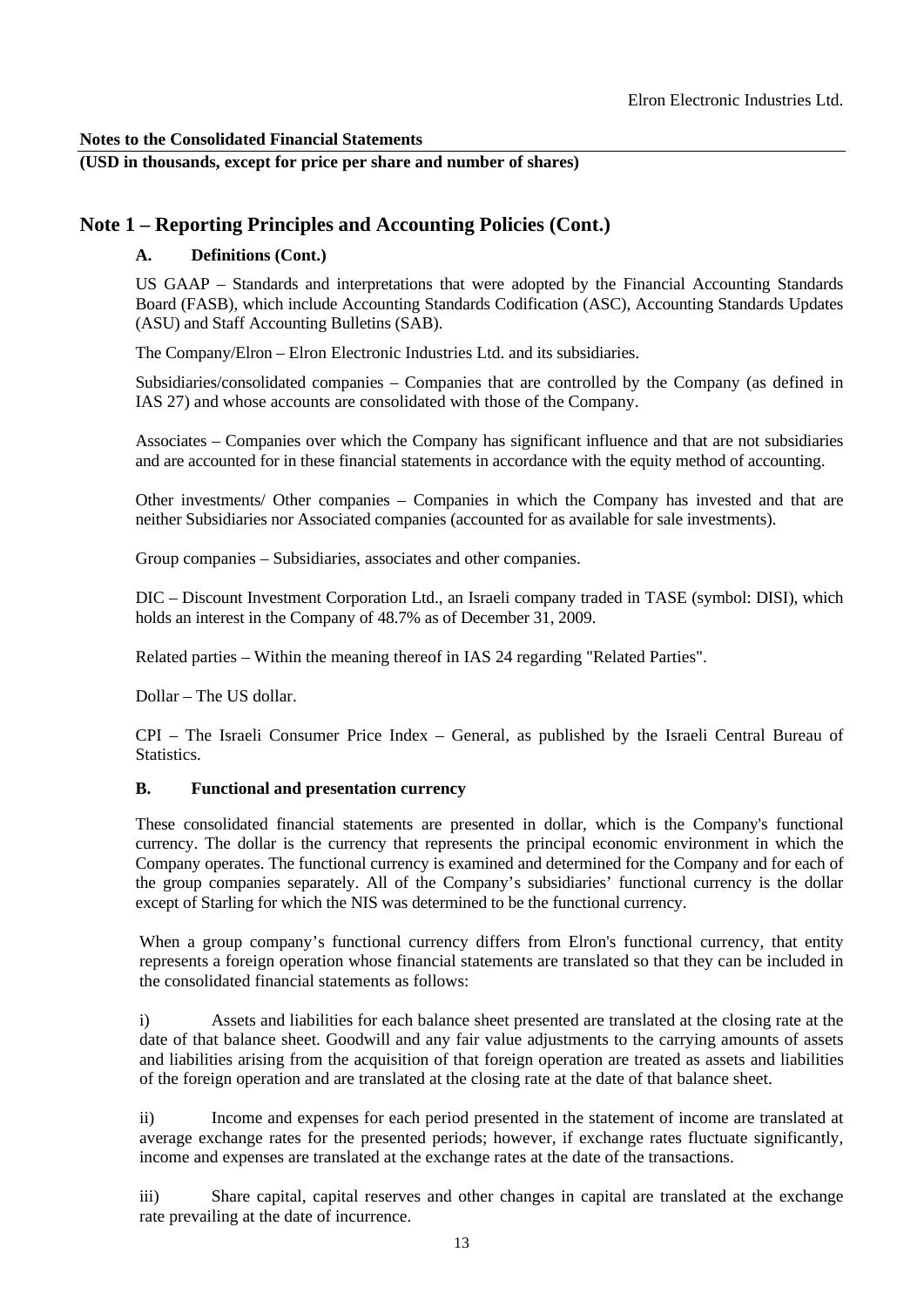#### **(USD in thousands, except for price per share and number of shares)**

# **Note 1 – Reporting Principles and Accounting Policies (Cont.)**

### **B. Functional and presentation currency (Cont.)**

iv) Retained earnings are translated based on the opening balance translated at the exchange rate at that date and other relevant transactions (such as dividend) during the period are translated as described in ii) and iii) above.

v) All resulting translation differences are recognized as a separate component of other comprehensive income (loss) in equity "foreign currency translation reserve".

On a total or partial disposal of a foreign operation, the relevant part of the other comprehensive income (loss) is recognized in the statement of income.

Intergroup loans for which settlement is neither planned nor likely to occur in the foreseeable future are, in substance, a part of the investment in that foreign operation and are accounted for as part of the investment and the exchange differences arising on these loans are recognized in the same component of equity as discussed in v) above.

#### **C. Use of significant estimates, judgment and assumptions**

The preparation of the Company's consolidated financial statements in conformity with IFRS requires the managements of the Company and the group companies to make judgments, estimates and assumptions that affect the application of accounting policies and the reported amounts of assets, liabilities, income, expenses and disclosure of contingent liabilities, at the end of the reporting period. It is clarified that the actual results may differ from these estimates.

The preparation of accounting estimates used in the preparation of the Company's consolidated financial statements requires the managements of the Company and the group companies to make assumptions regarding circumstances and events that involve considerable uncertainty. The managements prepare the estimates on the basis of past experience, various facts, external circumstances, and reasonable assumptions according to the pertinent circumstances of each estimate.

Estimates and underlying assumptions are reviewed on an ongoing basis. Revisions to accounting estimates are recognized in the period in which the estimates are revised and in any future periods affected.

Presented below is a description of the critical accounting estimates that were used in preparing the consolidated financial statements of the Company, which required the managements of the Company and the group companies to make assumptions regarding significantly uncertain circumstances and events.

#### 1. **Contingent liabilities**

 When assessing the possible outcomes of legal claims that were filed against the Company and its group companies, the companies relied on the opinions of their legal counsel. The opinions of their legal counsel are based on the best of their professional judgment, and take into consideration the current stage of the proceedings and the legal experience accumulated with respect to the various matters. As the results of the claims will ultimately be determined by the courts, they may be different from such estimates.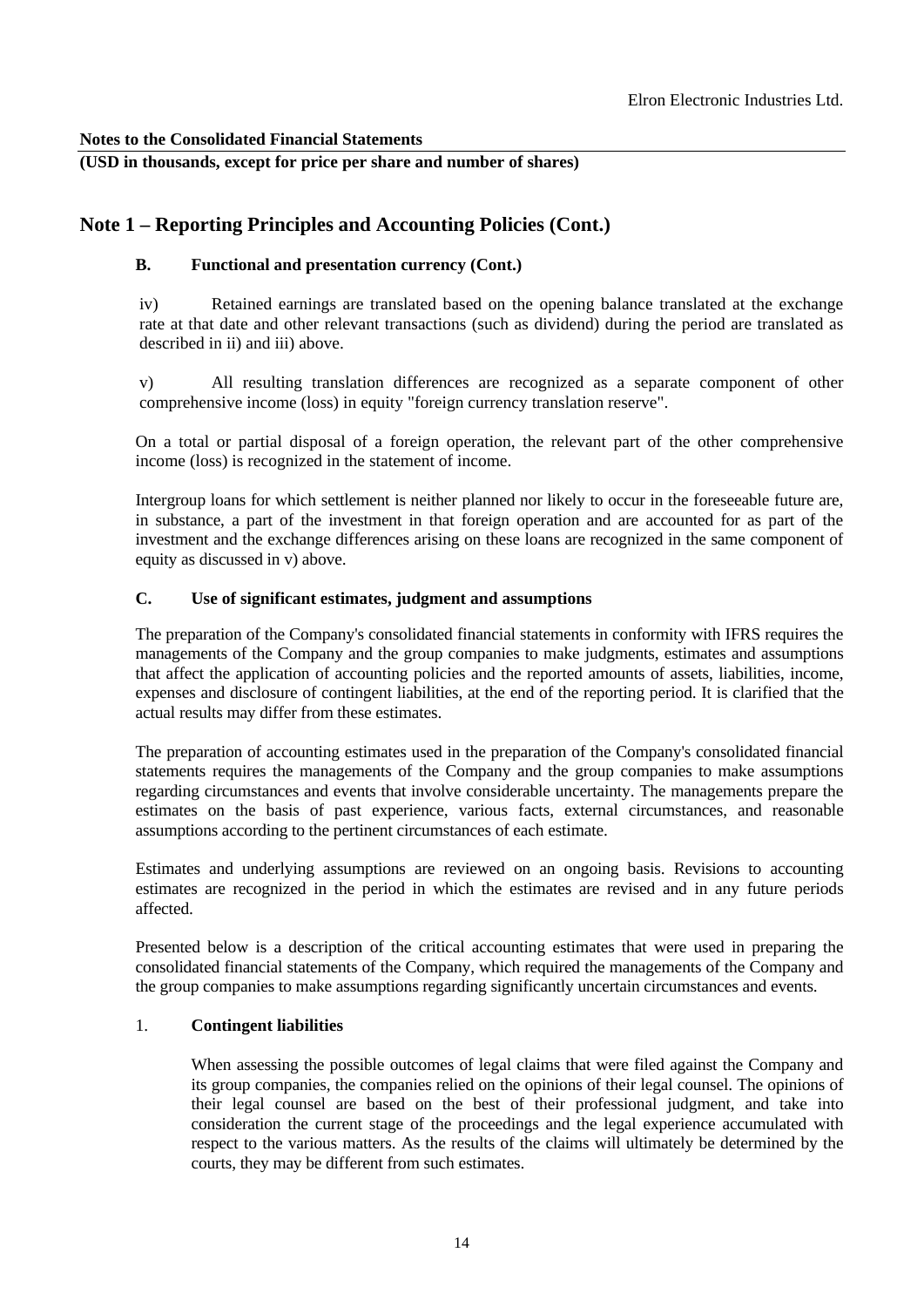**(USD in thousands, except for price per share and number of shares)**

# **Note 1 – Reporting Principles and Accounting Policies (Cont.)**

### **C. Use of significant estimates, judgment and assumptions (Cont.)**

### 2. **Impairment of assets**

 The Company examines on every balance sheet date whether there have been any events or changes in circumstances which would indicate impairment of one or more assets. When indications of impairment exists, the Company examines whether the carrying amount of the assets can be recovered from the discounted cash flows anticipated to be derived from the asset, and if necessary, it records an impairment provision necessary to record the assets at the amount of the recoverable value. The estimated future cash flows are discounted to their present value using a discount rate that reflects current market assessments of the time value of money and the risks specific to the asset. The estimates regarding cash flows are based on past experience with respect to this asset or similar assets, and on the best possible assessments of the Company regarding the economic conditions that will exist during the remaining useful life of the asset.

#### 3. **Valuation of intangible assets, goodwill and investments in companies that are not accounted for in accordance with the equity method of accounting**

 The Company is required to allocate the purchase price of group companies (other than in the acquisition of non-controlling interests that do not confer control) to the assets and liabilities of such group companies on the basis of their estimated fair value. In addition, the Company estimates the fair value of its investments in companies that are not consolidated or not accounted for in accordance with the equity method of accounting. The material intangible assets that were recognized as a result of business combination were commercial customer relations, technology, and research and development in progress. Critical estimates that were used to estimate the useful life of such intangible assets include, inter alia, the estimated life of the customer relations and of the other intangible assets as well as anticipated market developments. Management's estimates regarding the fair value and useful life are based on assumptions considered reasonable by management, but are uncertain, and therefore the actual results may be different than anticipated by management.

#### 4. **Employee benefits**

 The liability in respect of post-employment defined benefit plans is determined using actuarial valuations. The actuarial valuation involves making assumptions about, among others, discount rates, expected rates of return on assets, future salary increases and mortality rates. Due to the long-term nature of these plans, such estimates are subject to significant uncertainty. Further details are given in Note 18.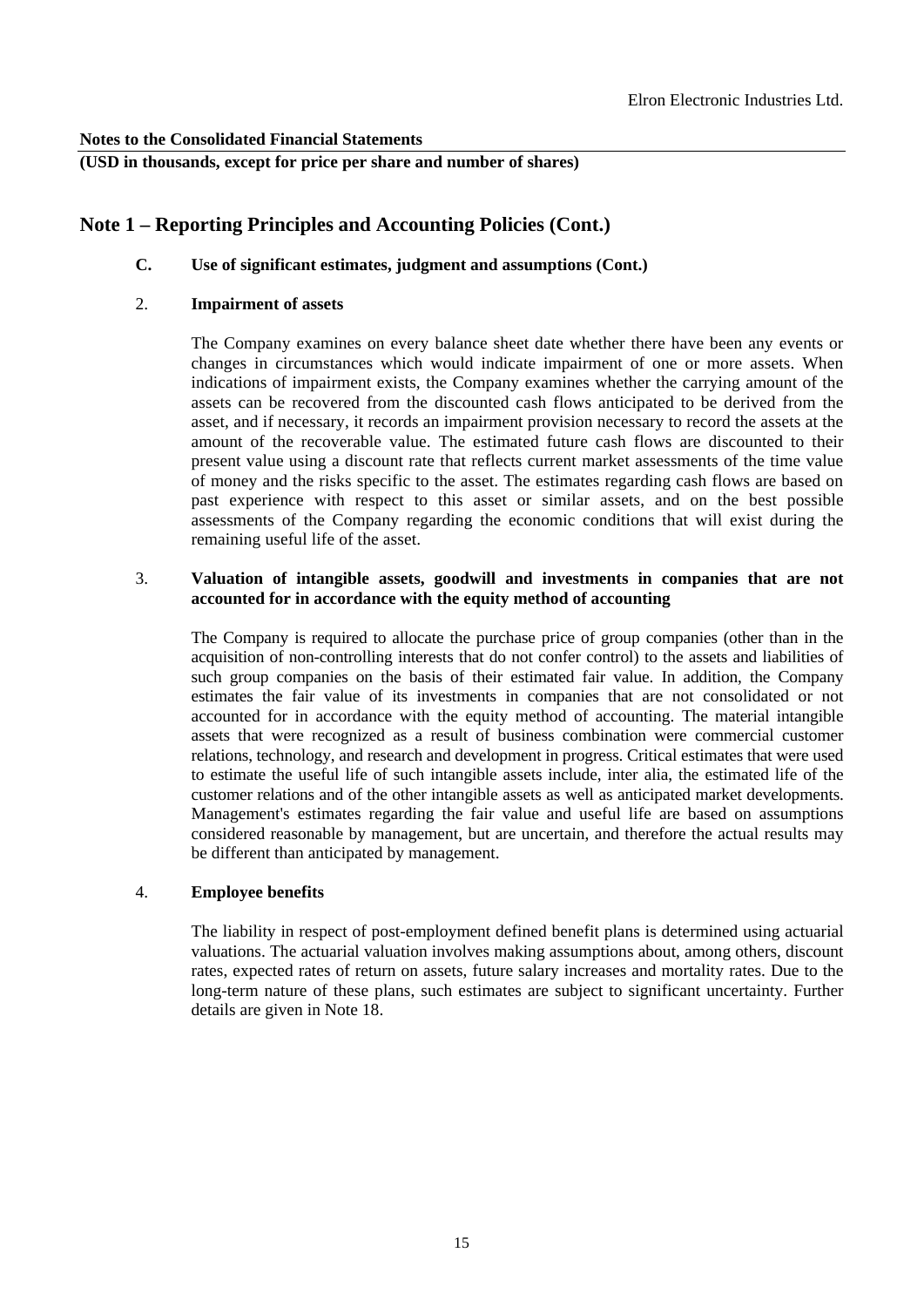**(USD in thousands, except for price per share and number of shares)**

# **Note 1 – Reporting Principles and Accounting Policies (Cont.)**

#### **C. Use of significant estimates, judgment and assumptions (Cont.)**

### 5. **Deferred tax assets**

 Deferred tax assets are recognized for unused carryforward tax losses and deductible temporary differences to the extent that it is probable that taxable profit will be available against which the losses can be utilized. Significant management judgment is required to determine the amount of deferred tax assets that can be recognized, based upon the likely timing and level of future taxable profits together with future tax planning strategies. Further details are provided in Note 25.

#### 6. **Determining the fair value of an unquoted financial asset**

 The fair value of unquoted financial assets in Level 3 of the fair value hierarchy of IFRS 7 is determined using valuation techniques including the projected cash flows discounted at current rates applicable for items with similar terms and risk characteristics and estimation based upon recent transactions in the entity's securities. The projected future cash flows and discount rates, as well as additional factors considered in these analysis are subject to uncertainty and include consideration of inputs such as liquidity risk, credit risk and volatility. Further details are provided in Note 10.

### **Note 2 - Significant Accounting Policies**

These consolidated financial statements have been prepared in accordance with IFRS that were published and are effective at the Company's first IFRS annual reporting date, December 31, 2009, and were the basis for the Company's accounting policy.

The preparation of the consolidated financial statements in accordance with IFRS resulted in changes to the accounting policies as compared with the most recent annual consolidated financial statements prepared under U.S. GAAP as of December 31, 2008 and for the year then ended. The accounting policies have been applied in preparing an opening IFRS balance sheet as of January 1, 2008 for the purposes of the transition to IFRS, as required by first time adoption of IFRS (IFRS 1). As allowed by IFRS 1 (Paragraph 24), since Elron is accounted for as an Associate in DIC's publicly issued Consolidated Financial Statements (in accordance with its application of requirements of IAS 28, Investments in Associate), the Company has chosen to use carrying amounts that were included in DIC's consolidated financial statements in order to measure its assets and liabilities as of date of transition.

Under IFRS 1 guidance, several exemptions are provided to the requirement to retroactively apply all IFRS's in existence at the date of the opening balance sheet, and the possibility of choosing to use all or part of such exemptions was provided.

Consequently, the Company has utilized the same exemptions that were applied by DIC to account for its investment in Elron on its date of transition to IFRS, January 1, 2007, as follows: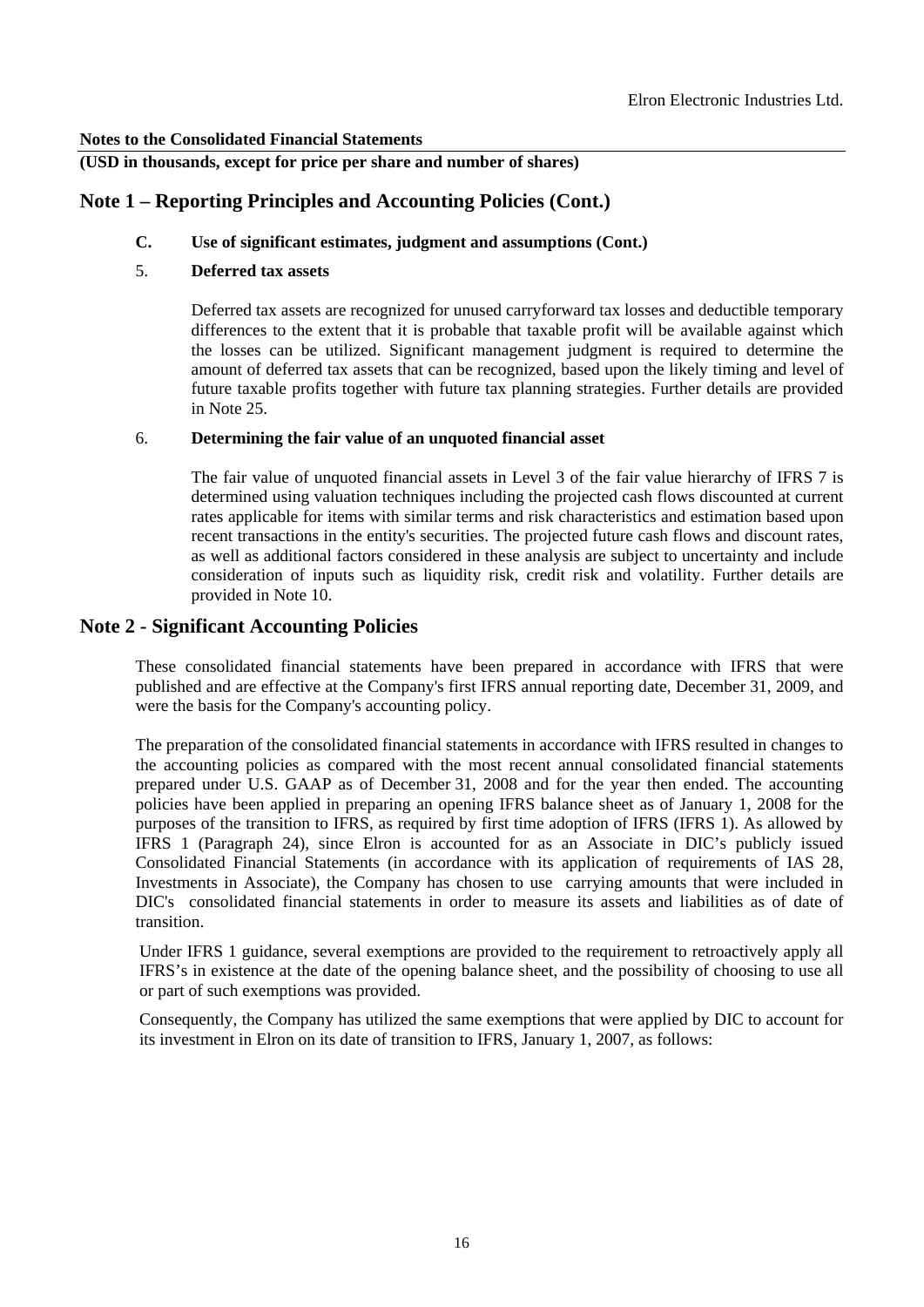**(USD in thousands, except for price per share and number of shares)**

# **Note 2 - Significant Accounting Policies (Cont.)**

i. **Business combinations –** IFRS 3 Business Combinations has not been applied to acquisitions of subsidiaries or of interests in associates that occurred before 1 January 2007.

ii. **Translation differences from foreign activities –** the Company did not recalculate and recognize under IFRS cumulative translation differences as of January 1, 2007 with respect to all its foreign operations, from the date of its investment in these investees. Therefore, the capital reserve from the foreign currency translation adjustments deriving from the translation of financial statements of all the foreign operations under Israeli GAAP was classified on January 1, 2007 to retained earnings (accumulated deficit).

iii. **Share-based payments –** IFRS 2 which sets the accounting principles for share-based payment transactions, was not implemented to equity instruments granted prior to November 7, 2002, or that were granted after this date and have vested prior to January 1, 2007. Regarding share-based payment transactions settled in cash, the Company elected not to apply IFRS 2 to liabilities paid prior to January 1, 2007.

iv. **Compound financial instruments –** the Company elected not to separate compound financial instruments to an equity component and a liability component, in cases were the liability component did not exist as of January 1, 2007.

For details regarding the adjustments made with respect to the comparative data and with respect to exemptions allowed by IFRS 1 that were implemented by the Company– see Note 28, below.

#### **A. Basis of consolidation and equity method of accounting**

#### 1. **Subsidiaries**

The consolidated financial statements comprise the financial statements of the Company and its subsidiaries as of December 31, 2009.

Subsidiaries are entities in which the Company holds more than 50% of their voting rights, including potential voting rights that are immediately exercisable, so that the Company has the power to govern the financial and operating policies of the entities so as to obtain benefits from their activities. The financial statements of subsidiaries are included in the consolidated financial statements from the date that control commences until the date that control ceases. The Non-controlling interest in respect of subsidiaries represents the minority's share in the income or losses of the subsidiaries and the net assets based on their fair values on the acquisition date of the subsidiaries. The Non-controlling interest in subsidiaries having a deficit in the shareholders' equity takes into account the losses of the subsidiaries up to the amount of the loans and liabilities (including the interest accrued in respect thereof) as well as commitments for granting loans. The Non-controlling interest is presented as part of the Company's shareholders' equity in a separate amount.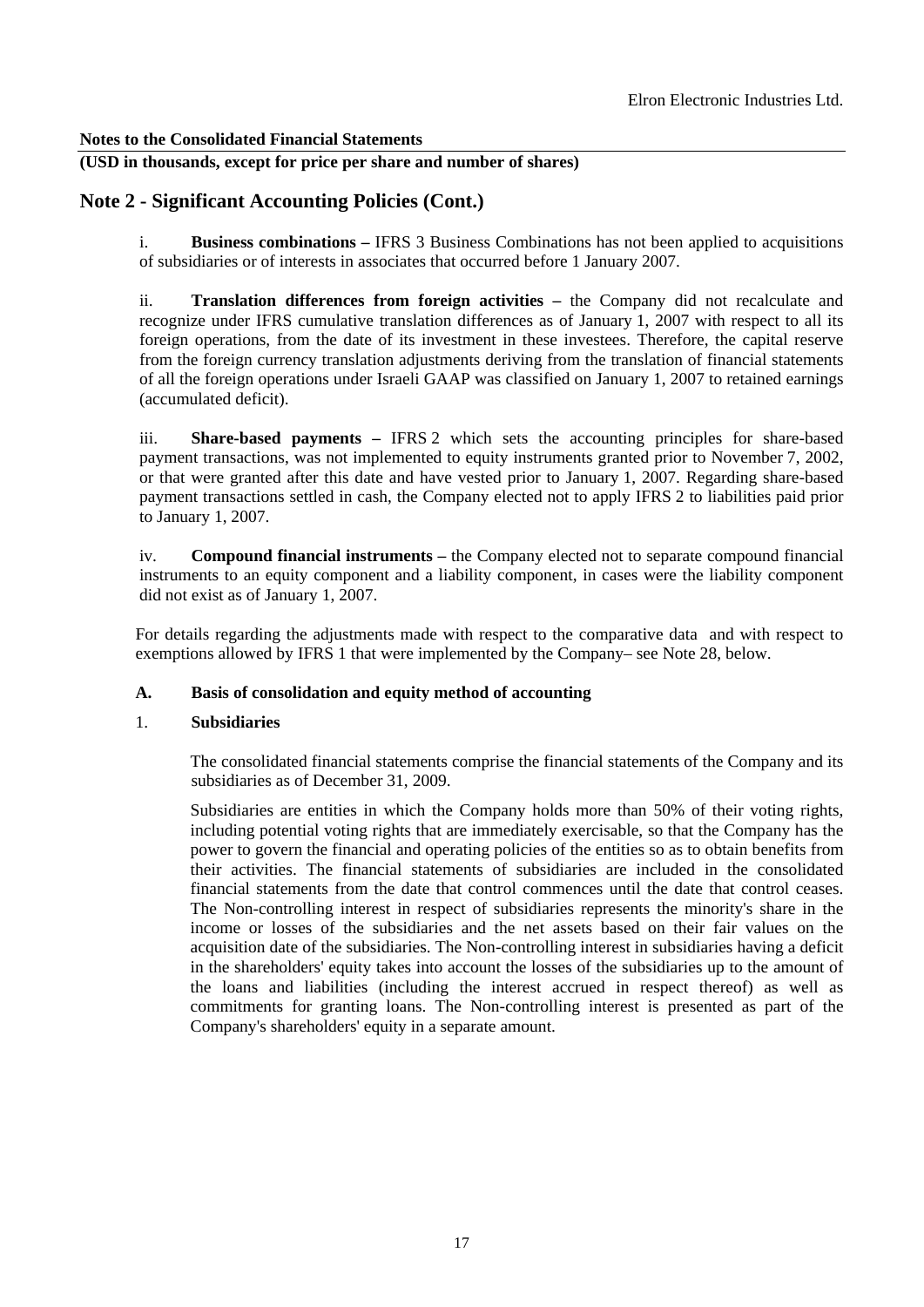### **(USD in thousands, except for price per share and number of shares)**

### **Note 2 - Significant Accounting Policies (Cont.)**

#### **A. Basis of consolidation and equity method of accounting (Cont.)**

### 2. **Transactions eliminated upon consolidation**

 Intercompany balances and expenses not yet realized arising from intercompany transactions, are eliminated when preparing these consolidated financial statements. Unrealized gains arising from transactions with associates are eliminated based on the Company's share in the said investments. Unrealized losses are eliminated in the same way as unrealized gains, but only to the extent that there is no evidence of impairment.

#### 3. **Gaining control in existing holding**

 When control is achieved in stages, all identifiable assets, liabilities and contingent liabilities of the acquired entity are re-measured at fair value. Any difference arising from such remeasurement on the date of gaining control is included in a capital reserve account. Such capital reserve account created in respect of amortizable assets is re-classified to retained earnings (accumulated deficit) in direct relation with the related asset amortization, or when the item or investment is realized in all or in part.

#### 4. **Associates accounted for using the equity method of accounting**

 Associates are those entities in which the Company has significant influence or the ability to significantly influence the financial and operating policies, but control as stated above was not achieved. Associates are accounted for using the equity method of accounting (equity accounted investees). The Company's consolidated financial statements include the Company's share of the income and expenses of equity accounted investees, after adjustments required to align the accounting policies with those of the Company for uniform accounting policies, from the date that significant influence commences until the date that significant influence ceases. When the Company's share of losses exceeds its interest in an equity accounted investee, the carrying amount of that interest (including any long-term investments) is reduced to zero and the recognition of further losses is discontinued except to the extent that the Company has an obligation to support the investee or has made payments on behalf of the investee, or has granted it loans or guarantees.

 In circumstances where the Company's ownership in an associate is in the form of a preferred security or other senior security, the Company recognizes losses based on the ownership level of the particular associate's security or loan held by the Company to which the equity method is being applied.

 Excess cost of associates is presented as part of the investment. The excess cost of an investment in an associate over the Company's interest in the fair value of the group company's identifiable assets (including identifiable intangible assets) net of the fair value of its identifiable liabilities (after the allocation of taxes) at the date of acquisition is goodwill which is not amortized. The excess of the Company's interest in the fair value of the associate's identifiable assets (including identifiable intangible assets) net of the fair value of its identifiable liabilities (after the allocation of taxes) over the cost of the investment in the associate is negative goodwill that is recognized immediately in the statement of income.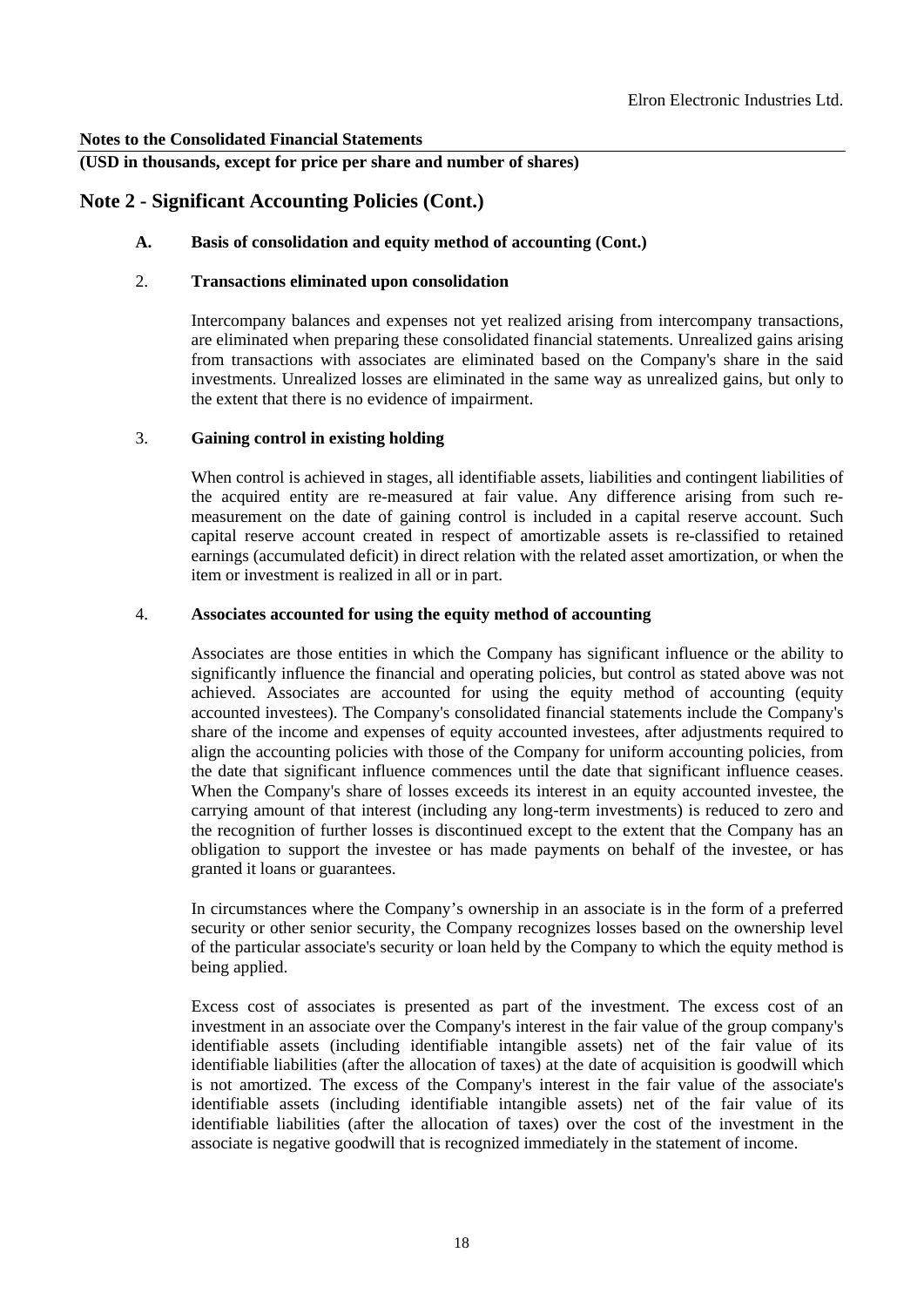**(USD in thousands, except for price per share and number of shares)**

## **Note 2 - Significant Accounting Policies (Cont.)**

### **A. Basis of consolidation and equity method of accounting (Cont.)**

#### 4. **Associates accounted for using the equity method of accounting (Cont.)**

Excess cost allocated in an associate to identifiable assets and identifiable liabilities having a finite useful life is amortized according to the said useful life. Goodwill and indefinite intangible assets having an indefinite useful life are examined as part of the overall investment, in the framework of the examination performed by the Company in order to identify the possible need for impairment of the value of the investment.

After application of the equity method, the Company determines whether it is necessary to recognize an additional impairment loss on the Company's investment in its associate. The Company determines at each reporting date whether there is any objective evidence that the investment in the associate is impaired. If this is the case the Company calculates the amount of impairment as the difference between the recoverable amount of the associate and its carrying value and recognizes the amount in the income statement.

#### 5. **Accounting upon loss of significance influence**

 When the Company loses its significant influence in an associate previously accounted for under the equity method. Subsequently, the remaining investment is revalued to its fair value and accounted for as available for sale. Such revaluation is recorded in a revaluation reserve in the shareholders' equity section and recognized in the statement of income upon sale of any remaining investment.

#### **B. Foreign currency**

#### 1. **Transactions in foreign currency**

 The Company's consolidated financial statements are presented in dollars. Transactions in foreign currencies are translated into the Company's functional currency at the exchange rates in effect on the dates of the transactions. Monetary assets and liabilities denominated in foreign currency existing as of the reporting date are translated into the functional currency at the exchange rate at that date. The exchange rate differences in respect of the monetary items are the difference between amortized cost in the functional currency at the beginning of the period, adjusted for the effective interest and payments during the period, and the amortized cost in foreign currency translated at the exchange rate at the end of the period. Non-monetary assets and liabilities that are measured in terms of historical cost in a foreign currency are translated into the Company's functional currency using the exchange rate on the date of the transaction. Non-monetary assets and liabilities denominated in foreign currencies that are measured at fair value are translated into the functional currency at the exchange rate on the date that the fair value was determined.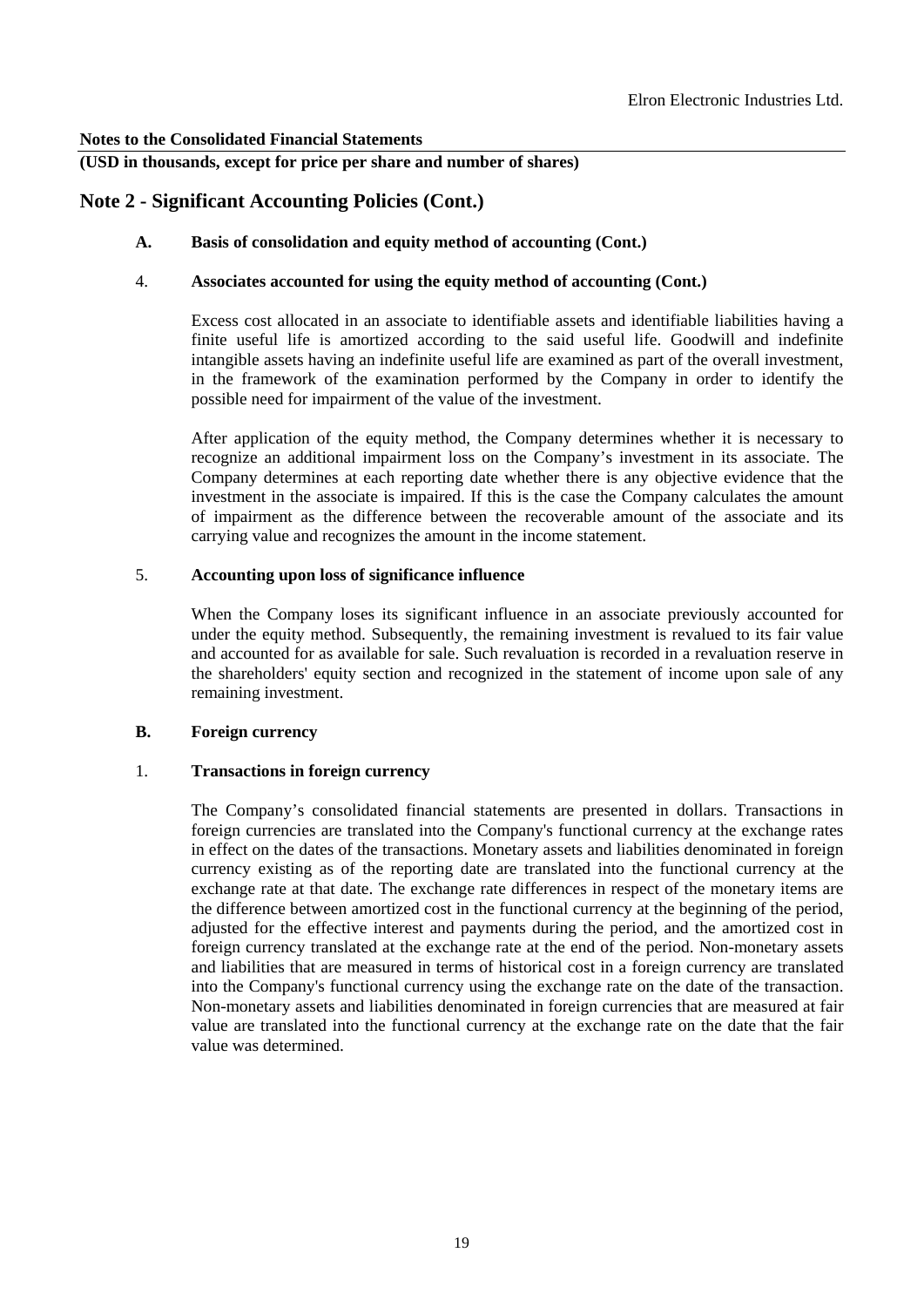**(USD in thousands, except for price per share and number of shares)**

## **Note 2 - Significant Accounting Policies (Cont.)**

### **B. Foreign currency (Cont.)**

### 2. **Foreign operations**

 When the functional currency of a group company is different than the Company's functional currency, the Company defines it as foreign operations. The assets and liabilities of foreign operations, including goodwill and fair value adjustments arising on acquisition, were translated into dollars at the exchange rates in effect as of the balance sheet date. The income and expenses of foreign operations were translated into dollars at exchange rates in effect on the dates of the transactions, or based on an average exchange rate for the period. Share capital, reserves and other capital movements are translated into dollars at the exchange rate on the date they transpired.

Exchange rate differences in respect of these foreign currency translation adjustments are recorded directly in other comprehensive income. In accordance with IFRS 1, the Company has chosen to include in retained earnings (accumulated deficit) all the accumulated exchange rate differences in respect of all foreign operation up to January 1, 2007 (the date of DIC's transition to IFRS, see additional details in the beginning of Note 2 above).

 When a foreign operation is disposed of, in part or in full, the appropriate amount in the foreign currency translation reserve is classified to the statement of income.

#### 3. **CPI-linked monetary items**

 Monetary assets and liabilities linked in accordance with their terms to the changes in the CPI are adjusted based on the relevant index, at every balance sheet date, pursuant to the terms of the agreement. Linkage differences deriving from the said adjustment are recognized in the statement of income.

#### **C. Financial instruments**

#### 1. **Financial instruments**

 Financial instruments include investments in shares and debt instruments, trade and other receivables, cash and cash equivalents, convertible debentures issued by a subsidiary, loans and credit received, and trade and other payables.

 Financial instruments are recognized initially at fair value plus, for instruments not at fair value through the statement of income, all directly attributable transaction costs. Subsequent to the initial recognition, non-derivative financial instruments are measured as described below.

 A financial instrument is recognized when the Company assumes upon itself the contractual conditions of the instrument. A financial asset is eliminated when the Company's contractual rights to the cash flows deriving from the financial asset expire. Purchases or sales of financial assets made in the ordinary manner are recognized on the trade date, meaning on the date the Company undertook to purchase or sell the financial asset. Financial liabilities are eliminated when the Company's obligation, as specified in the agreement, expires or when it is settled or cancelled.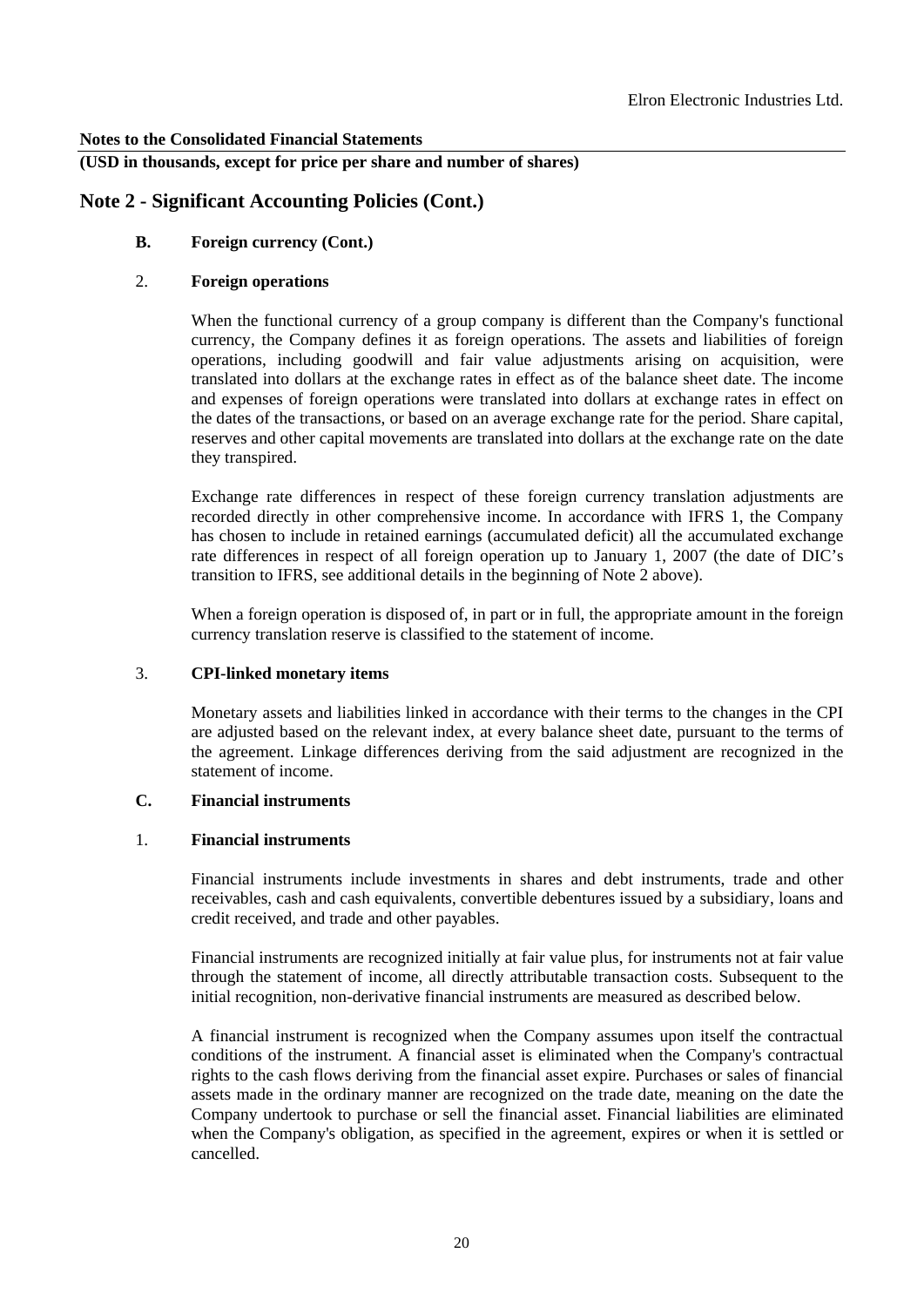**(USD in thousands, except for price per share and number of shares)**

### **Note 2 - Significant Accounting Policies (Cont.)**

#### **C. Financial instruments (Cont.)**

### 1. **Financial instruments (Cont.)**

The fair value of financial liabilities, which was determined for disclosure purposes, is calculated on the basis of the present value of the expected principal and interest payments discounted at the market interest rate as of the reporting date.

#### **Cash and cash equivalents**

 Cash includes cash balances deposits available for immediate use. Cash equivalents include short-term highly liquid investments that are readily convertible into known amounts of cash and are exposed to insignificant risks of change in value. Bank overdrafts that are repayable on demand and form an integral part of the cash management of the Group companies are included as a component of cash and cash equivalents for the purpose of the statement of cash flows.

### **Loans and receivables**

 Loans and receivables are non-derivative financial assets with fixed or determinable payments that are not traded on an active market. After the initial recognition, the loans and receivables are measured at amortized cost using the effective interest method while taking into consideration transaction costs and deducting any impairment losses which are recognized in the income statement in finance expenses.

#### **Investments at fair value through the profit and loss**

 A financial instrument is classified as measured at fair value through profit and loss if it is held for trading or is designated as such upon initial recognition. Designated financial instruments as stated are measured at fair value through profit and loss at the time of their initial recognition. Attributable transaction costs are recognized in the statement of income when incurred. These financial instruments are measured at fair value and the changes therein are recognized in the statement of income.

#### **Other investments accounted for as available for sale and Available-for-sale financial assets**

 Available-for-sale financial investments include equity and debt securities. Equity investments classified as available-for sale are those, which are neither classified as held for trading nor designated at fair value through profit or loss. Debt securities in this category are those which are intended to be held for an indefinite period of time and which may be sold in response to needs for liquidity or in response to changes in the market conditions. After initial measurement, available-for-sale financial investments are subsequently measured at fair value with unrealized gains or losses recognized as other comprehensive income in the available-forsale reserve until the investment is derecognized, at which time the cumulative gain or loss is recognized in other income (expenses), or determined to be impaired, at which time the cumulative loss is recognized in the income statement in other income (expenses), and removed from the available-for-sale reserve. For a financial asset reclassified out of the available-for-sale category, any previous gain or loss on that asset that has been recognized in equity is amortized to profit or loss over the remaining life of the investment using the effective interest rate ("EIR"). Any difference between the new amortized cost and the expected cash flows is also amortized over the remaining life of the asset using the EIR. If the asset is subsequently determined to be impaired then the amount recorded in equity is reclassified to the income statement.

As for impairment of financial assets – see section G.1 below.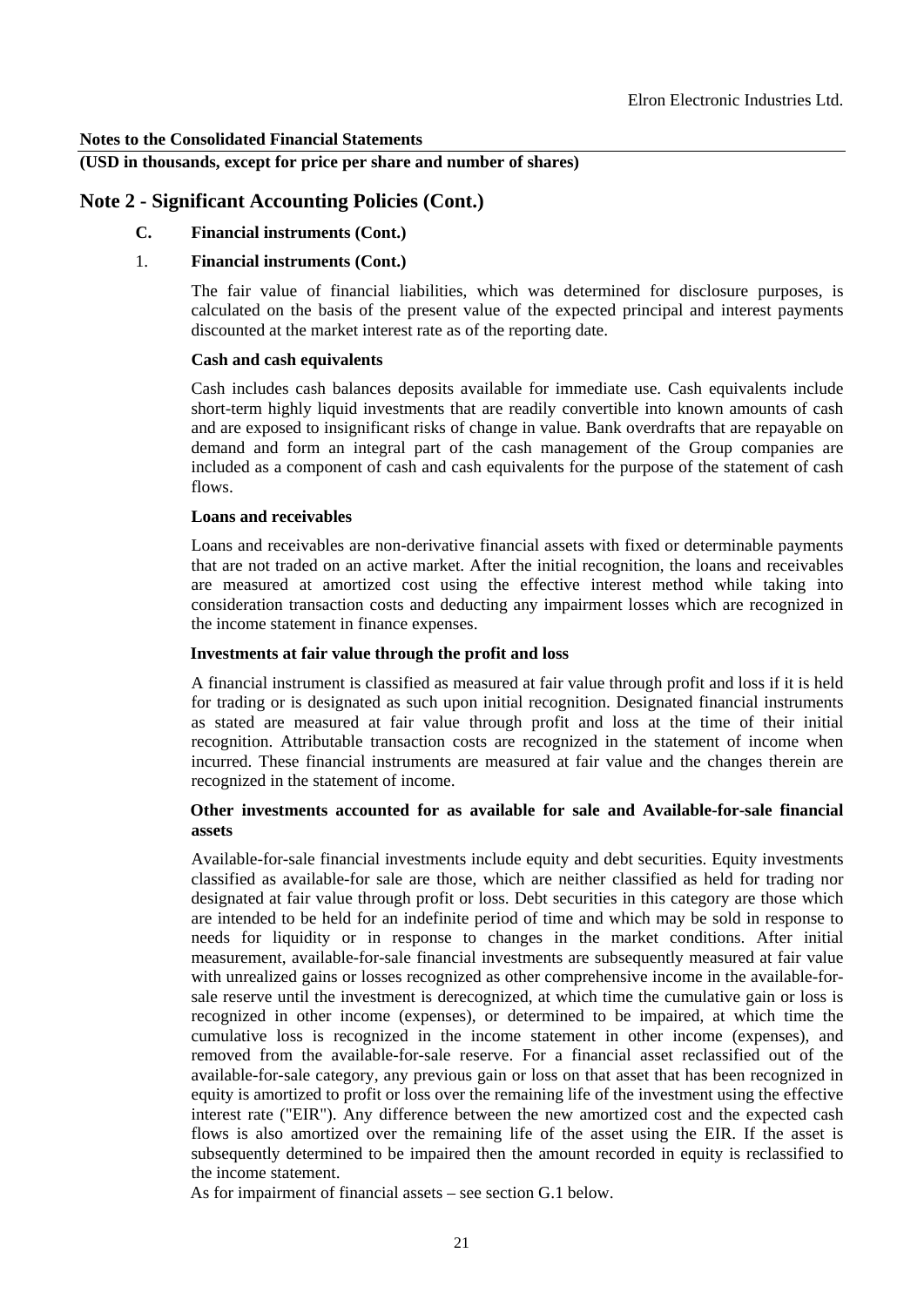**(USD in thousands, except for price per share and number of shares)**

### **Note 2 - Significant Accounting Policies (Cont.)**

- **C. Financial instruments (Cont.)**
- 1. **Financial instruments (Cont.)**

#### **Financial liabilities**

 Financial liabilities measured at fair value through the statement of income include financial liabilities that are designated at the time of their initial recognition to be presented at fair value with the changes therein being recorded on the statement of income. The Company has designated its liability in respect of Convertible Debentures and Options to Convertible Debentures (both issued by a subsidiary – see Note 3 D.1. below), as financial liabilities measured at fair value through the statement of income.

#### **Determination of fair value of investments in shares and debt instruments**

 The fair value of financial assets measured at fair value through the statement of income and of available-for-sale financial assets is determined with reference to their quoted closing bid price as of the date of the report without any deduction of transaction costs, and in the absence of such a quoted price, by other appropriate valuation methods. These valuation methods may include using transactions recently executed at arm's length market conditions, reference to the current market value of another, essentially similar financial instrument, discounted cash flows analysis or other valuation methods (see details in Note 10 B.3.).

### **Derivatives not used for hedging or that do not meet the definition of an accounting hedge transaction**

 Hedge accounting is not applied to derivative instruments that economically hedge monetary assets and liabilities denominated in foreign currency or linked to the CPI. Changes in the fair value of such derivatives are recognized in the statement of income as part of the financing income or financing expenses.

#### **Determination of fair value of derivatives**

 The fair value of foreign currency forward contracts is estimated on the basis of quotes of banks/brokers or on the basis of the discounted difference between the forward price specified in the contract and the present forward price in respect of the remaining period to maturity of the contract, while using a risk-free interest rate usually based on government debentures.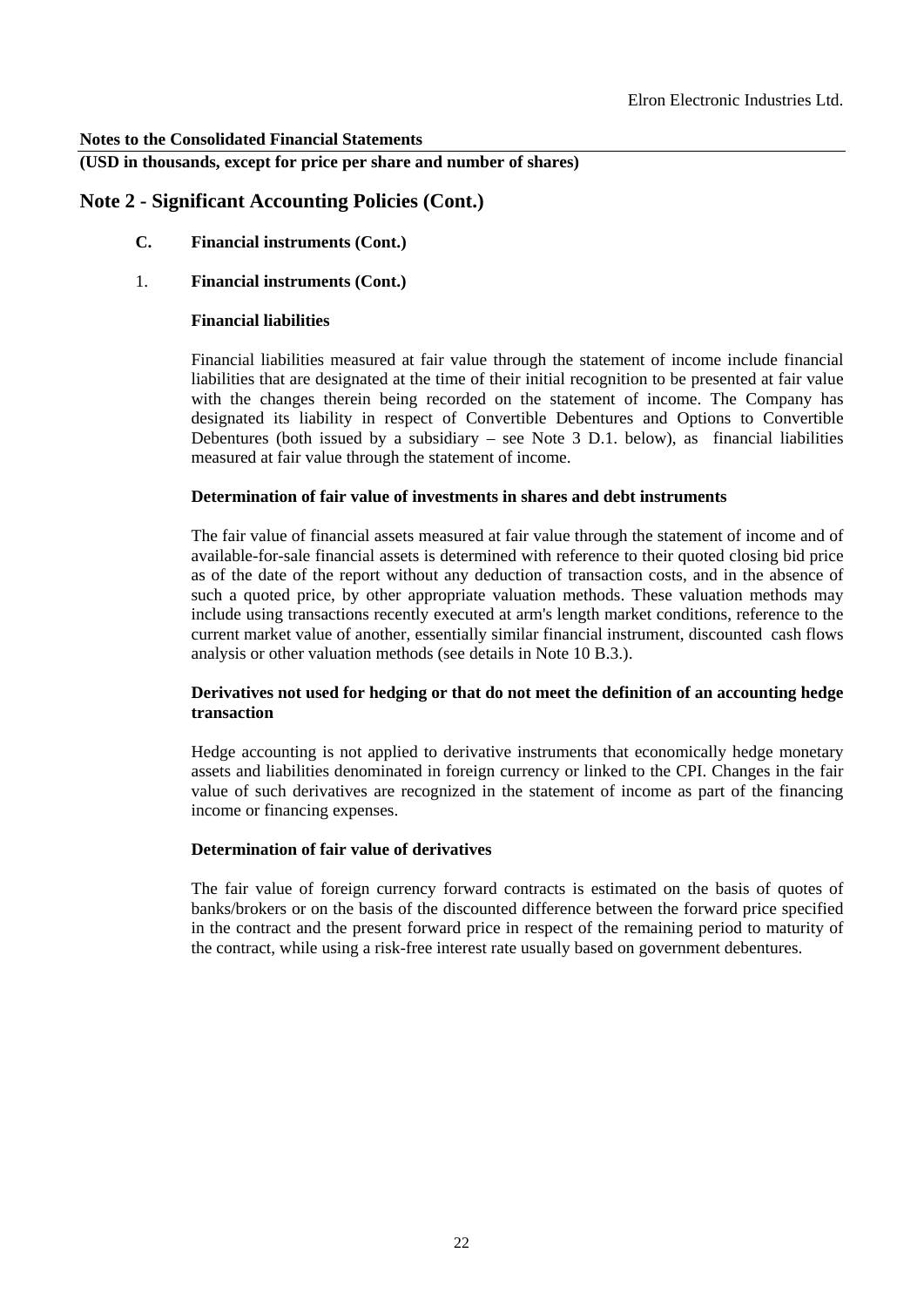**(USD in thousands, except for price per share and number of shares)**

## **Note 2 - Significant Accounting Policies (Cont.)**

#### **C. Financial instruments (Cont.)**

### 2. **Received loans and borrowings**

 After initial recognition, interest bearing loans and borrowings are subsequently measured at amortized cost using the EIR method. Gains and losses are recognized in the income statement when the liabilities are derecognized as well as through the EIR method amortization process. Amortized cost is calculated by taking into account any discount or premium on acquisition and fee or costs that are an integral part of the EIR. The EIR amortization is included in finance cost in the income statement.

#### 3. **Share capital**

#### **Ordinary shares**

 Costs directly attributable to the issuance of Ordinary shares and warrants exercisable to shares classified as equity are recognized as a deduction from equity.

#### 4. **Issue of a unit of securities**

The issue of a unit of securities involves the allocation of the proceeds received (before issuance expenses) to the components of the securities issued in the unit based on the following priority: fair value is initially determined for derivatives (such as warrants with an exercise increment in a currency other than the Company's functional currency) and other financial instruments presented at fair value in each period, then the fair value is determined for financial liabilities and compound instruments (such as Convertible Debentures) that are not presented at fair value in each period but rather at present value when the proceeds allocated in respect of equity instruments are determined as the residual value according to the difference that would be received between the overall proceeds and the relevant proceeds allocated as above. The issuance costs are allocated to each component pro rata to the amounts determined for each component net of tax effect, if any, in respect of equity instruments. After said allocation, each component is accounted for based on its classification (financial liability or equity instrument).

#### **D. Property, plant and equipment**

#### 1. **Recognition and measurement**

 Items of property, plant and equipment are measured at cost less accumulated depreciation and accumulated impairment losses, if any.

 The cost includes expenditures that are directly attributable to acquisition of the asset. The cost of self-constructed assets includes the cost of materials and direct labor, any other costs directly attributable to bringing the assets to the place and condition required for them to function in the manner intended by management. The cost of purchased software that is integral to the functioning of the related equipment is capitalized to the cost of that equipment.

 An item of property, plant and equipment that was purchased in consideration for another non-monetary item in a transaction having a commercial substance is measured at fair value.

 Where major items of property, plant and equipment (including costs of major periodic inspections) have different useful lives, they are accounted for as separate items (major components) of the property, plant and equipment.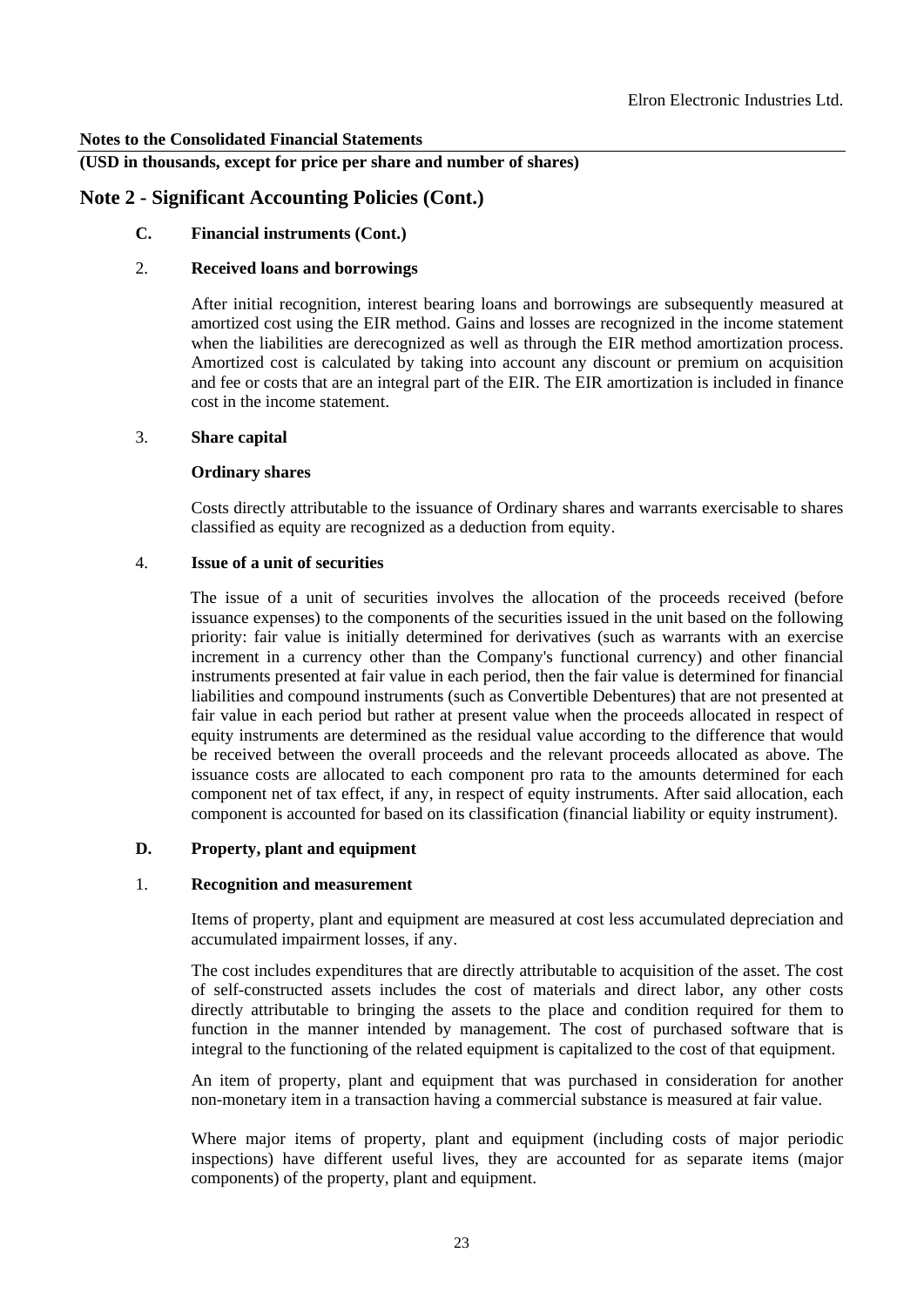# **(USD in thousands, except for price per share and number of shares)**

### **Note 2 - Significant Accounting Policies (Cont.)**

### **D. Property, plant and equipment (Cont.)**

#### 1. **Recognition and measurement (Cont.)**

 Gains and losses on disposal of an item of property, plant and equipment are recognized in the statement of income as Other income (loss).

#### 2. **Subsequent costs**

 The cost of replacing part of an item of property, plant and equipment is recognized as part of the carrying amount of the item if it is probable that the future economic benefits embodied within the part will flow to the Company and its cost can be measured reliably. The carrying amount of the replaced part is eliminated. The costs of ongoing maintenance are recognized in the statement of income as incurred.

### 3. **Depreciation**

 Depreciation is recognized in the statement of income on a straight-line basis over the estimated useful lives of each part of an item of the property, plant and equipment. Leased assets are depreciated over the shorter of the lease term and their useful lives. Land is not depreciated.

The estimated useful lives for the current and comparative periods are as follows:

| Computers, office furniture and equipment | $3-17$ years (mainly 3 years) |
|-------------------------------------------|-------------------------------|
| Motor vehicles                            | 7 years                       |

 Leasehold improvements are amortized over the period of the lease (including any optional term the Company is entitled to and intended to be realized), which does not exceed the useful life of the asset.

 The estimates regarding the depreciation method, useful life and residual value are reexamined at least at the end of each fiscal year. Depreciation of the assets is discontinued at the earlier of the date on which the asset is classified as held for sale or date on which the asset is eliminated. An asset is eliminated from the financial statements on the date of sale or when economic benefits are no longer expected from use of the asset. Gain or loss from disposition of the asset (calculated as the difference between the net proceeds from disposition and the depreciated cost in the financial statements) is included in the statement of income in the period the asset is disposed of.

#### **E. Intangible assets**

### 1. **Goodwill**

 Goodwill or negative goodwill arises at the acquisition of subsidiaries, including acquisitions of rights that do not confer control thereof, and from acquisition of associates (including acquisition of additional rights in associates).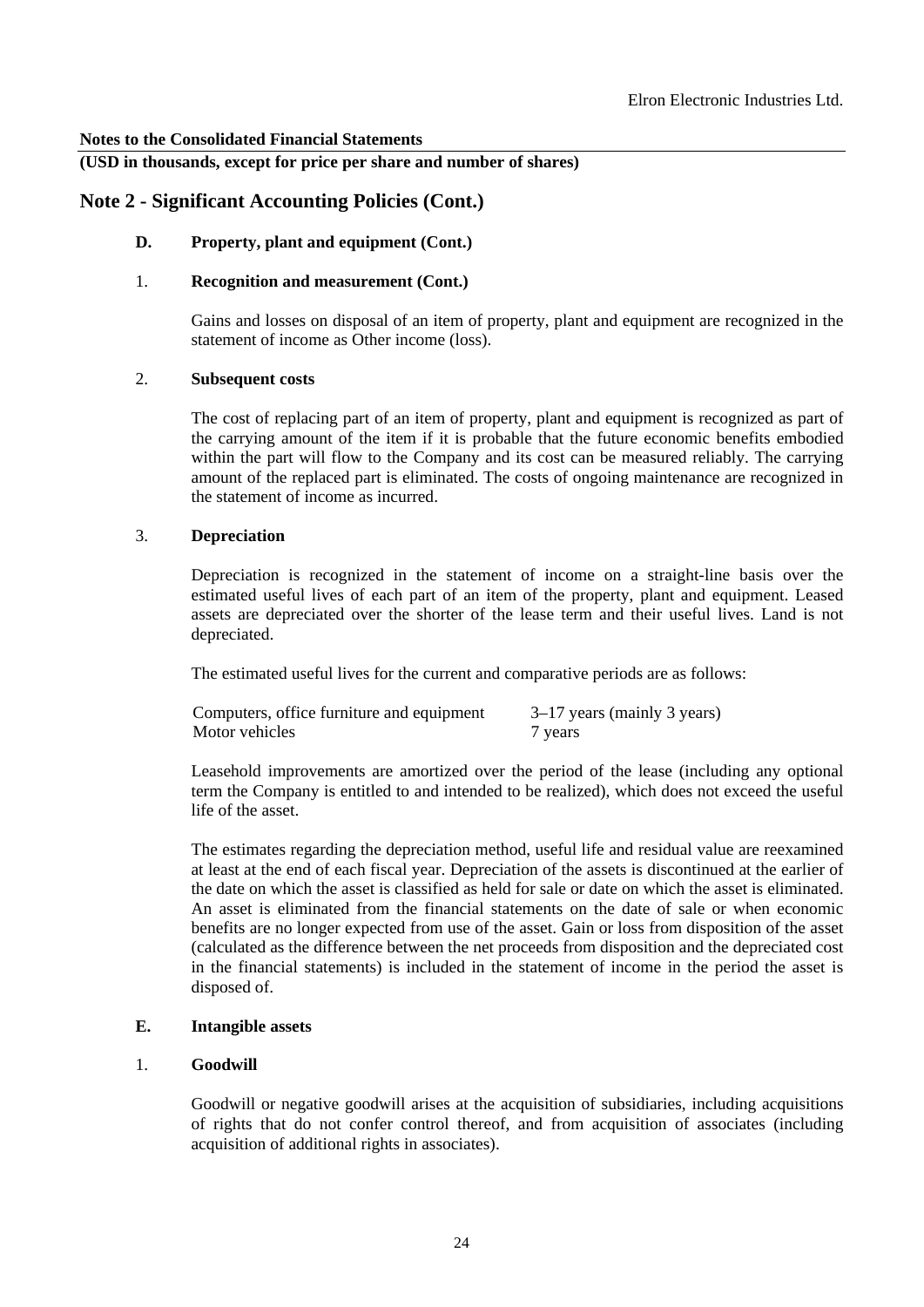**(USD in thousands, except for price per share and number of shares)**

### **Note 2 - Significant Accounting Policies (Cont.)**

- **E. Intangible assets (Cont.)**
- 1. **Goodwill (Cont.)**

#### **Acquisitions prior to January 1, 2007**

 As part of the transition to IFRS, as permitted by IFRS 1, the Company elected not to restate according to IFRS business combinations, acquisitions of associated and acquisition of shares that do not confer control that occurred before January 1, 2007, (the date of DIC's transition to IFRS, see additional details in the beginning of Note 2 above).In respect of prior to January 1, 2007 acquisitions, the accounting classification and treatment were not adjusted to IFRS for purposes of preparing the Company's opening balance.

#### **Acquisitions after January 1, 2007**

 Regarding acquisitions after January 1, 2007, the goodwill represents the excess of the acquisition cost of over the Company's rights in the net fair value of the identifiable assets, liabilities and contingent liabilities of the acquired entity. When the excess is negative (negative goodwill), it is recognized immediately in the statement of income as a gain.

#### **Subsequent measurement**

 Goodwill in respect of investments, which is accounted for in accordance with the equity method of accounting, is included in the carrying value of the investment. The goodwill is not amortized in a systematic manner but, rather, based on the need for its write-down due to a decline in value – see in this section and in sections H to Note 2 below.

### 2. **Research and development**

 Expenditures relating to research activities, undertaken with the goal of gaining new scientific or technical knowledge and understanding, are recognized in the statement of income as incurred.

 Development activities are activities relating to a plan for the creation of new products or processes or the significant improvement of existing products or processes. Expenditures in respect of development activities are recognized as an intangible asset only if all the following exist: the development costs can be reliably measured; the product or process is technically and commercially feasible; future economic benefits from the product are probable; and the Company intends to and has sufficient resources to complete the development and to use or sell the asset. The costs recognized as an intangible asset include the cost of the materials, direct labor and overhead costs that can be directly attributed to preparation of the asset for its intended use. Other development expenditures are recognized in the statement of income as incurred.

 Development costs recognized as an intangible asset are measured at cost less accumulated amortization and accumulated impairment losses. Costs incurred during the research stage or after the asset is ready for use are recorded as an expense immediately.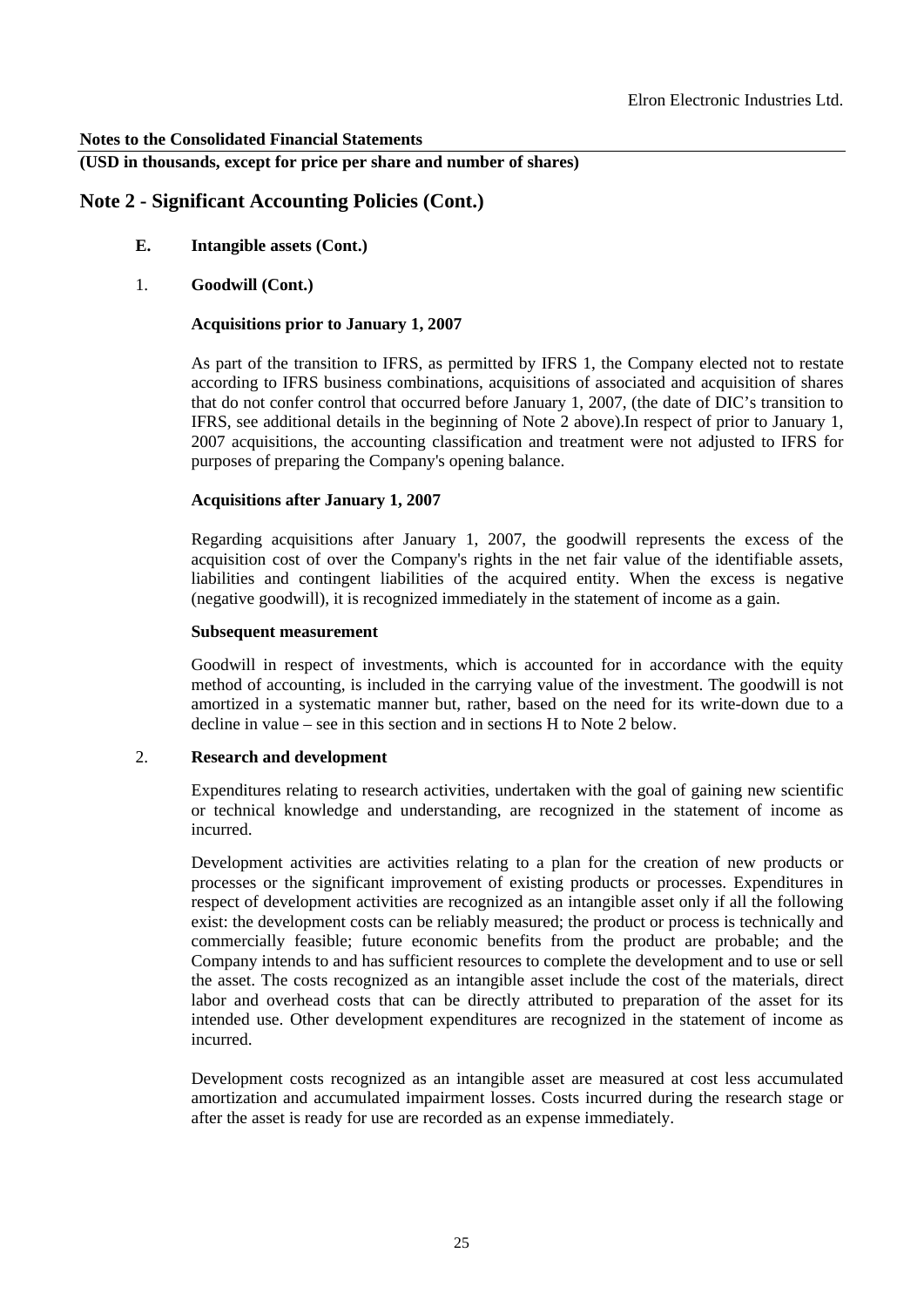**(USD in thousands, except for price per share and number of shares)**

# **Note 2 - Significant Accounting Policies (Cont.)**

### **E. Intangible assets (Cont.)**

### 3. **Other intangible assets**

- a. Intangible assets are presented at cost and include direct costs required in order to place the assets into service. Intangible assets acquired in a business combination are included at the fair value at the acquisition date. After initial recognition, intangible assets are carried at their cost less any accumulated amortization (other than intangible assets having an indefinite useful life) and any accumulated impairment losses. Expenditures relating to internally generated intangible assets, excluding capitalized development costs, are recognized in the statement of income when incurred.
- b. Subsequent expenditures are capitalized as an intangible asset only when they increase the future economic benefits embodied in the specific asset for which they were expended. All other expenditures, including expenditures relating to goodwill and intangibles developed independently, are recognized in the statement of income as incurred.
- c. Amortization is calculated in accordance with the expected economic benefit from the assets in each period, on the basis of the estimated useful life of each group of assets.
- d. Intangible assets having an indefinite useful life are not amortized in a systematic manner and are subject to an examination for impairment in each reporting period or at any time there is an indication that there may have been an impairment in value (see also Section H to Note 2 below). The useful lives of these assets are examined in each reporting period in order to ascertain whether the events and circumstances continue to support the determination that the intangible asset has an indefinite useful life.

A summary of the policies applied to the Company's intangible assets is as follows:

|                                            | <b>Technology and development in</b><br>process*                                                     | <b>Agreement with</b><br>Rafael** | Other***                        |
|--------------------------------------------|------------------------------------------------------------------------------------------------------|-----------------------------------|---------------------------------|
| <b>Useful lives</b>                        | Finite                                                                                               | Indefinite                        | Finite/Indefinite               |
| Amortization<br>used                       | <b>method</b> Over the period of expected future sales<br>from the related project (mainly 5 years). | No amortization                   | Useful life<br>(mainly 3 years) |
| <b>Internally generated</b><br>or acquired | Acquired                                                                                             | Acquired                          | Acquired                        |

\* Mainly Technology and development in process acquired in business combinations.

\*\* As a result of the agreement with Rafael – see Note 3 D.6.

\*\*\* Mainly software.

The estimates regarding the amortization method and useful life are reexamined at least at the end of every fiscal year.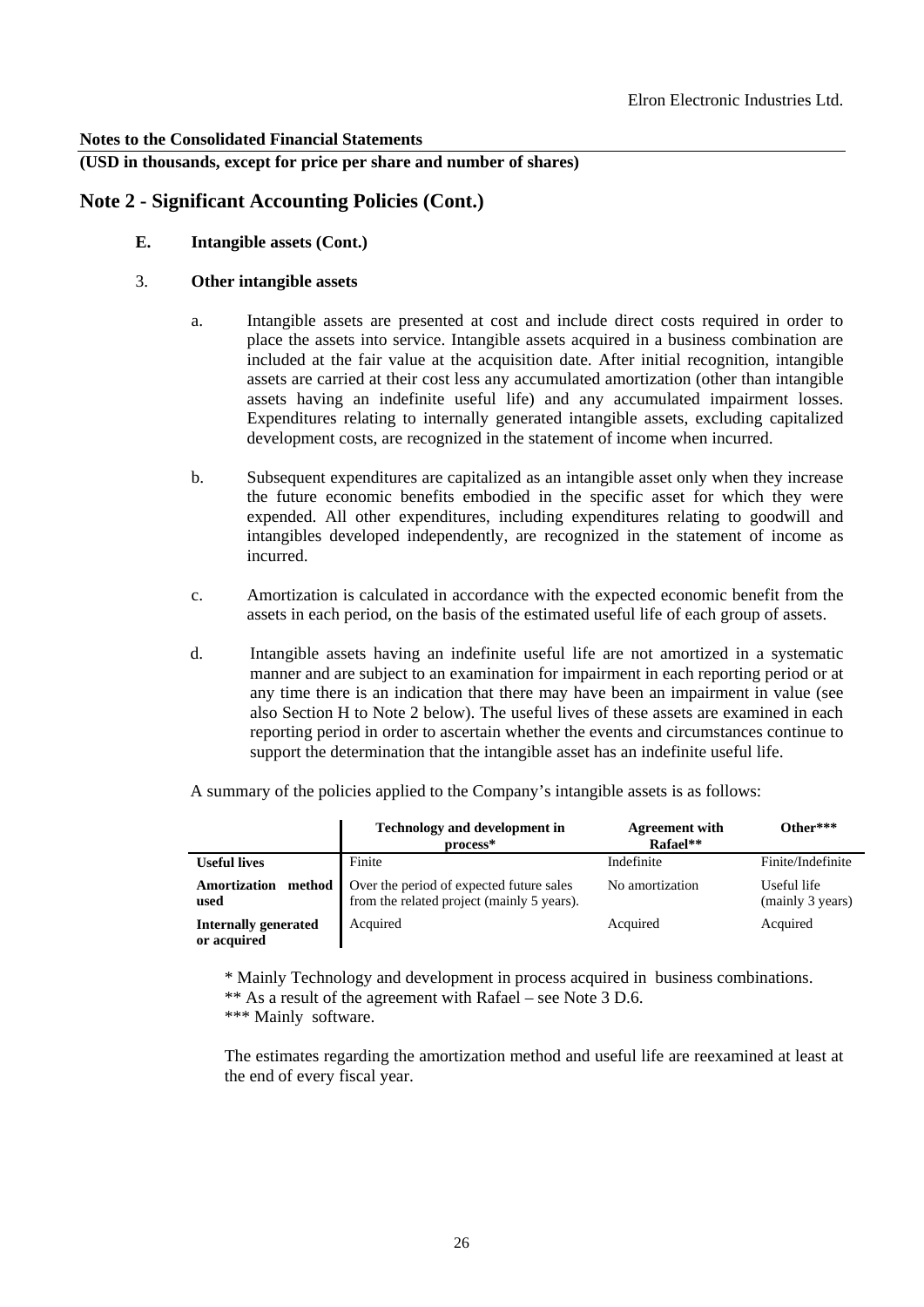**(USD in thousands, except for price per share and number of shares)**

# **Note 2 - Significant Accounting Policies (Cont.)**

#### **F. Inventory**

 Inventory is measured at the lower of cost or net realizable value. The cost of the inventory includes the expenses for acquisition of the inventory and bringing it to its present location and condition. Net realizable value is the estimated selling price in the ordinary course of business, less the estimated costs of completion and executing the sale.

| Raw materials    | - based on acquisition cost using the "first-in, first-out" method.                                             |
|------------------|-----------------------------------------------------------------------------------------------------------------|
| Work in progress | - On the basis of average cost including materials, labor and other<br>direct and indirect production expenses. |
| Finished goods   | - On the basis of average cost including materials, labor and other<br>direct and indirect production expenses. |

### **G. Impairment in value**

#### 1. **Financial assets**

 The Company assesses at each reporting date whether there is any objective evidence that a financial asset or a group of financial assets is impaired. A financial asset or a group of financial assets is deemed to be impaired if, and only if, there is objective evidence of impairment as a result of one or more events that has occurred after the initial recognition of the asset (an incurred "loss event") and that loss event has an impact on the estimated future cash flows of the financial asset or the group of financial assets that can be reliably estimated. Evidence of impairment may include indications that the debtors or a group of debtors is experiencing significant financial difficulty, default or delinquency in interest or principal payments, the probability that they will enter bankruptcy or other financial reorganization and where observable data indicate that there is a measurable decrease in the estimated future cash flows, such as changes in arrears or economic conditions that correlate with defaults.

#### **Financial assets carried at amortized cost**

For financial assets carried at amortised cost the Company first assesses individually whether objective evidence of impairment exists individually for financial assets that are individually significant, or collectively for financial assets that are not individually significant. If the Company determines that no objective evidence of impairment exists for an individually assessed financial asset, whether significant or not, it includes the asset in a group of financial assets with similar credit risk characteristics and collectively assesses them for impairment. Assets that are individually assessed for impairment and for which an impairment loss is, or continues to be, recognised are not included in a collective assessment of impairment.

If there is objective evidence that an impairment loss has been incurred, the amount of the loss is measured as the difference between the asset's carrying amount and the present value of estimated future cash flows (excluding future expected credit losses that have not yet been incurred). The present value of the estimated future cash flows is discounted at the financial assets original effective interest rate. If a loan has a variable interest rate, the discount rate for measuring any impairment loss is the current effective interest rate.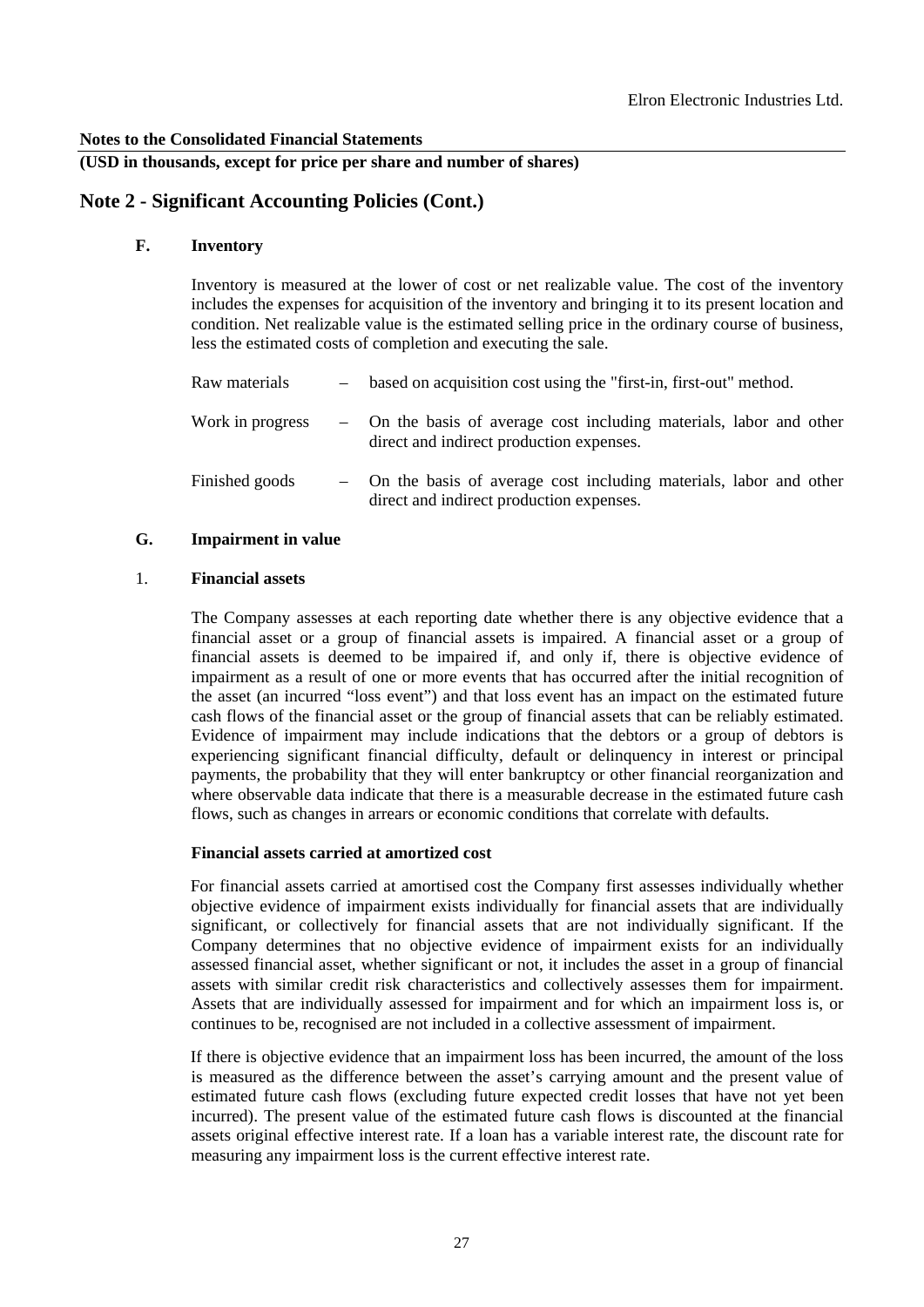**(USD in thousands, except for price per share and number of shares)**

# **Note 2 - Significant Accounting Policies (Cont.)**

- **G. Impairment in value (Cont.)**
- 1. **Financial assets (Cont.)**

### **Financial assets carried at amortized cost (Cont.)**

The carrying amount of the asset is reduced through the use of an allowance account and the amount of the loss is recognised in the income statement. Interest income continues to be accrued on the reduced carrying amount and is accrued using the rate of interest used to discount the future cash flows for the purpose of measuring the impairment loss. The interest income is recorded as part of finance income in the income statement. Loans together with the associated allowance are written off when there is no realistic prospect of future recovery and all collateral has been realised or has been transferred to the Company. If, in a subsequent year, the amount of the estimated impairment loss increases or decreases because of an event occurring after the impairment was recognised, the previously recognised impairment loss is increased or reduced by adjusting the allowance account. If a future write-off is later recovered, the recovery is credited to finance costs in the income statement.

#### **Available-for-sale financial investments**

For available-for-sale financial investments, the Company assesses at each reporting date whether there is objective evidence that an investment or a group of investments is impaired. In the case of equity investments classified as available-for-sale, objective evidence would include a significant or prolonged decline in the fair value of the investment below its cost. 'Significant' is to be evaluated against the original cost of the investment and 'prolonged' against the period in which the fair value has been below its original cost. Where there is evidence of impairment, the cumulative loss – measured as the difference between the acquisition cost and the current fair value, less any impairment loss on that investment previously recognized in the income statement – is removed from other comprehensive income and recognized in the income statement. Impairment losses on equity investments are not reversed through the income statement; increases in their fair value after impairment are recognized directly in other comprehensive income.

Future interest income continues to be accrued based on the reduced carrying amount of the asset and is accrued using the rate of interest used to discount the future cash flows for the purpose of measuring the impairment loss. The interest income is recorded as part of finance income. If, in a subsequent year, the fair value of a debt instrument increases and the increase can be objectively related to an event occurring after the impairment loss was recognized in the income statement, the impairment loss is reversed through the income statement.

#### 2. **Non-financial assets**

 The carrying amount of the Company's non-financial assets, other than inventories and deferred tax assets, is reviewed at each reporting date to determine whether there are indicators of impairment in value. Included among these indicators that the Company examines with respect to the value of its investments are general market data, a decline in the stock market prices, continuing losses in the group companies, the industry in which the group companies operate, lack of success in R&D processes in the group companies, a significant deviation from the business plan of the group companies, excess cost included in the investments, capital raising efforts made at a price less than cost and other parameters. If there are signs as stated, an estimate of the asset's recoverable amount is calculated. On January 1, 2008, the transition date to IFRS, the Company tested for impairment goodwill, intangible assets having indefinite useful lives and investments in associates including, but not limited to, investees for which goodwill and other intangibles were recognized as part of the carrying amount of the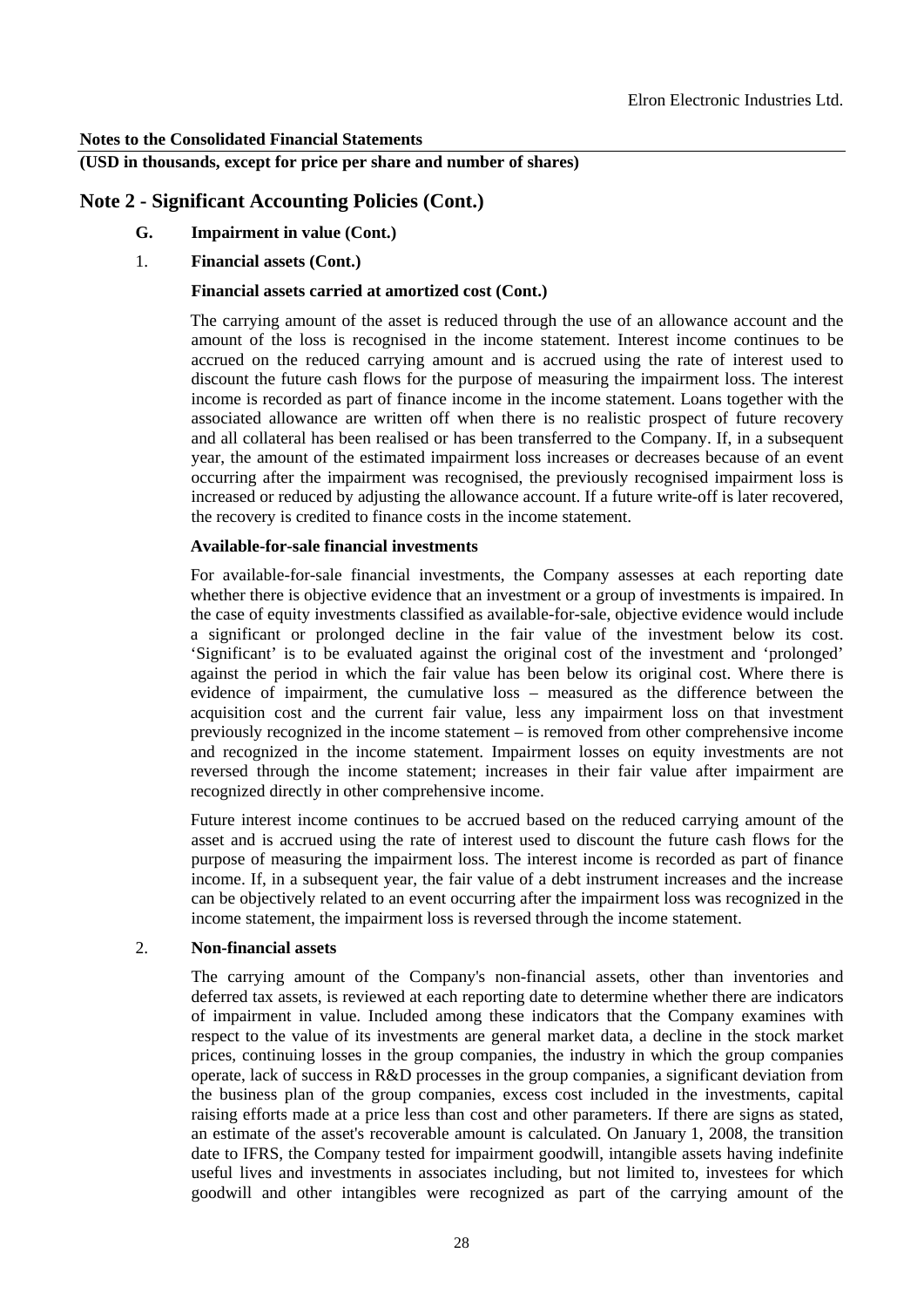**(USD in thousands, except for price per share and number of shares)**

## **Note 2 - Significant Accounting Policies (Cont.)**

#### **G. Impairment in value (Cont.)**

### 2. **Non-financial assets (Cont.)**

investment. In subsequent periods, the Company estimates, once a year, the recoverable amount of the goodwill and intangible assets that have indefinite useful lives or are unavailable for use, or more frequently – if there are indications of impairment.

 The recoverable amount of an asset or cash-generating unit is the greater of its value in use and its net selling price (fair value less selling expenses). In assessing value in use, the estimated future cash flows are discounted to their present value using a pre-tax discount rate that reflects current market assessments of the time value of money and the risks specific to the asset. For purposes of testing impairment of identifiable assets, the assets are grouped together into the smallest group of assets that generates cash inflows from continuing use that are largely independent of the cash inflows of other assets or groups of assets (the "cash-generating unit").

 An impairment loss is recognized if the carrying amount of an asset or the cash-generating unit to which it relates exceeds the estimated recoverable amount. Impairment losses are recorded in the statement of income. Impairment losses recognized in respect of cash-generating units are allocated to the carrying amount of the assets in the cash-generating unit on a pro rata basis.

 Losses from impairment in value recognized in prior periods are reexamined in every fiscal period in order to determine whether there are signs that the losses have declined or no longer exist. An impairment loss is revised wholly or partly in any period when there has been a change in the estimates used to determine the recoverable value, only where the asset's carrying value after reversal of the impairment loss does not exceed the carrying value net of depreciation or amortization that would have been determined if no impairment loss had been recognized.

 Examination of impairment in value of an investment in an associate is made based on the overall investment. Accordingly, a loss recognized from impairment in value of an investment is not allocated specifically to the goodwill included in the investment but, rather, it is allocated to the entire investment. Therefore, the full amount of the loss from impairment in value may be reversed if the conditions required for cancellation exist.

#### **H. Non-current assets held for sale**

A non-current asset or disposal group is classified as held for sale if their carrying amount will be recovered principally through a sale transaction rather than through continuing use. For this to be the case, the assets must be available for immediate sale in their present condition, the Company must be committed to sell, there must be a plan to locate a buyer and it is highly probable that a sale will be completed within one year from the date of classification. These assets are not depreciated and are presented separately as current assets in the balance sheet, at the lower of their carrying amount and fair value less costs to sell. If the carrying amount is higher than the fair value less costs to sell, an impairment loss is recognized for the asset (or the group of assets) to the extent of the difference. Simultaneously, liabilities associated with these assets are presented separately in the balance sheet in a similar manner. Also, the related other comprehensive income (loss) is presented separately in the statement of changes in equity.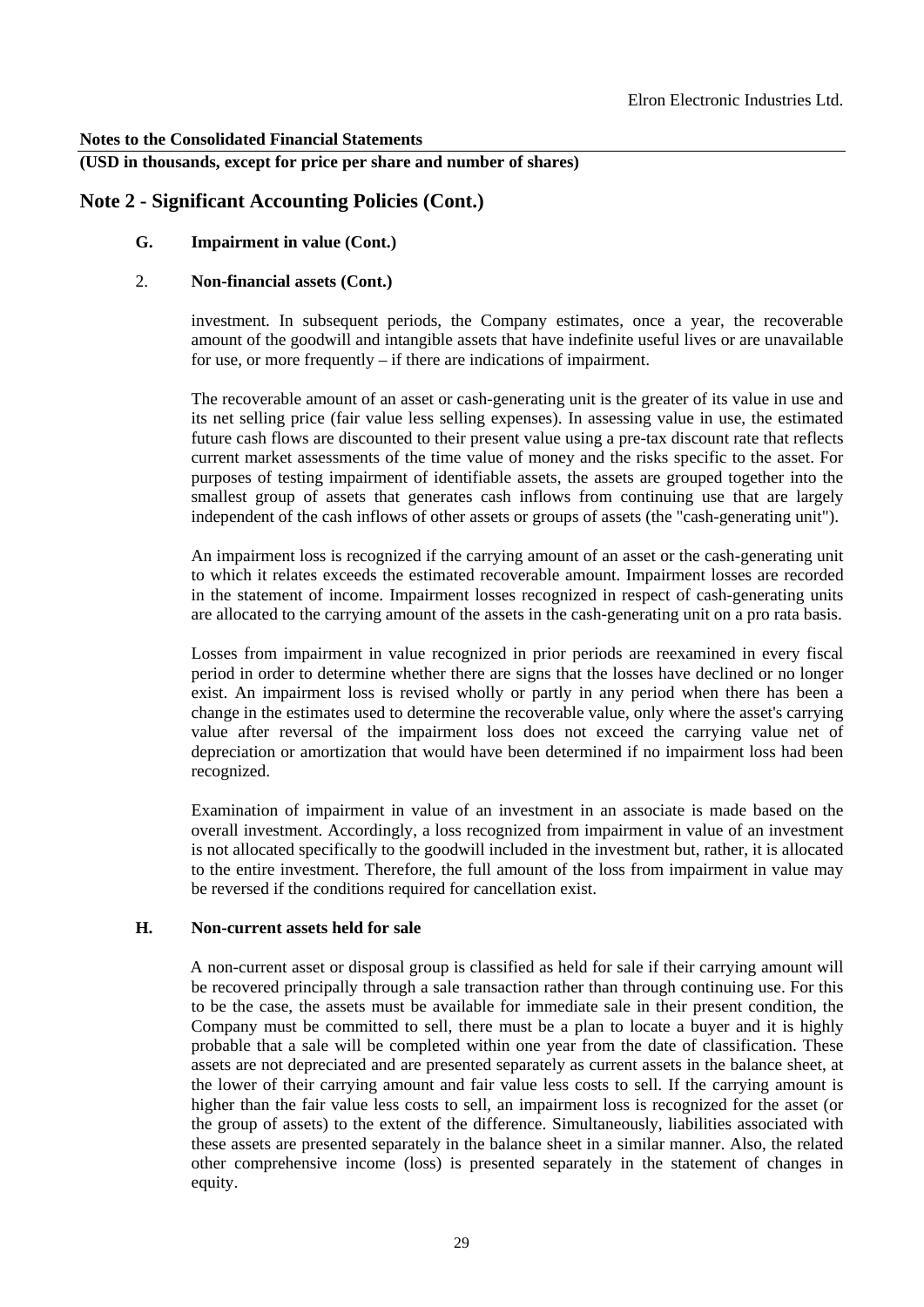**(USD in thousands, except for price per share and number of shares)**

### **Note 2 - Significant Accounting Policies (Cont.)**

#### **I. Employee benefits**

 The Company has a number of post-employment benefit plans. The plans are usually financed by deposits with insurance companies or with funds managed by a trustee, and they are classified as defined contribution plans and defined benefit plans.

#### 1. **Defined contribution plans**

 Some of the subsidiaries have defined contribution plans, in accordance with Section 14 of the Severance Pay Law, whereby the subsidiaries make regular payments therein without it being legally or constructively liable to make additional payments even if sufficient amounts are not accumulated in the fund to pay all the benefits due to an employee relating to his service in the current and prior periods. Deposits in defined contribution plans in respect of severance pay or annuities, are recognized as an expense at the time the deposit is due to the plan concurrent with receipt of the services from the employee and no further provision is required in the consolidated financial statements.

#### 2. **Defined benefit plans**

The plans are normally financed by contributions to insurance companies and classified as defined contribution plans or as defined benefit plans. The Company also operates a defined benefit plan in respect of severance pay pursuant to the Severance Pay Law. According to the Law, employees are entitled to severance pay upon dismissal or retirement. The liability for termination of employee-employer relation is measured using the projected unit credit method. The actuarial assumptions include future salary increases and rates of employee turnover based on the estimated timing of payment. The amounts are presented based on discounted expected future cash flows using a discount rate on Government bonds with maturity that matches the estimated term of the benefit payments.

The Company makes current deposits in respect of its liabilities to pay compensation to certain of its employees in pension funds and insurance companies ("the plan assets"). Plan assets comprise assets held by a long-term employee benefit fund or qualifying insurance policies. Plan assets are not available to the Company's own creditors and can not be returned directly to the Company.

The liability for employee benefits presented in the balance sheet presents the present value of the defined benefit obligation less the fair value of the plan assets, less past service costs and any unrecognized actuarial gains and losses. Actuarial gains and losses are recognized directly in comprehensive income in the period in which they occur.

#### 3. **Short-term benefits**

 Short-term employee benefits include salaries, contributions to Social Security, vacation days, sick days and recreation pay, the payment date of which is expected to be in the year following the balance sheet date. The aforesaid obligations are measured on an undiscounted basis and are expensed as the related service is provided.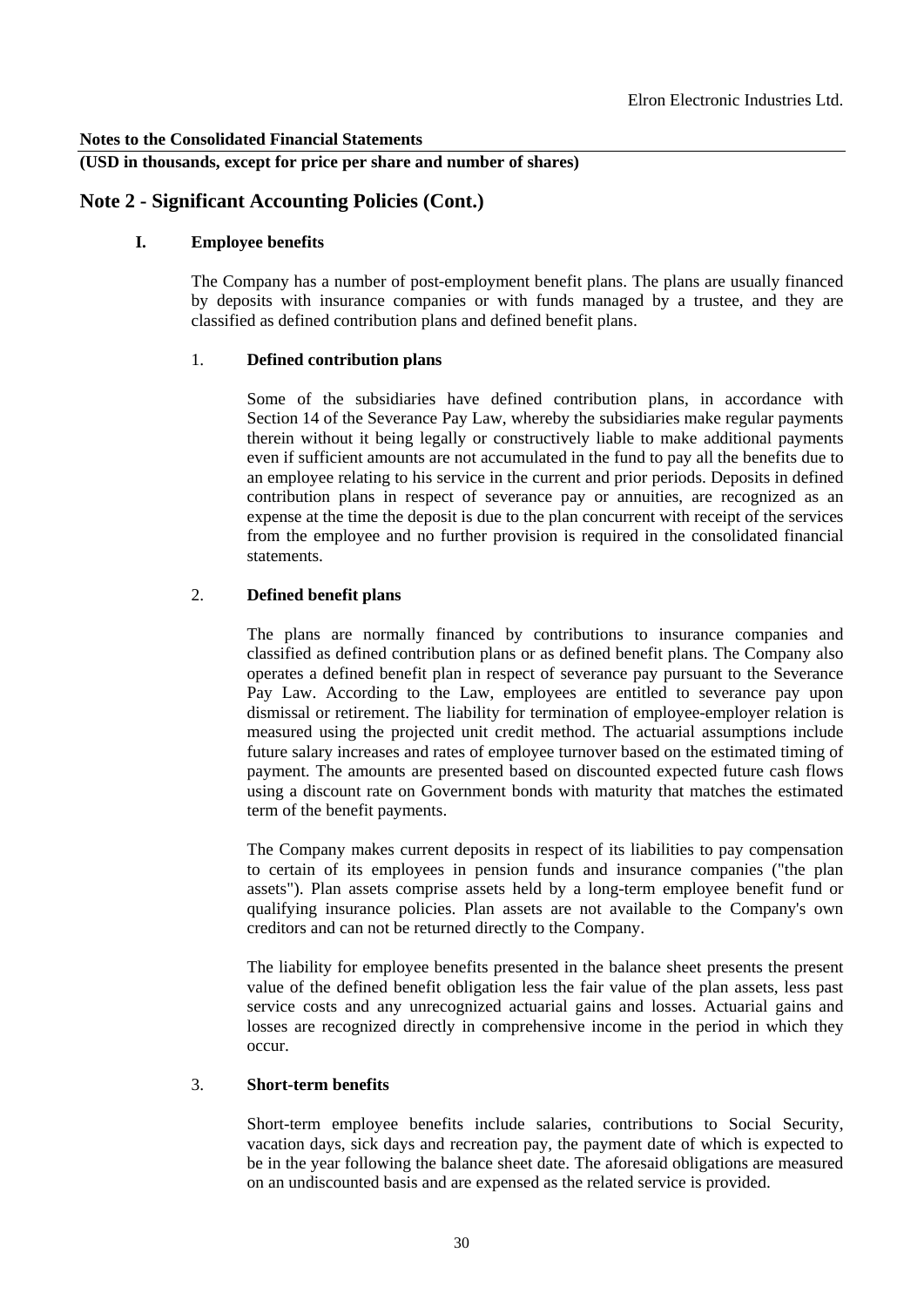**(USD in thousands, except for price per share and number of shares)**

# **Note 2 - Significant Accounting Policies (Cont.)**

### **I. Employee benefits (Cont.)**

#### 3. **Short-term benefits**

A provision in respect of short-term employee benefits relating to a cash bonus or profit-sharing plan is recognized where the Company has a present legal or constructive obligation to pay the said amount as a result of past service provided by the employee and the obligation can be reliably estimated.

### 4. **Share-based payment transactions**

 The fair value of employee options on the grant date is recognized as salary expense, with a corresponding increase in retained earnings, over the period that the employees become entitled to the options. The amount recognized as an expense is adjusted to reflect the actual number of share options that are expected to vest. Share-based payments that were granted before November 7, 2002 or that vested before January 1, 2007 (the date of DIC's transition to IFRS, see additional details in the beginning of Note 2 above), are not accounted for retroactively, in accordance with IFRS 2 and the relief adopted pursuant to IFRS 1.

 Certain options have been granted to employees for acquisition of shares in Group companies. The cost of cash-settled transactions is measured at fair value on the grant date using the Black and Scholes model, additional details are given in Note 19. The fair value is recognized as an expense over the vesting period and a corresponding liability is recognized. The liability is remeasured at each reporting date until settled at fair value with any changes in fair value recognized in the statement of income

#### **J. Provisions**

 A provision is recognized if, as a result of a past event, the Company has a present legal or constructive obligation that can be estimated reliably, and it is probable that an outflow of economic benefits will be required to settle the obligation. The provisions are determined by discounting the expected future cash flows at a pre-tax interest rate that reflects the current market assessments of the time value of money and the risks specific to the liability.

#### **K. Revenues**

#### **Sale of goods**

Revenue from the sale of goods is measured at the fair value of the consideration received or to be received, net of returns, trade discounts and volume rebates. When the credit period is short and constitutes the accepted credit in the industry, the future consideration is not discounted. The Company recognizes revenue when the significant risks and rewards of ownership have been transferred to the buyer, receipt of the consideration is expected, it is possible to reliably estimate the possibility that the goods will be returned, the costs incurred or to be incurred in connection with the transaction can be reliably estimated, management has no continuing involvement with the goods, and the amount of revenue can be measured reliably.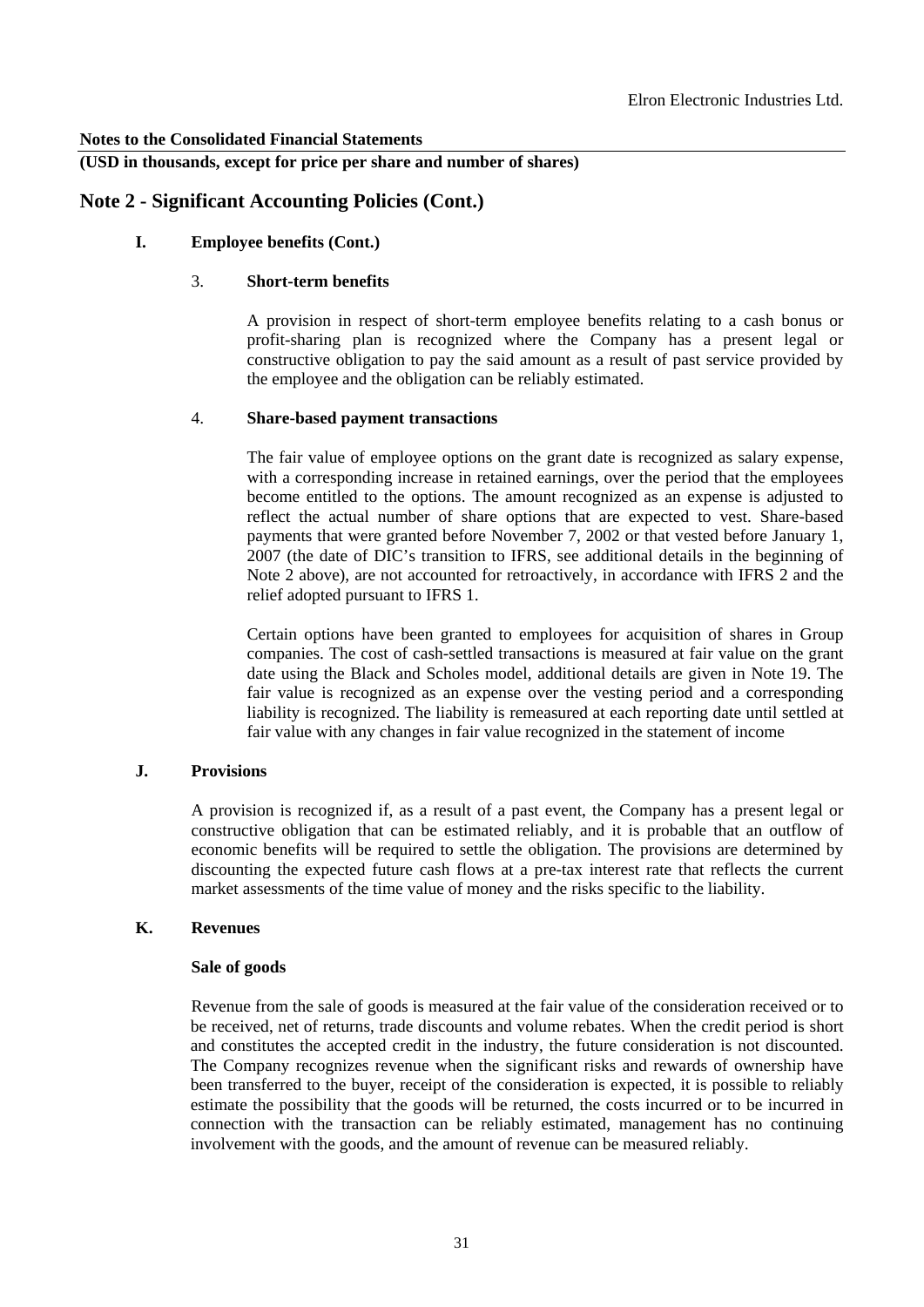**(USD in thousands, except for price per share and number of shares)**

## **Note 2 - Significant Accounting Policies (Cont.)**

#### **K. Revenues (Cont.)**

#### **Sale of goods (Cont.)**

The transfer of risks and rewards varies depending on the specific terms of the contract of sale. For sales of products, transfer of the risks and rewards usually occurs upon delivery of the product to the customer or when the goods reach the customer's warehouse.

### **L. Cost of sales and supplier discounts**

- 1. Cost of sales includes expenses for loss, storage and conveyance of inventories to the point of sale. Cost of sales also includes impairment provisions in respect of inventories, inventory write offs and provisions for slow-moving inventories , if any.
- 2. Supplier discounts the Company recognizes discounts received from its suppliers as a reduction of the cost of the purchases. Therefore, the part of the discounts that relates to the purchases added to the closing inventory is attributed to inventory, and the rest of the discounts reduce the cost of sales.

 Abovementioned discounts are fixed discounts that do not depend on the volume of purchases (this discount is calculated as a fixed percentage of the purchases made from the supplier or as an annual fixed amount that does not depend on the volume of purchases) and they are included in the consolidated financial statements upon the execution of the proportionate purchases that entitle the Company to the said discounts.

#### **M. Lease payments**

Lease agreements where the Company does not actually accept substantially all the risks and benefits incidental to ownership of the leased asset are classified as operating leases. Payments made under operating leases are recognized in the statement of income on a straight-line basis over the term of the lease, including the option period, when on the date of the transaction it was reasonably certain that the option will be exercised. Lease incentives received are recognized as an integral part of the total lease expense on a straight-line basis, over the term of the lease.

#### **N. Financial income and expenses**

 Financial income includes interest income on funds invested (including interest income on available-for-sale financial assets that constitute part of the Company's liquid resources), gains on the sale of available-for-sale financial assets, an increase in the fair value of financial assets recognized at fair value through the statement of income, a decrease in the fair value of financial liabilities recognized at fair value through the statement of income and foreign currency gains and gains on the ineffective portion of hedging instruments that are recognized in the statement of income. Interest income is recognized as it accrues in profit or loss, using the effective interest method.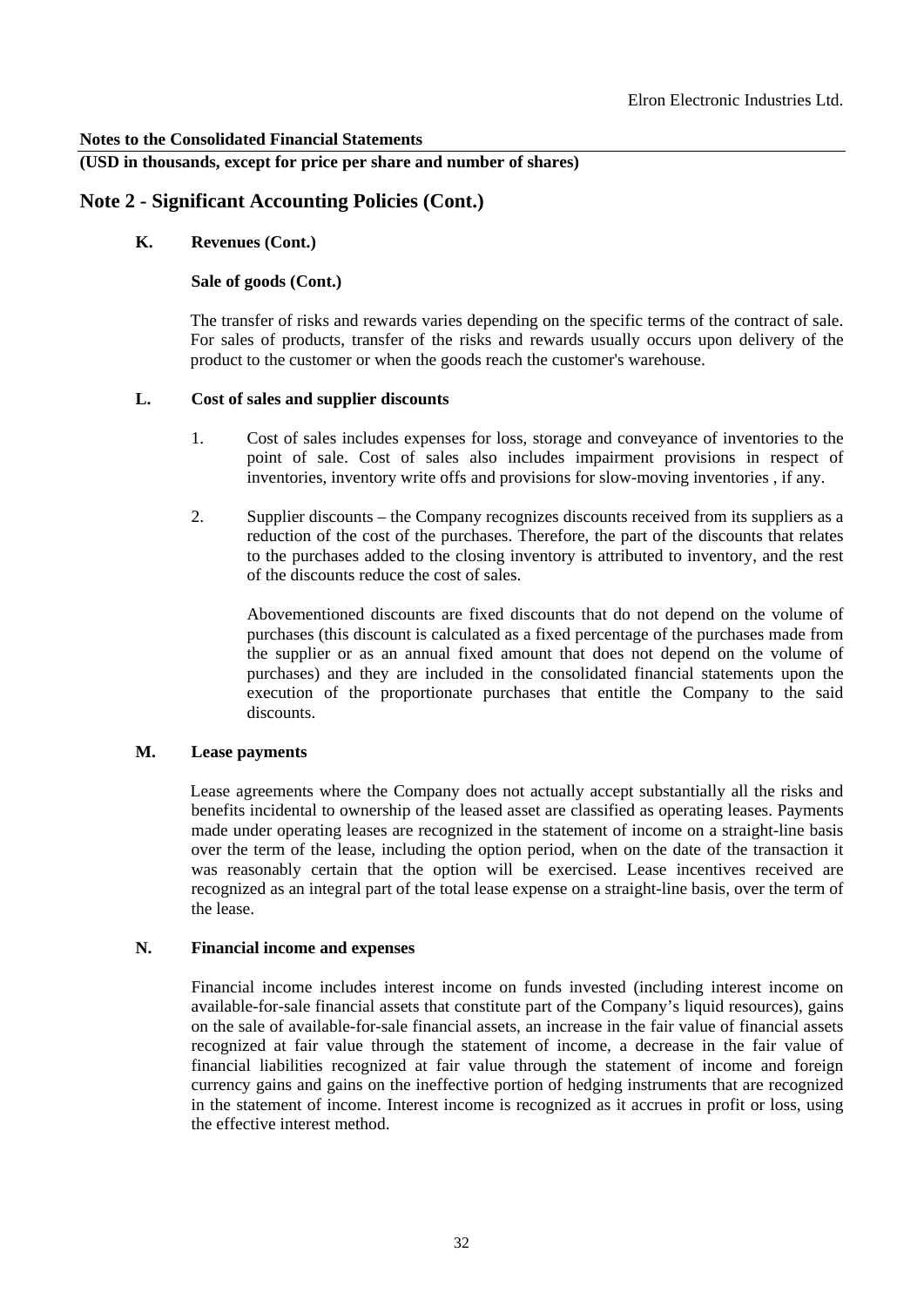**(USD in thousands, except for price per share and number of shares)**

## **Note 2 - Significant Accounting Policies (Cont.)**

#### **N. Financial income and expenses (Cont.)**

Financial expenses include interest expense on loans received, adjustment differences on borrowings, changes in time value of provisions, a decrease in the fair value of financial assets recognized at fair value through the statement of income, an increase in the fair value of financial liabilities recognized at fair value through the statement of income, impairment losses recognized on financial assets, losses on the ineffective portion of hedging instruments that are recognized in the statement of income and foreign currency losses. All borrowing costs are recognized in the statement of income using the effective interest method.

Gains and losses deriving from changes in currency exchange rate are reported on a net basis.

### **O. Taxes on income**

 Taxes on income include current and deferred taxes. Taxes on income are recognized in the statement of income except to the extent that they relate to items recognized directly in equity, in which case it is recorded in equity.

 The current tax is the amount of tax expected to be paid on the taxable income for the reported period, using the tax rates enacted or substantially enacted as of the balance sheet date, and including changes in the tax payments relating to previous years.

 Deferred taxes are computed in respect of temporary differences between the carrying amounts in the financial statements and the amounts attributed for tax purposes. Deferred taxes are carried directly to equity if the tax relates to items that are taken to equity. The Company does not recognize deferred taxes for the following temporary differences: the initial recognition of goodwill, the initial recognition of assets or liabilities in a transaction that is not a business combination and that affects neither the accounting income nor the income for tax purposes, and differences deriving from investments in subsidiaries and associates to the extent that it is probable that they will not reverse in the foreseeable future. The deferred taxes are measured using the tax rates that are expected to apply to the temporary differences when they reverse, based on the laws that have been enacted or effectively enacted as of the balance sheet date. The Company offsets deferred tax assets and liabilities if there is a legally enforceable right to offset current tax liabilities and assets, and they relate to income taxes levied by the same tax authority on the same taxable entity, or on different tax entities, if they intended to settle current tax liabilities and assets on a net basis or if their tax assets and liabilities will be realized concurrently.

 A deferred tax asset is recognized to the extent that it is probable that future taxable income will be available against which the temporary differences can be utilized. The deferred tax assets are reviewed at every balance sheet date and are reduced to the extent that it is no longer probable that the related tax benefit will be realized. Simultaneously, temporary differences (such as carryforward losses) for which deferred tax assets have not been recognized are reassessed and deferred tax assets are recognized to the extent that their recoverability has become probable. Any resulting reduction or reversal is recognized in the item taxes on income.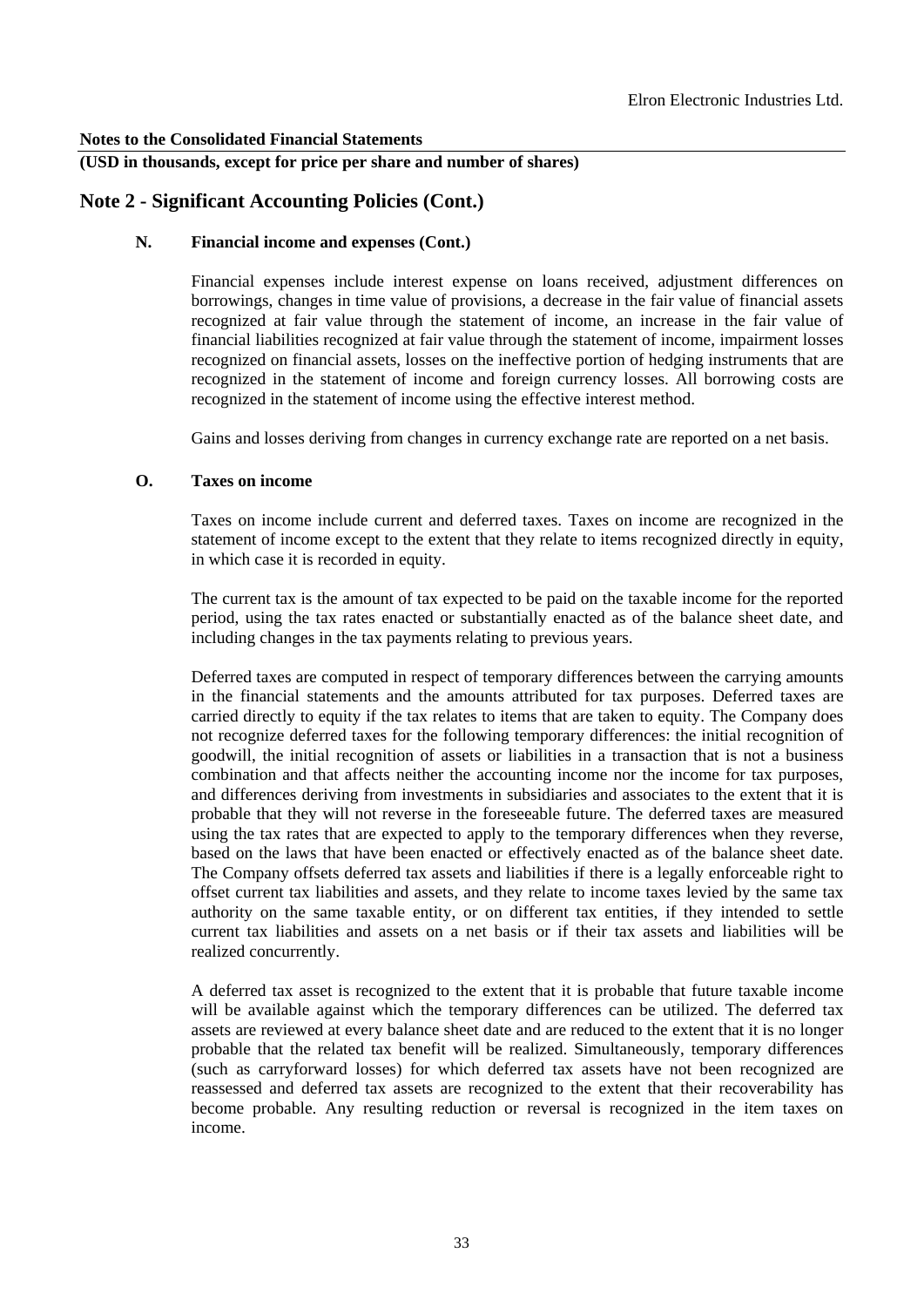**(USD in thousands, except for price per share and number of shares)**

### **Note 2 - Significant Accounting Policies (Cont.)**

### **O. Taxes on income (Cont.)**

Deferred tax assets and deferred tax liabilities are presented in the balance sheet as non-current assets and non-current liabilities, respectively.

 Deferred tax in respect of intercompany transactions in the consolidated financial statements is recorded according to the tax rate applicable to the buying entity.

### **P. Royalty bearing government grants received from the Chief Scientist in Israel**

 Government grants are recognized where there is reasonable assurance that the grant will be received and the Company will comply with the attached conditions. Up to December 31, 2008, government grants received from the Office of the Chief Scientist in Israel ("OCS"), in respect of support of research and development activities, which include a commitment for royalty payments to the State of Israel that are contingent on execution of future sales deriving from the development, were recognized as a liability and a loan received from the government bearing no interest or interest lower than market interest rate was accounted for upon the initial recognition thereof and in subsequent periods if it was expected that economic benefits stemming from the research and development activities will lead to sales entitling the State to royalties. Amounts paid as royalties were recorded as repayment of the liability. The difference between the amount of the loan received and the fair value is accounted for as a government grant in accordance with the provisions of IAS 20 (i.e., recognized as income in direct relation to expenses attributable to the approved grant) Where economic benefits, as stated, were not expected, the grant receipts were recognized as a reduction in the research and development expenses in the statement of income in accordance with the provisions of IAS 20 (i.e., recognized as income in direct relation to expenses attributable to the approved grant). In such a case, the liability to pay royalties was accounted for as a contingent liability pursuant to IAS 37 until such liability is recognized.

Commencing from January 1, 2009, and in accordance with the amended IAS 20, a loan received from the government bearing no interest or interest lower than market interest rate is accounted for upon the initial recognition thereof and in subsequent periods pursuant to the provisions of IAS 39 – "Financial Instruments: Recognition and Measurement". Therefore, the loan is initially recognized at fair value along with discounting using the market interest rate unless loan is considered a forgivable loan under the provisions of IAS 20 as revised. The difference between the amount of the loan received and the fair value is accounted for commencing from January 1, 2009 as a government grant in accordance with the provisions of the IAS 20 (i.e., recognized as income in direct relation to expenses attributable to the approved grant). There has been no change to the accounting for the government grants which are considered a forgivable loan and for which economic benefits, as stated, were not expected.

 The amendment is applied prospectively commencing from January 1, 2009, in connection with grants received after this date.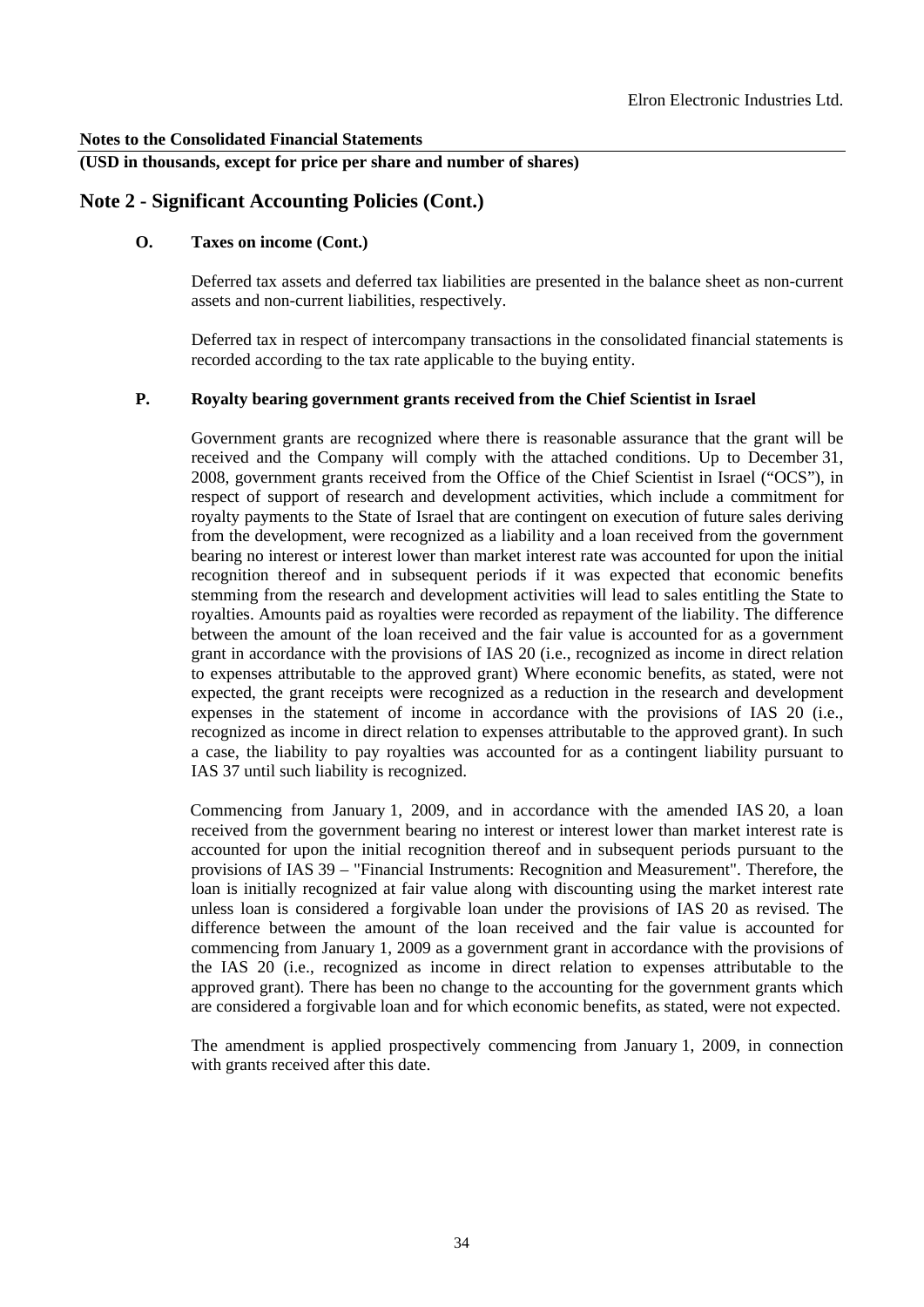**(USD in thousands, except for price per share and number of shares)**

# **Note 2 - Significant Accounting Policies (Cont.)**

### **Q. Earnings (loss) per share**

 The earnings (loss) per share are computed by dividing the net income attributable to the Company's shareholders by the weighted-average number of shares outstanding during the period. Calculation of the basic earnings (loss) per share includes only shares actually outstanding during the period. Potential ordinary shares (convertible securities, such as, Convertible Debentures, options and employee options) are included in calculation of the diluted earnings (loss) per share only if their impact dilutes the earnings (loss) per share in that their conversion reduces the earnings (loss) per share or increases the loss per share from continuing operations. In addition, potential ordinary shares converted during the period are included in calculation of the diluted earnings (loss) per share only up to the conversion date, and from this date forward they are included in calculation of the basic earnings (loss) per share. In earning per share computation, the Company's share in the income of group companies is calculated based on its share in the earnings (loss) per share of those group companies multiplied by the number of shares held by the Company.

#### **R. Initial application of new standards**

### 1. **Presentation of consolidated financial statements**

 Commencing from January 1, 2009, the Company applies Accounting Standard IAS 1, "Presentation of Financial Statements, Amended" ("IAS 1"). IAS 1 permits presentation of the total income in one statement (a combined statement of income and other comprehensive income), or in two separate statements – a statement of income and a statement of other comprehensive income. The Company chose to present items of income and expense and items of other comprehensive income in two statements – a statement of income and thereafter a statement of comprehensive income. In addition, the Company presents a statement of changes in equity in place of disclosure as part of the notes to the financial statements, immediately following the statement of comprehensive income. IAS 1 was applied retroactively.

#### 2. **IFRS 2 - Share-based Payment**

Pursuant to an amendment to IFRS 2, the definition of vesting terms will only include service conditions and performance conditions and the cancellation of a grant that includes non-vesting conditions by the Company or the counterparty will be accounted for by way of acceleration of vesting and not by forfeiture. Conditions that are other than service and performance conditions will be viewed as non-vesting conditions and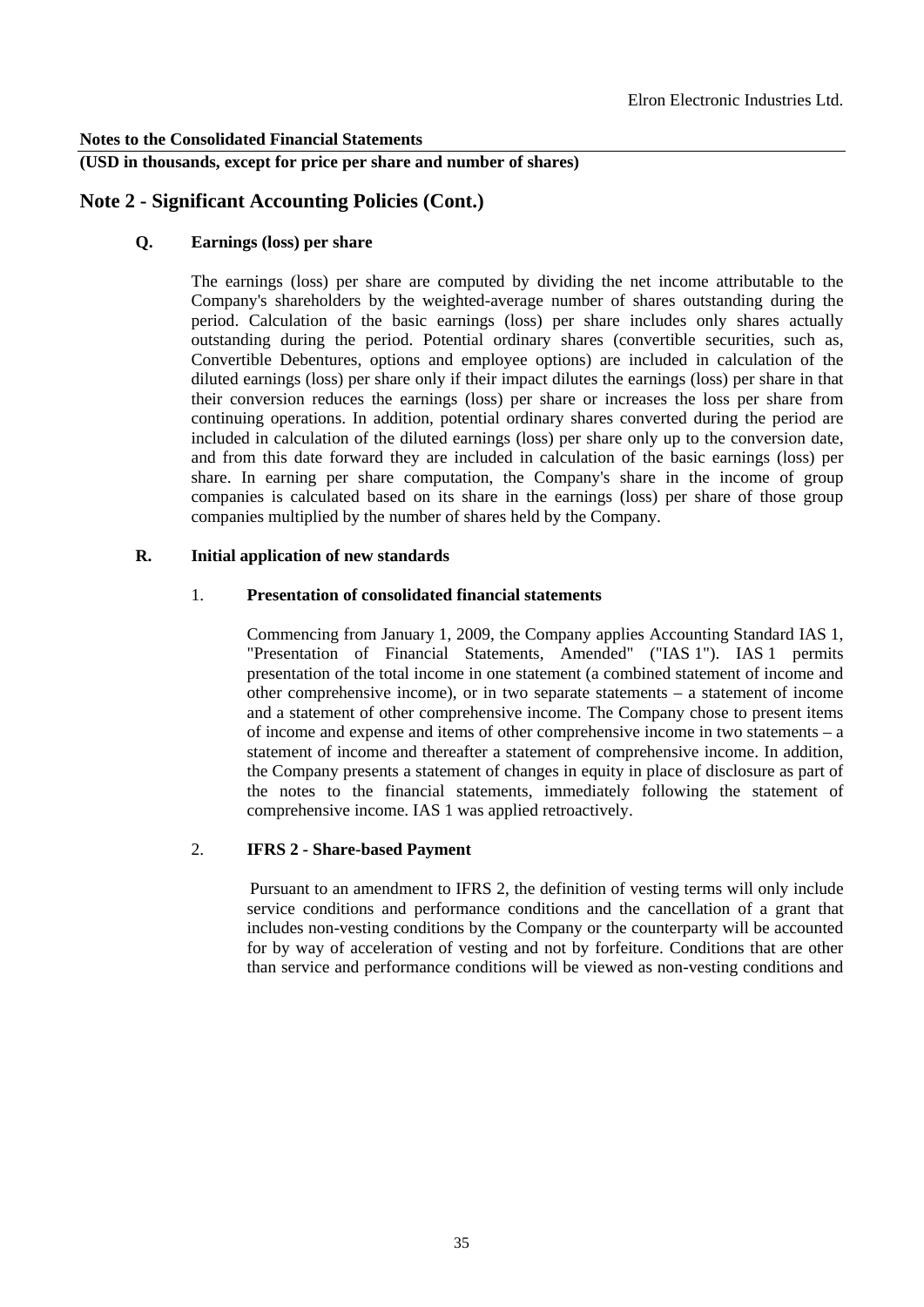**(USD in thousands, except for price per share and number of shares)**

# **Note 2 - Significant Accounting Policies (Cont.)**

#### **R. Initial application of new standards (Cont.)**

#### 2. **IFRS 2 - Share-based Payment (Cont.)**

must therefore be taken into account when estimating the fair value of the instrument granted.

This amendment was adopted on January 1, 2009 with a retrospective restatement of comparative figures. The initial adoption of the Standard did not have any effect on the Company's consolidated financial statements.

#### 3. **IAS 28 - Investment in Associates**

Pursuant to an amendment to IAS 28, the test of impairment of an investment in an associate will be carried out with reference to the entire investment. Accordingly, a recognized impairment loss is not allocated specifically but rather attributed to the investment as a whole. Therefore, the entire impairment loss previously recognized may be reversed to the extent that the relevant conditions are satisfied. The amendment was adopted as a prospective change on January 1, 2009. The initial adoption of the Standard did not have any effect on the Company's consolidated financial statements.

#### 4. **IFRS 7 Financial Instruments: Disclosures**

The amendment to IFRS 7 requires additional disclosures about fair value measurement and liquidity risk. According to the amendment, additional disclosures should be made, among others, as to the source of inputs used in making the measurements, using a three level fair value hierarchy for all financial instruments recognized at fair value. In addition, a reconciliation between the beginning and ending balance for Level 3 fair value measurements is required (source of inputs that is not based on market data), as well as disclosure of significant transfers between levels in the fair value hierarchy. The amendment was adopted as a prospective change from the financial statements for the year beginning January 1, 2009.

# 5. **IFRIC 16 - Hedges of a Net Investment in a Foreign Operation**

IFRIC 16 prescribes that a risk arising from changes in foreign exchange rates of the presentation currency of a company does not create an exposure to which hedge accounting can be applied consequently, a hedged risk may be designated only in respect of the company's functional currency. Moreover, the risk arising from changes in foreign exchange rates of the functional currency of any subsidiary may be hedged by any entity within the Group. The Interpretation was adopted as a prospective change from January 1, 2009. The initial adoption of the Interpretation did not have any effect on the Company's consolidated financial statements.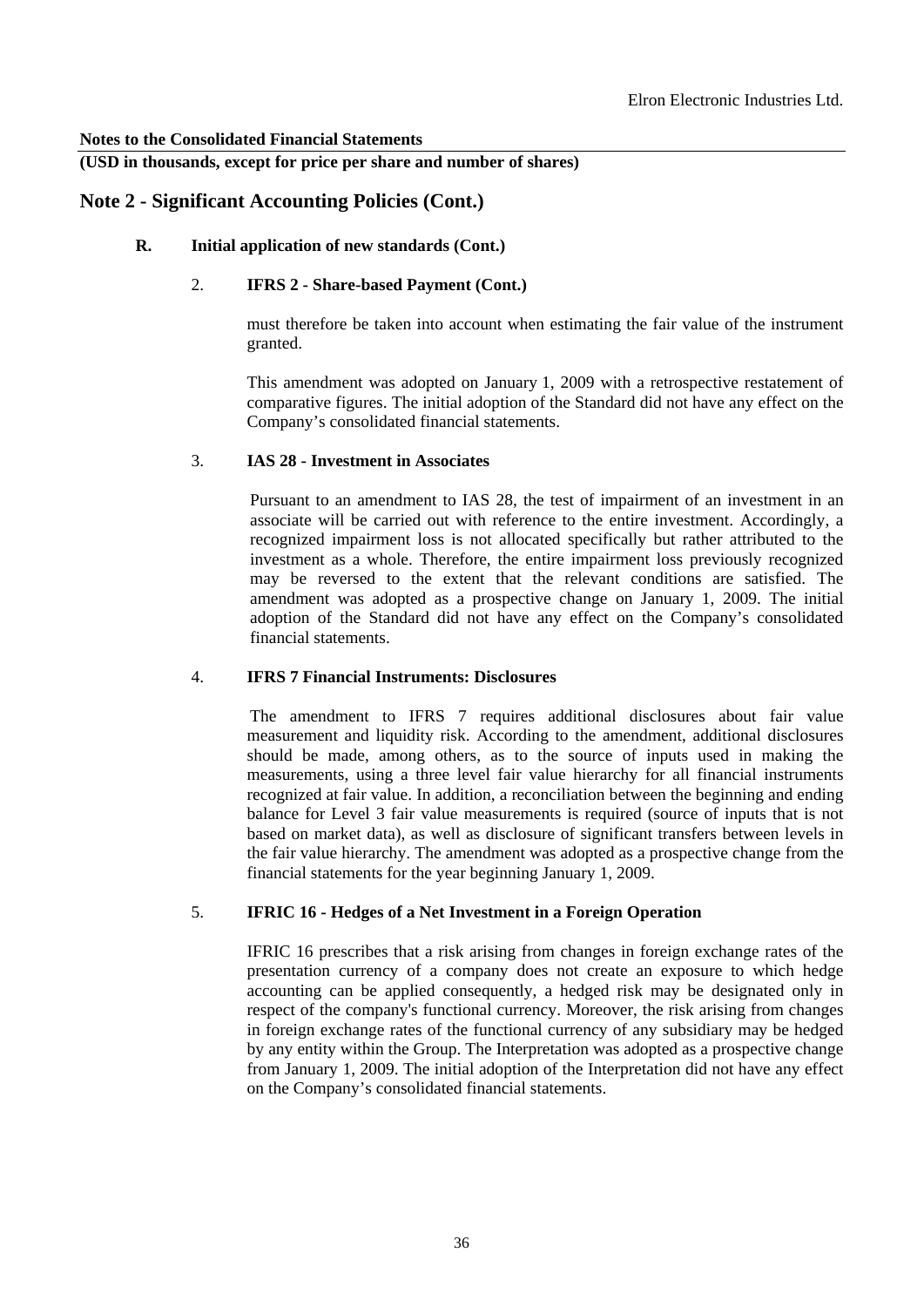**(USD in thousands, except for price per share and number of shares)**

# **Note 2 - Significant Accounting Policies (Cont.)**

#### **S. New standards and interpretations issued but not yet effective**

#### 1. *IFRS 3 (Revised) - Business Combinations and IAS 27 (Amended) - Consolidated and Separate Financial Statements*

 IFRS 3 (Revised) and the amendments to IAS 27 ("the Standards") will be effective for annual financial statements for periods beginning on January 1, 2010. Earlier application is permitted. The Company did not early adopt the provisions of these standards.

The principal changes expected to take place following the adoption of the Standards are:

- The definition of a business was broadened so that it contains also activities and assets that are not managed as a business as long as the seller is capable of operating them as a business.
- IFRS 3 currently prescribes that goodwill, as opposed to the acquiree's other identifiable assets and liabilities, will be measured as the excess of the cost of the acquisition over the acquirer's share in the fair value of the identifiable assets, net on the acquisition date. According to the Standards, non-controlling interests, including goodwill, can be measured either at fair value or at the proportionate share of the acquiree's fair value of net identifiable assets, this is measured separately in respect of each business combination transaction.
- Contingent consideration in a business combination is measured at fair value and changes in the fair value of the contingent consideration, which do not represent adjustments to the acquisition cost in the measurement period, are not simultaneously recognized as goodwill adjustments. If the contingent consideration is classified as a financial liability it will be measured at fair value through profit or loss.
- Direct acquisition costs attributed to a business combination transaction are recognized in the statement of income as incurred as opposed to the previous requirement of carrying them as part of the consideration of the cost of the business combination, which has been removed.
- Subsequent measurement of a deferred tax asset for acquired temporary differences which did not meet the recognition criteria at acquisition date will be against profit or loss and not as adjustment to goodwill.
- A transaction with the non-controlling interests, whether a sale or an acquisition, will be accounted for as an equity transaction and will therefore not be recognized in the statement of income or have any effect on the amount of goodwill, respectively.
- A subsidiary's losses, even if resulting in a capital deficiency in a subsidiary, will be allocated between the parent company and non-controlling interests, even if the non-controlling interest has not guaranteed or has no contractual obligation for sustaining the subsidiary or of investing further amounts.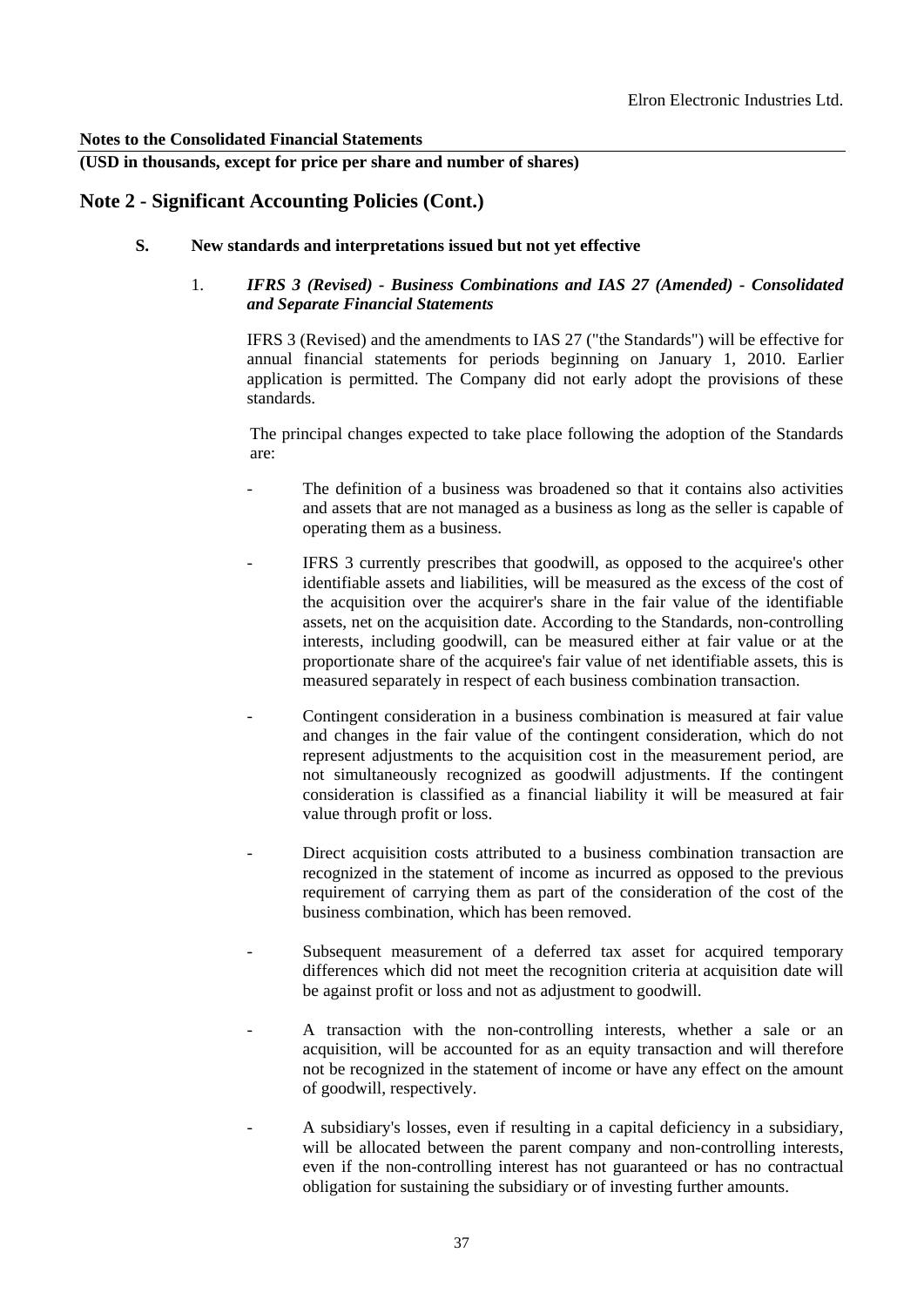**(USD in thousands, except for price per share and number of shares)**

# **Note 2 - Significant Accounting Policies (Cont.)**

#### **S. New standards and interpretations issued but not yet effective (Cont.)**

#### 1. *IFRS 3 (Revised) - Business Combinations and IAS 27 (Amended) - Consolidated and Separate Financial Statements (cont.)*

- On the loss or achievement of control of a subsidiary, the remaining investment, if any, will be revalued to fair value against gain or loss from the sale and this fair value will represent the cost basis for the purpose of subsequent treatment.

The Standards will be adopted prospectively. As such, the adoption of the standards is not expected to have any effect on accounting for current subsidiaries as of December 31, 2009. However, it will affect certain aspects of our accounting for subsidiaries and non-controlling interests mainly with respect to prospective allocation of losses to non-controlling shareholders, accounting for consolidating and de consolidating subsidiaries and recognition of gain upon a change of ownership.

#### 2. *IFRS 9 - Financial Instruments*

In November 2009, the IASB issued IFRS 9, "Financial Instruments", which represents the first phase of a project to replace IAS 39, "Financial Instruments: Recognition and Measurement". IFRS 9 focuses mainly on the classification and measurement of financial assets and it applies to all financial assets within the scope of IAS 39.

According to IFRS 9, upon initial recognition, all the financial assets (including hybrid contracts with financial asset hosts) will be measured at fair value. In subsequent periods, debt instruments can be measured at amortized cost if both of the following conditions are met:

- the asset is held within a business model whose objective is to hold assets in order to collect the contractual cash flows.

the contractual terms of the financial asset give rise on specified dates to cash flows that are solely payments of principal and interest on the principal amount outstanding.

Subsequent measurement of all other debt instruments and financial assets will be at fair value. Financial assets that are equity instruments will be measured in subsequent periods at fair value and the changes will be recognized in the statement of income or in other comprehensive income (loss), in accordance with the election of the accounting policy on an instrument-byinstrument basis. Nevertheless, if the equity instruments are held for trading, they must be measured at fair value through profit or loss. This election is final and irrevocable. When an entity changes its business model for managing financial assets it shall reclassify all affected financial assets. In all other circumstances, reclassification of financial instruments is not permitted.

The standard will be effective starting January 1, 2013. Earlier application is permitted. Early adoption will be made with a retrospective restatement of comparative figures, subject to the reliefs set out in the Standard.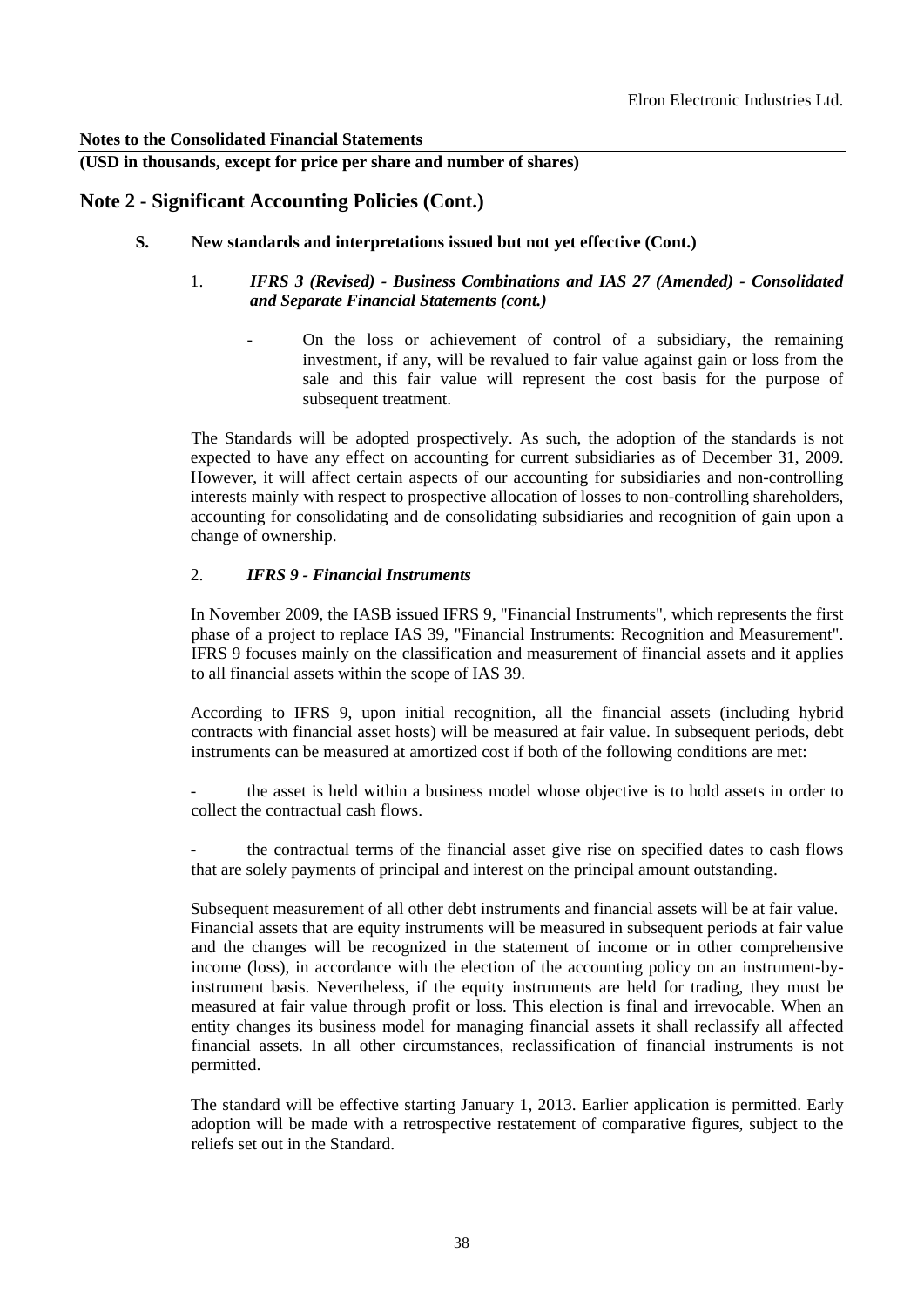**(USD in thousands, except for price per share and number of shares)**

# **Note 2 - Significant Accounting Policies (Cont.)**

#### **S. New standards and interpretations issued but not yet effective (Cont.)**

#### 2. *IFRS 9 - Financial Instruments (Cont.)*

The Company is evaluating the possible effect of the adoption of the new Standard on the consolidated financial statements but is presently unable to assess such effect, if any.

#### 3. *IAS 1 - Presentation of Financial Statements*

The amendment to IAS 1 deals with current or non-current classification of the liability component of a convertible instrument. Pursuant to the amendment, terms of a liability that can, at the option of the counterparty, be settled by the issue of the entity's equity instruments do not affect its classification as current or non-current. The amendment will be prospectively adopted starting from the financial statements for periods beginning on January 1, 2010. Earlier application is permitted.

The Company believes that the effect of the amendment on the financial statements is not expected to be material.

#### 4. *IAS 32 - Financial Instruments: Presentation - Classification of Rights Issues*

The amendment to IAS 32 determines that rights, options or share options to acquire a fixed number of the entity's equity instruments for a fixed amount of any currency are classified as equity instruments if the entity offers the rights, options or share options pro rata to all of its existing owners of the same class of its non-derivative equity instruments.

The Company believes that the effect of the amendment on the financial statements is not expected to be material

#### 5. *IAS 36 - Impairment of Assets*

The amendment to IAS 36 defines the required accounting unit to which goodwill will be allocated for impairment testing of goodwill. Pursuant to the amendment, the largest unit permitted for impairment testing of goodwill acquired in a business combination is an operating segment as defined in IFRS 8, "Operating Segments" before the aggregation for reporting purposes. The amendment will be prospectively adopted starting from the financial statements for periods beginning on January 1, 2010. Earlier application is permitted.

The Company believes that the effect of the amendment on the financial statements is not expected to be material.

#### 6. *IFRS 5 - Non-current Assets Held for Sale and Discontinued Operations*

According to the amendment to IFRS 5, when the parent decides to sell part of its interest in a subsidiary so that after the sale the parent retains a non-controlling interest, such as rights conferring to significant influence, all the assets and liabilities attributed to the subsidiary will be classified as held for sale if the relevant criteria of IFRS 5 are met, including the presentation as a discontinued operation. Further, an additional amendment specifies the disclosures required in respect of non-current assets (or disposal groups) that are classified as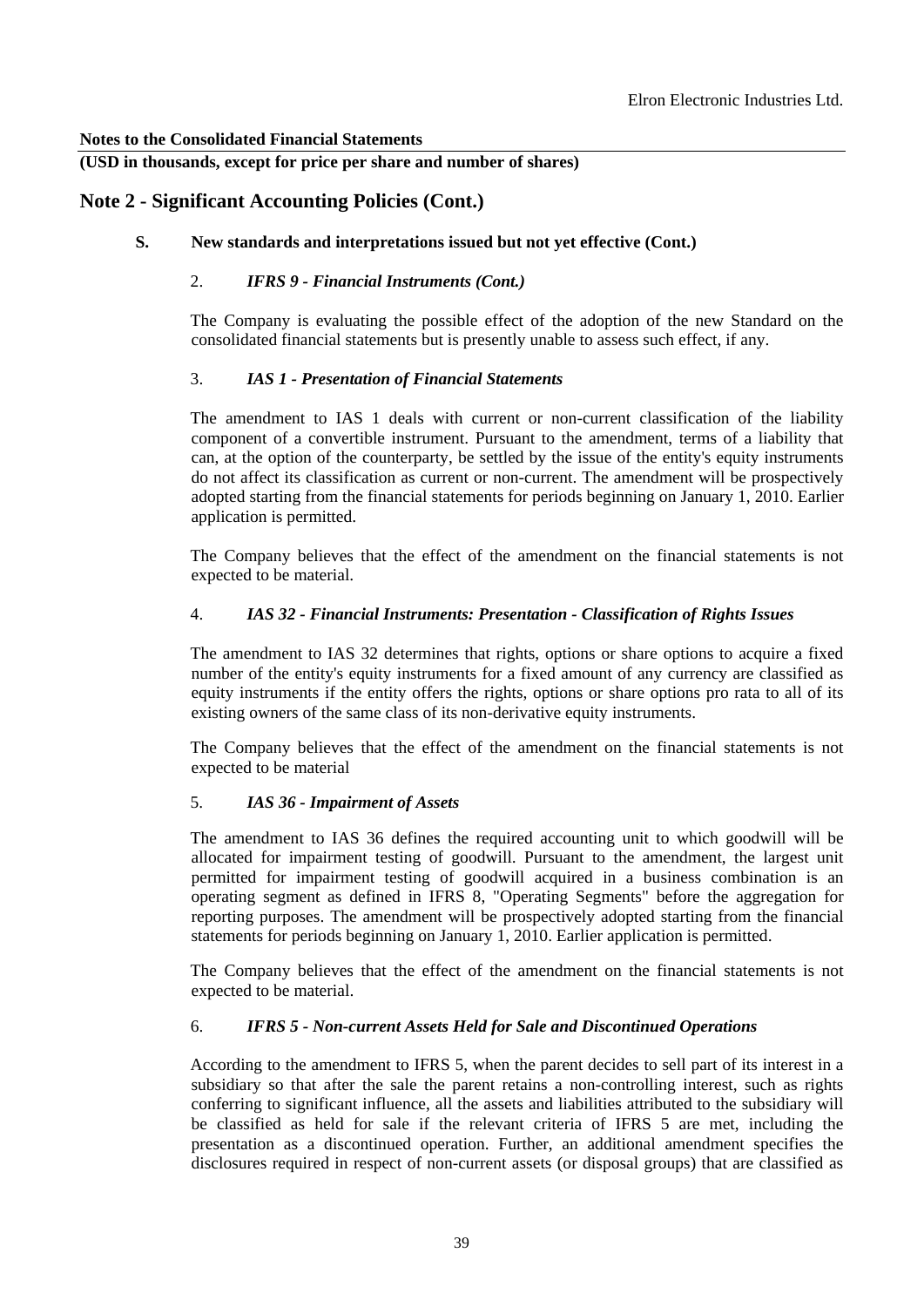**(USD in thousands, except for price per share and number of shares)**

# **Note 2 - Significant Accounting Policies (Cont.)**

#### **S. New standards and interpretations issued but not yet effective (Cont.)**

#### 6. *IFRS 5 - Non-current Assets Held for Sale and Discontinued Operations (Cont.)*

held for sale or discontinued operations. Pursuant to the amendment, only the disclosures required in IFRS 5 will be provided. Disclosures in other IFRSs apply to such assets only if they require specific disclosures in respect of non-current assets or disposal groups. The amendment will be prospectively adopted starting from the financial statements for periods beginning on January 1, 2010. Earlier application is permitted.

The Company is currently evaluating the impact of adopting the provisions of IFRS 5.

#### 7. *IFRIC 17 - Distributions of Non-cash Assets to Owners*

IFRIC 17 ("the Interpretation") provides guidance on how to account for a non-cash asset distribution to owners, including property and equipment, a business as defined in IFRS 3 and ownership interests in another entity. The Interpretation will be prospectively adopted starting from the financial statements for periods beginning on January 1, 2010. Earlier application is permitted.

According to the Interpretation, a liability to distribute is recognized when it is appropriately authorized by the entity. The liability is measured at the fair value of the asset to be distributed and carried directly to retained earnings in equity. At each balance sheet date, until the derecognition of the asset, the liability is measured at the fair value of the assets and the changes in fair value are carried to retained earnings. At the date of derecognition, a gain or loss is recognized in the statement of income in the amount of the difference between the amount of the liability and the carrying amount of the asset until the date of derecognition. Further, the scope of IFRS 5 was amended to include non-cash asset distributions to owners.

The Company does not expect IFRIC 17 to have an impact on the consolidated financial statements as the Company has not made any non-cash distributions to shareholders.

#### 8. **IFRIC 19 - Extinguishing Financial Liabilities with Equity Instruments**

IFRIC 19 ("the Interpretation") which was published in November 2009 addresses the accounting treatment of transactions in which financial liabilities are settled by issuing equity instruments. According to the Interpretation, equity instruments issued as a replacement of a debt instrument are measured at fair value of the equity instruments issued unless the fair value can not be reliably measured. If the fair value of the equity instruments issued can not be reliably measured, then the equity instruments are measured to reflect the fair value of the financial liability extinguished when extinguished. The difference between the carrying amount of the financial liability extinguished and the fair value of the equity instruments issued is recognized in the statement of income.

The Interpretation will be adopted for annual periods beginning on or after January 1, 2010. Earlier application is permitted. The Company believes that the effect of the amendment on the financial statements is not expected be material.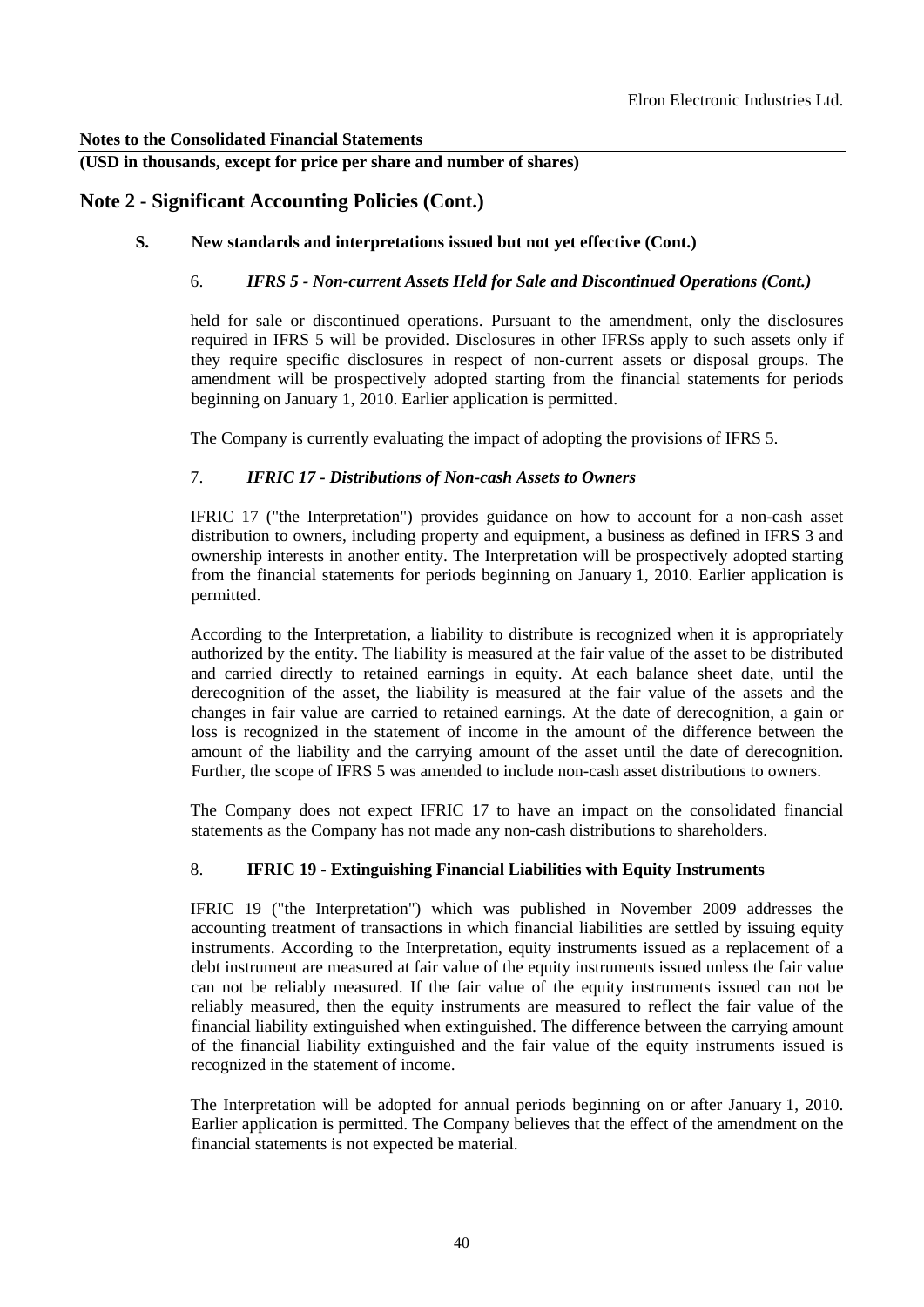# **(USD in thousands, except for price per share and number of shares)**

# **Note 3 - Investments in subsidiaries and associates**

#### **A. Composition of investments in associates**

|                                | December 31<br>2009 | December 31<br>2008 | January 1<br>2008 |
|--------------------------------|---------------------|---------------------|-------------------|
|                                | \$thousands         | \$ thousands        | \$thousands       |
| Original cost of shares        | 296,479             | 300,437             | 268,738           |
| Equity in losses of associates | (181, 788)          | (132,071)           | (123, 781)        |
| Less impairment provision      | (1,454)             |                     |                   |
| Carrying amount                | 113,237             | 168,366             | 144,957           |
| The carrying amount includes:  |                     |                     |                   |
| Allocated excess of cost       | 47,080              | 55,100              | 45,890            |
| Goodwill                       | 21,424              | 22,353              | 18,552            |
|                                | 68,504              | 77,453              | 64,442            |

As mentioned in Note 2 above, when the Company's share of losses exceeds its interest in an equity accounted investee, the carrying amount of that interest (including any other long-term investments such as loans) is reduced to zero and the recognition of further losses is discontinued except to the extent that the Company has an obligation to support the investee or has made payments on behalf of the investee, or has committed to grant it loans or guarantees.

As of December 31, 2009, the aggregate equity in losses not recognized by the Company as a result of the circumstances described above, amounted to a total of \$ 3,650 (\$ 4,310 as of December 31, 2008 and none as of January 1, 2008).

#### **B. Condensed financial-statement data of associates**

|                    | <b>Assets</b> | <b>Liabilities</b> | <b>Revenues</b> | Net income<br>$(\text{loss})$ |
|--------------------|---------------|--------------------|-----------------|-------------------------------|
|                    |               | \$thousands        |                 |                               |
| $2009^{(A)}$       |               |                    |                 |                               |
| Given Imaging Ltd. | 188,136       | 28,835             | 145,016         | 17,450                        |
| Other              | 98,461        | 150,416            | 85,708          | (55,065)                      |
|                    | <b>Assets</b> | <b>Liabilities</b> | <b>Revenues</b> | Net income<br>$(\text{loss})$ |
|                    |               |                    | \$thousands     |                               |
| $2008^{(A)}$       |               |                    |                 |                               |
| NetVision Ltd.     | 427,898       | 144,978            | 344,102         | 24,180                        |
| Given Imaging Ltd. | 178,929       | 28,601             | 132,361         | 6,098                         |
| Other              | 121,426       | 189,061            | 103,534         | (124, 025)                    |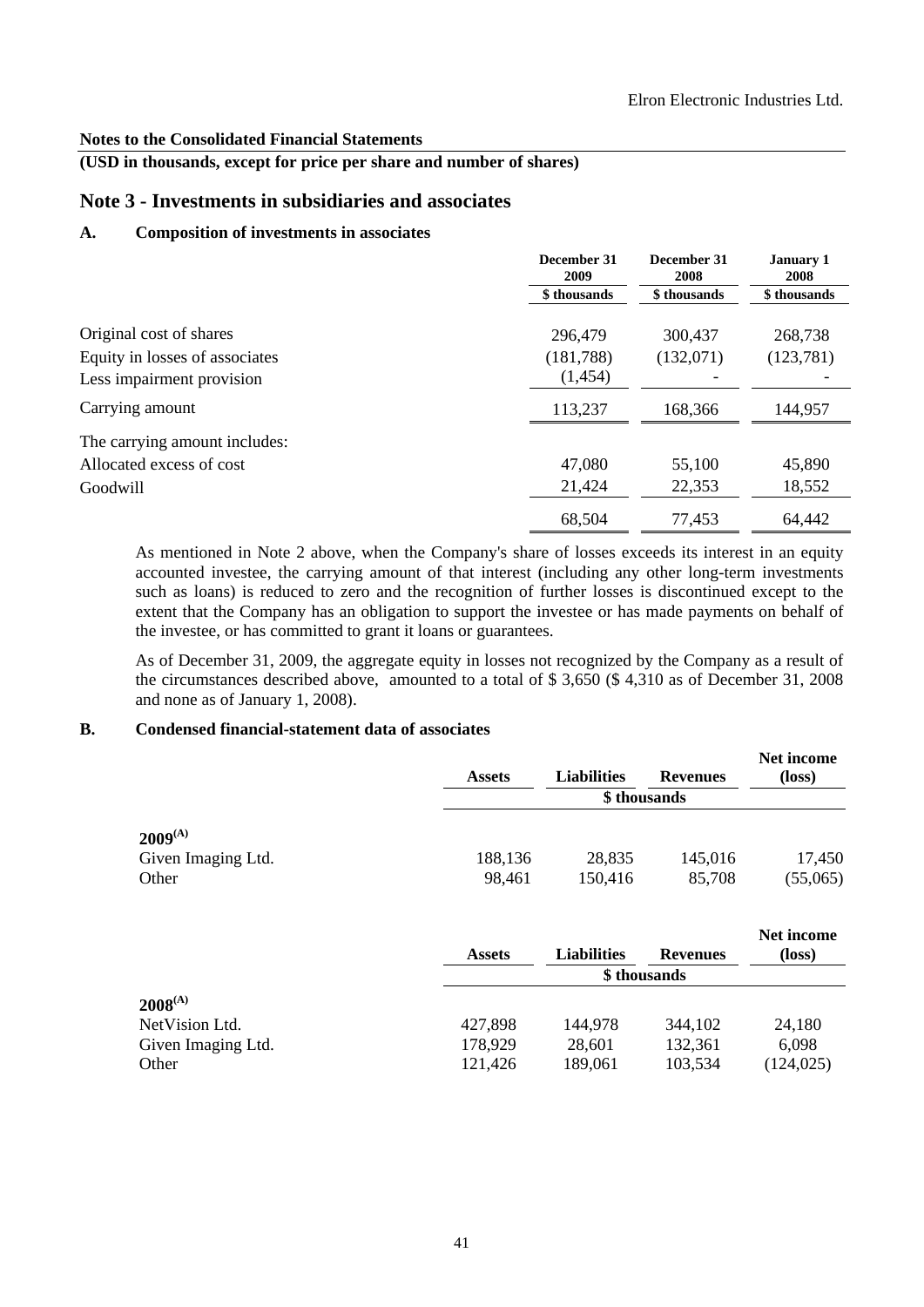# **(USD in thousands, except for price per share and number of shares)**

#### **Note 3 - Investments in subsidiaries and associates (Cont.)**

#### **B. Condensed financial-statement data of associates (Cont.)**

|                         | <b>Assets</b> | <b>Liabilities</b> |
|-------------------------|---------------|--------------------|
|                         | \$thousands   |                    |
| January 1, $2008^{(A)}$ |               |                    |
| NetVision Ltd.          | 393,628       | 144,561            |
| Given Imaging Ltd.      | 174,309       | 38,807             |
| Other                   | 169,254       | 261,220            |

A) Condensed financial-statement data of companies having a functional currency other than the dollar was translated based on the relevant rates of exchange (assets and liabilities - rate as of the end of the period, revenues and gain (loss) – average rate for the year ended).

## **C. Details regarding investment in listed securities of associates**

|                    |                                                            | <b>December 31, 2009</b> |                        | <b>December 31, 2008</b>                                   |                   |                        | <b>January 1, 2008</b>                                     |                   |                        |
|--------------------|------------------------------------------------------------|--------------------------|------------------------|------------------------------------------------------------|-------------------|------------------------|------------------------------------------------------------|-------------------|------------------------|
|                    | <b>Equity</b><br>holding<br><b>Share</b><br>(consolidated) | Carrying<br>value        | <b>Market</b><br>value | <b>Equity</b><br>holding<br><b>Share</b><br>(consolidated) | Carrying<br>value | <b>Market</b><br>value | <b>Equity</b><br>holding<br><b>Share</b><br>(consolidated) | Carrying<br>value | <b>Market</b><br>value |
|                    | $\frac{0}{0}$                                              | \$ thousands             |                        | $\%$                                                       | \$ thousands      |                        | $\frac{0}{0}$                                              | \$ thousands      |                        |
| Netvision Ltd.*    | ٠                                                          | $\overline{\phantom{a}}$ | ۰                      | 15.79                                                      | 43,503            | 29,700                 | 16.04                                                      | 39.201            | 53,000                 |
| Given Imaging Ltd. | 32.23                                                      | 104,501                  | 165,256                | 32.35                                                      | 107,901           | 78.400                 | 27.37                                                      | 85,826            | 186,100                |

\* In October 2009, the Company sold all of its holdings in Netvision for an amount of approximately \$60,770 representing a gain of approximately \$ 21,900 over its carrying amount (see D. 8 below).

#### **D. Significant changes in investments**

For additional details in respect of income and losses as a result of changes in investments, see also Note 24.

#### *Subsidiaries*

#### **1. Starling**

 Starling Advanced Communications Ltd. ("Starling") specializes in the development, design and marketing of SATCOM, low profile antenna systems that enable full featured broadband connectivity on any mobile platform.

 On June 13, 2007, Starling, then a 72.5% subsidiary of Elron, completed an initial public offering on the Tel Aviv Stock Exchange (TASE) in Israel of shares and convertible securities (convertible, bearing annual 6% interest and NIS, ("New Israeli Shekels") Israeli CPI linked debentures ("Convertible Debentures")) and options to purchase the Convertible Debentures ("Convertible Debentures Options") in consideration for aggregate gross proceeds of approximately NIS 57,000 (approximately \$14,000). An amount of approximately \$12,100 (amount denominated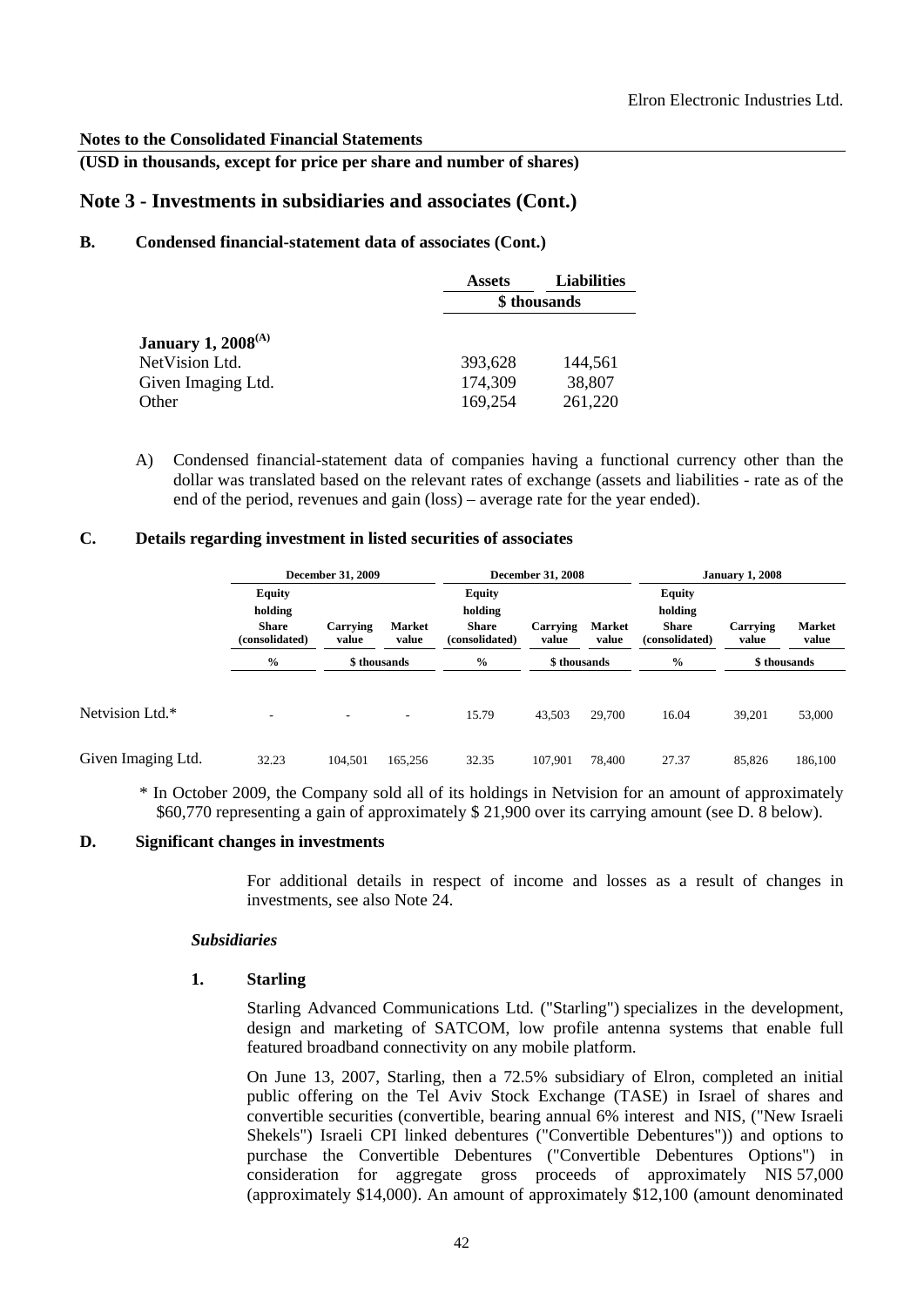**(USD in thousands, except for price per share and number of shares)**

# **Note 3 - Investments in subsidiaries and associates (Cont.)**

#### **D. Significant changes in investments (Cont.)**

#### *Subsidiaries (Cont.)*

#### **1. Starling (Cont.)**

in NIS) proceeds from the issuance of the Convertible Debentures and from the exercise of some of the Convertible Debentures Options ("Debentures Proceeds") were restricted and were to be released from the restrictions and used by Starling upon achieving certain milestones, no later than November 30, 2008. In December 2008 the Convertible Debentures Proceeds were released. Elron invested approximately \$4,000 as part of the offering in consideration for 619,700 ordinary shares, 8,675,800 Convertible Debentures and 86,758 Convertible Debentures Options, which later expired. In addition, immediately prior to the offering, existing shareholders of Starling, including Elron and its subsidiary, RDC, converted shareholder loans in the amount of approximately \$6,500 into 6,488,783 ordinary shares and 393,126 Convertible Debentures Options, which later expired. Immediately following the offering, Elron's consolidated holdings (directly and through RDC) in Starling's outstanding shares decreased from 72.5% to approximately 68%. Since Elron still has control over Starling, Elron continues to account for Starling as a consolidated subsidiary.

During October 2008 Elron purchased 7,638,323 Convertible Debentures in private transactions and additional 10,139,455 as a part of partial tender offer for a total amount of approximately \$2,000 and \$2,400, respectively. Subsequent to the abovementioned transactions, Elron and RDC beneficially owns 26,453,578 out of a total of 42,364,000 outstanding Convertible Debentures which represent approximately 62% of the outstanding Convertible Debentures.

In May 2009, Elron and RDC signed a loan agreement ("the First Loan Agreement") in the aggregate amount of \$2,600 which was advanced to Starling in two installments. The first installment in the amount of \$1,400 (of which Elron's share is approximately \$650) was advanced during June 2009. The second installment in the amount of \$1,200 (of which Elron's share is approximately \$560) was advanced during July 2009.

 In July 2009, Elron and RDC signed a second loan agreement ("the Second Loan Agreement") with substantially the same terms as in the First Loan Agreement, pursuant to which Elron and RDC provided Starling with an additional loan in five installments in the aggregate amount of \$3,200 (of which Elron's share is \$1,486), which were advanced during August through December 2009.

In December 2009, Elron and RDC signed an additional loan agreement, to provide Starling with an additional loan in the aggregate amount of \$3,900, of which Elron's and RDC's share is approximately \$1,800 and \$2,100, respectively. Subsequent to the balance sheet date the total loan amount was granted to Starling in a single installment during January 2010.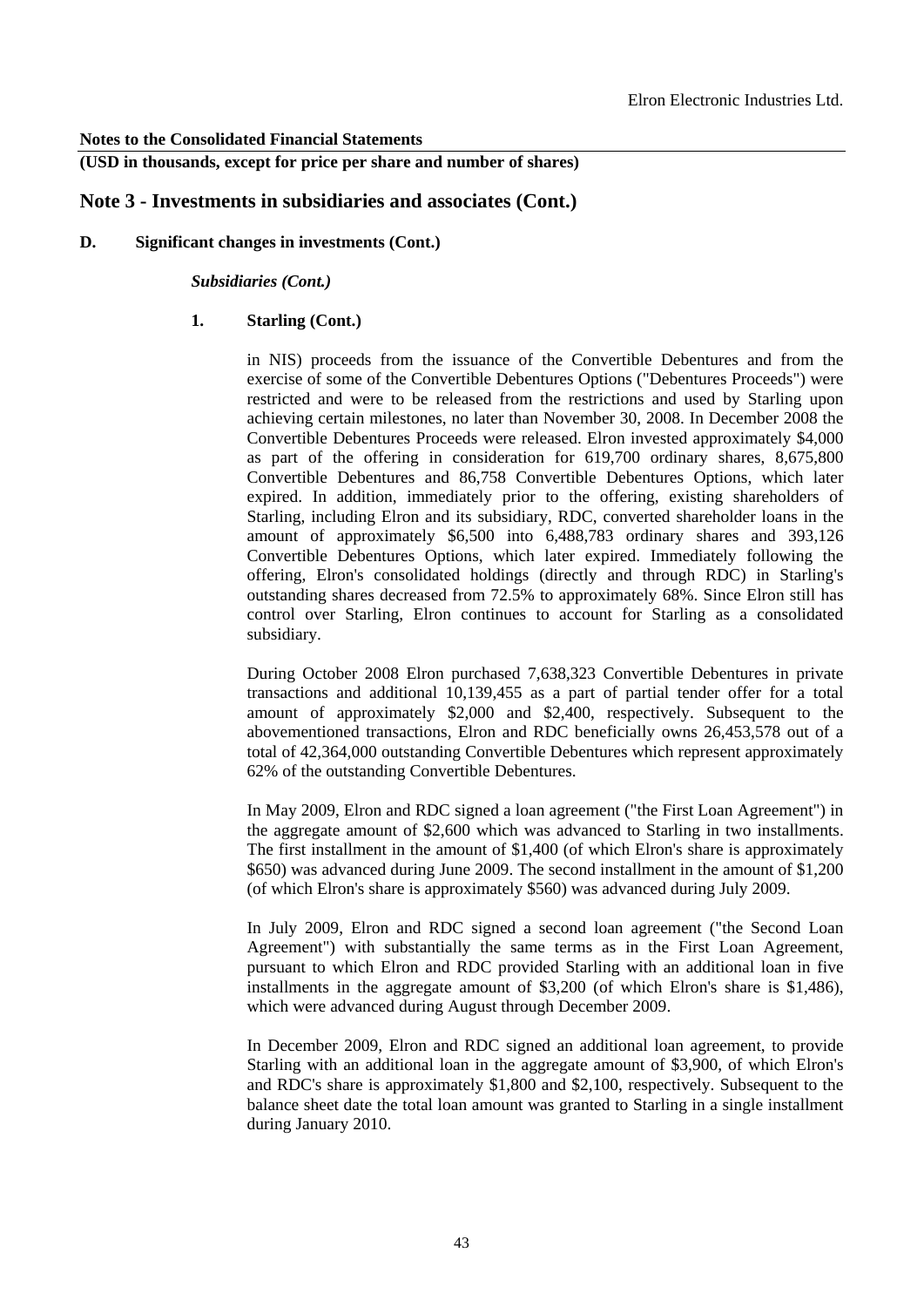**(USD in thousands, except for price per share and number of shares)**

# **Note 3 - Investments in subsidiaries and associates (Cont.)**

#### **D. Significant changes in investments (Cont.)**

#### *Subsidiaries (Cont.)*

#### **2. Medingo**

 Medingo Ltd. ("Medingo") is developing solutions specifically for the needs of insulindependent diabetic patients. Medingo's device is a miniature dispensing patch, which is aimed to be convenient, easy to use, discreet and more cost-effective than standard insulin pumps.

 Medingo is a subsidiary of Elron, which directly holds 9% of the issued share capital and which holds an additional 84% through its subsidiary RDC, on outstanding and on as converted basis.

 In February 2009, the shareholders of Medingo, including Elron and RDC, extended to Medingo an investment in the aggregate amount of \$5,500 in two installments. The first installment in the amount of \$1,200 (of which Elron's and RDC's share is approximately \$100 and \$1,000, respectively) was granted immediately and the second installment in the amount of \$4,300 (of which Elron's and RDC's share is approximately \$400 and \$3,600, respectively) was granted during April 2009.

In July 2009, the shareholders of Medingo, including Elron and RDC extended to Medingo an additional investment in the aggregate amount of \$8,000 in five installments. The payments in respect of the investment (of which Elron's and RDC's share is approximately \$700 and \$6,700, respectively) were advanced during the third and fourth quarters of 2009.

In October 2009, a non-binding indication of interest (the "Indication") of a third party regarding a potential acquisition of Medingo was received. The Indication relates to an acquisition of Medingo's entire share capital for a cash consideration ranging from \$150,000 to \$170,000 and a contingent additional cash consideration conditional upon one or more milestone(s) to be mutually agreed, which may bring the total consideration up to between \$185,000 and \$213,000. The transaction would be subject mainly to: (i) the parties entering into a mutually agreed definitive agreement; (ii) satisfactory completion of a full due diligence by the third party; and (iii) the parties obtaining applicable corporate and regulatory approvals. In the event of consummation of such transaction, Elron is expected to record a net gain attributable to the shareholders initially estimated at this stage to be between approximately \$57,000 and approximately \$86,000. As of December 31, 2009 there was no assurance of the occurrence, timing, the expected gain amount or terms of any such transaction and as such it was not highly probable (as defined by IFRS 5) to occur. Accordingly, Medingo's assets (amounting to \$3,270) and liabilities (amounting to \$2,526) did not qualify for recognition as assets held for sale according to IFRS 5 as of December 31, 2009.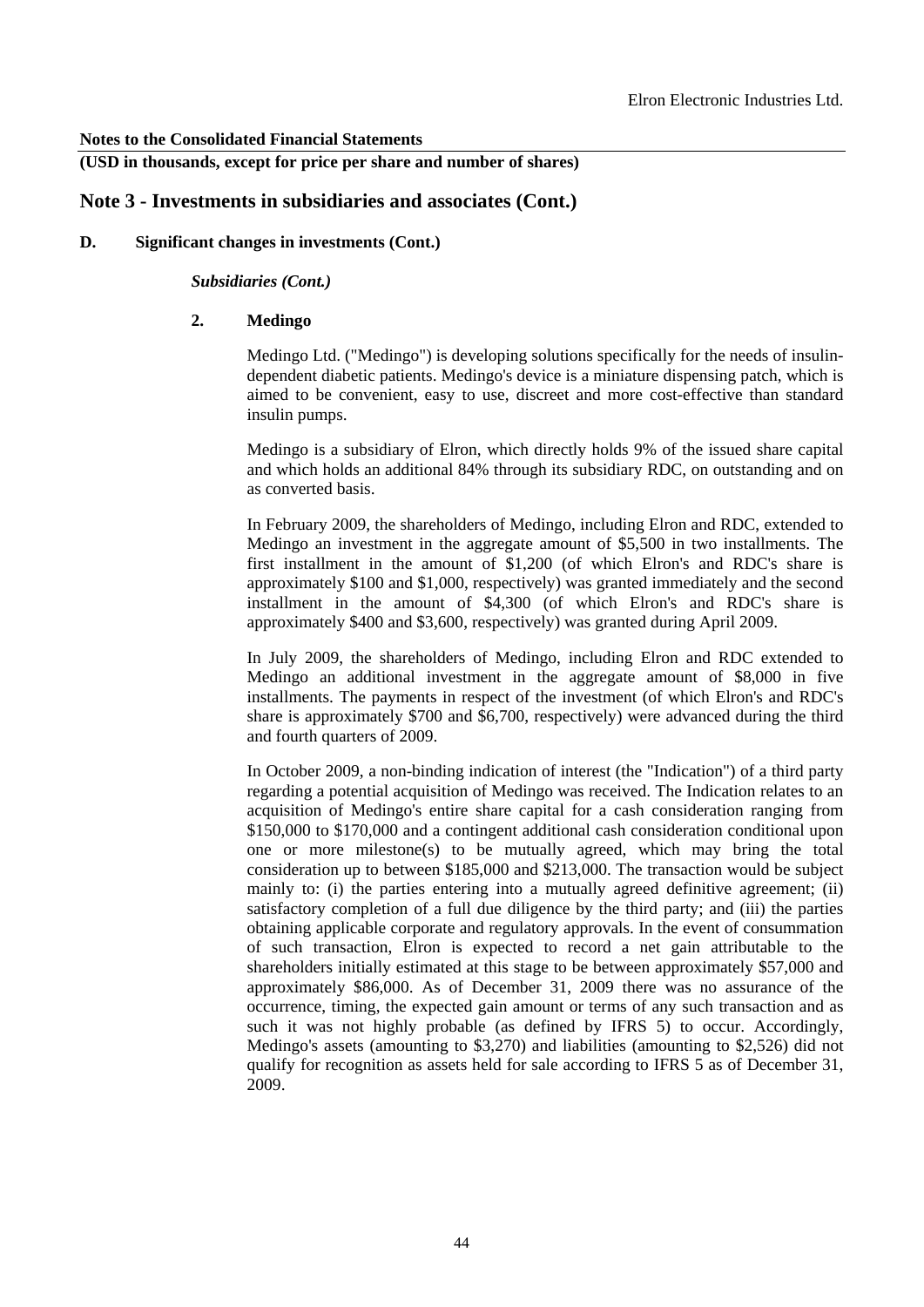#### **(USD in thousands, except for price per share and number of shares)**

# **Note 3 - Investments in subsidiaries and associates (Cont.)**

#### **D. Significant changes in investments (Cont.)**

#### *Subsidiaries (Cont.)*

# **2. Medingo (Cont.)**

In January 2010, subsequent to the balance sheet date, the shareholders of Medingo, including Elron and RDC extended to Medingo an additional investment in the aggregate amount of \$5,500 of which Elron's share is approximately \$500 and RDC's share is approximately \$4,600 to be advanced in installments subject to the terms specified in the agreement.

#### **3. Impliant**

 Impliant Inc. ("Impliant") is a privately held medical device company, engaged in the development of a novel posterior motion preservation system for spine surgery.

 In March, 2008, Elron extended an investment in the amount \$6,000 to Impliant as part of an aggregate investmnet of \$10,000 in two installments. The first installment in the amount of \$5,000 was granted immediately and the second installment was granted in June 2008 following Impliant's achievement of a certain milestone as stipulated in the loan agreement.

Since as a result of the abovementioned investment, Elron had the ability to obtain the majority of residual interest and voting power in Impliant through its potential voting rights, and therefore had the power to govern the financial and operating policies of Impliant, Elron initially consolidated Impliant, as required by IAS 27, "Consolidated and Separate Financial Statements", commencing as of the end of the first quarter of 2008.

According to IFRS 3, "Business Combinations" and IAS 38, "Intangible Assets" a purchase price allocation analysis ("PPA") was preformed by management in order to allocate the fair values to assets acquired and liabilities assumed upon consolidation. According to the PPA an amount of \$3,346 was allocated to in process research and development ("IPR&D") and was capitalized as an asset. Impliant's products which did not receive marketing clearance by the relevant regulatory authorities as of the acquisition date were considered to be incomplete and accordingly the amount allocated to such products is considered to be IPR&D.

The excess of Elron's portion in the fair value of its interests in Impliant's equity and loans held prior to consolidation over their reported amounts amounted to approximately \$2,300, and were recorded to shareholders' equity as a revaluation reserve.

Presented hereunder is the effect on the assets and liabilities consolidated in the consolidated balance sheet as of the initial date of consolidation of Impliant: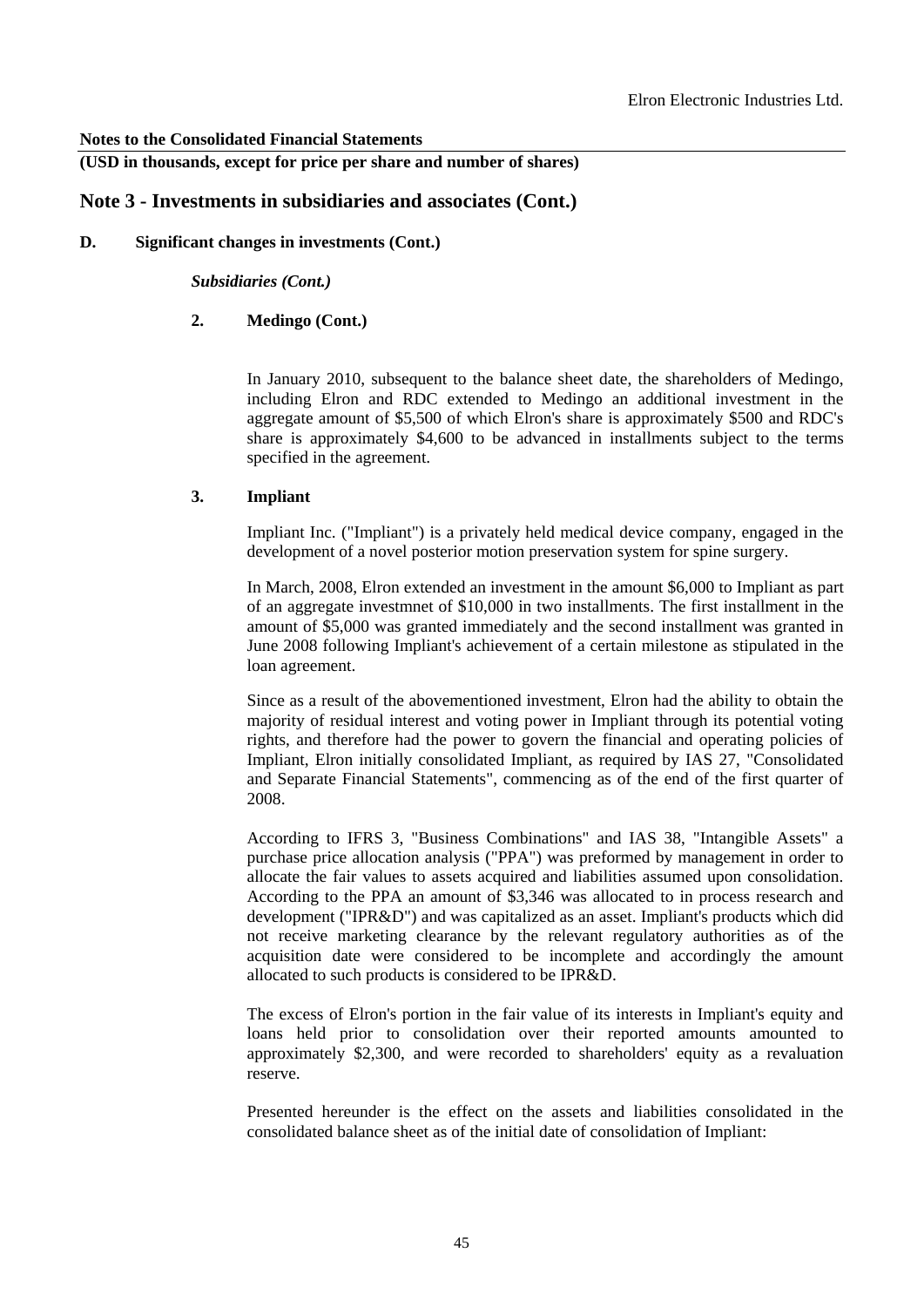# **(USD in thousands, except for price per share and number of shares)**

## **Note 3 - Investments in subsidiaries and associates (Cont.)**

#### **D. Significant changes in investments (Cont.)**

#### *Subsidiaries (Cont.)*

## **3. Impliant (Cont.)**

|                                                | Value on<br>books of<br><b>Impliant</b> on<br>date of<br>consolidation | <b>Fair value</b><br>adjustments<br>\$ in thousands | <b>Values</b><br>recognized<br>upon<br>beginning of<br>consolidation |
|------------------------------------------------|------------------------------------------------------------------------|-----------------------------------------------------|----------------------------------------------------------------------|
| Cash and cash equivalents                      | 3,349                                                                  |                                                     | 3,349                                                                |
| Short term bank deposits                       | 24                                                                     |                                                     | 24                                                                   |
| Other receivables                              | 1,987                                                                  |                                                     | 1,987                                                                |
| Property and equipment, net                    | 1,093                                                                  |                                                     | 1,093                                                                |
| <b>Current liabilities</b>                     | (3,826)                                                                |                                                     | (3,826)                                                              |
| Accrued severance pay, net                     | (59)                                                                   |                                                     | (59)                                                                 |
| Amount allocated to IPR&D                      |                                                                        | 3,346                                               | 3,346                                                                |
| Total identifiable net assets at fair<br>value | 2,568                                                                  | 3,346                                               | 5,914                                                                |
| Non-controlling interest resulted              |                                                                        |                                                     | (2,605)                                                              |

During the period of July to September 2009, investment agreements were signed between Impliant, some of the major shareholders (including Elron) and an additional investor. According to these agreements, an aggregate amount of \$8,000 (of which Elron's share was \$2,000), was invested in Impliant in several installments as an advance and prepayment toward the purchase of the most senior Preferred shares of Impliant.

As a result of this financing round, and following completion of the first installment, Elron's holdings in Impliant decreased to approximately 48%. As a result, commencing from the end of the third quarter of 2009, the Company ceased to consolidate Impliant's financial statements. Subsequent to the de-consolidation, Elron retains significant influence over Impliant and accordingly the residual investment in Impliant was accounted according to the equity method. As a result of the de-consolidation, the Company recognized a gain of approximately \$459 recorded in the statement of income as gain from deemed partial disposal of a business.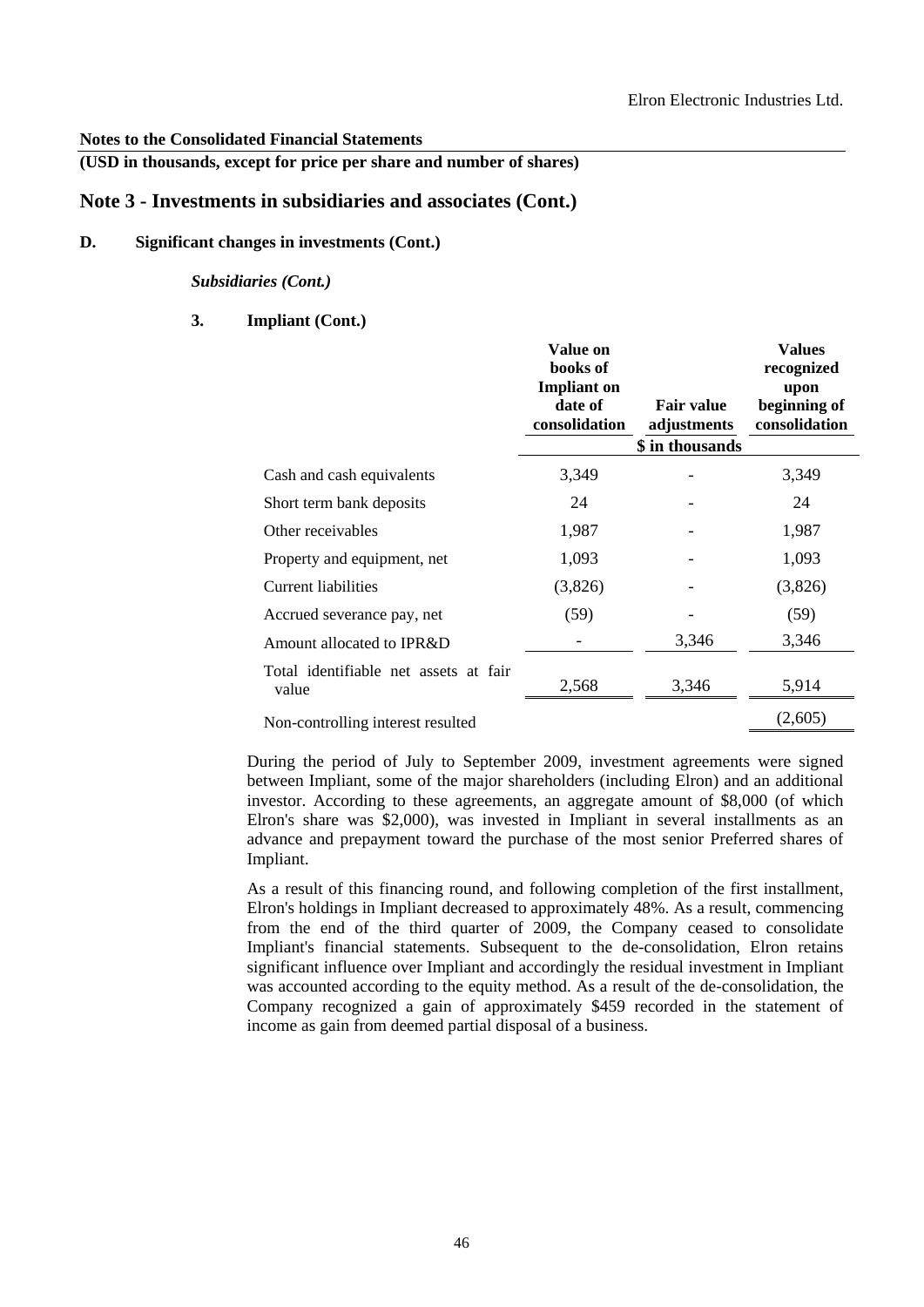**(USD in thousands, except for price per share and number of shares)**

# **Note 3 - Investments in subsidiaries and associates (Cont.)**

#### **D. Significant changes in investments (Cont.)**

#### *Subsidiaries (Cont.)*

#### **4. Wavion**

 Wavion Inc. ("Wavion") is a developer of broadband wireless access systems for Wi-Fi networks.

During the third quarter of 2007, Elron together with certain other stockholders ("Participating Stockholders") signed a stock purchase agreement (the "Series A purchase agreement") with Wavion relating to an aggregate investment of up to \$10,000, in three separate installments in consideration for issuance of Series A preferred shares by Wavion. The first installment in an aggregate amount of \$3,600 was invested immediately, of which Elron invested approximately \$1,700. The second and third installments were invested during March and June 2008, each in the amount of \$3,200 of which Elron invested in each installment approximately \$2,000. In addition, concurrently with the second installment, Elron together with such other shareholder purchased all the shares then held by a former stockholder in Wavion ("Purchased Shares"), of which Elron purchased 75% of such Purchased Shares.

Following the above transactions, Elron held approximately 57% of the outstanding and as converted share capital of Wavion. Since Elron owns more than half of the voting power of Wavion, Elron has initially consolidated Wavion, as required by IAS 27, "Consolidated and Separate Financial Statements", commencing the end of the first quarter of 2008.

According to IFRS 3, "Business Combinations" and IAS 38, "Intangible Assets" a PPA was preformed by Elron's management. According to the PPA an amount of \$6,723 was allocated to technology. The excess of Elron's portion in the fair value of its interests in Wavion's equity held prior to consolidation over their reported amounts was amounted to approximately \$3,000 and were recorded to shareholders' equity as a revaluation reserve. The revaluation reserve will be amortized over a period of 5 years against retained earnings (the estimated useful life of assets acquired).

Presented hereunder is the effect on the assets and liabilities consolidated in the consolidated balance sheet as of the initial date of consolidation of Wavion: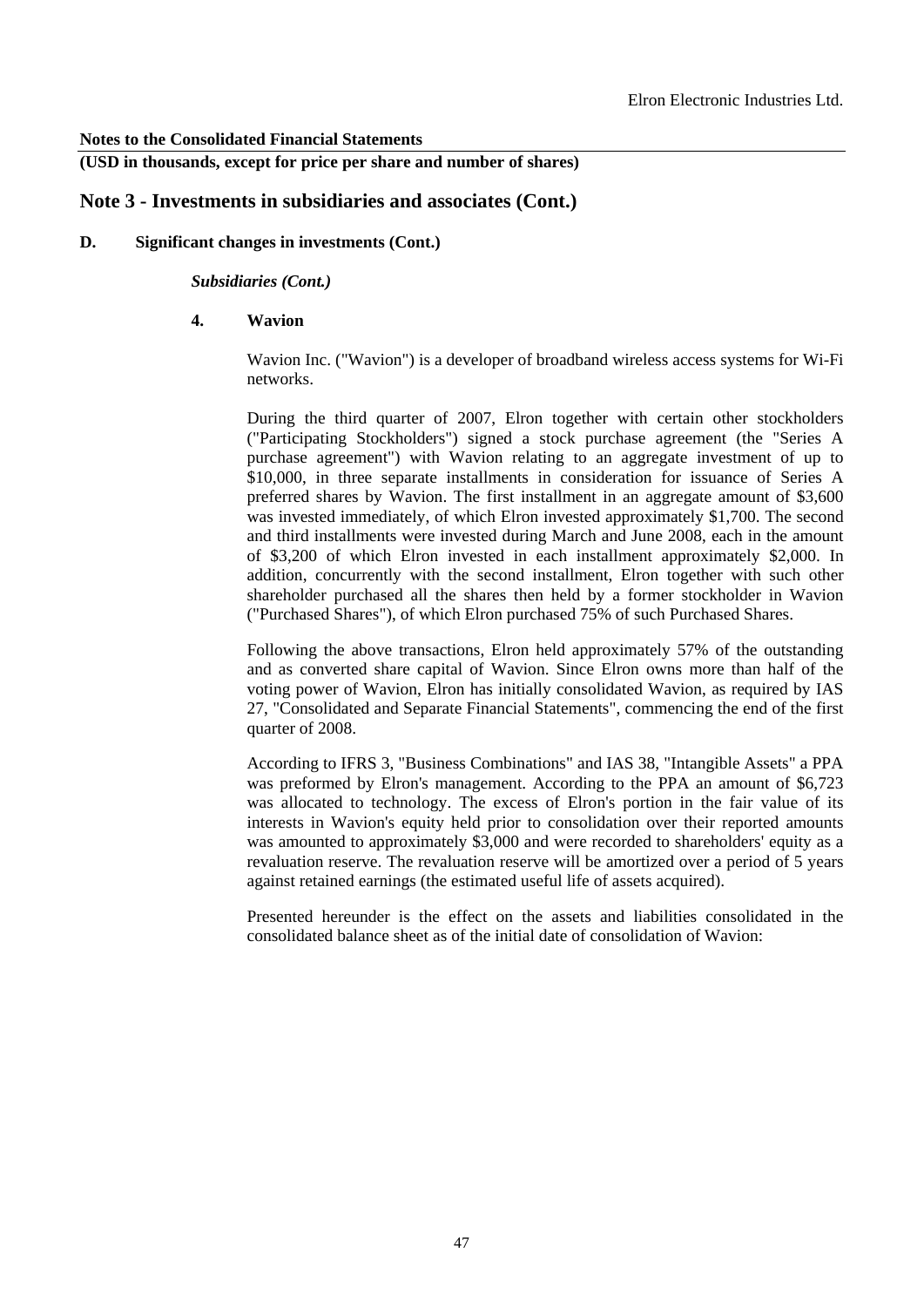**(USD in thousands, except for price per share and number of shares)**

#### **Note 3 - Investments in subsidiaries and associates (Cont.)**

#### **D. Significant changes in investments (Cont.)**

#### *Subsidiaries (Cont.)*

#### **4. Wavion (Cont.)**

|                                                | <b>Value on</b><br>books of<br><b>Wavion on</b><br>date of<br>consolidation | <b>Fair value</b><br>adjustments<br>\$ in thousands | <b>Values</b><br>recognized<br>upon<br>beginning of<br>consolidation |
|------------------------------------------------|-----------------------------------------------------------------------------|-----------------------------------------------------|----------------------------------------------------------------------|
| Cash and cash equivalents                      | 1,557                                                                       |                                                     | 1,557                                                                |
| Trade receivables                              | 8                                                                           |                                                     | 8                                                                    |
| Other receivables                              | 289                                                                         |                                                     | 289                                                                  |
| Inventory                                      | 377                                                                         |                                                     | 377                                                                  |
| Property and equipment, net                    | 1,089                                                                       |                                                     | 1,089                                                                |
| Deposits with leasing companies                | 46                                                                          |                                                     | 46                                                                   |
| <b>Current liabilities</b>                     | (6,805)                                                                     | (367)                                               | (7,172)                                                              |
| Accrued severance pay, net                     | (55)                                                                        |                                                     | (55)                                                                 |
| Amount allocated to acquired<br>Technology     |                                                                             | 6,723                                               | 6,723                                                                |
| Total identifiable net assets at fair<br>value | (3, 494)                                                                    | 6,356                                               | 2,862                                                                |
| Non-controlling interest resulted              |                                                                             |                                                     | (1, 186)                                                             |

In December 2008, Elron together with the other shareholder of Wavion, invested an additional \$3,000 in consideration for 7,672,633 Preferred A shares. The Investment was granted in four installments, of which the first installment was invested immediately and the second, third and fourth installments were invested in February, April and June 2009, respectively. Elron's share in the above-mentioned round amounted to approximately \$1,900 in consideration for 4,908,557 Preferred A shares.

In December 2008, Elron together with the other shareholder of Wavion, invested an additional \$1,000 in consideration for 2,557,545 Preferred A shares, of which Elron's share amounted to approximately \$640 in consideration for 1,636,186 Preferred A shares.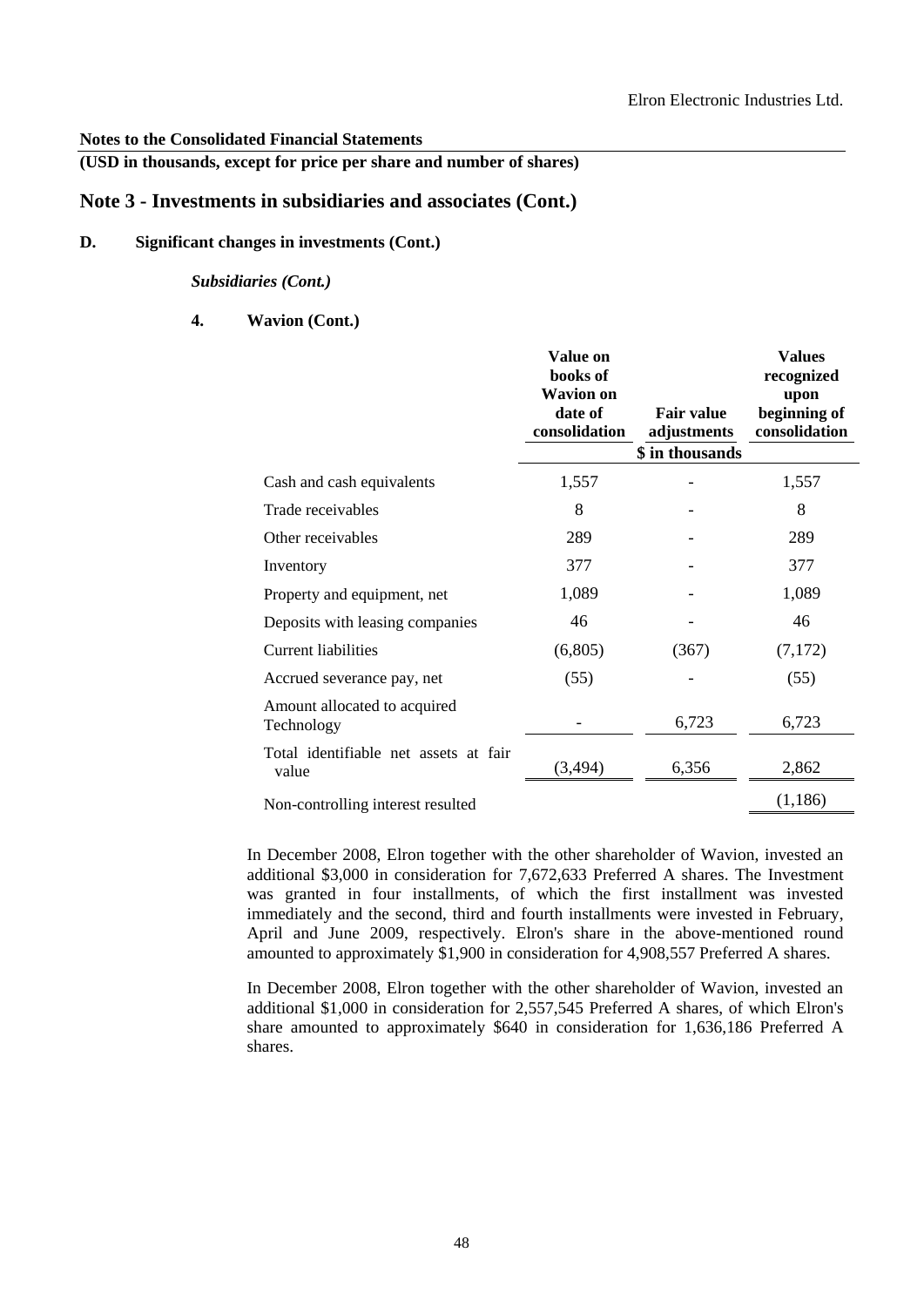## **(USD in thousands, except for price per share and number of shares)**

# **Note 3 - Investments in subsidiaries and associates (Cont.)**

#### **D. Significant changes in investments (Cont.)**

#### *Subsidiaries (Cont.)*

#### **4. Wavion (Cont.)**

The proportion of Elron's holdings of Wavion's shares remained on approximately 66% of the outstanding and as converted share capital. Wavion continues to be consolidated in Elron's consolidated financial statements.

In October 2009, Elron together with the other shareholder of Wavion, granted Wavion an investment in the aggregate amount of \$1,500, of which Elron's share was approximately \$960.

In January 2010, subsequent to the balance sheet date, Elron together with the other shareholder of Wavion, granted Wavion an additional investment in the aggregate amount of \$1,600, of which Elron's share was approximately \$1,400.

#### **5. Sela**

 Sela Semiconductor Engineering Laboratories Ltd. ("Sela") is an Israeli company engaged in the development and manufacture of equipment for increasing automated production for the semiconductor industry and optical components.

On September 24, 2009, Camtek Ltd. ("Camtek", an Israeli company, publicly traded on the NASDAQ and the Tel-Aviv Stock Exchange), acquired the entire share capital of Sela from Elron and Sela's other shareholders. As consideration for the shares, Camtek will pay Sela's shareholders contingent future payments in the aggregate amount of up to \$9,500, of which the shares of Elron and RDC are estimated to be up to \$1,750 and \$4,500, respectively. The Company recognized a gain of \$1,115 upon deconsolidation which was recorded in the income statement as gain from disposal of business. None of the gain was related to the contingent proceeds.

#### **6. Rafael Development Corporation Ltd. ("RDC")**

 RDC establishes and develops industrial projects and companies based on the technological capabilities of Rafael Advanced Defense Systems Ltd. ("Rafael"). RDC is consolidated in Elron's consolidated financial statements. In December 2007, Elron, DEP, RDC and Rafael signed an agreement (the "Addendum") which came into effect on January 1, 2008, and subsequently approved by the court, amending the existing agreement between the parties pertaining to the rights granted to RDC to commercialize certain technologies of Rafael and settling the legal claim filed previously by Rafael against RDC and DEP in September 2006. Pursuant to the Addendum, RDC's rights to commercialize certain technologies of Rafael will continue without time restrictions. According to the Addendum, Elron made a one time investment in RDC of \$4,000 in January 1, 2008 and has committed to make further investments of \$750 in RDC for each company established by RDC based on Rafael's technologies. The Addendum settles all claims between Rafael and RDC and DEP as well as resolves other issues which upon resolution will facilitate cooperation between the parties.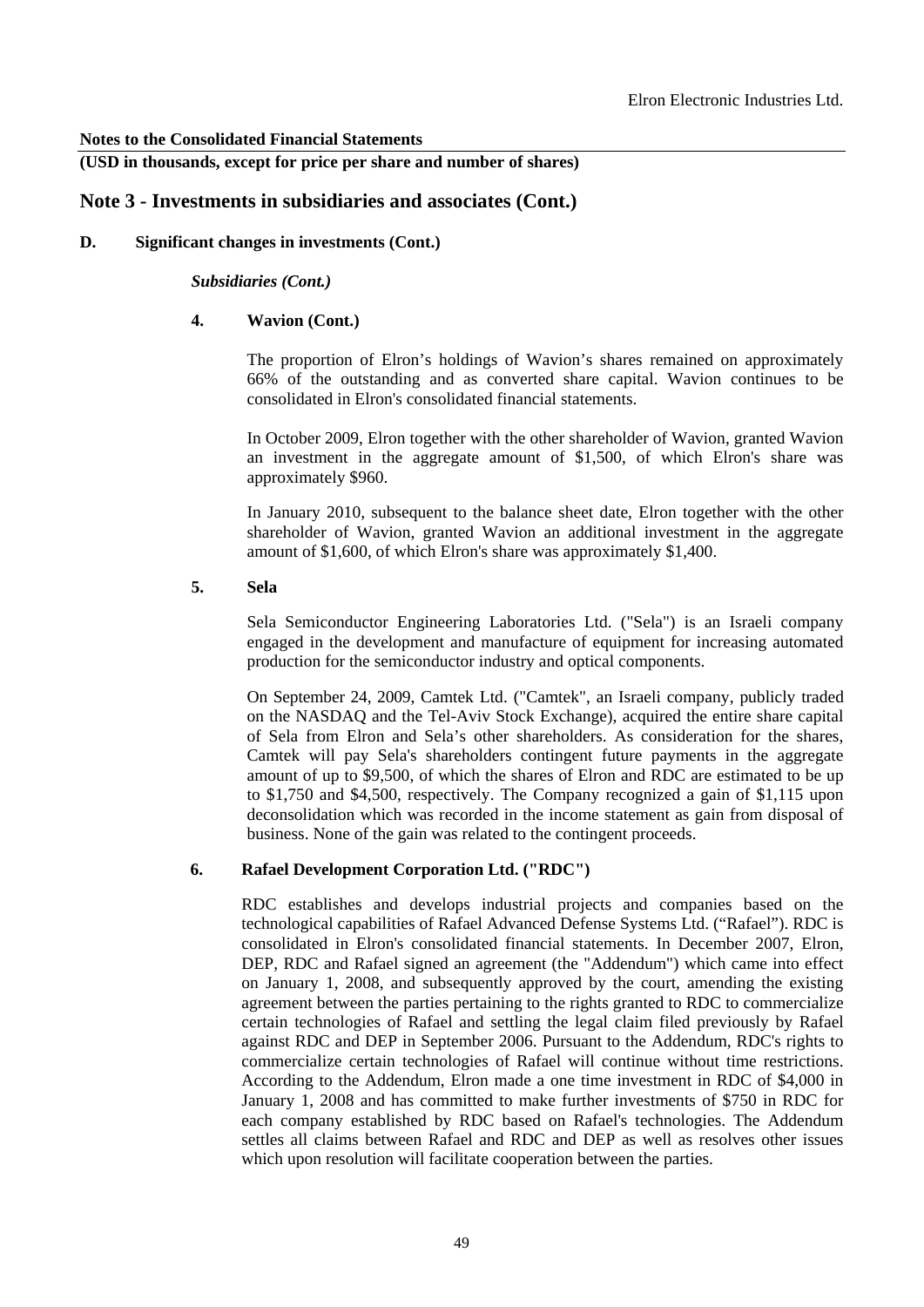**(USD in thousands, except for price per share and number of shares)**

# **Note 3 - Investments in subsidiaries and associates (Cont.)**

#### **D. Significant changes in investments (Cont.)**

#### *Subsidiaries (Cont.)*

#### **6. Rafael Development Corporation Ltd. ("RDC") (Cont.)**

 The excess of the \$5,500 invested in RDC over the increase in Elron's portion of RDC's equity, in the amount of approximately \$2,700 was allocated to the agreement with Rafael as intangible asset with indefinite useful life, and accordingly is not subject to amortization rather is reviewed for impairment at least annually or more frequently if indicators of impairment exist.

In 2008, RDC established two new companies, each of which is based on Rafael's technologies. Pursuant to the terms of the Addendum, the Company invested \$1,500 in RDC.

In December 2009, RDC signed a loan agreement with Elron and Rafael in the aggregate amount of \$15,000, of which Elron's share is approximately \$7,500 to be advanced in installments subject to the terms specified in the definitive agreement, of which \$7,500 were granted in January 2010 (Elron's share was \$3,750), subsequent to the balance sheet date.

Regarding loans granted to RDC, see Note 13.

#### *Associates*

**7. 3DV** 

 3DV Systems Ltd. ("3DV") was an Israeli company that developed a unique video camera technology capable of capturing the depth dimension of objects in real time.

 On June 2, 2009, 3DV completed the sale of substantially all of its assets to a third party and declared voluntary liquidation. In consideration for the sale and following the payment of certain expenses, proceeds to be distributed to Elron and RDC are expected to amount of approximately \$3,600 and \$4,400, respectively. During June-July 2009, 3DV repaid all of its outstanding loans and distributed some of the liquidation proceeds, in the aggregate amount of approximately \$18,800, of which the shares of Elron and RDC were approximately \$3,100 and \$3,700, respectively. As a result of the sale of 3DV's assets, the Company recorded a gain of \$6,090 that was recorded as gain from disposal of associate.

#### **8. Netvision**

NetVision Ltd. ("NetVision") is an Israeli communications company that is traded on the Tel-Aviv Stock Exchange (symbol: NTSN). NetVision provides Internet services and solutions in Israel and international telephony services through Voice over IP technology.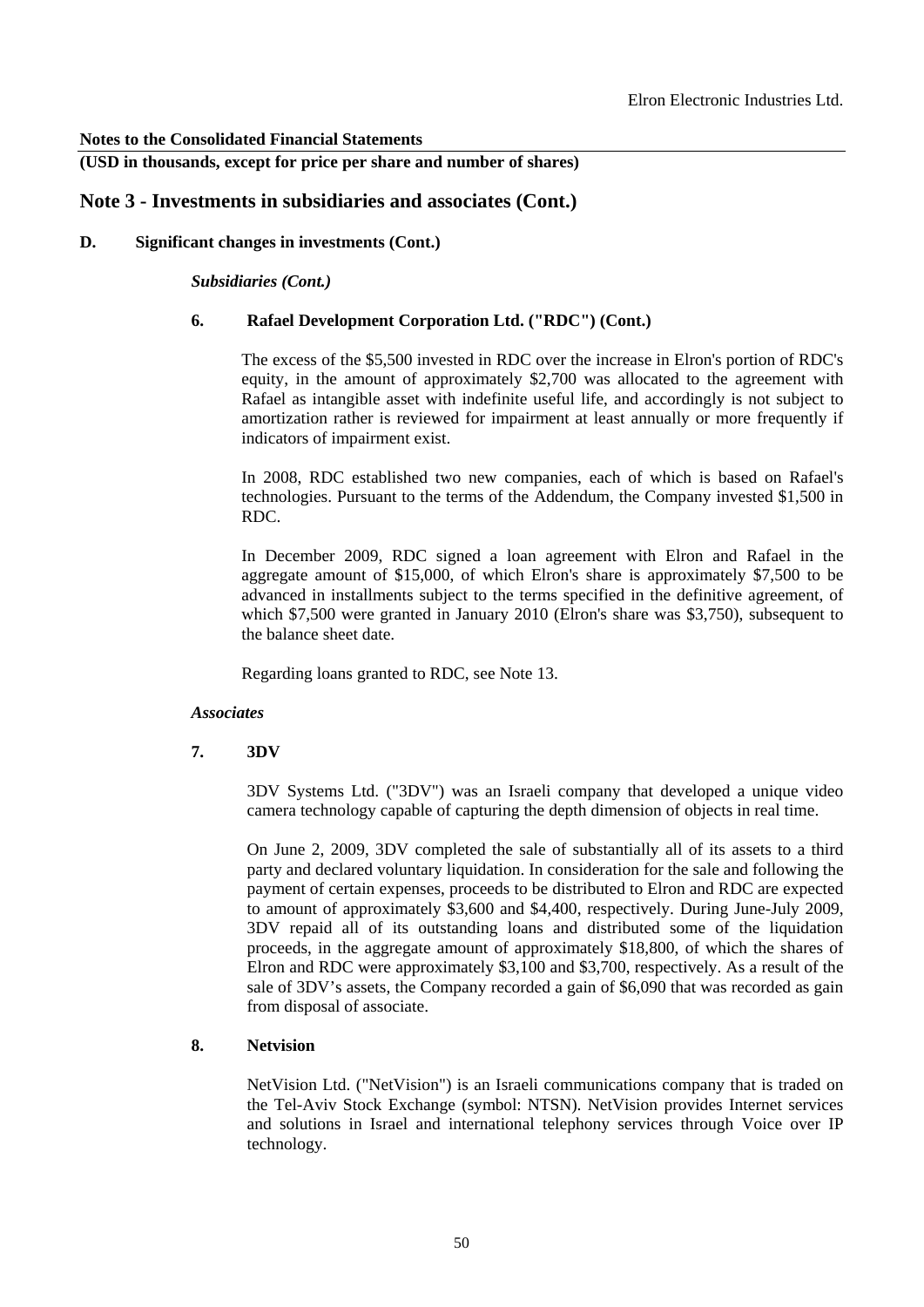**(USD in thousands, except for price per share and number of shares)**

# **Note 3 - Investments in subsidiaries and associates (Cont.)**

#### **D. Significant changes in investments (Cont.)**

#### *Associates (Cont.)*

#### **8. Netvision (Cont.)**

As of October 2009 (the sale date of the Company's holdings in NetVision (see below)), Elron held approximately 15.24% of the issued share capital of NetVision and the investment in NetVision was accounted according to the equity method of accounting.

 On March 10, 2009 and on August 12, 2009, NetVision declared a special cash dividend of approximately NIS 3.08 and NIS 0.86 per share, respectively (approximately \$0.73 and \$0.23, respectively), or NIS 90 million and NIS 26 million, respectively (approximately \$21,200 and \$7,000, respectively), in the aggregate, of which the Company's share was approximately NIS 14.2 and NIS 4 million, respectively (approximately \$3,300 and \$1,048, respectively, as of date of payment). Payments of these dividends took place on April 7, 2009 and on September 9, 2009, respectively.

On August 19, 2009, Elron signed an agreement with DIC and Clal Industries and Investments Ltd. ("CII"), according to which DIC and CII agreed to acquire from Elron its holdings in NetVision, in consideration of NIS 228.7 million (as of October 29, 2009, equal to approximately \$60,700).

DIC and CII are both majority-owned subsidiaries of IDB Development Ltd and are related parties (as defined in IAS 24 ), of Elron . DIC and CII were holding, prior to the sell of NetVision, 31% and 25%, respectively, of NetVision's outstanding Ordinary shares.

 The selling price was determined by negotiations between the parties based on a valuation received from an independent appraiser jointly appointed by the parties, and further supported by a fairness opinion by an independent party, which was retained by Elron for such purpose, which concluded that the purchase price is fair and reasonable, from a financial point of view, to Elron's public shareholders.

On October 29, 2009, following the approval of the shareholders of each of Elron, DIC and CII the abovementioned sale was completed. As a result, the Elron recorded, in the fourth quarter of 2009, a gain of approximately \$21,900, recorded as gain from disposal of associate.

# **9. Given Imaging**

 Given Imaging Ltd. ("Given"), a medical device company that develops manufactures and markets innovative diagnostic systems for visualizing the gastrointestinal tract, using a disposable miniature swallowable video capsules. Given is traded on the NASDAQ and the Tel-Aviv Stock Exchange (symbol: GIVN). The investment in Given is accounted according to the equity method of accounting.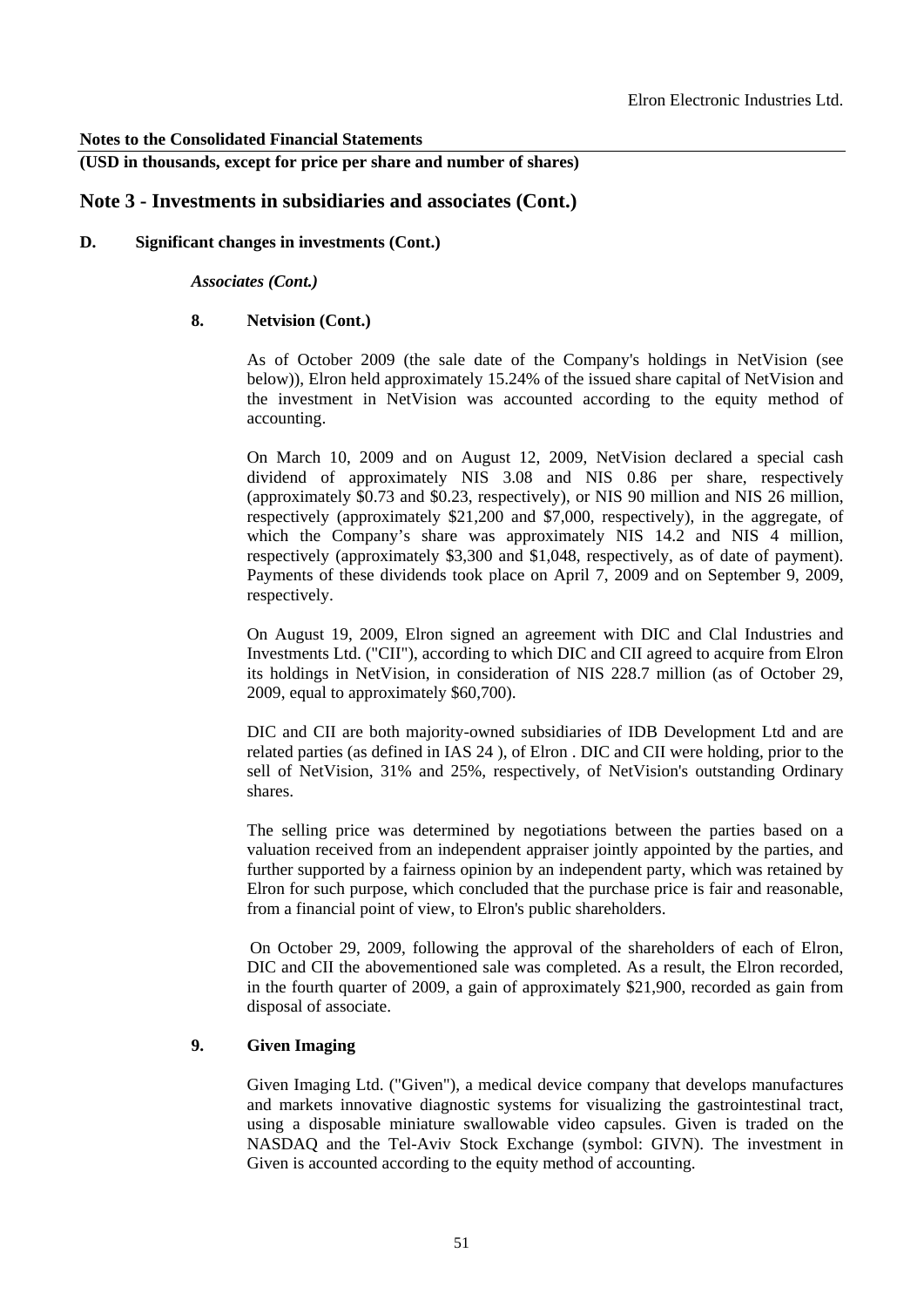**(USD in thousands, except for price per share and number of shares)**

# **Note 3 - Investments in subsidiaries and associates (Cont.)**

#### **D. Significant changes in investments (Cont.)**

#### *Associates (Cont.)*

#### **9. Given Imaging (Cont.)**

During May 2007 and June 2008 Elron purchased, in a series of open market transactions and a tender offer 717,366 and 1,462,640, respectively, Ordinary shares of Given, for an aggregate purchase consideration of approximately \$18,700 and \$24,500, respectively. As a result of the transactions, Elron's direct and indirect ownership interest in Given increased to approximately 23% and 28% respectively, of Given's outstanding Ordinary shares. DIC holds approximately 16% of Given Imaging. Therefore the Company together with DIC and RDC hold approximately 48% of the issued and outstanding shares of Given Imaging as of December 31, 2009.

The total excess of the purchase prices over the Company's share in total Given's equity acquired amounted to approximately \$16,100 and \$18,500, respectively, and was allocated in aggregate as follows: approximately \$9,700 and \$13,500, respectively, to intangible assets other than goodwill such as customer relationships technology approximatley16% and IPR&D and as a residual approximately \$6,400 and \$5,000, respectively, to goodwill. The amounts allocated to intangible assets are amortized on a straight-line basis over their weighted average expected useful life of 10 and 15 years, respectively. Goodwill is not amortized and is subject to Impairment assessment and IPR&D will be amortized when the respective technology will be ready for sale.

In late 2008, due to the worldwide financial crisis, the market value of the Company's investment in Given declined below its carrying amount. However, in 2009, the market value of the investment fully recovered when compared to the carrying amount. As of December 31, 2008 the Company assessed whether other than temporary impairment has occurred, and concluded, based on the above, amongst other factors such as Given's operational results, that there was no such other than temporary impairment.

On February 10, 2009, Given declared a special cash dividend of approximately \$0.54 per share (\$16,000 in the aggregate), of which Elron's and RDC's shares are approximately \$3,700 and \$1,400, respectively. Payment of the dividend was received on March 10, 2009.

Regarding placement of a lien on Given shares in favor of two banks, see Note 16.

#### **10. ChipX**

 On November 9, 2009, ChipX Inc. ("ChipX") completed a merger with GigOptix Inc. ("GigOptix") (a U.S. company traded on the OTC.BB. in the United States), pursuant to which the former shareholders of ChipX received 40% of the shares of the merged company, of which Elron's share is approximately 8.7%, on an issued and outstanding basis. As a result of the merger, Elron recognized a gain of \$1,500 during the fourth quarter of 2009, which was recorded in the statement income as gain from disposal of associate. The Company accounted for its investment in the merged company as Other Investment, since it does not retain a significance influence post the completion of the merger transaction.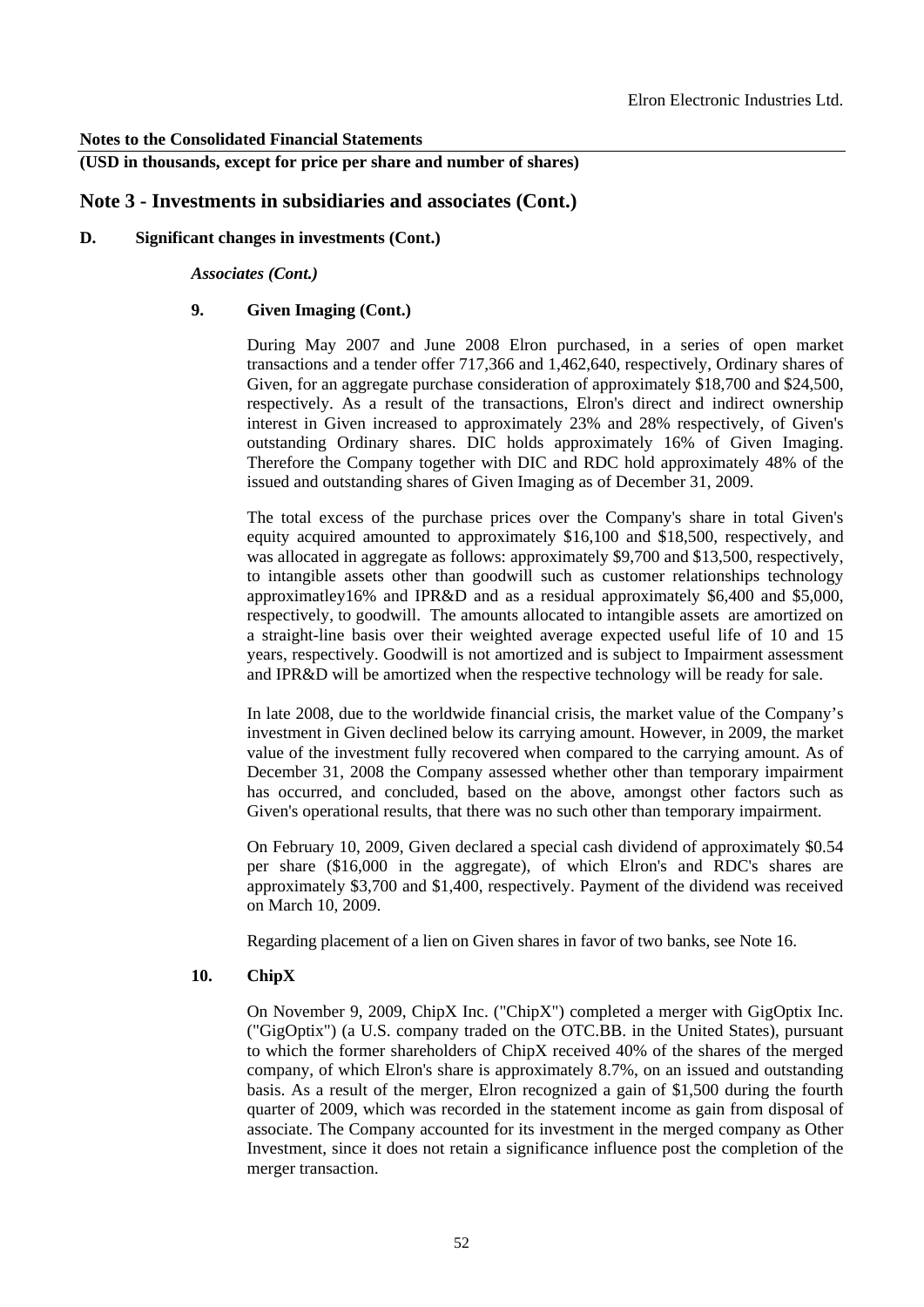#### **(USD in thousands, except for price per share and number of shares)**

# **Note 3 - Investments in subsidiaries and associates (Cont.)**

#### **D. Significant changes in investments (Cont.)**

#### *Associates (Cont.)*

#### **11. Pocared**

 Pocared Diagnostics Ltd. ("Pocared") provides an innovative solution for real-time, reagentless In-Vitro Diagnostics (IVD). Pocared's technological platform is aimed to be used to address a wide range of medical and industrial diagnostic applications. Pocared is 31.5% held by Elron on an issued and outstanding and as converted basis.

 During April 2009, Pocared completed a financing round of \$ 6,600, of which Elron's share was approximately \$2,400, in consideration for 10,413,052 Preferred E shares. The financing round was completed in two installments during April 2009.

During September 2009, the shareholders of Pocared, including Elron, granted to Pocared an investment in the aggregate amount of \$2,200 (of which Elron's share was \$1,093), which was advanced during September 2009.

 During January 2010, subsequent to the balance sheet date, the shareholders of Pocared including Elron, granted Pocared an additional investment in the aggregate amount of \$3,000, of which Elron's share was \$ 1,500.

Since the Company has a significant influence, but no control over Pocared, as stated in IAS 27, it is accounted for using the equity method.

#### **12. Teledata**

Teledata Networks Ltd. ("Teledata"), an associate, the investment in which is accounted for using the equity method of accounting designs, develops, manufactures, markets and supports advanced wire line customer access network equipment for telephone operating companies worldwide.

In April 2007 and June 2008, Teldata received loans and guarantees convertible into loans from its shareholders in the amount of \$4,000. Elron's share in the said amount is \$2,000 (\$800 as a loan and \$1,200 as a guarantee).

On January 25, 2010, subsequent to the balance sheet date, Teldata received an additional guarantee in the amount of \$3,000. Elron's share in the said amount was approximately \$1,500, outstanding until June, 2010.

Elron's total share in the loss of Teledata included its share in the abovementioned loan and guarantees. As a result, equity losses in the total amount of \$1,520 in the year ended December 31, 2009 (\$ 1,250 in the year ended December 31, 2008) were recorded.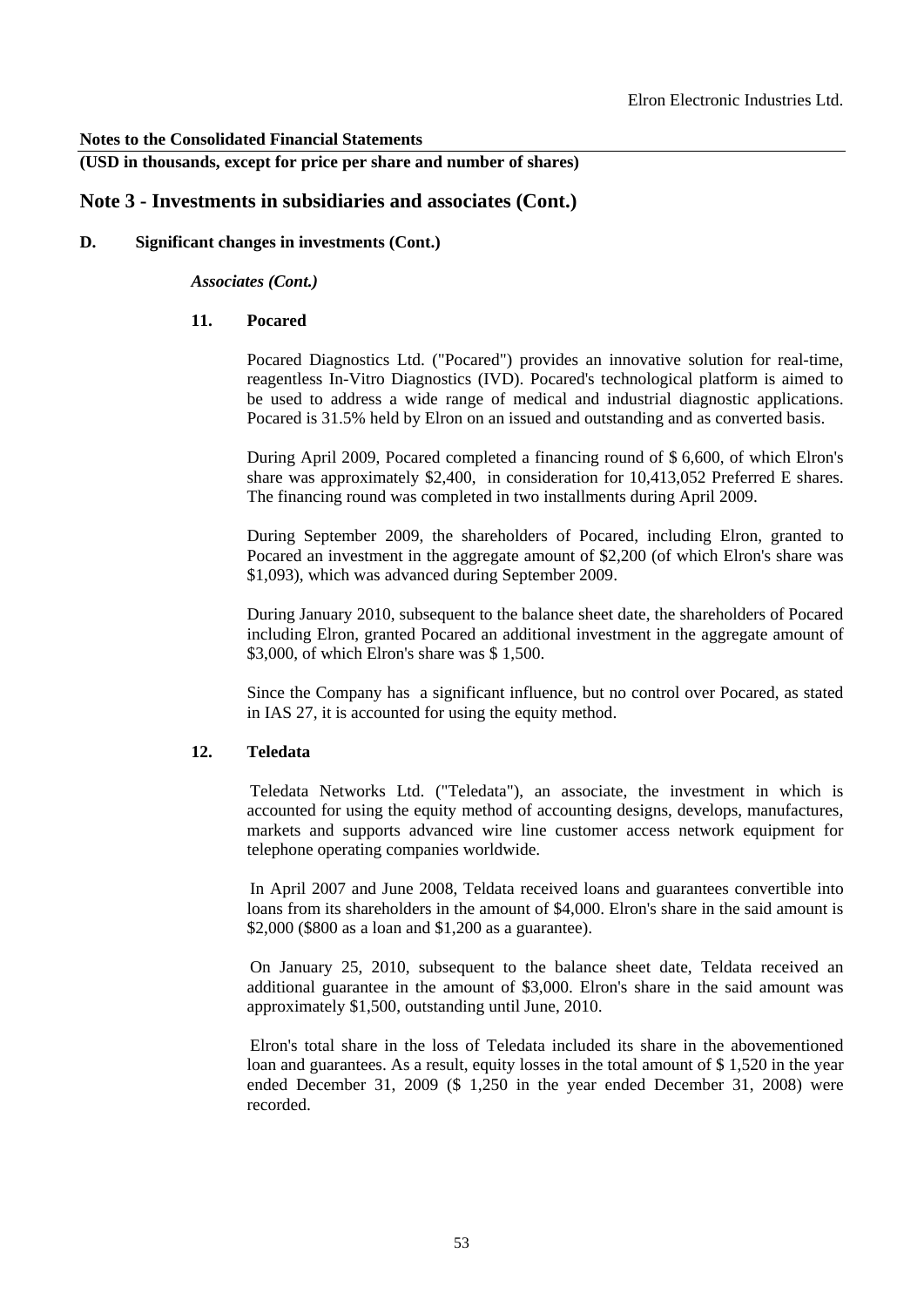# **(USD in thousands, except for price per share and number of shares)**

#### **Note 3 - Investments in subsidiaries and associates (Cont.)**

#### **D. Significant changes in investments (Cont.)**

#### *Associates (Cont.)*

#### **12. Teledata (Cont.)**

In March 2010, subsequent to the balance sheet date, Elron and other shareholders of Teledata, commenced negotiations for the sale, by way of merger, of all of the outstanding shares of Teledata. If completed, the aggregate consideration from this transaction is estimated, at this stage, at approximately \$ 50,000, payable partly in cash, partly in bonds and partly in stock of the acquirer. The Company's share of the consideration from the transaction will be determined based on discussions with other Teledata shareholders. The completion of the transaction is subject, inter alia, to due diligence regarding the acquirer to the sellers' satisfaction, the completion of negotiations, the execution of a definitive agreement and obtaining of the necessary regulatory and other approvals. Accordingly, there is no assurance that the negotiations will lead to the execution of a definitive agreement or that the transaction will be completed.

## **Note 4 - Cash and Cash Equivalents**

|                                        | December 31<br>2009 | December 31<br>2008 | <b>January 1</b><br>2008 |
|----------------------------------------|---------------------|---------------------|--------------------------|
|                                        | \$ thousands        | \$ thousands        | \$ thousands             |
| Cash                                   | 5,512               | 14,866              | 8,354                    |
| Cash equivalents - short-term deposits | 59,235              | 2,498               | 11,736                   |
| Cash and cash equivalents              | 64,747              | 17,364              | 20,090                   |

Includes bank deposits in U.S. dollars, bearing an annual weighted average interest rate of 0.66%-1% per annum (December 31, 2008 – 0%, January 1, 2008 – 4.66%) and bank deposits denominated in NIS bearing an annual weighted average interest rate of 1.08 % per annum (December 31, 2008 – 0%, January 1, 2008 – 3.67%).

#### **Note 5 - Short-term financial investments**

|                                    | December 31<br>2009 | December 31<br>2008      | January 1<br>2008 |
|------------------------------------|---------------------|--------------------------|-------------------|
|                                    | \$ thousands        | \$ thousands             | \$ thousands      |
| Marketable securities - Debentures |                     | $\overline{\phantom{a}}$ | 16,900            |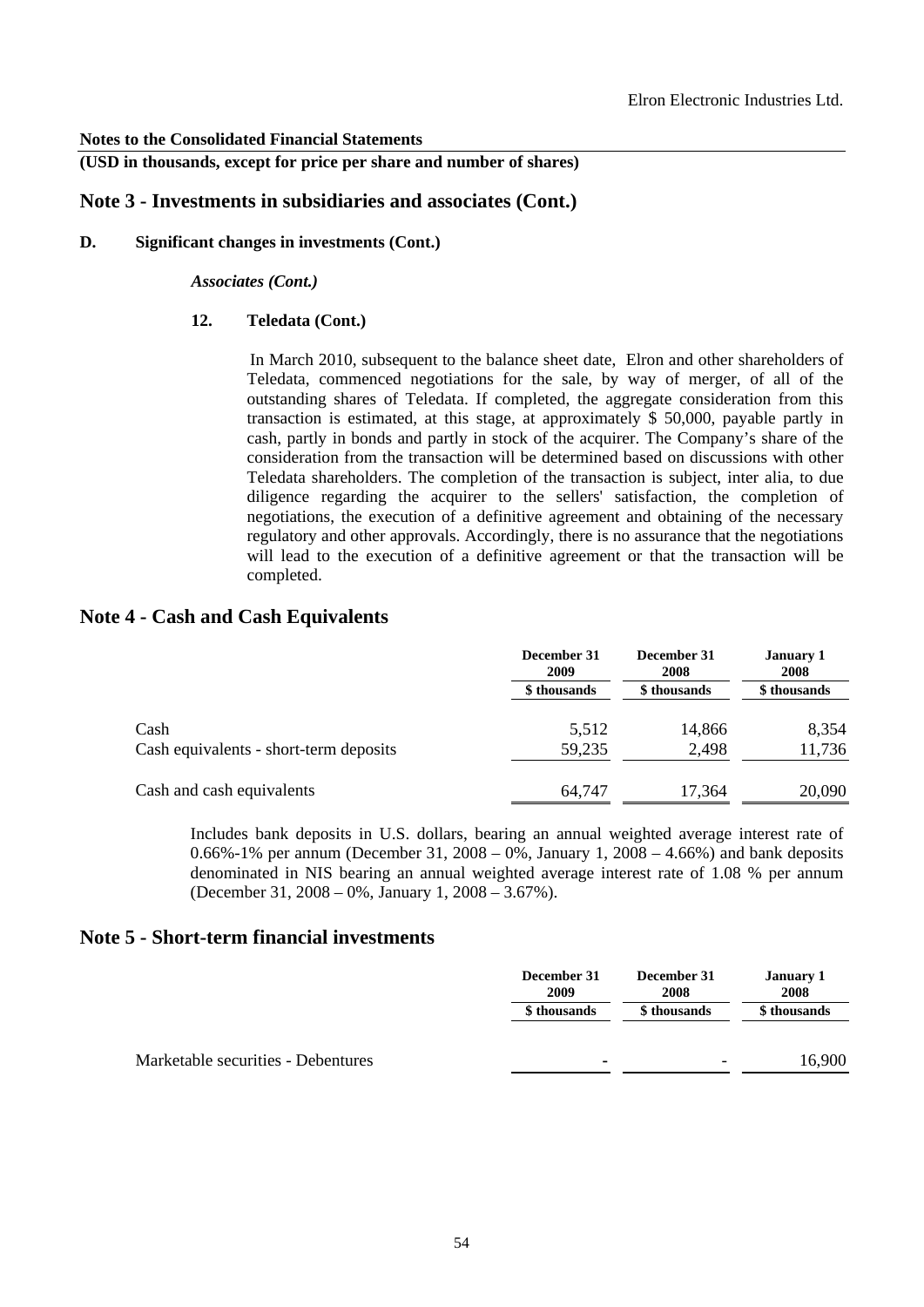# **(USD in thousands, except for price per share and number of shares)**

# **Note 6 - Available for Sale Marketable Securities**

|                                                                                                        | December 31<br>2009 | December 31<br>2008 | January 1<br>2008 |
|--------------------------------------------------------------------------------------------------------|---------------------|---------------------|-------------------|
|                                                                                                        | \$ thousands        | \$ thousands        | \$ thousands      |
| Financial instruments available for sale $(1)(2)$<br>U.S. government agencies and corporate debentures |                     |                     | 29,730            |
| Includes unrealized gain<br>(1)                                                                        | -                   |                     | 437               |
| Includes unrealized loss<br>(2)                                                                        | -                   |                     | (186)             |
| <b>Note 7 - Trade Receivables</b>                                                                      |                     |                     |                   |

|                                    | December 31<br>2009 | December 31<br>2008 | <b>January 1</b><br>2008 |
|------------------------------------|---------------------|---------------------|--------------------------|
|                                    | \$ thousands        | \$ thousands        | \$ thousands             |
| Open accounts                      | 2,105               | 1,172               | 1,043                    |
| Less: provision for doubtful debts | 21                  | 22                  |                          |
|                                    | 2,084               | 1,150               | 1,043                    |

Trade receivables are non-interest bearing and are generally on 30-90 day terms.

# **Note 8 - Other current assets**

|                                                            | December 31<br>2009 | December 31<br>2008 | January 1<br>2008 |
|------------------------------------------------------------|---------------------|---------------------|-------------------|
|                                                            | \$ thousands        | \$ thousands        | \$ thousands      |
| Associates                                                 | 13                  | 48                  | 139               |
| Government institutions                                    | 1,169               | 1,455               | 1,317             |
| Prepaid expenses                                           | 1,129               | 2,590               | 216               |
| Government grants                                          | 319                 | 79                  | 385               |
| Receivables in respect of shares issued by a<br>subsidiary |                     |                     | 2,550             |
| Advances to suppliers                                      | 454                 | 657                 |                   |
| Other current assets                                       | 307                 | 958                 | 662               |
|                                                            | 3,391               | 5,787               | 5,269             |

# **Note 9 - Inventories**

|                  | December 31<br>2009 | December 31<br>2008 | <b>January 1</b><br>2008 |
|------------------|---------------------|---------------------|--------------------------|
|                  | \$ thousands        | \$ thousands        | \$ thousands             |
| Raw materials    | 2,589               | 736                 | 432                      |
| Goods in process | 251                 | 353                 | 744                      |
| Finished goods   | 742                 | 913                 | 556                      |
|                  | 3,582               | 2,002               | 1,732                    |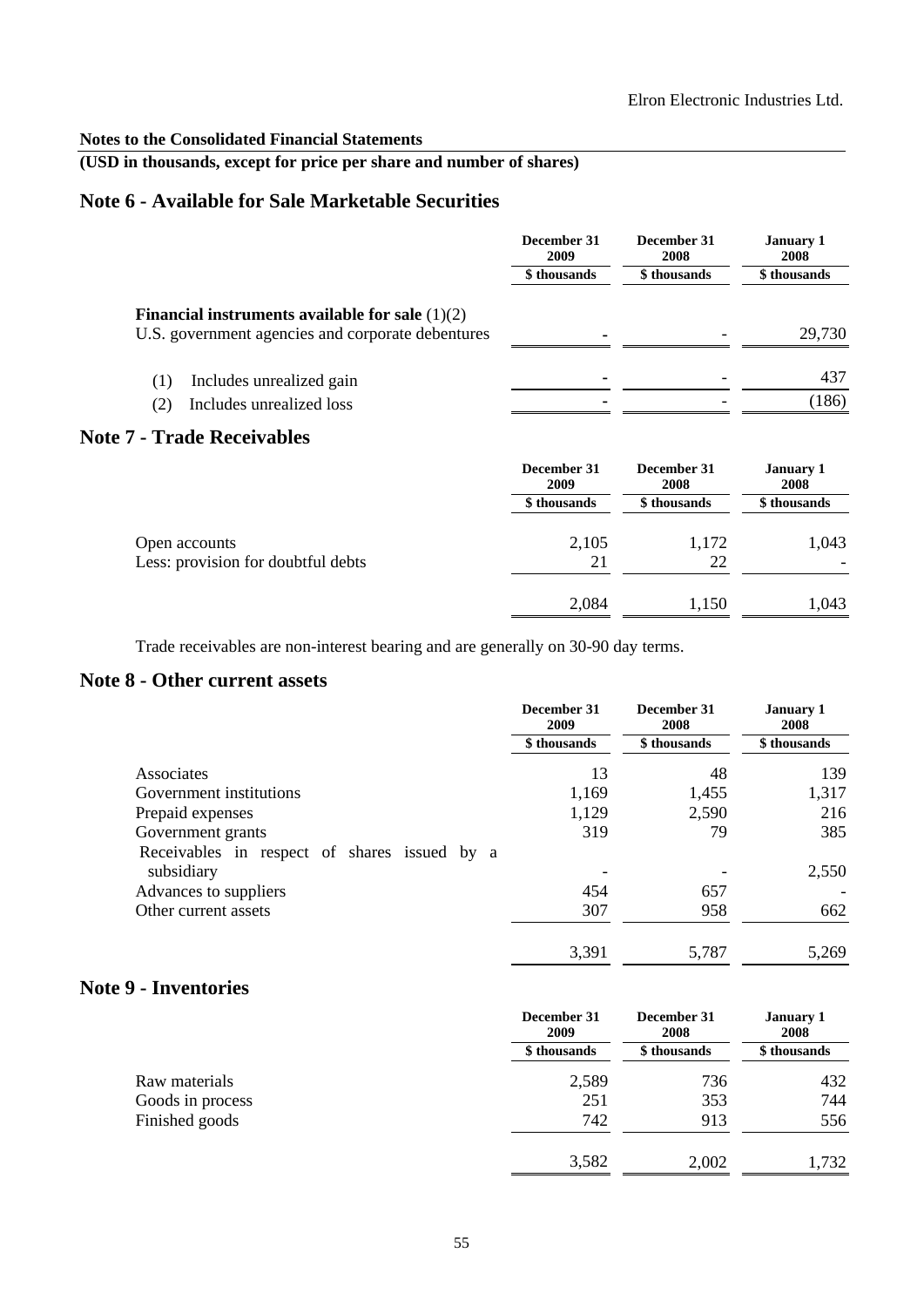# **(USD in thousands, except for price per share and number of shares)**

## **Note 10 - Other Investments (accounted as available for sale)**

#### **A. Composition based on type of investment**

|                                     | December 31<br>2009 | December 31<br>2008 | <b>January 1</b><br>2008 |
|-------------------------------------|---------------------|---------------------|--------------------------|
|                                     | \$ thousands        | \$ thousands        | \$ thousands             |
| Financial assets available for sale | 14.527              | 7,511               | 13.102                   |

#### **B. Details of financial assets available for sale**

|                       |                                   | <b>December 31, 2009</b>          |              |                            | <b>December 31, 2008</b>                 |              |                                   | <b>January 1, 2008</b>                   |              |
|-----------------------|-----------------------------------|-----------------------------------|--------------|----------------------------|------------------------------------------|--------------|-----------------------------------|------------------------------------------|--------------|
|                       | <b>Registered</b><br>for<br>trade | Not<br>registered<br>for<br>trade | <b>Total</b> | Registered<br>for<br>trade | <b>Not</b><br>registered<br>for<br>trade | <b>Total</b> | <b>Registered</b><br>for<br>trade | <b>Not</b><br>registered<br>for<br>trade | <b>Total</b> |
|                       |                                   | \$ thousands                      |              |                            | \$ thousands                             |              |                                   | \$ thousands                             |              |
| Investment in shares* | 2.013                             | 12.514                            | 14.527       | 808                        | 6.703                                    | 7.511        | 2.965                             | 10.137                                   | 13,102       |

\* See Note 27E for classification of financial instruments by fair value hierarchy.

#### **1. Available for sale investments- unquoted equity shares**

The Company holds non-controlling interests (up to 20%) in several private investees. The fair value of the unquoted ordinary shares has been estimated using:

- a. Discounted Future Earnings Method- This methodology was used in valuing the shares as of the balance sheet date because the investees were able to provide projections for their future cash flows. In addition, it was deemed not unreasonable that market participants or other investors would use this methodology to determine the value of these shares.
- b. Company Security Transaction Method ("CSTM") according to the CSTM method the value of each entity was estimated based upon recent transactions in the entity's securities. For these transactions to be relied upon to develop an estimate of fair value, they must be arms length transactions. Additional factors considered in this analysis include: size, amount and type of shares sold; the timing of the transaction relative to the estimation date; differences in the rights, preferences, marketability, control of the transaction securities and the subject securities; volatility with the investee's projections and the volatility of comparable firms.
- c. Allocation of fair value- After deriving the investee value, it is generally accepted that market participants would allocate the value of the investee to the different classes of equity. A method approved by the American Institute of Certified Public Accountants ("AICPA") for such allocation is an option pricing model based on the Black Scholes formula or on the Binomial (lattice) model. This model is based upon the concept that the securities of a firm's capital structure can be considered as call option on the value of the firm. The model uses a Black-Scholes option model or a Binomial (lattice) model to estimate the value of the investee between proceed ranges.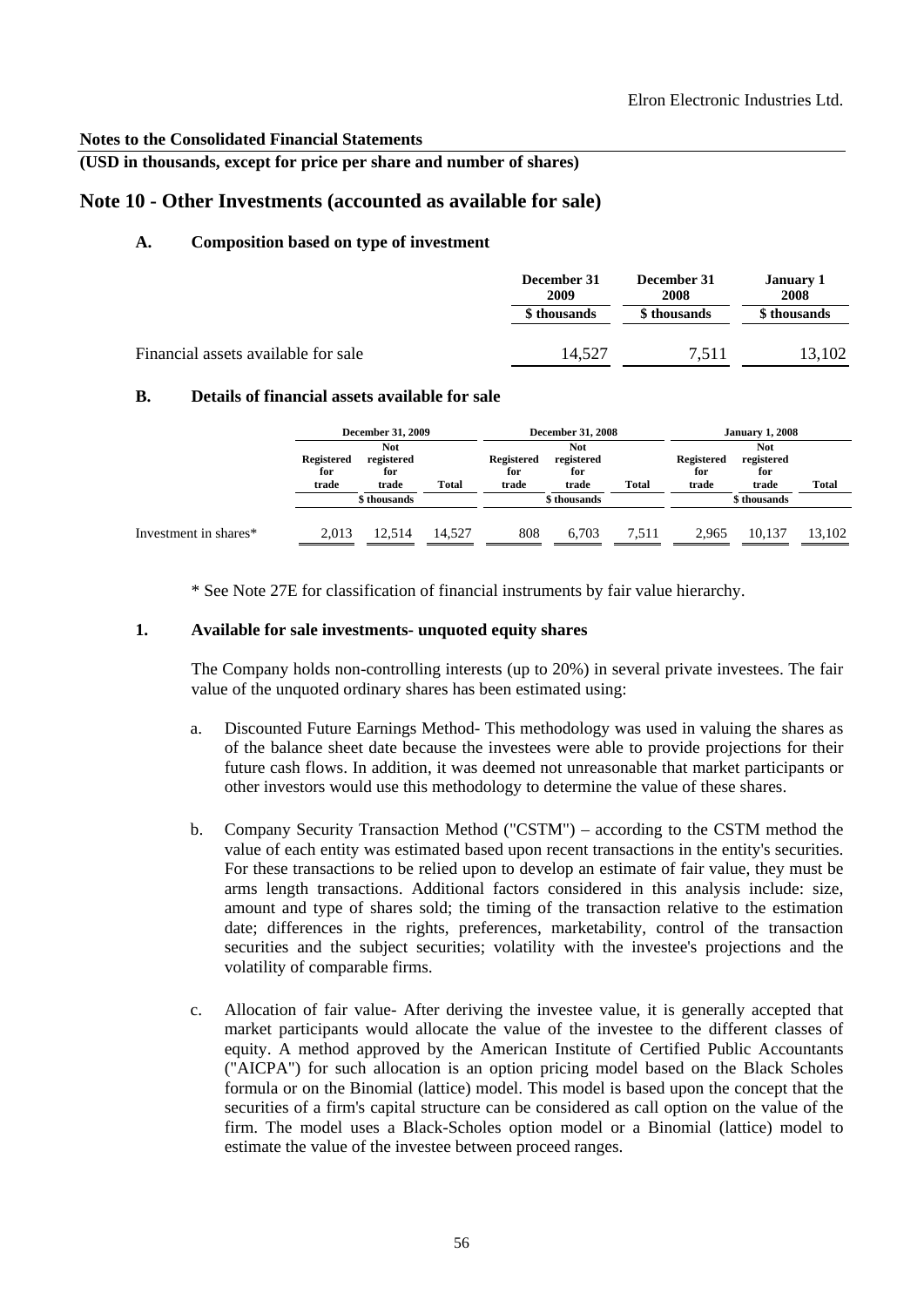**(USD in thousands, except for price per share and number of shares)**

## **Note 10 - Other Investments (Cont.)**

#### **1. Available for sale investments - unquoted equity shares (Cont.)**

 The valuations require management to make certain assumptions about the model inputs, including projections, credit risk and volatility. The probabilities of the various estimates within the range can be reasonably assessed and are used in management's estimate of fair value for these unquoted equity investments.

#### **2. Available for sale investments – registered for trade quoted equity shares**

The Company has investments in listed equity securities. The fair value of the registered for trade quoted equity shares is usually determined by reference to published price quotations in an active market, unless such trading price is not considered fair value due to low volumes of trading.

#### **3. Impairment on available for sale investments**

Based on the criteria detailed in Note 2 above, the Company identified an impairment of \$345 (\$494 on December 31, 2008) on available-for-sale investment - quoted equity which is recognized within other expenses in the income statement (see also Note 24C.).

# **Note 11 - Property, Plant and Equipment**

#### **Composition**

|                                  | <b>Machinery</b><br>and<br>equipment | <b>Motor</b><br>vehicles | Computers,<br>office<br>furniture<br>and<br>other<br>equipment | leasehold<br>improvements | <b>Total</b> |
|----------------------------------|--------------------------------------|--------------------------|----------------------------------------------------------------|---------------------------|--------------|
|                                  |                                      |                          | \$thousands                                                    |                           |              |
| Cost                             |                                      |                          |                                                                |                           |              |
| Balance at January 1, 2008       | 931                                  | 539                      | 2,003                                                          | 842                       | 4,315        |
| <b>Additions</b>                 | 987                                  | 16                       | 510                                                            | 114                       | 1,627        |
| Acquisitions as part of business |                                      |                          |                                                                |                           |              |
| combination                      | 2,651                                |                          | 2,130                                                          | 250                       | 5,031        |
| Disposals                        | (122)                                | (71)                     | (10)                                                           |                           | (203)        |
| Impact of changes in currency    |                                      |                          |                                                                |                           |              |
| exchange rate                    | 6                                    |                          | 4                                                              | 1                         | 11           |
| Balance at December 31, 2008     | 4,453                                | 484                      | 4,637                                                          | 1,207                     | 10,781       |
| Additions                        | 922                                  | 27                       | 287                                                            | 42                        | 1,278        |
| Disposals                        | (120)                                | (206)                    | (139)                                                          |                           | (465)        |
| Impact of changes in curenncy    |                                      |                          |                                                                |                           |              |
| exchange rate                    | 4                                    | $\theta$                 | $\overline{4}$                                                 | $\theta$                  | 8            |
| Deletions as a result of         |                                      |                          |                                                                |                           |              |
| discontinuance of consolidation  | (1,946)                              |                          | (1,074)                                                        | (113)                     | (3, 133)     |
| Balance at December 31, 2009     | 3,313                                | 305                      | 3,715                                                          | 1,136                     | 8,469        |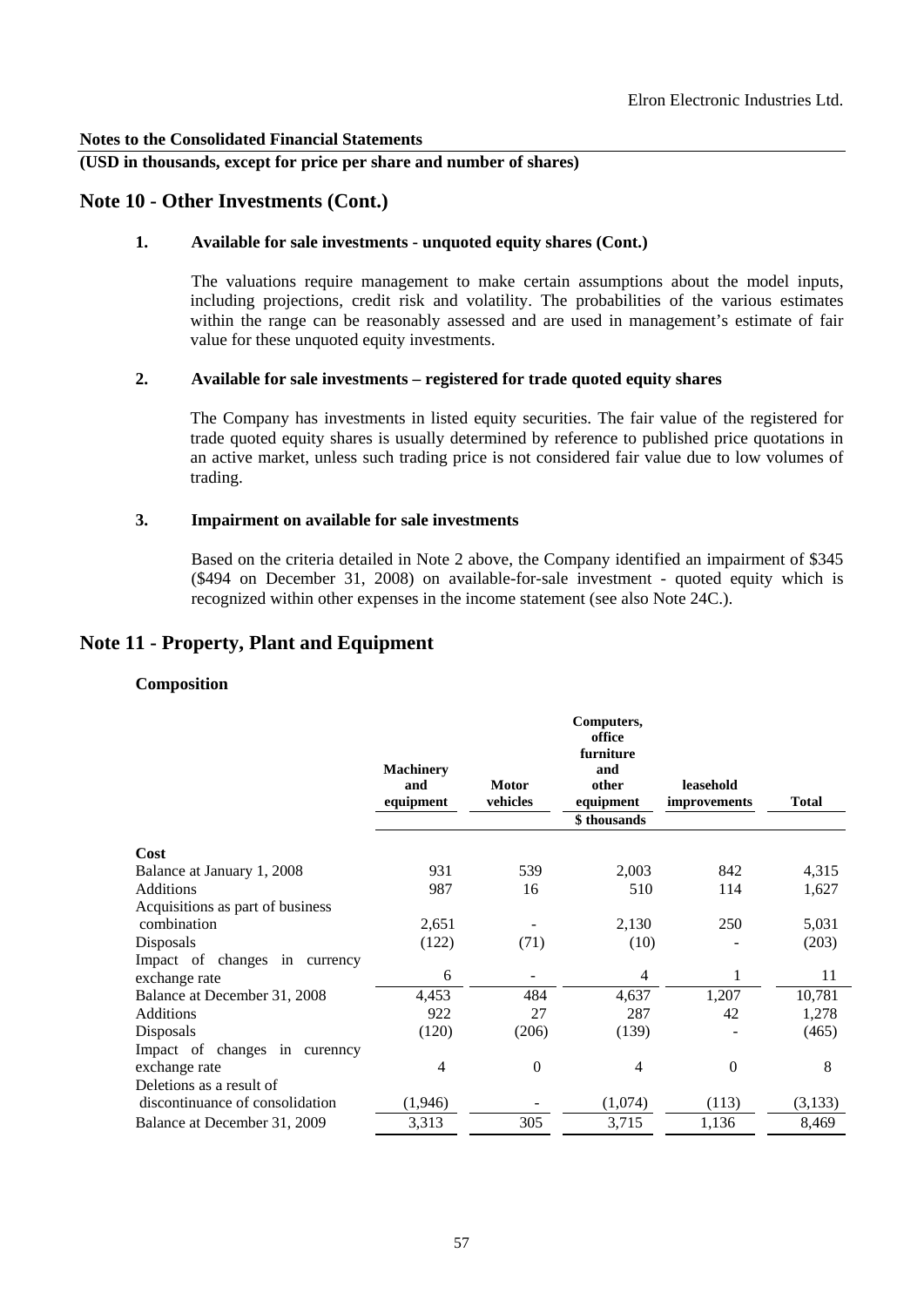**(USD in thousands, except for price per share and number of shares)**

# **Note 11 - Property, Plant and Equipment (Cont.)**

# **Composition (Cont.)**

|                                  | <b>Machinery</b><br>and<br>equipment | Motor<br>vehicles | Computers,<br>office<br>furniture<br>and<br>other<br>equipment | leasehold<br>improvements | <b>Total</b> |
|----------------------------------|--------------------------------------|-------------------|----------------------------------------------------------------|---------------------------|--------------|
|                                  |                                      |                   | \$ thousands                                                   |                           |              |
|                                  |                                      |                   |                                                                |                           |              |
| <b>Depreciation</b>              |                                      |                   |                                                                |                           |              |
| Balance at January 1, 2008       | 341                                  | 162               | 1,283                                                          | 733                       | 2,519        |
| Depreciation for the year        | 306                                  | 49                | 674                                                            | 69                        | 1,098        |
| Disposals                        | (102)                                | (36)              | (10)                                                           |                           | (148)        |
| Acquisitions as part of business |                                      |                   |                                                                |                           |              |
| combination                      | 1,114                                |                   | 1,526                                                          | 209                       | 2,849        |
| Impact of changes in curenncy    |                                      |                   |                                                                |                           |              |
| exchange rate                    | 2                                    |                   | 3                                                              |                           | 5            |
| Balance at December 31, 2008     | 1,661                                | 175               | 3,476                                                          | 1,011                     | 6,323        |
| Depreciation for the year        | 696                                  | 63                | 469                                                            | 91                        | 1,319        |
| Disposals                        | (118)                                | (77)              | (100)                                                          |                           | (295)        |
| Impact of changes in curenncy    |                                      |                   |                                                                |                           |              |
| exchange rate                    | $\overline{2}$                       |                   | 3                                                              |                           | 5            |
| Deletions as a result of         |                                      |                   |                                                                |                           |              |
| discontinuance of consolidation  | (833)                                |                   | (933)                                                          | (108)                     | (1,874)      |
| Balance at December 31, 2009     | 1,408                                | 161               | 2,915                                                          | 994                       | 5,478        |
| <b>Depreciated cost</b>          |                                      |                   |                                                                |                           |              |
| Balance at January 1, 2008       | 590                                  | 377               | 720                                                            | 109                       | 1,796        |
| Balance at December 31, 2008     | 2,792                                | 309               | 1,161                                                          | 196                       | 4,458        |
| Balance at December 31, 2009     | 1,905                                | 144               | 800                                                            | 142                       | 2,991        |
|                                  |                                      |                   |                                                                |                           |              |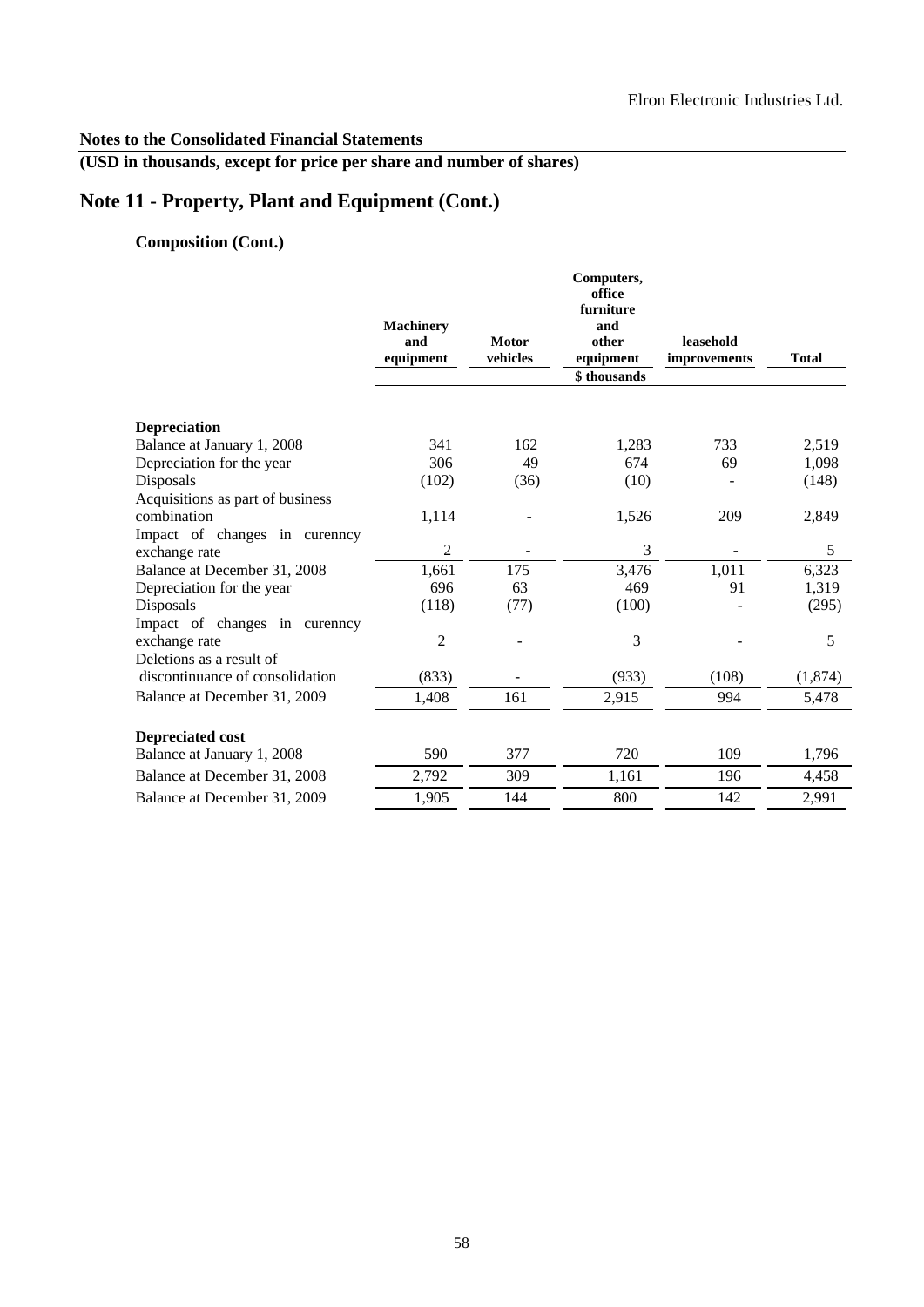**(USD in thousands, except for price per share and number of shares)**

## **Note 12 - Intangible Assets**

#### **A. Composition**

|                                                                                                          | <b>Technology and</b><br>development<br>in process $(1)$ | <b>Agreement with</b><br>Rafael (2) | Other | <b>Total</b> |
|----------------------------------------------------------------------------------------------------------|----------------------------------------------------------|-------------------------------------|-------|--------------|
|                                                                                                          |                                                          |                                     |       |              |
| Cost                                                                                                     |                                                          |                                     |       |              |
| Balance at January 1, 2008                                                                               | 527                                                      | 330                                 | 295   | 1,152        |
| Acquisitions                                                                                             |                                                          |                                     | 62    | 62           |
| Acquisitions as part of business                                                                         |                                                          |                                     |       |              |
| combination $(3)$ (4)                                                                                    | 10,423                                                   |                                     |       | 10,423       |
| Agreement with Rafael <sup>(2)</sup>                                                                     |                                                          | 2,723                               |       | 2,723        |
| Impact of changes in currency                                                                            |                                                          |                                     |       |              |
| exchange rates                                                                                           |                                                          |                                     | (43)  | (43)         |
| Balance at December 31, 2008                                                                             | 10,950                                                   | 3,053                               | 314   | 14,317       |
| Acquisitions                                                                                             |                                                          |                                     | 172   | 172          |
| Deduction as part of sale of investee                                                                    |                                                          |                                     |       |              |
| Company and de-consolidation of a<br>susidiary <sup>(3)(5)</sup>                                         | (3,846)                                                  |                                     |       | (3,846)      |
| Impact of changes in currency                                                                            |                                                          |                                     |       |              |
| exchange rates                                                                                           |                                                          |                                     | 2     |              |
| Balance at December 31, 2009                                                                             | 7,104                                                    | 3,053                               | 488   | 10,645       |
| <b>Amortization and impairment losses</b><br>arising from decline in value<br>Balance at January 1, 2008 |                                                          |                                     | 43    | 43           |
| Amortization for the year                                                                                | 1,415                                                    |                                     | 61    | 1,476        |
| Balance at December 31, 2008                                                                             | 1,415                                                    |                                     | 104   | 1,519        |
| Amortization for the year                                                                                | 1,480                                                    |                                     | 160   | 1,640        |
| Deletion as part of sale of investee                                                                     |                                                          |                                     |       |              |
| Company and de-consolidation of a<br>susidiary <sup>(3)(5)</sup>                                         | (36)                                                     |                                     |       | (36)         |
| Impact of changes in currency                                                                            |                                                          |                                     |       |              |
| exchange rates                                                                                           |                                                          |                                     | 1     | 1            |
| Balance at December 31, 2009                                                                             | 2,859                                                    |                                     | 265   | 3,124        |
| <b>Amortized cost</b>                                                                                    |                                                          |                                     |       |              |
| Balance at January 1, 2008                                                                               | 527                                                      | 330                                 | 252   | 1,109        |
| Balance at December 31, 2008                                                                             | 9,535                                                    | 3,053                               | 210   | 12,798       |
| Balance at December 31, 2009                                                                             | 4,245                                                    | 3,053                               | 223   | 7,521        |

(1) Amortization is recognized within Amortization of intangible assets expenses (see also Note 2E.)

(2) Not amortized- indefinite useful life (see details in Note 3 D.6.)

(3) As for consolidation in 2008 of Impliant and de-consolidation in 2009 – see Note 3 D.3

(4) As for consolidation in 2008 of Wavion – see Note 3 D.4

(5) As for the sale of Sela in 2009 – see Note 3 D.5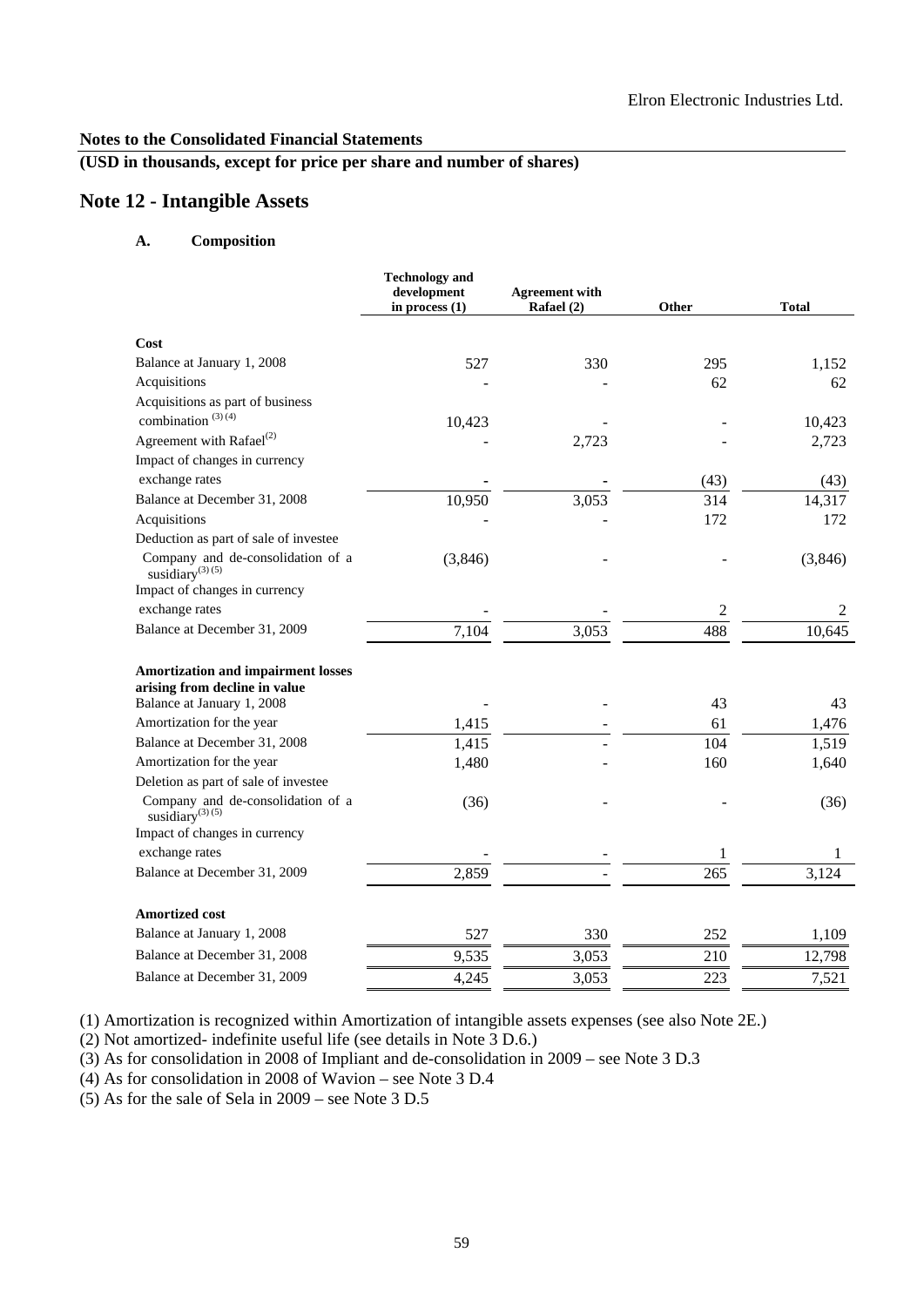**(USD in thousands, except for price per share and number of shares)**

# **Note 13 - Short-term credit and loans**

|    |                                                                                  | <b>Interest rate</b><br>2009 | December 31<br>2009 | December 31<br>2008 | <b>January 1</b><br>2008 |
|----|----------------------------------------------------------------------------------|------------------------------|---------------------|---------------------|--------------------------|
|    |                                                                                  | $\frac{0}{0}$                | \$ thousands        | \$ thousands        | \$thousands              |
| A. | Credit and current maturities of<br>loans from banks                             |                              |                     |                     |                          |
|    | Current maturities of loans from banks                                           |                              |                     |                     | 12                       |
|    | Short-term $\text{loan}^{(1)}$                                                   | $LIBOR +4\%$                 | 10,000              | 828                 | 850                      |
|    |                                                                                  |                              | 10,000              | 828                 | 862                      |
| В. | <b>Short-term</b><br>credit<br>and<br>current<br>maturities of other liabilities |                              |                     |                     |                          |
|    | Current maturities of other liabilities                                          |                              |                     | 2,349               |                          |
|    | Short-term loans                                                                 | 11%                          | 865                 | 603                 | 2,463                    |
|    |                                                                                  |                              | 865                 | 2,952               | 2,463                    |
|    | Total short-term credit and loans                                                |                              | 10,865              | 3,780               | 3,325                    |

1. In 2008, RDC signed an agreement with a commercial bank in Israel ("the Bank"), whereby the Bank will provide RDC a credit line in the total amount of up to \$10,000 ("the Credit Line Agreement"), to be utilized no later than August 30, 2009. The interest on each loan pursuant to the Credit Line Agreement is Libor  $+4\%$ , and is payable quarterly. Repayment of the principal of each loan is after 24 months from the first withdrawal. With respect to every amount not utilized during the period of the Credit Line Agreement, RDC will pay a non-utilization fee at the annual rate of  $0.5\%$ .

 The loans provided in accordance with the Credit Line Agreement ("the RDC Loans") are secured by a fixed, first priority lien on all the shares of Given held by RDC at the rate of 200% of the actual balance of the loans, as will be adjusted pursuant to the Credit Line Agreement. In addition, the RDC Loans are secured by a first priority floating charge on all its assets in favor of the Bank.

 As of December 31, 2009, RDC utilized the entire credit line and excepted a lien on 2,461,334 shares of Given held by RDC in favor of the Bank.

# **Note 14 - Trade Payables**

|                | December 31<br>2009 | December 31<br>2008 | <b>January 1</b><br>2008 |
|----------------|---------------------|---------------------|--------------------------|
|                | \$ thousands        | \$ thousands        | \$ thousands             |
| Open accounts  | 3,909               | 3,426               | 2,431                    |
| Checks payable | 364                 | 403                 | 805                      |
|                | 4,273               | 3,829               | 3,236                    |

Trade payables are non-interest bearing and are normally settled on 30-90 day terms.

• For explanations on the Company's credit risk management processes, see Note 27.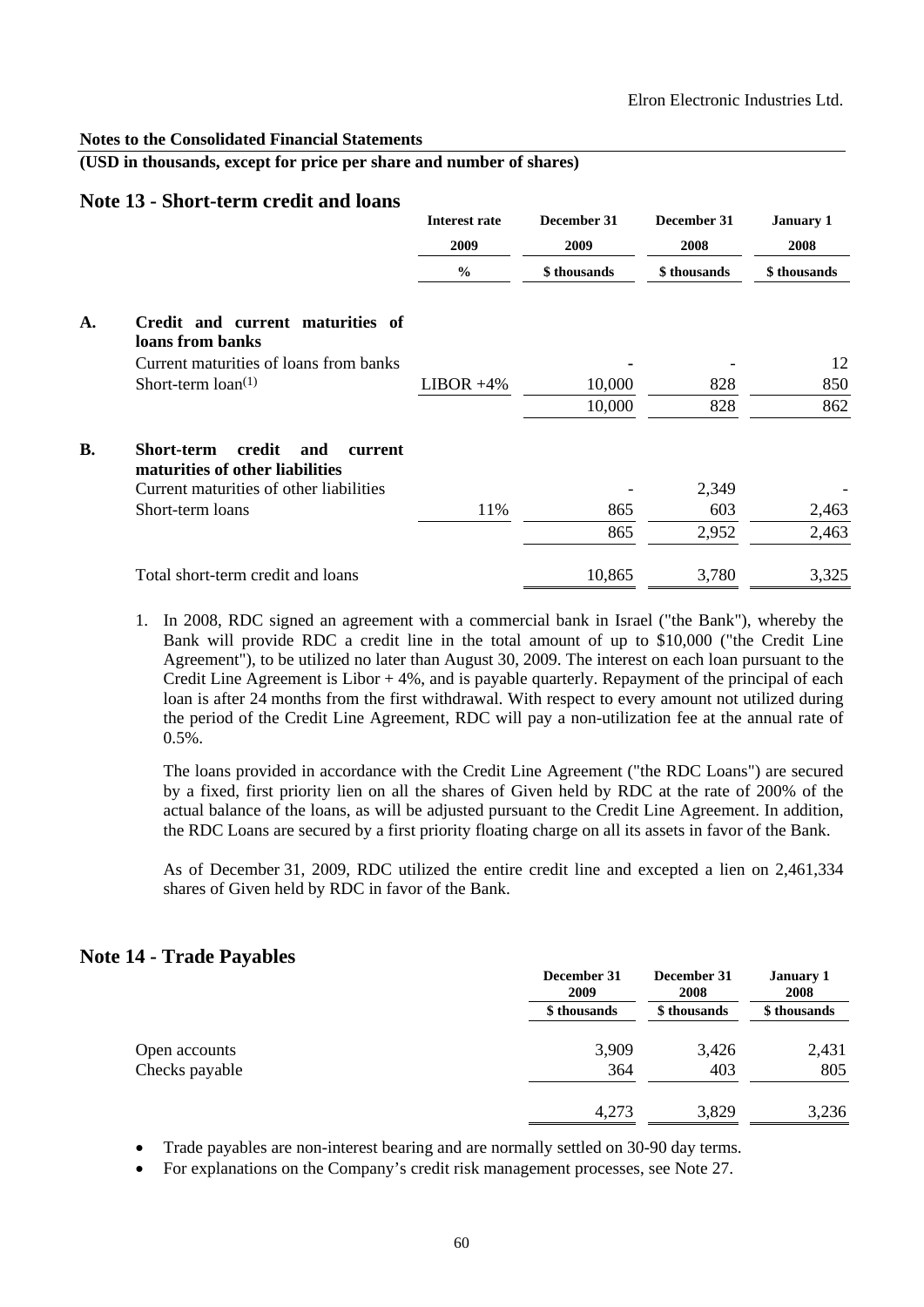**(USD in thousands, except for price per share and number of shares)**

# **Note 15 - Other current liabilities**

|                                                                      | December 31<br>2009 | December 31<br>2008 | <b>January 1</b><br>2008 |
|----------------------------------------------------------------------|---------------------|---------------------|--------------------------|
|                                                                      | \$ thousands        | \$ thousands        | \$ thousands             |
| Accrued expenses                                                     | 1,828               | 2,406               | 1,026                    |
| Liabilities to employees                                             | 4,153               | 4,593               | 4,219                    |
| Government institutions                                              | 681                 | 3,800               | 3,133                    |
| Employees call options                                               | 1,069               | 588                 | 172                      |
| bearing<br>maturity<br>Current<br>royalty<br>οf<br>government grants | 431                 | 283                 | 209                      |
| Deferred revenues                                                    | 1,071               | 330                 |                          |
| Other payables                                                       | 394                 | 486                 | 357                      |
|                                                                      | 9,627               | 12,486              | 9,116                    |

# **Note 16 - Non-current financial liabilities**

|           |                                                                   | December 31<br>2009 | December 31<br>2008 | January 1<br>2008 |
|-----------|-------------------------------------------------------------------|---------------------|---------------------|-------------------|
|           |                                                                   | \$thousands         | \$ thousands        | \$thousands       |
| A.        | Composition                                                       |                     |                     |                   |
|           | Loans from banks (C.1)                                            | 30,000              | 35,054              |                   |
|           | Loans from shareholder $(C.2)$                                    | 16,737              | 6,176               |                   |
|           | Convertible Debentures*                                           | 3,383               | 2,161               |                   |
|           | Other                                                             | 6,981               | 2,436               | 2,256             |
|           |                                                                   | 57,101              | 45,827              | 2,256             |
|           | Less: current maturities                                          | 1,172               | 2,349               | 12                |
|           |                                                                   | 55,929              | 43,478              | 2,244             |
| <b>B.</b> | <b>Classification of liabilities based on</b><br>repayment period |                     |                     |                   |
|           | Current maturities                                                | 1,172               | 2,349               | 12                |
|           | During second year                                                | 54,455              | 2,319               |                   |
|           | During third year                                                 | 737                 | 37,722              | 2,244             |
|           | During fourth year                                                | 737                 | 2,897               |                   |
|           | During fifth year                                                 |                     | 540                 |                   |
|           |                                                                   | 57,101              | 45,827              | 2,256             |

\* As for the issuance of Convertible Debentures by Starling, refer to Note 3 D.1.

#### **C. Changes in the Company's long-term liabilities**

1. On May 15, 2008, the Company signed an agreement ("the Agreement") with Israel Discount Bank Ltd. ("Discount Bank") whereby Discount Bank will provide the Company the aggregate amount of \$30,000. During the credit period, the Company will be permitted to receive loans for periods of up to three years bearing interest at the three-month Libor rate  $+1.3\%$  per year for each loan. The Company will be permitted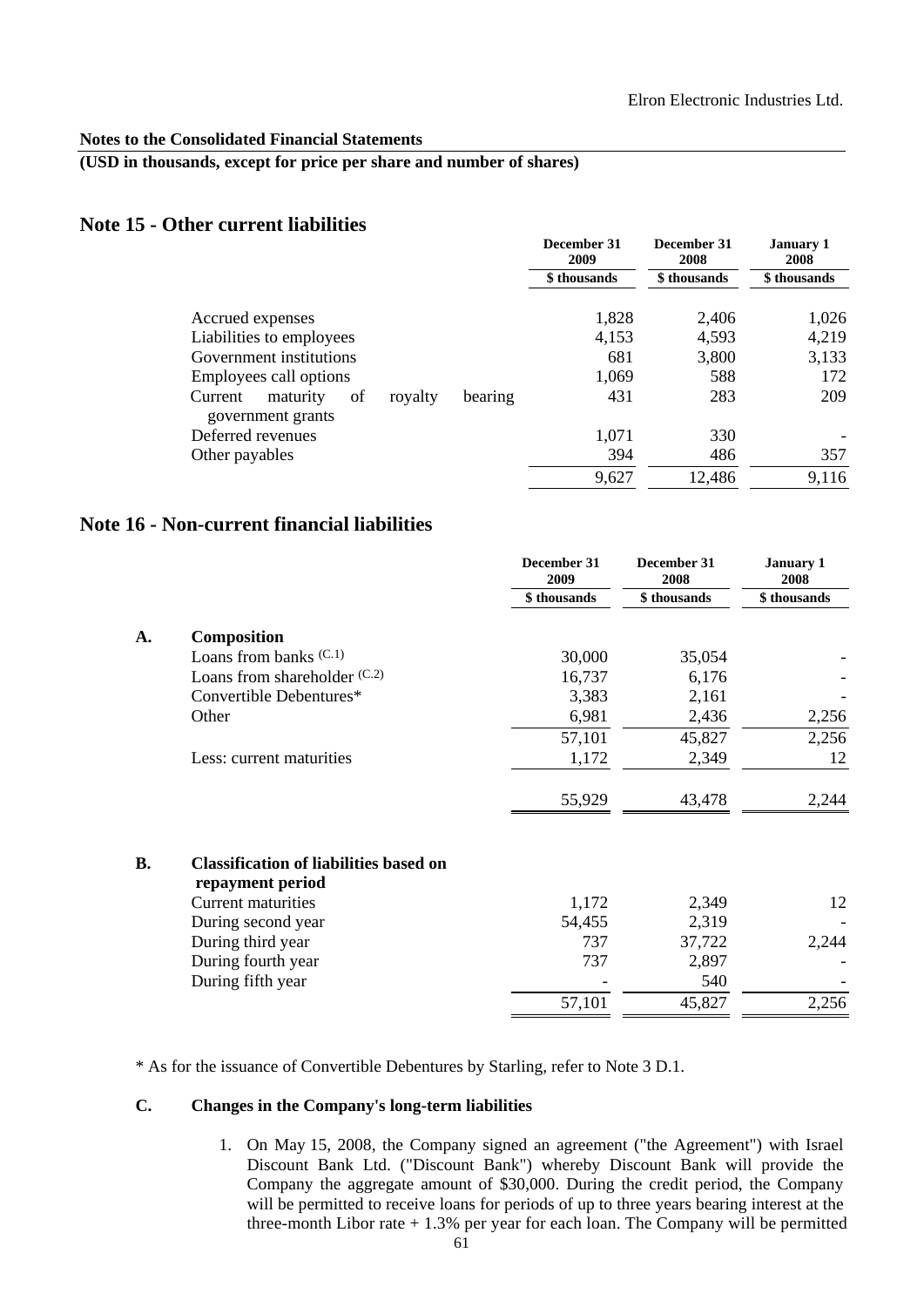**(USD in thousands, except for price per share and number of shares)**

# **Note 16 - Non-current financial liabilities (Cont.)**

#### **C. Changes in the Company's long-term liabilities (Cont.)**

to make early repayment at every interest payment date, without payment of a penalty. As of December 31, 2009, the Company had utilized the entire credit line in the amount of \$30,000. As part of the Agreement, the Company committed to comply with certain financial covenants. In November 2009, the Company replaced its commitment to comply with financial covenants with a lien on 3,359,676 ordinary shares of Given (the "Pledged Shares"), in favor of Discount Bank ("the lien"). Accordint to the lien, the Company undertook to maintain a ratio between the balance of the credit to the market value of the Pledged Shares of not more than 0.6 ("the maximum ratio"). At such time as the maximum ratio exceeds 0.7 in relation to the credit balance, Elron undertook within 3 business days to pledge to Discount Bank's benefit such additional security as is satisfactory to Discount Bank. In the event that the ratio between the credit balance and the market value of the pledged shares is less than 0.4 for a period of 30 consecutive business days, then Discount Bank shall agree to release such number of shares from the lien such that the ratio shall be maintained at the maximum ratio.

1. On October 30, 2008, a loan agreement was signed between the Company and DIC pursuant to which DIC provided the Company an NIS-denominated loan, in an amount equivalent to \$6,000, linked to the CPI and bearing CPI-linked interest at the annual rate of 5.95%.

 On January 15, 2009, a second loan agreement was signed between the Company and DIC, pursuant to which DIC provided the Company an NIS-denominated loan equivalent to \$2,000 linked to the CPI and bearing CPI-linked interest at the annual rate of 5.5%.

 On June 15, 2009, a third loan agreement was signed between the Company and DIC, pursuant to which DIC provided the Company an NIS-denominated loan equivalent to \$7,000 linked to the CPI and bearing CPI-linked interest at the annual rate of 3.23%.

 The loans from DIC are subordinated to the loan from Discount Bank and their repayment date falls on the same date (September 24, 2011). If the Company makes early repayment of the loan from Discount Bank, the loans from DIC will be repaid on the same date. If repayment of the loan from Discount Bank is extended, the repayment of the loan from DIC will be extended for the same period. The Company is entitled to make early repayment of all or part of the loan from DIC if Discount Bank provides its advance consent for the said repayment in writing.

# **Note 17 - Royalty bearing government grants**

Certain of the Company's subsidiaries are required to pay royalties to the Office of the Chief Scientist of the Israeli Ministry of Industry and Trade and other institutions at the rate of 3%-5% of revenues derived from research and development projects in which the Government of Israel or the other institutions participated in financing up to an amount equal to 100% of the amount received by each company.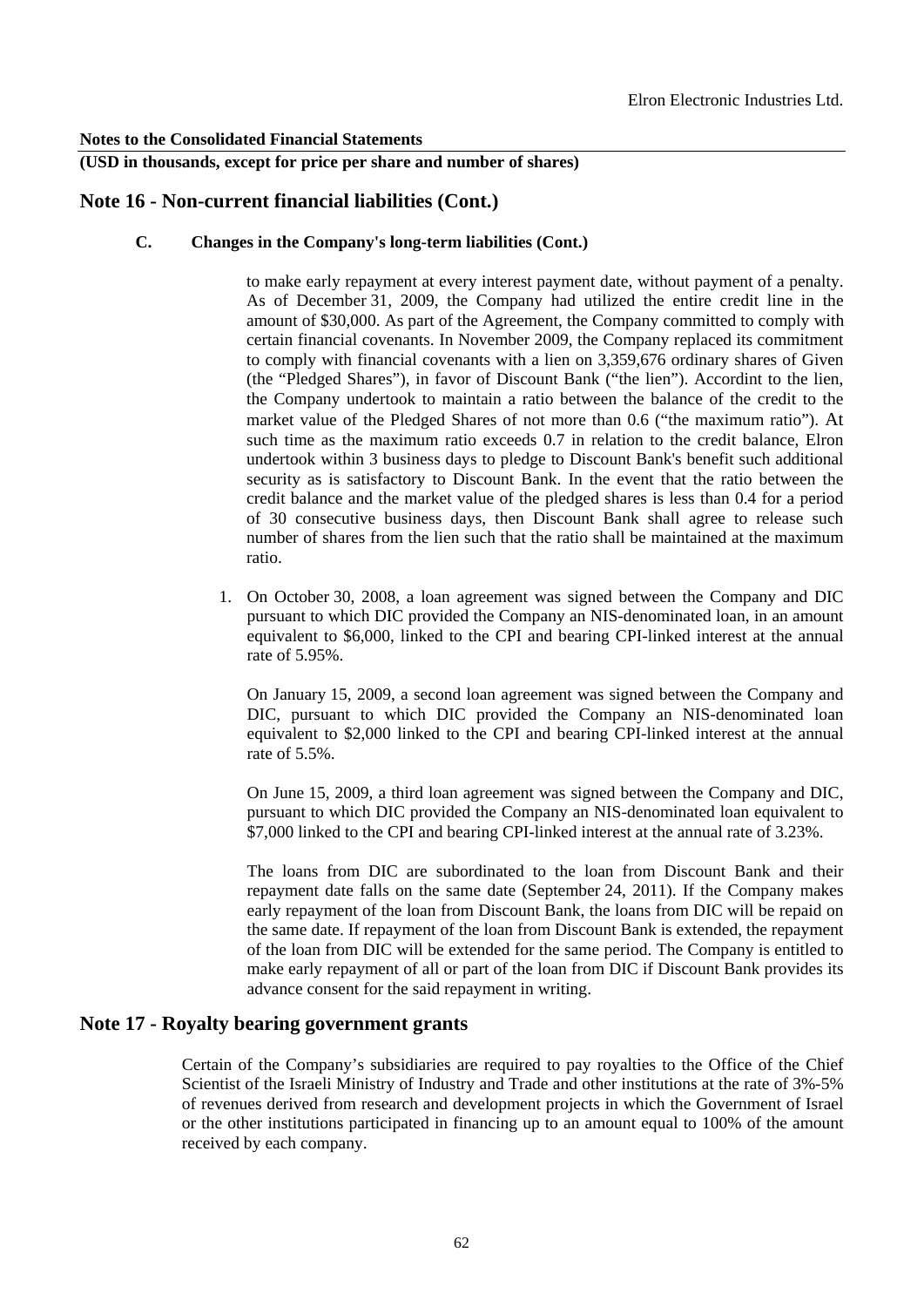**(USD in thousands, except for price per share and number of shares)**

# **Note 17 - Royalty bearing government grants (Cont.)**

#### **Composition**

|              | 2008                                               |  |
|--------------|----------------------------------------------------|--|
| \$ thousands | \$ thousands                                       |  |
| 9,097        | 5,453                                              |  |
| 3,250        | 1,267                                              |  |
|              | 3,737                                              |  |
| (266)        | (91)                                               |  |
| (2,376)      |                                                    |  |
| (589)        | (1,269)                                            |  |
| 9,116        | 9,097                                              |  |
|              |                                                    |  |
| 431          | 283                                                |  |
| 8,685        | 8,814                                              |  |
|              | 2009<br>Amounts charged to the statement of income |  |

# **Note 18 - Employee Benefits**

Employee benefits include post-employment benefits, other long-term benefits, severance benefits, short-term benefits and share-based payments. The Company's liability for severance benefits with respect to its employees is calculated accordance with the Israeli severance pay laws.

Regarding post-employment benefits for employees, the Company has defined benefit plans with respect to which it deposits monies in central severance pay funds and purchases appropriate insurance policies. In addition, some of the subsidiaries have a defined contribution plan for some of their employees that are covered by Section 14 of the Severance Pay Law, 1963. Regarding share-based payments – see Note 19 below.

| A.        | Post-employment benefit plans – defined contribution<br>plan                                         |                                    | 2009<br>\$ thousands                | 2008<br>\$ thousands                     |
|-----------|------------------------------------------------------------------------------------------------------|------------------------------------|-------------------------------------|------------------------------------------|
|           | Expense in respect of defined contribution plan                                                      |                                    | 719                                 | 491                                      |
|           |                                                                                                      | December 31<br>2009<br>\$thousands | December 31<br>2008<br>\$ thousands | <b>January 1</b><br>2008<br>\$ thousands |
| <b>B.</b> | <b>Employee benefits</b><br>Present value of defined benefit obligation<br>Fair value of plan assets | 1,474<br>1,280                     | 4,207<br>3,216                      | 2,491<br>1,930                           |
|           | Deficit in the plan                                                                                  | 194                                | 991                                 | 561                                      |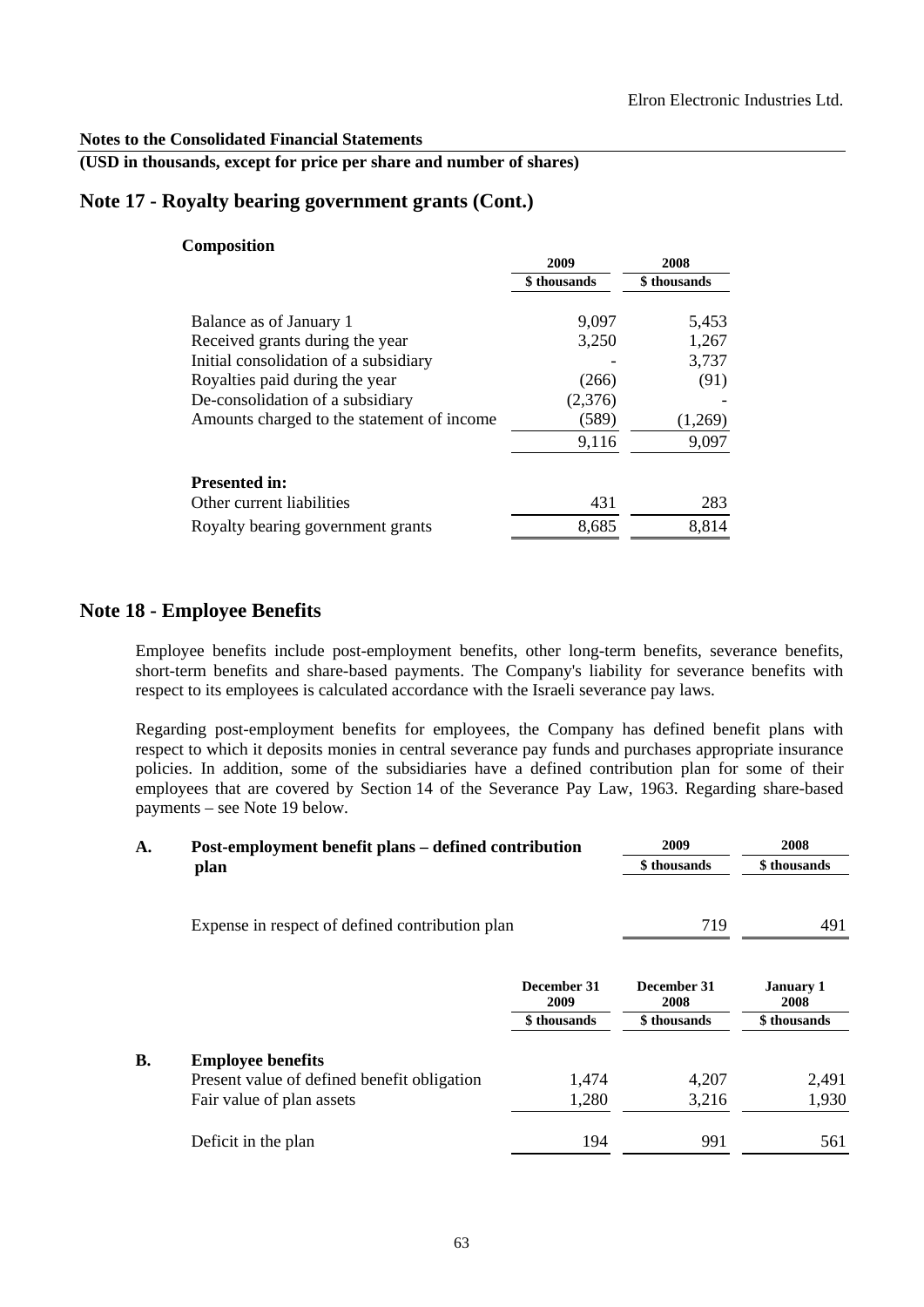**(USD in thousands, except for price per share and number of shares)**

# **Note 18 - Employee Benefits (Cont.)**

|                                                        | December 31<br>2009<br>\$thousands | December 31<br>2008<br>\$thousands |
|--------------------------------------------------------|------------------------------------|------------------------------------|
| C.                                                     |                                    |                                    |
| Post-retirement benefit plan - defined<br>benefit plan |                                    |                                    |
| Changes in the present value of defined                |                                    |                                    |
| benefit obligation                                     |                                    |                                    |
| Liability for defined benefit plan as of               |                                    |                                    |
| January 1                                              | 4,207                              | 2,491                              |
| Benefits paid by the plan                              | (2,489)                            | (518)                              |
| Current service cost and interest expenses             | 667                                | 850                                |
| Additions (reductions) as part of initial              |                                    |                                    |
| Consolidation (de-consolidation)                       |                                    | 1,374                              |
|                                                        | (1,008)<br>9                       | 10                                 |
| Changes due to exchange rate differences               | 88                                 |                                    |
| Net actuarial gain                                     |                                    |                                    |
| Liability for defined benefit plan as of               |                                    |                                    |
| December 31                                            | 1,474                              | 4,207                              |
| Changes in the fair value of the plan assets           |                                    |                                    |
| Fair value of plan assets as of January 1              | 3,216                              | 1,930                              |
| Contribution by employer                               | 678                                | 465                                |
| Benefits paid by the plan                              | (1,806)                            | (498)                              |
| Additions (reductions) as part of initial              |                                    |                                    |
| consolidation (deconsolidation)                        | (975)                              | 1,326                              |
| Expected return on plan assets                         | 51                                 | 186                                |
| Net actuarial gains (losses)                           | 103                                | (69)                               |
| Exchange rate differences and other                    | 13                                 | (124)                              |
| Fair value of plan assets as of December 31            | 1,280                              | 3,216                              |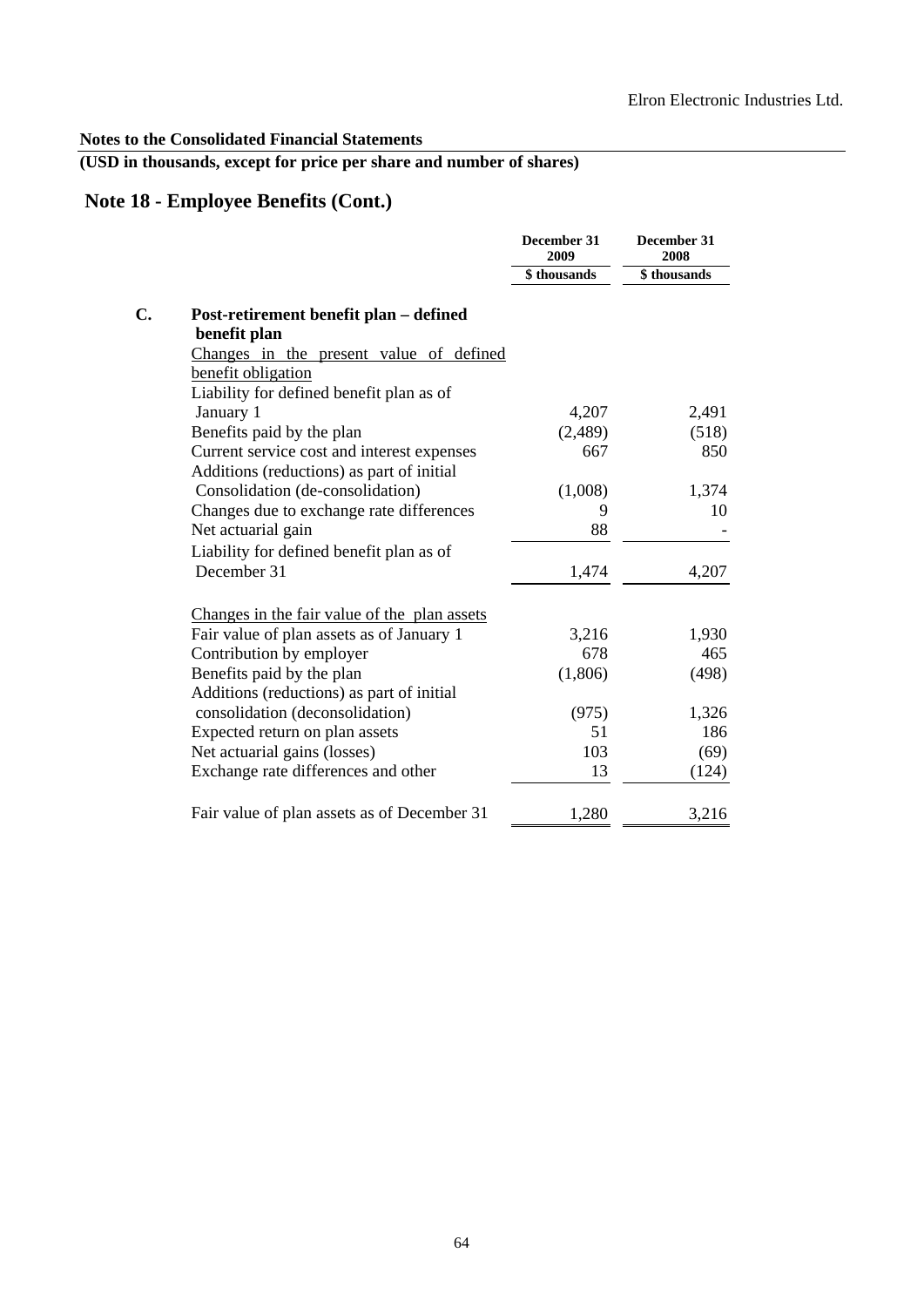**(USD in thousands, except for price per share and number of shares)**

# **Note 18 - Employee Benefits (Cont.)**

|    |                                                                                                                                    | December 31<br>2009 | December 31<br>2008 |               |
|----|------------------------------------------------------------------------------------------------------------------------------------|---------------------|---------------------|---------------|
|    |                                                                                                                                    | \$ thousands        | \$ thousands        |               |
| C. | Post-retirement benefit plan - defined<br>benefit plan (Cont.)                                                                     |                     |                     |               |
|    | Expense recognized in the statement of<br>income                                                                                   |                     |                     |               |
|    | Current service cost                                                                                                               | 1,254               | 626                 |               |
|    | Interest expenses on benefit obligation                                                                                            | 40                  | 225                 |               |
|    | Expected return on plan assets                                                                                                     | (34)                | (109)               |               |
|    | Total employee benefit expenses                                                                                                    | 1,260               | 742                 |               |
|    | Expense are presented in the following<br>categories within statement of income:                                                   |                     |                     |               |
|    | Cost of sales                                                                                                                      | 31                  | 206                 |               |
|    | Selling and marketing expenses                                                                                                     | 88                  | 153                 |               |
|    | Administrative and general expenses                                                                                                | 780                 | 153                 |               |
|    | Research and development expenses                                                                                                  | 361                 | 230                 |               |
|    |                                                                                                                                    | 1,260               | 742                 |               |
|    | Actual return<br>Actual return on plan assets                                                                                      | 137                 | (38)                |               |
| D. | <b>Actuarial data</b>                                                                                                              |                     | 2009                | 2008          |
|    |                                                                                                                                    |                     | $\frac{0}{0}$       | $\frac{0}{0}$ |
|    | Actuarial principal assumptions used in determining the<br>obligation for the defined benefit plan as of the date of the<br>report |                     |                     |               |
|    | Discount rate as of December 31*                                                                                                   |                     | 5.07                | $2.8 - 3.1$   |
|    | Expected rate of return on plan assets as of January 1*                                                                            |                     | 4.55                | 3.53-3.55     |
|    | Future salary increases                                                                                                            |                     | 4.65                | $2 - 4$       |

\* The discount rate and anticipated yield are based on debentures of the Israeli government bearing fixed interest.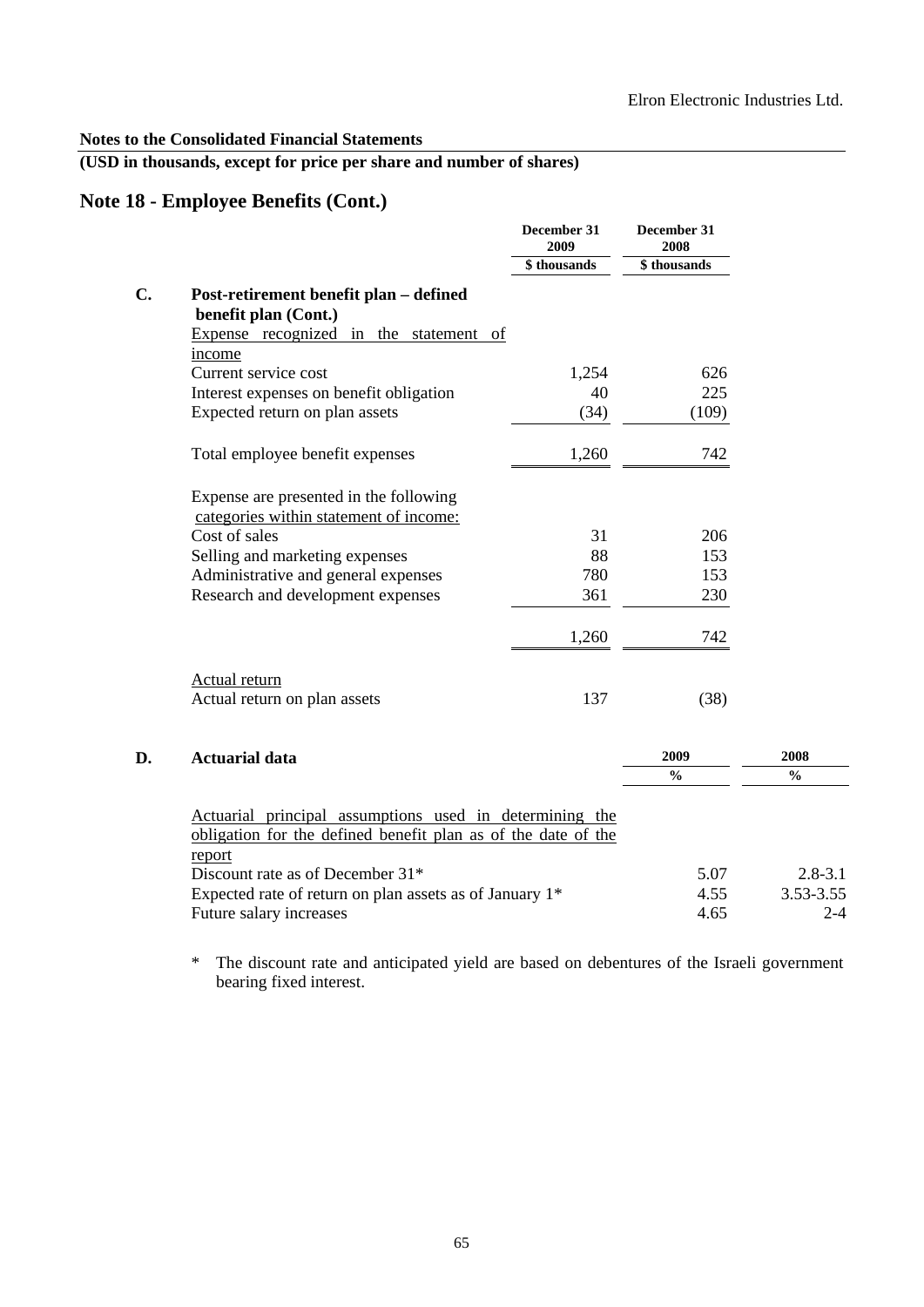**(USD in thousands, except for price per share and number of shares)**

# **Note 18 - Employee Benefits (Cont.)**

| D. | <b>Actuarial data (Cont.)</b>                                                       | 2009         | 2008         |
|----|-------------------------------------------------------------------------------------|--------------|--------------|
|    |                                                                                     | \$ thousands | \$ thousands |
|    | Actuarial gains and losses recorded directly<br>Other<br>to<br>Comprehensive Income |              |              |
|    | Amount accrued as of January 1<br>Amounts recognized during the year                | (59)<br>15   | (128)<br>69  |
|    | Amount accrued as of December 31                                                    | (44)         | (59)         |

# **Note 19 – Shareholders' Equity**

## A. Composition of share capital

|                                                | <b>December 31, 2009</b> |                              | <b>December 31, 2008</b> |                              | <b>January 1, 2008</b> |                              |
|------------------------------------------------|--------------------------|------------------------------|--------------------------|------------------------------|------------------------|------------------------------|
|                                                | Authorized               | <b>Issued and</b><br>paid-up | <b>Authorized</b>        | <b>Issued and</b><br>paid-up | <b>Authorized</b>      | <b>Issued and</b><br>paid-up |
|                                                |                          |                              | <b>Number of shares</b>  |                              |                        |                              |
| Ordinary shares of NIS 0.003<br>par value each | 35,000,000               | 29.650.017                   | 35,000,000               | 29,650,017                   | 35,000,000             | 29,650,017                   |

#### B. Rights conferred by shares

- 1. Voting rights at the General Meetings, right to dividends, rights upon liquidation of the Company and right to appoint the Company's directors.
- 2. Traded on the Tel-Aviv Stock Exchange and Over The Counter in the United States (see also Note 1, above).

# C. Capital Management

The policy of the management of the Company and the managements of its subsidiaries is to maintain a strong capital base in order to preserve their ability to continue operating so that they may provide a return on capital to their shareholders, benefits to other holders of interests in them such as their credit providers and employees, and sustain future development of the business.

- D. Earnings (loss) per share
	- 1. Basic loss per share

 Calculation of the basic loss per share for the year ended December 31, 2009 was based on the loss attributable to the holders of the ordinary shares in the amount of \$14,254 (for the year ended December 31, 2008 – \$71,920) divided by the weighted-average number of ordinary shares outstanding in the amount of 29,650,017 (2008 –29,650,017 as well), as follows: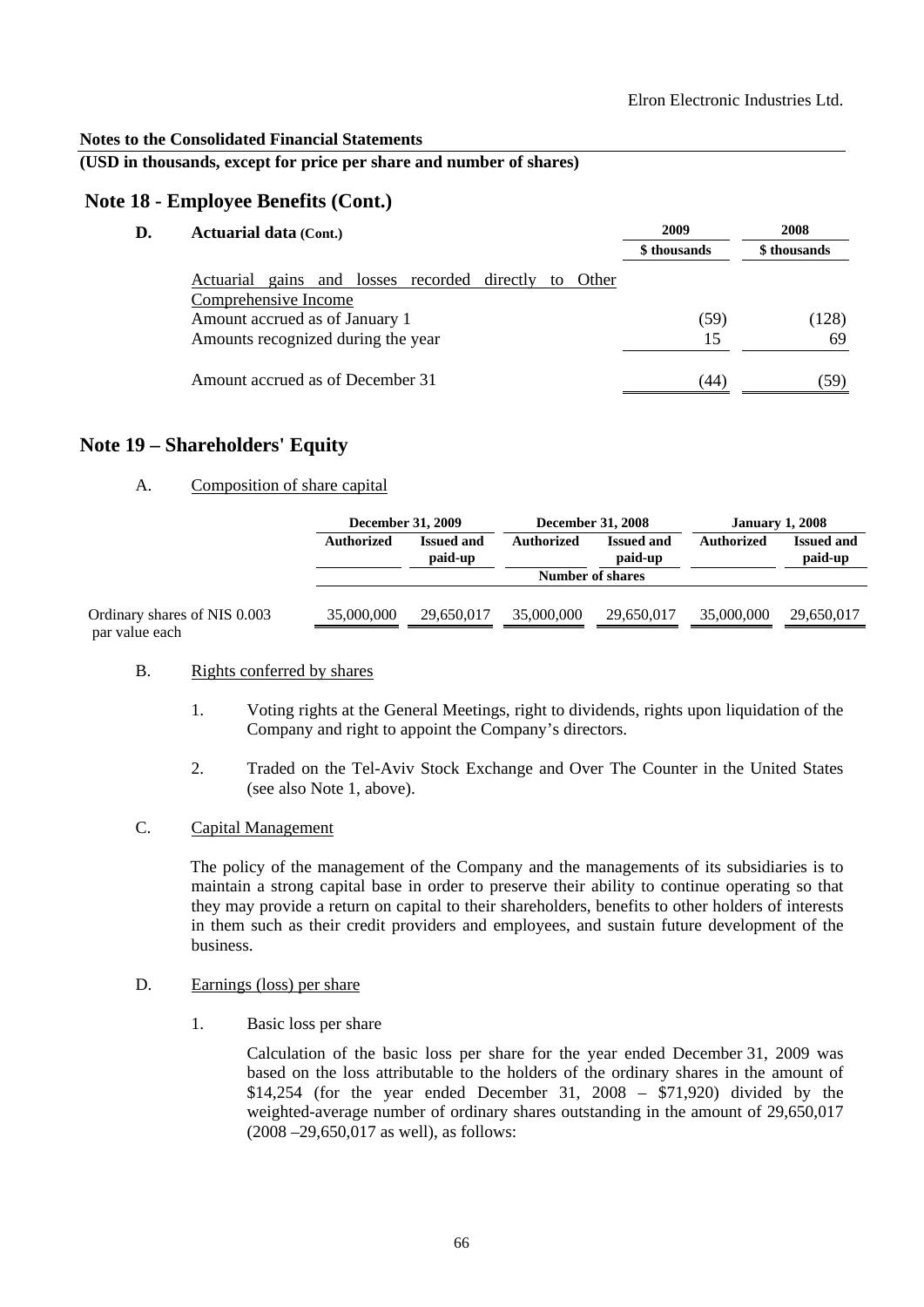**(USD in thousands, except for price per share and number of shares)**

# **Note 19 - Shareholders' Equity (Cont.)**

#### D. Earnings (loss) per share (Cont.)

- 1. Basic loss per share (Cont.)
	- a. Loss attributable to the holders of the Company's ordinary shares

|                                                                      | For the<br>year ended<br><b>December</b><br>2009 | For the<br>year ended<br><b>December</b><br>2008 |
|----------------------------------------------------------------------|--------------------------------------------------|--------------------------------------------------|
|                                                                      | \$thousands                                      | \$ thousands                                     |
| Net loss<br>Adjustment of Elron's share in loss (profit)             | 14,304                                           | 71,834                                           |
| of associates*                                                       | (50)                                             | 86                                               |
| Loss attributable to the holders of the<br>Company's ordinary shares | 14,254                                           | 71,920                                           |

b. Weighted-average number of ordinary shares in thousands of shares of NIS 0.003 par value

|                                            | 2009       | 2008       |
|--------------------------------------------|------------|------------|
| Balance as of January 1                    | 29,650,017 | 29,650,017 |
| Impact of options                          |            |            |
| Weighted-average number of ordinary shares |            |            |
| used to calculate basic earnings per share | 29,650,017 | 29,650,017 |

2. Diluted loss per share

 Calculation of the diluted loss per share for the year ended December 31, 2009 was based on the loss attributable to the holders of the ordinary shares in the amount of \$14,592 (for the year ended December 31, 2008 –  $$72,380$ ) divided by the weighted-average number of ordinary shares outstanding (no adjustment for potentially dilutive ordinary shares was needed in 2009 and 2008), as follows:

#### a. Loss attributable to the holders of the Company's ordinary shares (diluted)

|                                                                              | For the<br>vear ended<br><b>December</b><br>2009 | For the<br>vear ended<br><b>December</b><br>2008 |
|------------------------------------------------------------------------------|--------------------------------------------------|--------------------------------------------------|
|                                                                              | \$thousands                                      | \$ thousands                                     |
| Loss used to calculate the basic earnings<br>per share                       | 14.254                                           | 71,920                                           |
| Adjustment of Elron's share in loss (profit)                                 |                                                  |                                                  |
| of associates (dilutive effects)*<br>Loss attributable to the holders of the | 288                                              | 460                                              |
| Company's ordinary shares (diluted)                                          | 14,592                                           | 72,380                                           |

\* Represent the adjustments for differences between the Company's share in profit/loss of associates to earning/loss per share of associates multiplied by the number of shares held by the Company.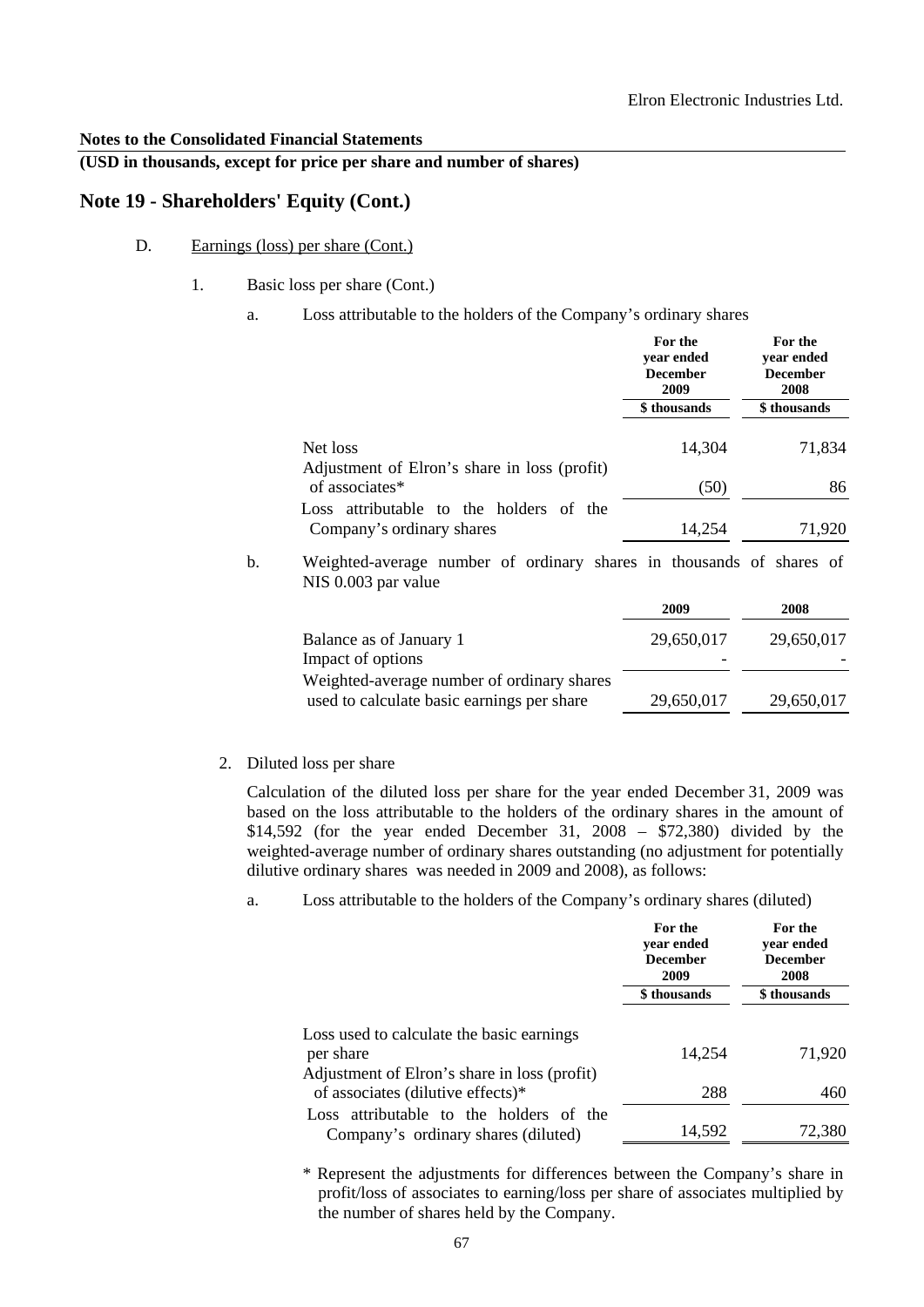**(USD in thousands, except for price per share and number of shares)**

# **Note 19 - Shareholders' Equity (Cont.)**

- D. Loss per share (Cont.)
	- 2. Diluted loss per share (Cont.)

#### b. Weighted-average number of ordinary shares (diluted)

|                                                                                                                                                        | 2009       | 2008       |
|--------------------------------------------------------------------------------------------------------------------------------------------------------|------------|------------|
| Weighted-average number of ordinary shares<br>used to calculate basic earnings per share<br>Impact of options exercisiable to shares of<br>the Company | 29,650,017 | 29,650,017 |
| Weighted-average number of ordinary shares                                                                                                             |            |            |
| used to calculate diluted earnings per share                                                                                                           | 29,650,017 | 29,650,017 |

#### E. Non-controlling interests:

Composition of non-controlling interests in the balance sheet:

|                                                            |         | December 31, |       |  |
|------------------------------------------------------------|---------|--------------|-------|--|
|                                                            | 2009    | 2008         |       |  |
|                                                            |         | \$thousands  |       |  |
| Share of equity<br>Capital reserve for share-based payment | (9,353) | 3,224        | 1,698 |  |
| transactions in subsidiaries                               | 4.977   | 3,321        | 1,345 |  |
|                                                            | (4,376) | 6.545        | 3,043 |  |

#### F. Share-based payments

#### 1. Company's options plans

 The Company has various option plans intended to grant employees, directors and officers options for acquisition of the Company's shares or shares of the subsidiaries. The options are generally granted at exercise prices that are lower than the market value on the grant date. In most cases, the options are exercisable during a period of four years from the grant date in four equal annual portions, and expire after the passage of five to seven years from the grant date.

 In May 2003, the Board of directors of the Company approved an option plan (the "2003 Option Plan") providing for the grant of 500,000 options to purchase 500,000 ordinary shares of the Company to eligible employees, directors and officers of the Company or of any subsidiaries of the Company. In March 2007 the 2003 option plan was increased by additional 500,000 options to purchase 500,000 ordinary shares of the Company. According to the option plan the exercise price is to be reduced in the event of a distribution of a dividend in the amount of the dividend distributed.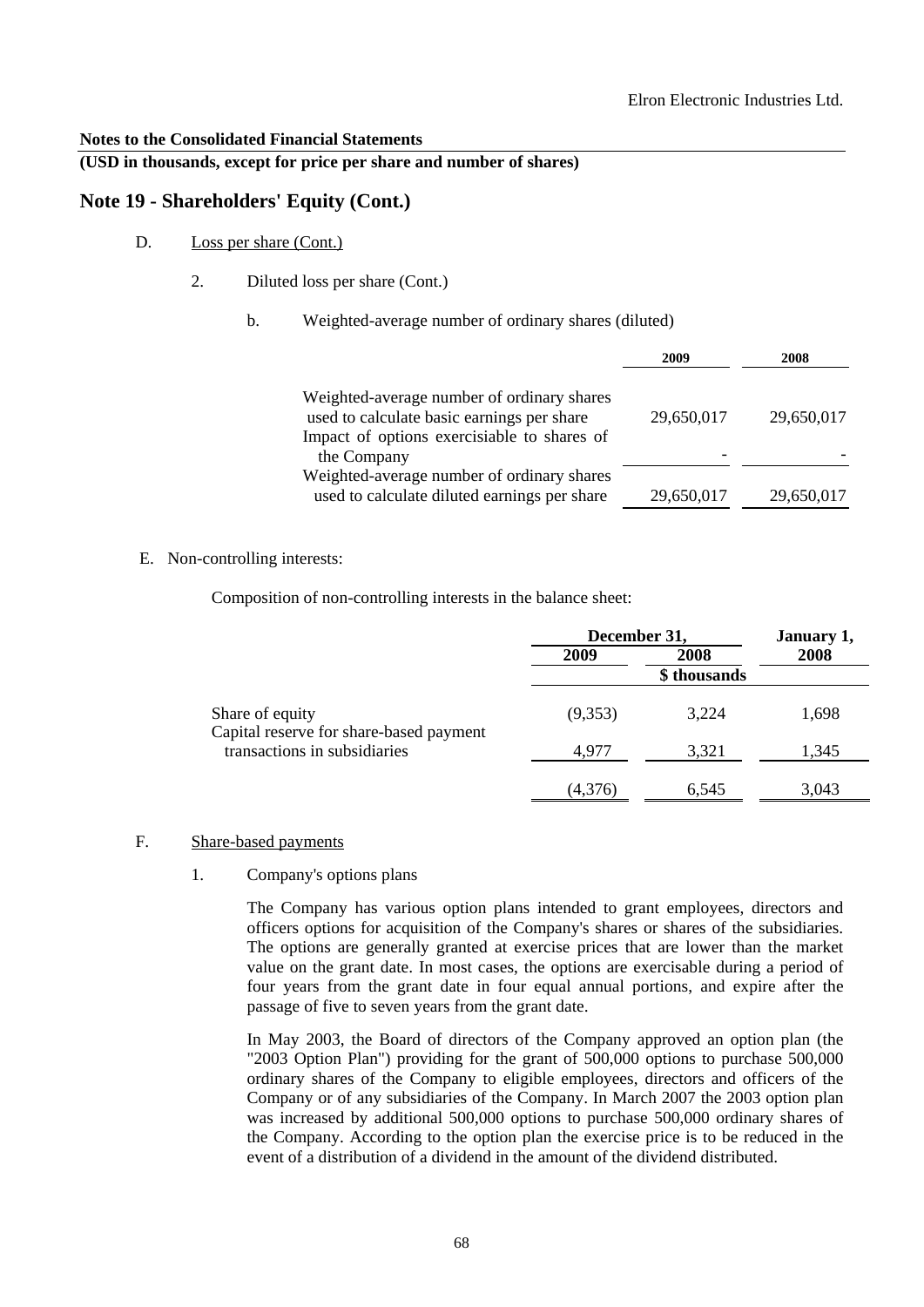**(USD in thousands, except for price per share and number of shares)**

# **Note 19 - Shareholders' Equity (Cont.)**

- F. Share-based payments (Cont.)
	- 1. Company's options plans (Cont.)

In May 2007, following approval of the Company's Audit Committee, Board of Directors and Shareholders the current chairman of the Board of Directors of the Company was granted options to purchase 120,000 ordinary shares of the Company under the 2003 option plan. The options vest over a period of four years from the date of grant, in four equal annual portions. The options are exercisable at a price per share of \$15.53. As of the grant date, the weighted average fair value was \$5.8 per share. The fair value was calculated using the Black & Scholes option pricing model.

In March 2008, the Company's Board of Directors decided to extend the validity of certain options that were scheduled to expire in 2008 and 2009 based on their original terms (113,750 options that had not yet been paid as of that date), for a period of three additional years from the original expiration date.

 As of December 31, 2009, 567,000 options were granted under the 2003 Plan at an average exercise price of \$10.20 per share, after deduction of the amount of a dividend distributed post the initial grant date of the options. The options are exercisable during a period of four years in four equal annual portions and expire after five years from the grant date (except for options the validity of which was extended for a period of an additional three years, as described above).

In March 2009, the Board of Directors of the Company determined that with respect to prior option grants which would otherwise expire as a result of termination of employment in accordance with their terms in 2009 (relevant to 80,000 options then outstanding), the term of each such grant is extended for an additional 3.5 year period from its date of termination.

In December 2009, the Board of Directors of the Company determined that with respect to prior option grants which would otherwise expire as a result of termination of employment in accordance with their terms in 2010 (relevant to 22,500 options then outstanding), the term of each such grant is extended for an additional 3 year period from its date of termination.

The above-mentioned extensions did not have a significant impact on the results reported in the Company's consolidated financial statements.

2. Changes during 2008 and 2009

 The following table includes the number of options for shares, their weighted-average excercise price and the changes that were made in the options plans for employees during 2009 and 2008: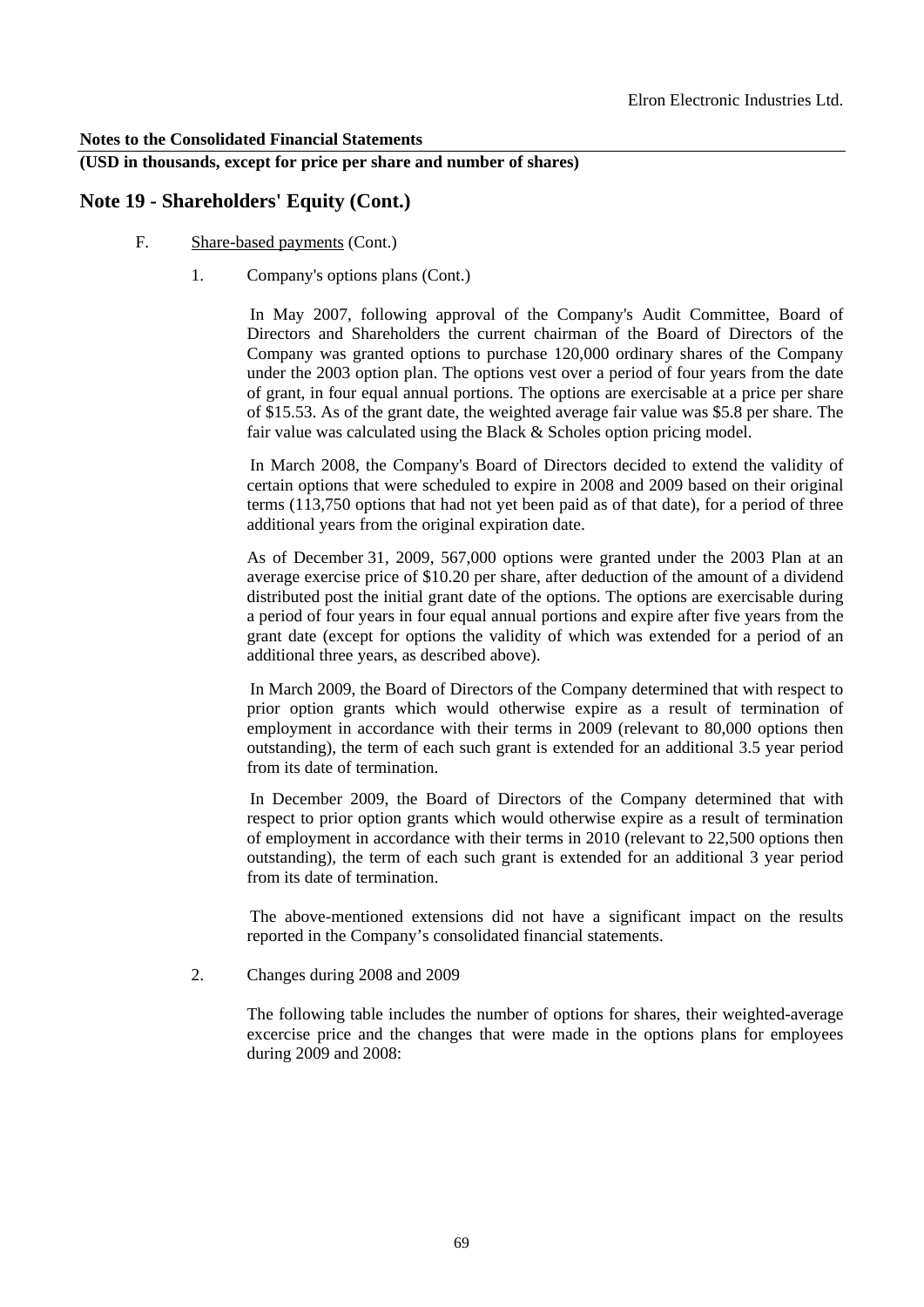**(USD in thousands, except for price per share and number of shares)**

# **Note 19 - Shareholders' Equity (Cont.)**

F. Share-based payments (Cont.)

#### 2. Changes during 2008 and 2009 (Cont.)

|                                                | 2009                           |                                                 | 2008                           |                                                 |
|------------------------------------------------|--------------------------------|-------------------------------------------------|--------------------------------|-------------------------------------------------|
|                                                | <b>Number</b><br>of<br>options | Weighted-<br>average<br>exercise<br>price<br>\$ | <b>Number</b><br>of<br>options | Weighted-<br>average<br>exercise<br>price<br>\$ |
| Options for shares at beginning of<br>the year | 358,750                        | 10.24                                           | 352,750                        | 10.74                                           |
| Granted during the year                        |                                |                                                 | 55,000                         | 10.30                                           |
| Expired during the year                        | (91,250)                       | 9.11                                            | (49,000)                       | 13.90                                           |
| Exercised during the year                      |                                |                                                 |                                |                                                 |
| Outstanding at end of the year                 | 267,500                        | 10.63                                           | 358,750                        | 10.24                                           |
| Exercisable at end of the year                 | 206,250                        | 9.21                                            | 195,000                        | 7.96                                            |

Compensation expense recorded during 2009 amounted to \$127 (2008 - \$ 378).

The weighted average remaining contractual life for the share options outstanding as of December 31, 2009 was 2.4 years (2008 - 2.93 years).

The range of exercise price for share options outstanding as of December 31, 2009 and 2008 was \$5-\$15.53.

 The fair value of share options for the Company was estimated at the date of grant using the Black-Scholes option-pricing model with the following weighted-average assumptions for 2008 (in 2009 no option were granted):

|                                                       | 2008  |
|-------------------------------------------------------|-------|
| Risk-free interest rate                               | 2.40% |
| Expected dividend yield <sup>1</sup>                  | 0%    |
| Expected volatility <sup>2</sup>                      | 31.1% |
| <b>Expected lives</b>                                 | 3.69  |
| Weighted average exercised price (in<br>$\mathcal{S}$ | 10.30 |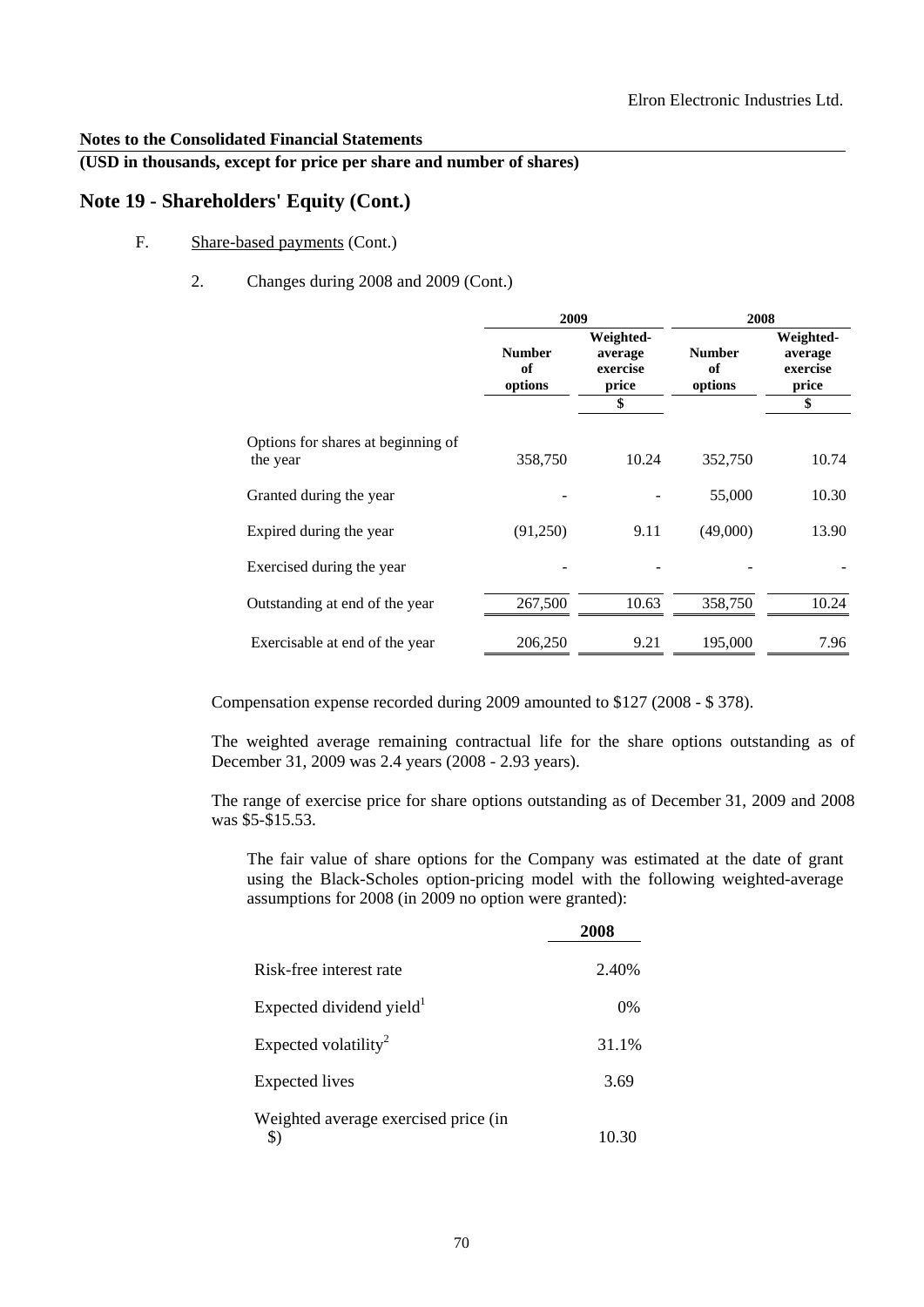**(USD in thousands, except for price per share and number of shares)**

# **Note 19 - Shareholders' Equity (Cont.)**

- F. Share-based payments (Cont.)
	- 2. Changes during 2009 and 2008 (Cont.)

<sup>1</sup> According to the Company's 2003 option plan, the exercise price is to be reduced in the event of a distribution of a dividend in the amount of the dividend distributed per share. Accordingly, the Company, when calculating fair value of the options based on the Black-Scholes option-pricing model, assumes a 0% dividend yield.

 $2$  The Company used its historical volatility over the period of the expected lives of the options.

# **Note 20 - Business Segment**

A. The Company operates in one segment, namely the "Holdings and Corporate Operations". This segment includes corporate headquarters and reflects the investments in group companies.

|                     | 2009  | 2008  |
|---------------------|-------|-------|
| <b>Israel</b>       | 490   | 333   |
| USA & North America | 1,416 | 1,606 |
| Europe              | 947   | 1,062 |
| Asia                | 3,821 | 1,669 |
| South America       | 1,653 | 1,369 |
| Other               | 1,577 | 198   |
|                     | 9,904 | 6,237 |

B. Revenues according to location of customers are as follows:

- C. The Company had no major customer for the years ended December 31, 2009 and December 31, 2008.
- D. The majority of the long-lived assets are located in Israel**.**

# **Note 21 - Contingent Claims**

The amounts of the claims set forth below are presented in amounts as of their filing dates, unless stated otherwise. Details regarding claims against the Company and its group companies are included below to the extent the possible impact of the amount of each of the said claims on the Company's financial results is significant.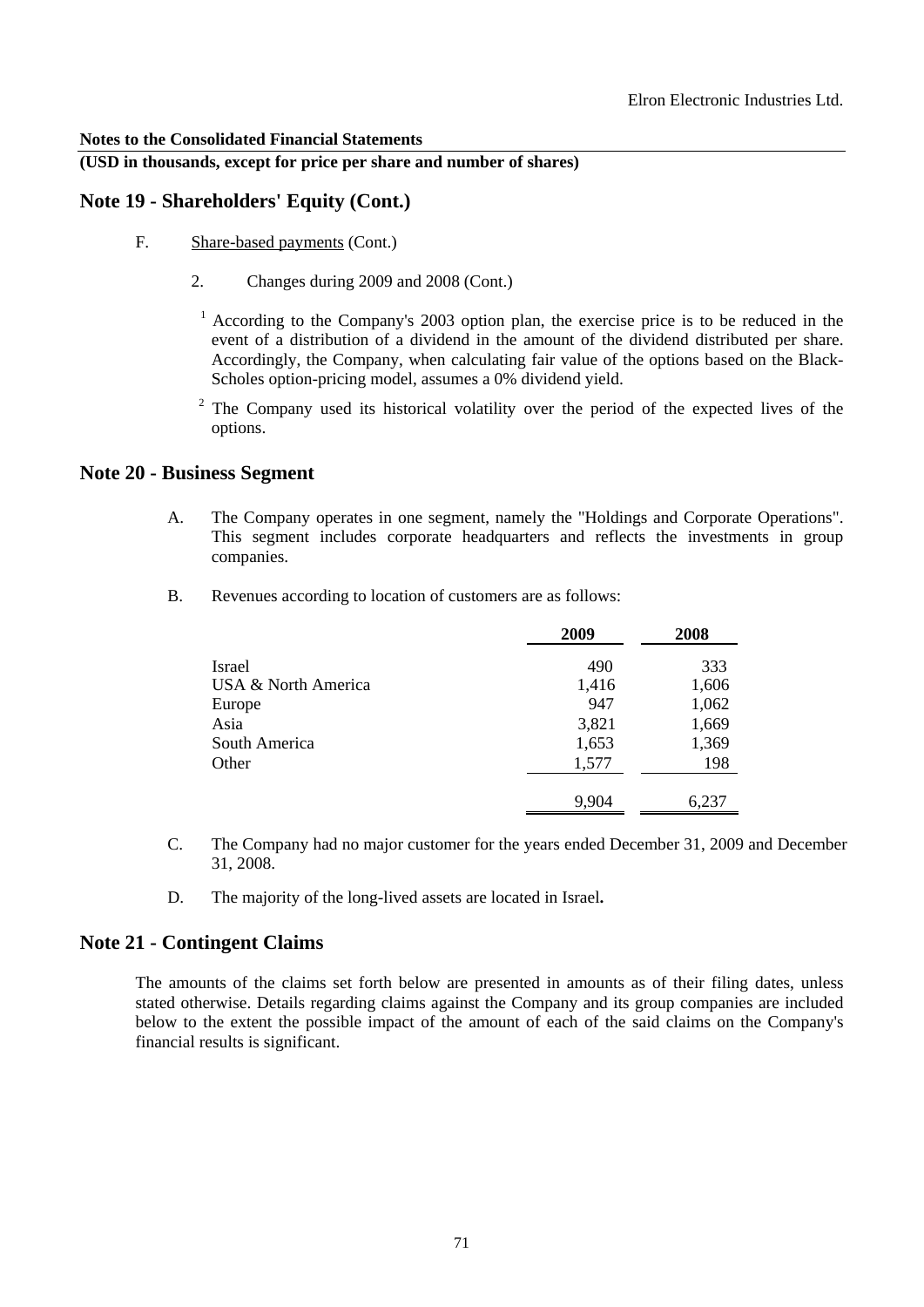**(USD in thousands, except for price per share and number of shares)**

## **Note 21 - Contingent Claims (Cont.)**

- A. In September 1999, a shareholder of Elscint Ltd. ("Elscint"), a subsidiary of Elbit Medical Imaging Ltd. ("Elbit Imaging"), which was a group company of Elron up to May 1999, filed a claim with the District Court of Tel-Aviv Jaffa, along with a request for certification thereof as a class action on behalf of the public shareholders of Elscint, against various defendants, including Elscint, Elbit Imaging, Elron and former directors of Elscint. The claim alleges, primarily, that in the sale of Elscint's assets, which was finalized in 1998, Elscint's minority shareholders were prejudiced, and it requests that the Court order the defendants to pay monetary compensation based on the claim that the value of the Elscint share was \$27. In October 1999, the plaintiff amended his claim and according to the amended claim the total amount of the class action (if certified) was estimated by the plaintiff to be about \$158 million or alternatively about \$123 million. On March 31, 2009, the court approved the defendants application to dismiss certain claims while others still remain.
- B. In November 1999, a number of institutional shareholders of Elscint filed a claim in the District Court of Haifa, together with a request for its certification in part as a class action on behalf of the public shareholders of Elscint and in part as a derivative action against various defendants, including Elscint, Elbit Imaging, Elron, companies to which Elron sold its holdings in Elbit Imaging in May 1999, and certain officers in the defendant companies. The claim alleges, mainly, that Elbit Imaging is duty bound to make a tender offer for the shares of Elscint held by the public and that it unlawfully refuses to do so and, in addition, it raises allegations of preference of the interests of the defendants over those of Elscint and its public shareholders with respect to a number of transactions involving Elscint that the plaintiffs allege discriminated against Elscint's public shareholders. The relief requested in the claim, is the ordering of Elbit Imaging to make a tender offer for the publicly held shares of Elscint at a price of \$14 per share or, alternatively, to require the defendants to compensate Elscint's public shareholders or Elscint itself for the damage the plaintiffs allege were caused to them by the defendants' actions, without actually indicating any amount of damages in the said claim. In February 2001, the plaintiffs filed an amended statement of claim with the Court that is similar to the previous one but that is not a class action rather a personal claim of the plaintiffs and in part a derivative action. In June 2007 the plaintiffs submitted to the Haifa District Court a revised statement of claim and a revised request to certify the claim as a class action. The revised claim requests relief of monetary compensation in respect of damages caused by the failure to make the tender offer for Elscint's shares and other matters as alleged by the plaintiffs, but does not request relief of enforcing the tender offer for Elscint's shares that was included in the original claim. The revised claim does not specify the amount demanded but includes various arguments regarding the method of determining the damages caused to the plaintiffs, which depends, inter alia, on the specific circumstances of each individual shareholder of Elscint and the nature of the alleged damages.

In January 2009, the Haifa District Court rejected the request to certify the aforementioned claim as a class action. In March 2009, the plaintiff filed an appeal against the Haifa District Court's decision. A hearing on the appeal has been set for December 8, 2010. At this stage, the plaintiffs' personal claim for monetary damages and their request to certify part of their claim as a derivative action are still outstanding. The Company has instituted Execution Office proceedings against the plaintiffs in connection with the expenses awarded to it up to the present time in the class action.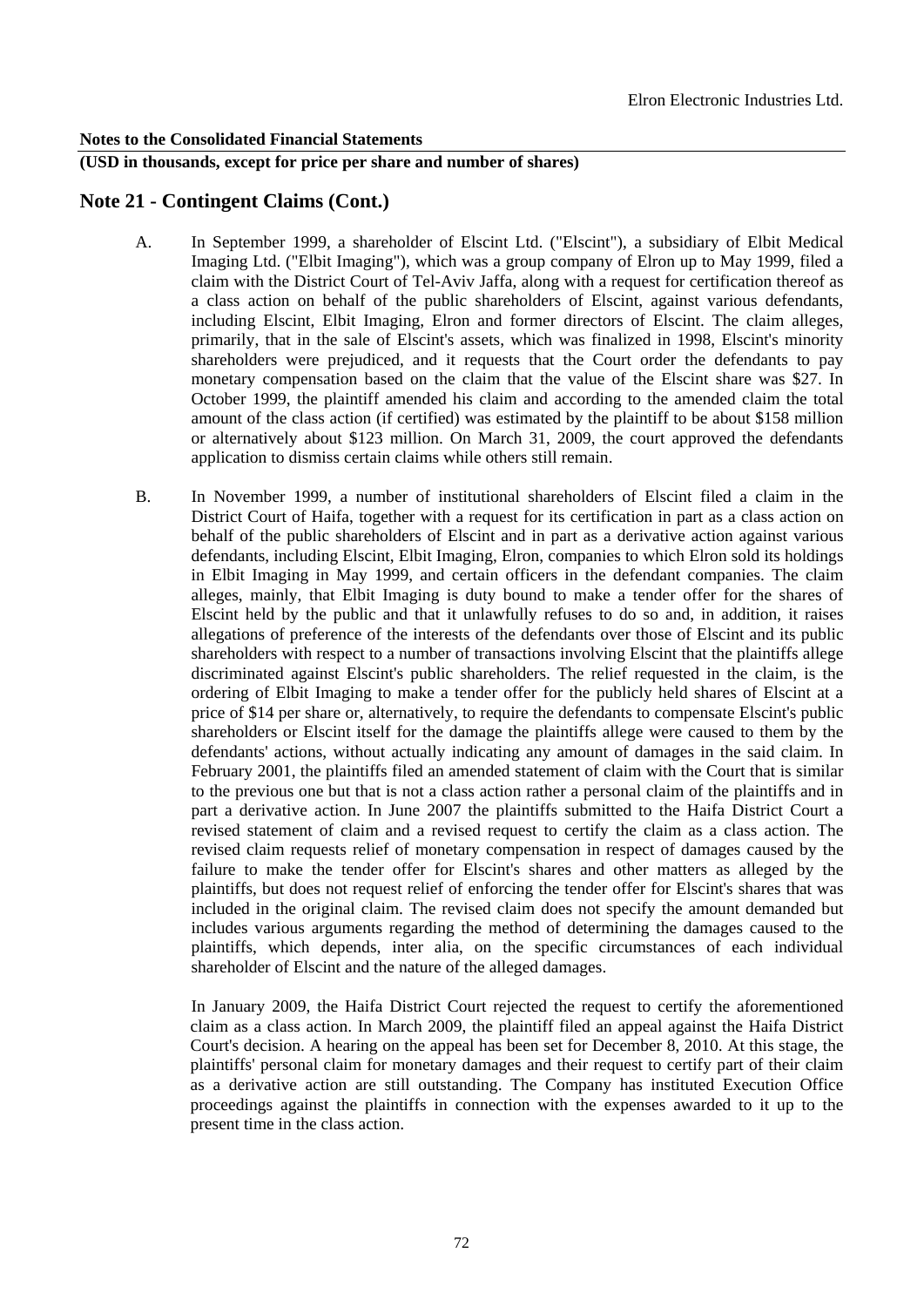**(USD in thousands, except for price per share and number of shares)**

## **Note 21 - Contingent Claims (Cont.)**

- C. With respect to the two claims detailed in Paragraphs A and B above against Elron and various other defendants, with respect to Elscint, in September 2006 two additional claims were submitted in the Haifa District Court against the same defendants and on the basis of the same main facts of the claims from 1999, along with requests to certify the claims as class actions. The amount being claimed was not stated in these additional claims. The Court decided that at this stage the defendants are not required to reply to these additional claims.
- D. The Company rejects the allegations set forth against it in the claims described above in Paragraphs A, B and C above, and in the Company's estimation, based on the opinion of its legal counsels, it has good defenses against these claims, to the extent they are directed against it and, therefore, it is more likely than not that the said claims will be dismissed. Therefore, no provision in connection with the claims described above has been included in Elron's consolidated financial statements.
- E. During January 2010, subsequent to the balance sheet date, a key employee of a subsidiary of the Company was dismissed from the subsidiary. The key employee asserts to certain rights he alleges to be entitled to as part of his employment agreement with the subsidiary, in connection with his termination compensation from the subsidiary. To date, The former key employee has not filed any claim in a court of law against the subsidiary. The subsidiary objects to and rejects all assertions in such matters made by the former key employee.
- F. Various additional legal claims filed by various parties raising various allegations are pending in courts against the Company and its subsidiaries. The aggregate amount of these additional claims, if accepted, is estimated by the plaintiffs at approximately \$600. No provision was included in these financial statements in respect of the aforementioned claims.

## **Note 22 - Lease commitments**

A. The Company and the subsidiaries have signed agreements for lease of the offices and the manufacturing plant for a period running up to 2012. The minimum future non-cancellable lease payments under the above-mentioned lease agreements, as of December 31, are as follows:

|       | December 31 |
|-------|-------------|
| 2010  | 808         |
| 2011  | 520         |
| 2012  | 68          |
| Total | 1,396       |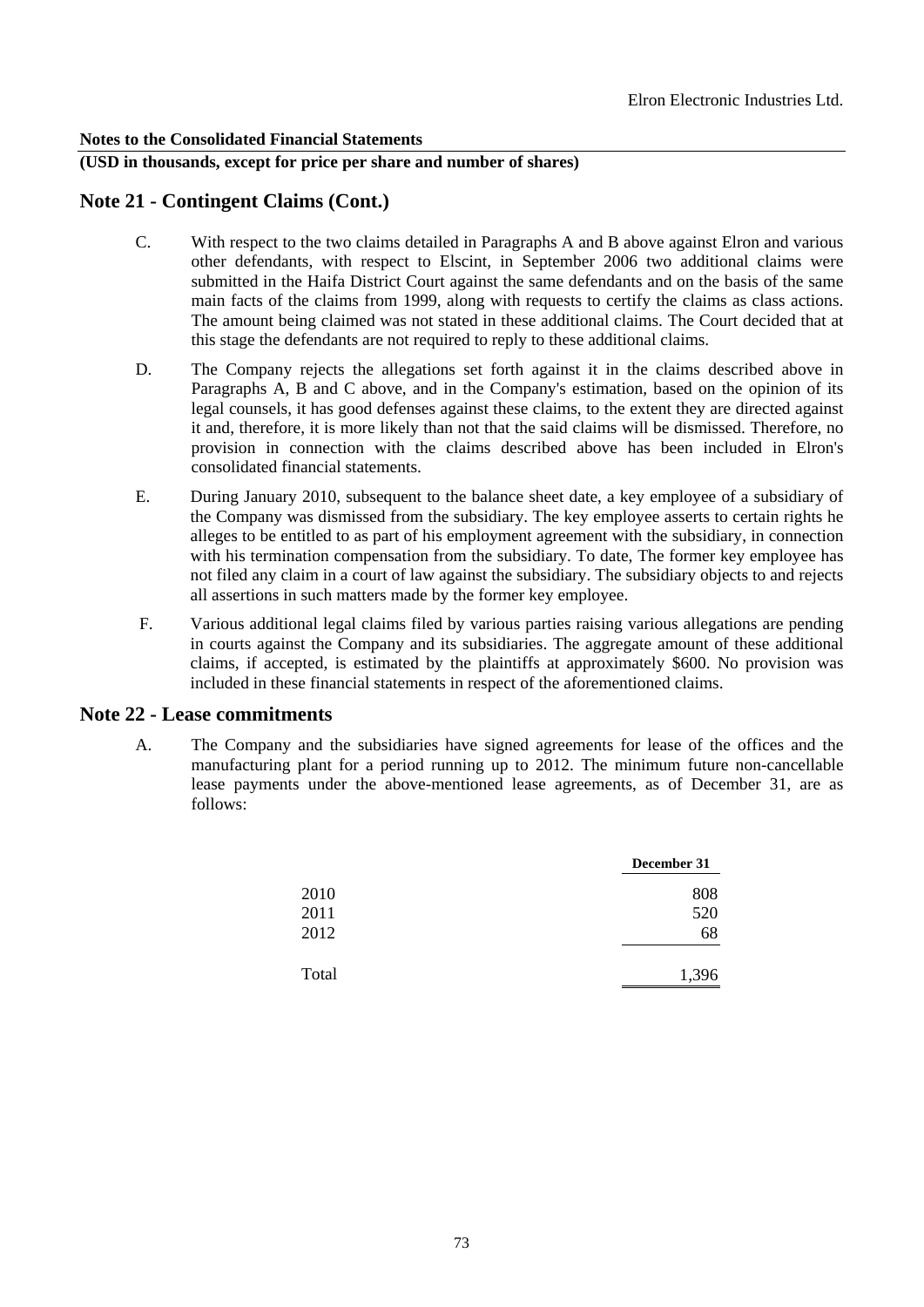## **(USD in thousands, except for price per share and number of shares)**

### **Note 22 - Lease commitments (Cont.)**

B. The Company and the subsidiaries have signed operating lease agreements for motor vehicles for a period of 36 months. The lease payments are linked to the CPI. The Company and the subsidiaries have deposited the amount of \$305 as a deposit that will serve as the lease payments for the final three months. The deposit is linked to the CPI and does not bear interest.

### **Note 23 - Guarantees and Liens**

- A. Regarding a lien on the Company's holdings in Given in favor of Discount Bank see Note 16 C.1 above.
- B. Regarding a fixed, first priority lien on shares of Given held by RDC see Note 16 C.3 above.
- C. As for guarantees granted in favor of Teledata see Note 3 D.12.

## **Note 24 - Details on the Statement of Income**

In the consolidated income statement for 2008, Impliant and Wavion were consolidated commencing from April 1, 2008.

In the consolidated income statement for 2009, Impliant and Sela were de-consolidated commencing from September 30, 2009.

#### **A. Equity in losses of associates, net**

|                                                                                | For the<br>vear ended<br>December 31<br>2009 | For the<br>vear ended<br>December 31<br>2008 |
|--------------------------------------------------------------------------------|----------------------------------------------|----------------------------------------------|
|                                                                                | \$ thousands                                 | \$ thousands                                 |
| Company's share in losses of associates, net $(1)(2)$                          | 4.614                                        | 35,142                                       |
| Amortization of excess of fair value over share in net equity<br>of associates | 5,900                                        | 5,004                                        |
| Equity in losses of associates, net                                            | 10,514                                       | 40,146                                       |

(1) Including equity in net losses of consolidated entities through the dates of commencement of consolidation and of previously consolidated entities from the date they ceased to be consolidated and started to be accounted for as equity method investees.

 $(2)$  As mentioned in Note 2 above, when the Company's share of losses exceeds its interest in an equity accounted investee, the carrying amount of that interest (including any other long-term investments such as loans) is reduced to zero and the recognition of further losses is discontinued except to the extent that the Company has an obligation to support the investee or has made payments on behalf of the investee, or has committed to grant it loans or guarantees.

As of December 31, 2009, the aggregate equity in losses not recognized by the Company amounted to a total of \$ 3,650 (\$ 4,310 as of December 31, 2008 and none as of January 1, 2008).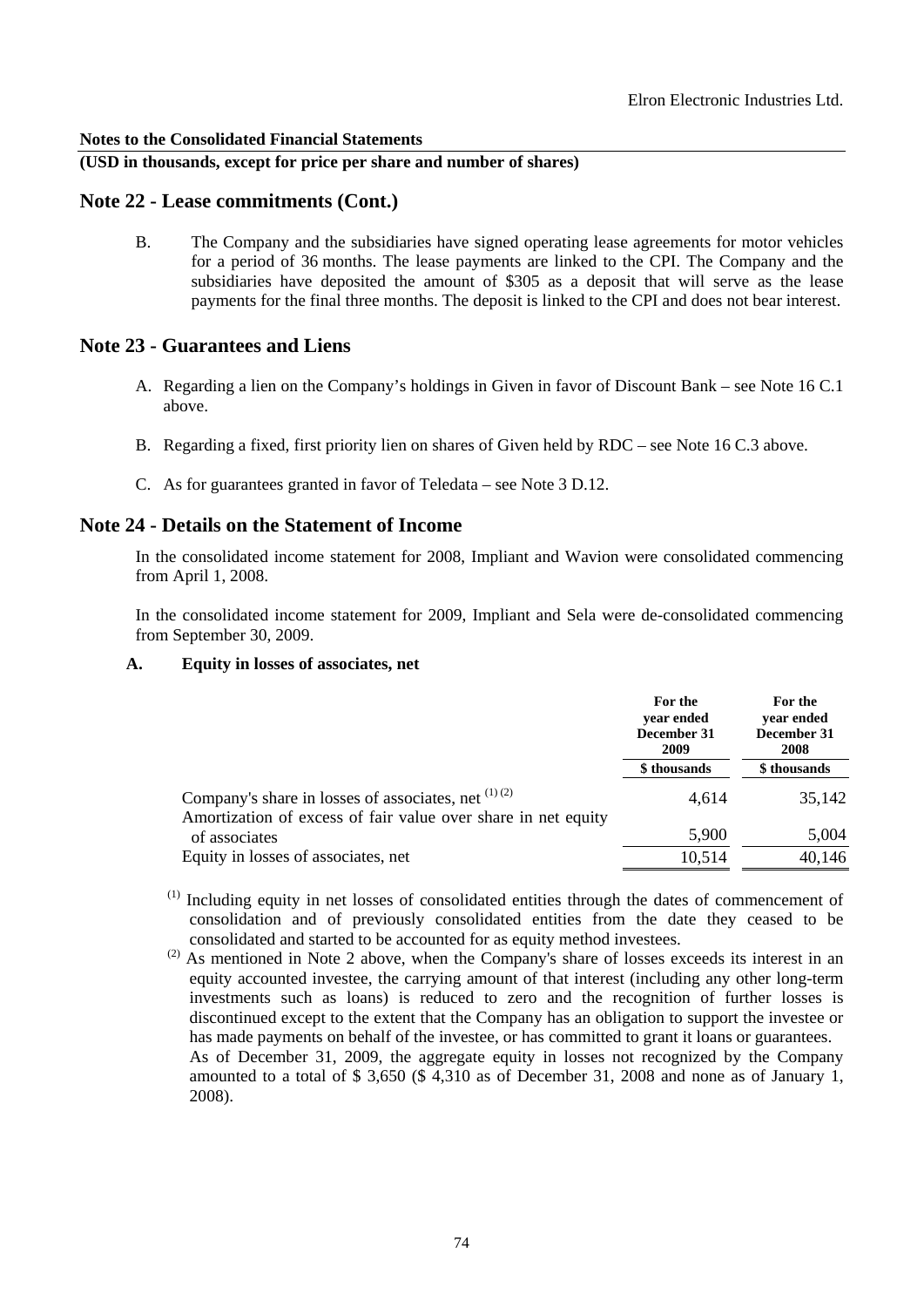**(USD in thousands, except for price per share and number of shares)**

## **Note 24 - Details on the Statement of Income (Cont.)**

**B. Income (loss) from disposal of business and associates and changes in holdings in associates, net**

|                                | For the<br>year ended<br>December 31<br>2009 | For the<br>year ended<br>December 31<br>2008 |
|--------------------------------|----------------------------------------------|----------------------------------------------|
|                                | \$ thousands                                 | \$ thousands                                 |
| Given Imaging (See Note 3.C.9) | (70)                                         | 55                                           |
| NetVision (See Note 3.C.8)     | 22,301                                       | 595                                          |
| 3DV (See Note 3.C.7)           | 6,090                                        |                                              |
| ChipX (See Note 3.C.10)        | 1,548                                        |                                              |
| Sela (See Note 3.C.5)          | 1,115                                        |                                              |
| Impliant (See Note 3.C.3)      | 459                                          |                                              |
| Other                          | 359                                          | 133                                          |
|                                | 31,802                                       | 783                                          |

### **C. Other expenses, net**

|                                                                     | For the<br>vear ended<br>December 31<br>2009<br>\$ thousands | For the<br>vear ended<br>December 31<br>2008 |
|---------------------------------------------------------------------|--------------------------------------------------------------|----------------------------------------------|
|                                                                     |                                                              | \$ thousands                                 |
| Other companies, net - Mwise                                        | 84                                                           | 87                                           |
| Other than temporary decline in value of investments <sup>(*)</sup> | (1,853)                                                      | (909)                                        |
| Equity in losses of partnerships- Innomed                           | (234)                                                        | (818)                                        |
| Sale of KIT                                                         |                                                              | 1,393                                        |
| Gain (loss) on property and equipment                               | (64)                                                         | (8)                                          |
| Other                                                               | (163)                                                        | (2)                                          |
|                                                                     | (2,230)                                                      | (257)                                        |

\* Impairment losses in 2009 resulted mainly from investments in Radlive Ltd. and Kyma Medical Technologies Ltd. in which Elron recorded an impairment charge of approximately \$900 and \$400, respectively following the Company's decision to cease its investment in those companies.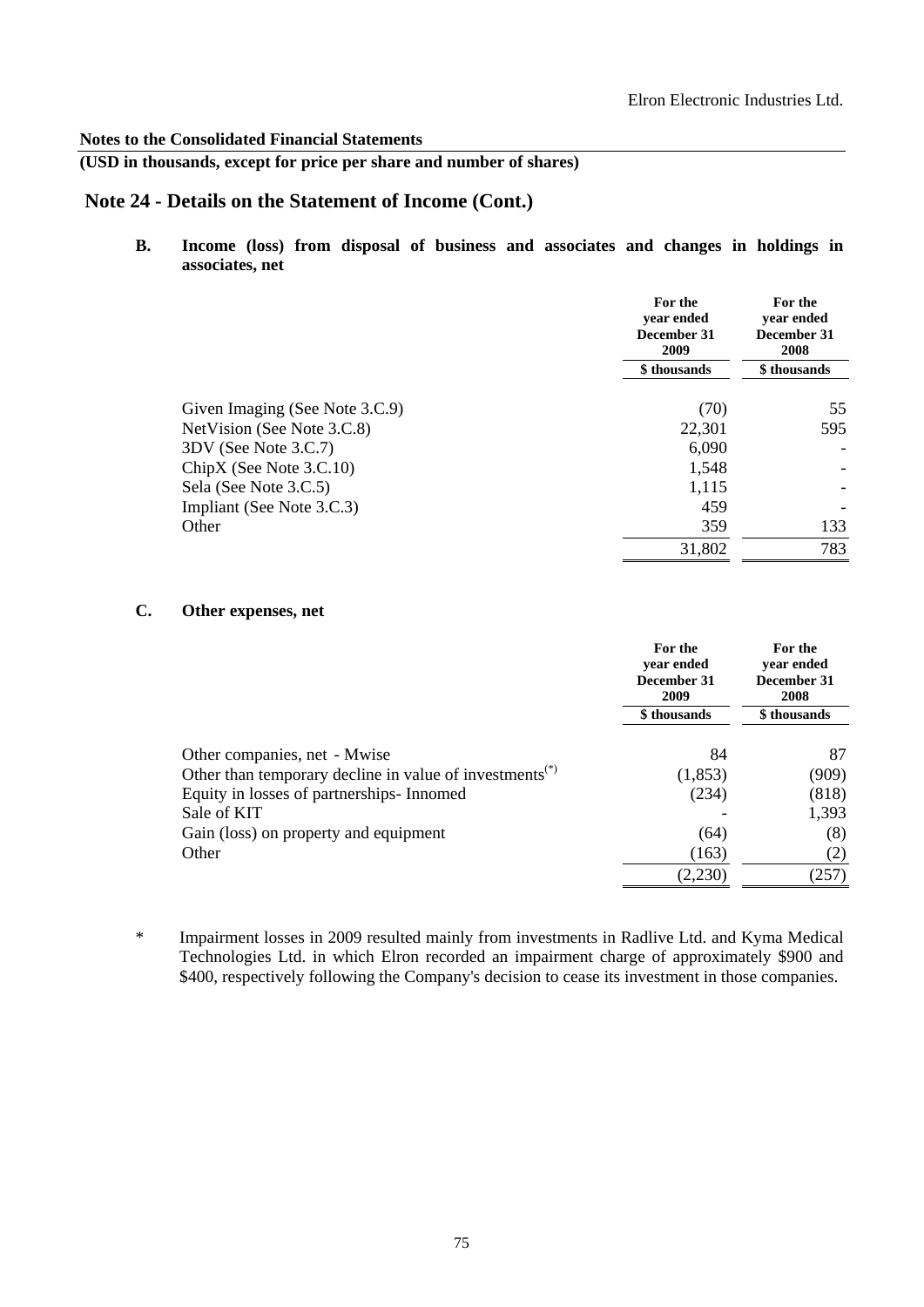**(USD in thousands, except for price per share and number of shares)**

# **Note 24 - Details to the Income Statement (Cont.)**

## **D. Financial income and expenses**

1. Financial income

|                                                           | For the<br>year ended<br>December 31<br>2009 | For the<br>year ended<br>December 31<br>2008 |
|-----------------------------------------------------------|----------------------------------------------|----------------------------------------------|
|                                                           | \$ thousands                                 | \$ thousands                                 |
| Interest income from loans, deposits and other debit      |                                              |                                              |
| balances                                                  | 782                                          | 333                                          |
| Interest income from bank deposits                        | 111                                          | 1,114                                        |
| Interest income from financial assets available-for-      |                                              |                                              |
| sale                                                      |                                              | 515                                          |
| Income from change in fair value of financial liabilities |                                              |                                              |
| measured through profit and loss                          |                                              | 3,607                                        |
| Income from exchange rate differences, net                |                                              | 349                                          |
| Other                                                     | 520                                          | 341                                          |
| Total financial income                                    | 1,413                                        | 6,259                                        |

## 2. Financial expenses

|                                                                   | For the<br>year ended<br>December 31<br>2009 | For the<br>year ended<br>December 31<br>2008 |
|-------------------------------------------------------------------|----------------------------------------------|----------------------------------------------|
|                                                                   | \$ thousands                                 | \$thousands                                  |
| Interest expenses on financial liabilities measured at            |                                              |                                              |
| amortized cost                                                    | 2,806                                        | 1,427                                        |
| Interest expenses on financial liabilities measured at fair value | 316                                          | 534                                          |
| Net loss on change in fair value of financial assets              |                                              |                                              |
| measured through profit and loss                                  | 901                                          | 1,555                                        |
| Loss from change in exchange rate of foreign                      |                                              |                                              |
| currency                                                          | 818                                          |                                              |
| Financing expenses in respect assets available for sale           |                                              |                                              |
| charged to profit and loss                                        |                                              | 250                                          |
| Commissions                                                       | 94                                           | 232                                          |
| Other financing expenses                                          | 499                                          | 802                                          |
| Total financial expenses                                          | 5,434                                        | 4,800                                        |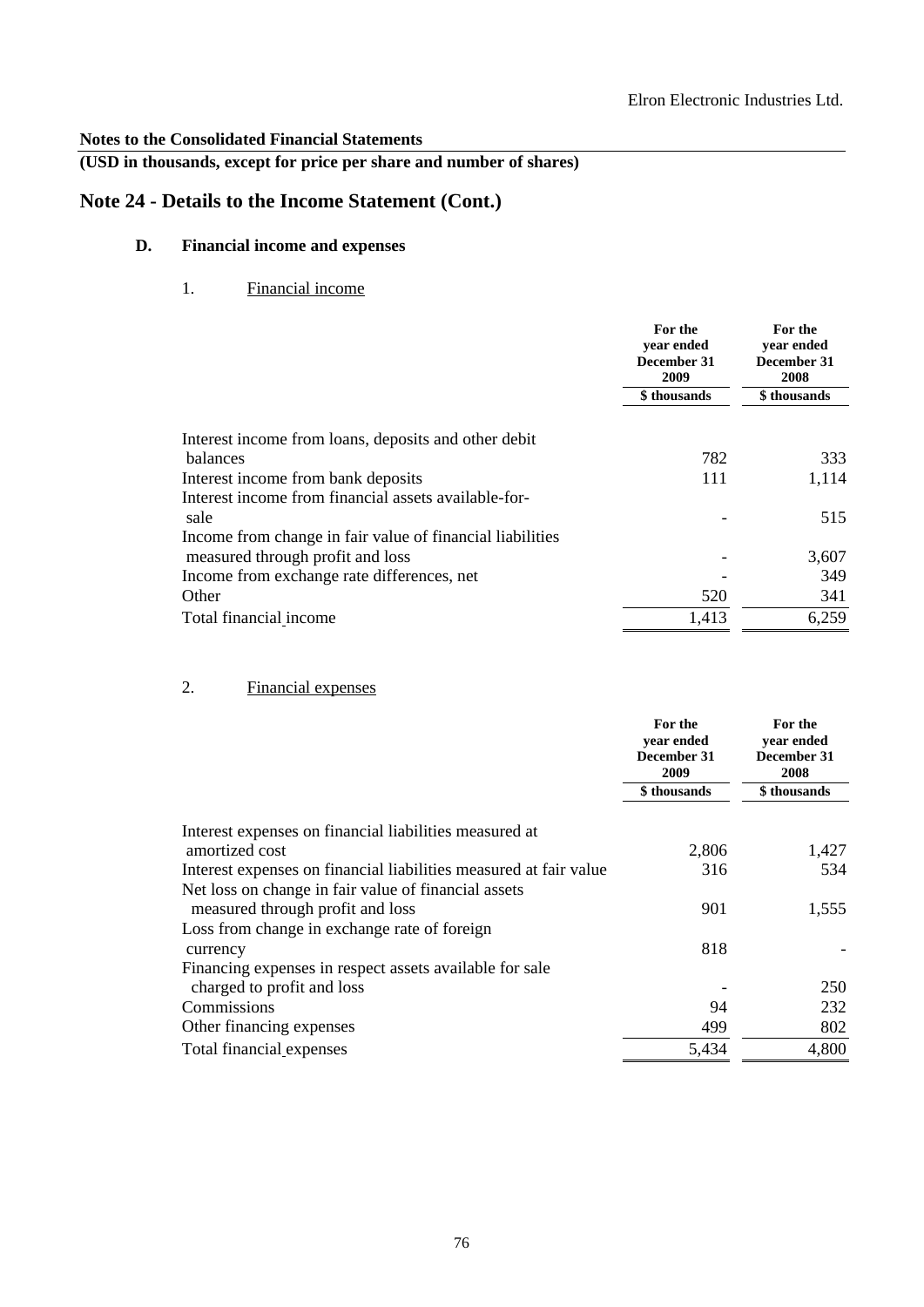**(USD in thousands, except for price per share and number of shares)**

# **Note 24 - Details to the Income Statement (Cont.)**

### **D. Financial income and expenses (Cont.)**

## 3. Financial income (expenses), net by seperation to components:

|                                        | For the<br>year ended<br>December 31<br>2009 | For the<br>year ended<br>December 31<br>2008 |
|----------------------------------------|----------------------------------------------|----------------------------------------------|
|                                        | \$thousands                                  | \$ thousands                                 |
| Deposits and receivables               |                                              |                                              |
| Deposits in Banks                      | 111                                          | 1,114                                        |
| Other deposits and other receivables   | 782                                          | 333                                          |
| Available for sale                     |                                              | 265                                          |
| <b>Financial liabilities</b>           |                                              |                                              |
| <b>Convertible Debentures</b>          | (1,217)                                      | 1,518                                        |
| Loans from banks – current             | (891)                                        | (344)                                        |
| Loans from banks – non-current         | (2,806)                                      | (1, 427)                                     |
| Total financial income (expenses), net | (4,021)                                      | 1,459                                        |

## **E. Cost of sales**

|                               | For the<br>year ended<br>December 31<br><b>2009</b><br>\$ thousands | For the<br>year ended<br>December 31<br>2008 |
|-------------------------------|---------------------------------------------------------------------|----------------------------------------------|
|                               |                                                                     | \$ thousands                                 |
| Materials consumption         | 4,023                                                               | 1,527                                        |
| Depreciation and amortization | 74                                                                  | 22                                           |
| Salaries and wages            | 507                                                                 | 656                                          |
| Other                         | 220                                                                 | 995                                          |
|                               | 4,824                                                               | 3,200                                        |

## **F. Research and development expenses**

|                                  | For the<br>year ended<br>December 31<br>2009 | For the<br>year ended<br>December 31<br>2008 |
|----------------------------------|----------------------------------------------|----------------------------------------------|
|                                  | \$ thousands                                 | \$ thousands                                 |
| Cost of research and development | 26,163                                       | 31,216                                       |
| Less: government grants          | (464)                                        | (1,305)                                      |
|                                  | 25,699                                       | 29,911                                       |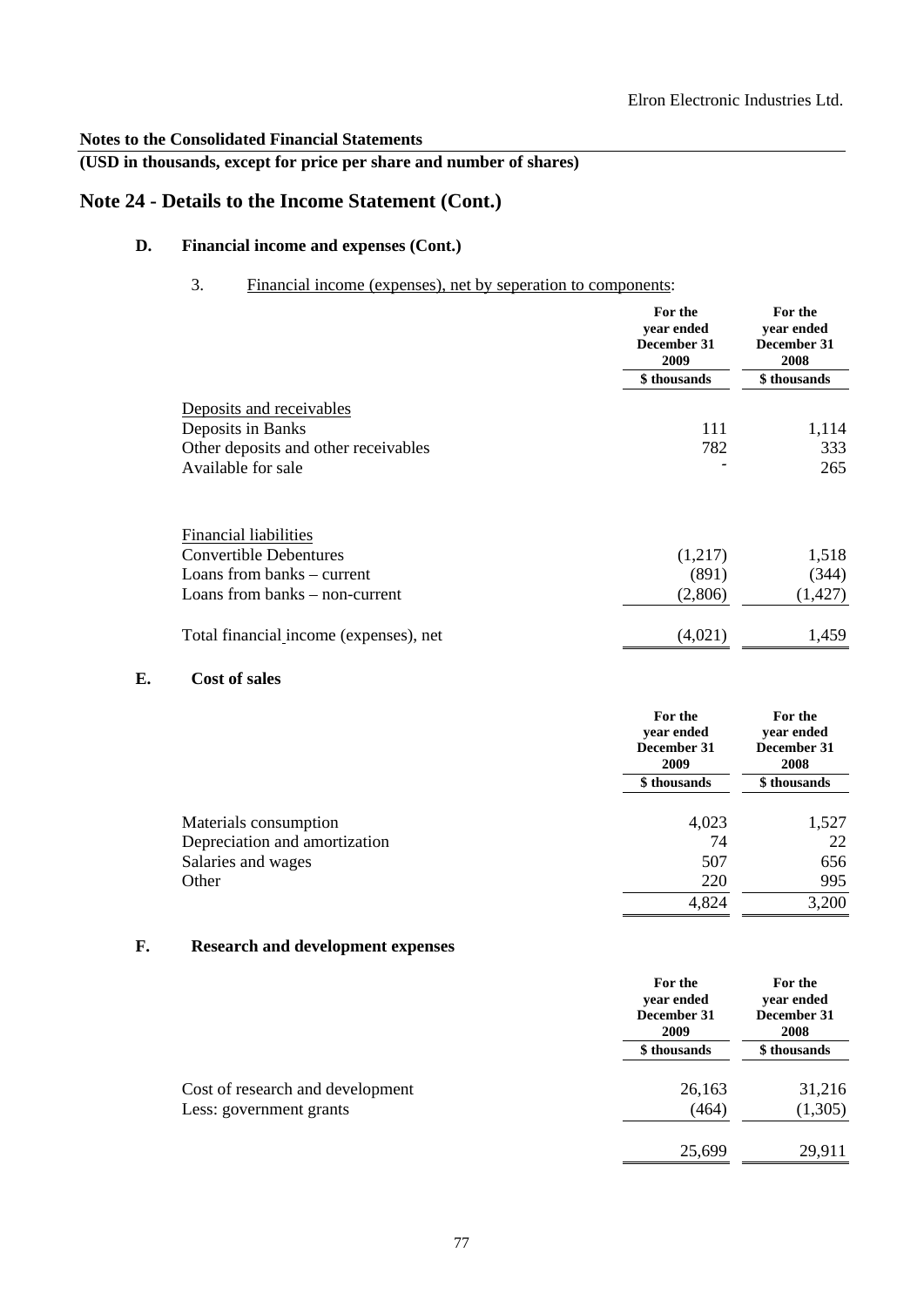# **(USD in thousands, except for price per share and number of shares)**

# **Note 24 - Details to the Income Statement (Cont.)**

## **G. Selling and marketing expenses**

|                                      | For the<br>year ended<br>December 31<br>2009 | For the<br>year ended<br>December 31<br>2008 |
|--------------------------------------|----------------------------------------------|----------------------------------------------|
|                                      | \$ thousands                                 | \$ thousands                                 |
| Salaries, wages and related expenses | 4,228                                        | 3,970                                        |
| Depreciation                         | 21                                           | 13                                           |
| Rent and building maintenance        | 143                                          | 40                                           |
| Advertising                          | 1,636                                        | 1,570                                        |
| Commissions and royalties            | 981                                          | 225                                          |
| Other                                | 1,976                                        | 1,707                                        |
|                                      | 8,985                                        | 7,525                                        |

## **H. General and administrative expenses**

|                                      | For the<br>year ended<br>December 31<br>2009 | For the<br>vear ended<br>December 31<br>2008 |
|--------------------------------------|----------------------------------------------|----------------------------------------------|
|                                      | \$thousands                                  | \$ thousands                                 |
| Salaries, wages and related expenses | 9,791                                        | 12,144                                       |
| Depreciation and amortization        | 141                                          | 99                                           |
| Rent and building maintenance        | 1,658                                        | 902                                          |
| Professional services                | 2,182                                        | 2,572                                        |
| Other                                | 2,093                                        | 3,348                                        |
|                                      | 15,865                                       | 19,065                                       |

# **Note 25 – Tax benefit (Taxes on Income)**

## **A. Composition**

|                                            | For the<br>year ended<br>December 31<br>2009<br>\$thousands | For the<br>year ended<br>December 31<br>2008<br>\$ thousands |
|--------------------------------------------|-------------------------------------------------------------|--------------------------------------------------------------|
|                                            |                                                             |                                                              |
| Current tax expenses (benefit)             |                                                             |                                                              |
| Taxes in respect of current period         |                                                             | (32)                                                         |
| Adjustments in respect of prior years, net | (2,453)                                                     |                                                              |
| Total current taxes – tax benefit          | (2, 453)                                                    | (32)                                                         |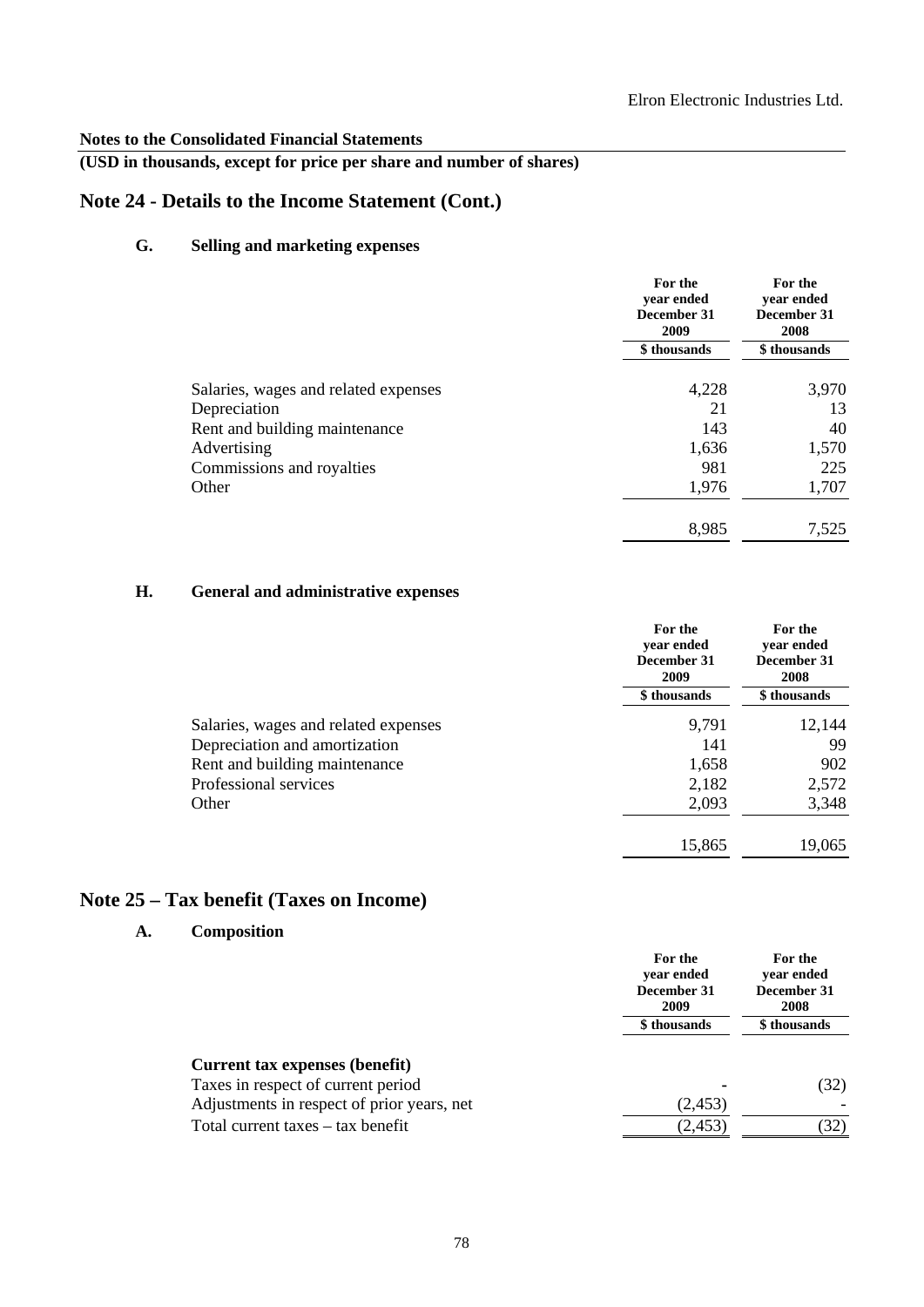**(USD in thousands, except for price per share and number of shares)**

## **Note 25 - Taxes on Income (Cont.)**

**B. Adjustment between the theoretical tax on the loss before taxes on income and the taxes on income expense** 

|                                                                        | For the<br>year ended<br>December 31<br>2009 | For the<br>year ended<br>December 31<br>2008 |
|------------------------------------------------------------------------|----------------------------------------------|----------------------------------------------|
|                                                                        | \$thousands                                  | \$thousands                                  |
| Loss before taxes on income                                            | (31, 848)                                    | (92, 686)                                    |
| Main tax rate applicable to the Company                                | 26%                                          | 27%                                          |
| Tax benefit calculated based on the main tax rate applicable<br>to the |                                              |                                              |
| Company                                                                | (8,280)                                      | (25,025)                                     |
| Tax (tax savings) in respect of:                                       |                                              |                                              |
| Equity in losses of associates                                         | 2,734                                        | 10,839                                       |
| Change in temporary differences with respect to which                  |                                              |                                              |
| deferred taxes were not recognized                                     | (1,632)                                      | 6,025                                        |
| Losses and tax benefits with respect to which                          |                                              |                                              |
| deferred taxes were not recognized                                     | 7,035                                        | 7,942                                        |
| Non-deductible expenses                                                | 143                                          | 187                                          |
| Taxes in respect of prior years (release of provision)                 | (2, 453)                                     |                                              |
| Total taxes on income                                                  | (2, 453)                                     | (32)                                         |

## **C. Deferred tax assets not recognized**

Liability for deferred taxes in the amount of \$21,900 (December 31, 2008 - \$22,414, January 1, 2008 - \$ 26,394) in respect of temporary differences in the amount of \$121,669 (December 31, 2008 - \$89,656, January 1, 2008 - \$104,229), relating to investments in group companies were not recognized since the decision to sell these companies lies with the Company and the Company does not intend to realize them in the foreseeable future.

Deferred tax assets have not been recognized in the amount of \$69,778 (December 31, 2008 - \$78,054, January 1, 2008 -\$46,640) in respect for tax loss carryforwards in the amount of \$268,377 (December 31, 2008 - \$289,088, January 1, 2008 - \$ 160,628) as it is not probable that future taxable income will be available against which the temporary differences can be utilized.

As of December 31, 2009 and 2008, no deferred tax assets and liability were recognized.

**D.** In July 2005, the Law for Amendment of the Income Tax Ordinance (No. 147 and Temporary Order), 2005 ("Amendment 147") was approved by the Israeli Parliament (the "Knesset"). Amendment 147 provides for a gradual reduction in the Companies Tax rate, in the following manner: in 2007 a tax rate of 29% will apply; in 2008 a tax rate of 27% will apply; in 2009 a tax rate of 26% will apply; in 2010 and thereafter a tax rate of 25% will apply. In addition, commencing from 2010, upon reduction of the Companies Tax rate to 25%, every real capital gain will be subject to tax at the rate of 25%.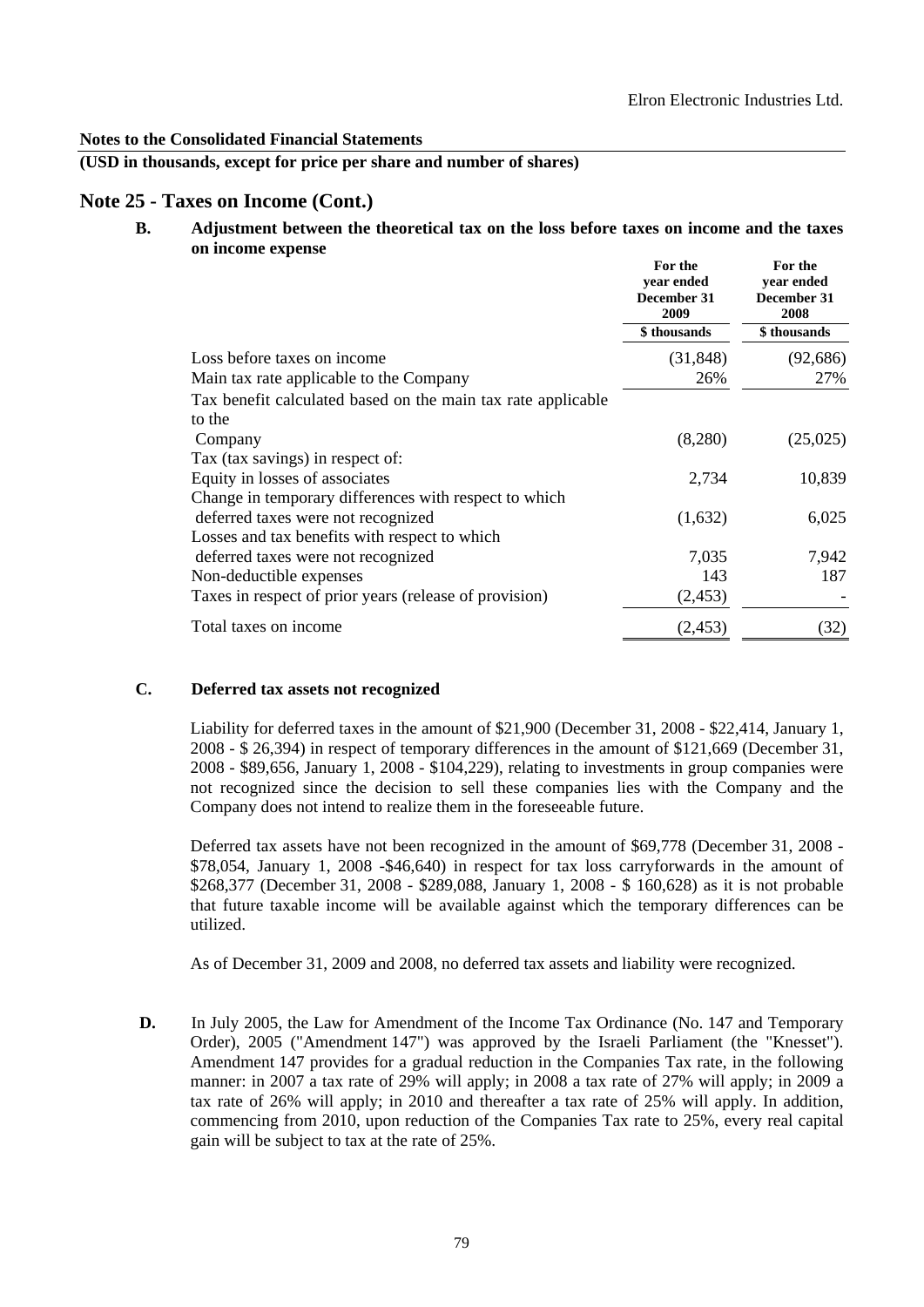**(USD in thousands, except for price per share and number of shares)**

## **Note 25 - Taxes on Income (Cont)**

**E.** In July 2009, the Economic Efficiency Law (Legislative Amendments for Application of the Economic Plan for the years 2009 and 2010), 2009, was approved by the Knesset, which provides, among other things, for an additional gradual reduction of the Companies Tax rate and the tax rate on real capital gains in Israel – for years commencing from 2011 the tax rates are as follows: 2011 – 24%, 2012 – 23%, 2013 – 22%, 2014 – 21%, 2015 – 20%, 2016 and thereafter – 18%. The current taxes and the balances of the deferred taxes are calculated in accordance with the new tax rates as approved in July 2009 by the Knesset.

### **F. Taxation under inflationary conditions**

 In February 2008, the Knesset enacted the Income Tax Law (Adjustments for Inflation) (Amendment No. 20) (Restriction of the Effective Period), 2008 ("Amendment 20"). In accordance with Amendment 20, the effective period of the Income Tax Law (Adjustments for Inflation) terminated in 2007 and from the 2008 tax year, the provisions of the Adjustments Law will no longer apply, except for certain transitional provisions intended at preventing distortions in the tax calculations.

 Pursuant to Amendment 20, commencing from the 2008 tax year and thereafter an adjustment of the income for tax purposes to a "real" measurement basis will no longer be calculated. Furthermore, the depreciation of property, plant and equipment and carried forward tax losses will no longer be linked to the CPI, so that these amounts will be adjusted until the end of the 2007 tax year after which they will cease to be linked to the CPI. The impact of Amendment 20 is reflected in calculation of the deferred taxes staring from the 2008 tax year.

#### **G. Encouragement laws in Israel**

- 1. Certain of the Company's subsidiaries in Israel are "industrial companies", as defined by the Law for the Encouragement of Industry (Taxation), 1969, and as such, are entitled to certain tax benefits, mainly accelerated depreciation and the right to claim public issuance expenses and amortization of costs relating to intangible assets and patents as deductible expenses for tax purposes.
- 2. Certain of the Company's subsidiaries have a number of approved investment plans that were recognized as Approved Enterprises pursuant to the Law for Encouragement of Capital Investments, 1959, and that were completed and have received approval from the Investments Center.
- 3. A subsidiary has an investment plan that was recognized as a Benefited Enterprise pursuant to Section 51 of the Law for Encouragement of Capital Investments, 1959. The revenues from this factory are exempt from tax during 10 years commencing from 2006. The entitlement to receive benefits is contingent on compliance with the conditions of the Law.
- **H.** As of December 31, 2009 the Company has tax losses carryforward of approximately \$114,000 and its Israeli subsidiaries had an aggregate tax losses carryforward of approximately \$155,000. Carryforward tax losses in Israel may be carryforward indefinitely and may be set against future taxable income.
- **I.** The Company has final tax assesments to and including the 2003 tax year.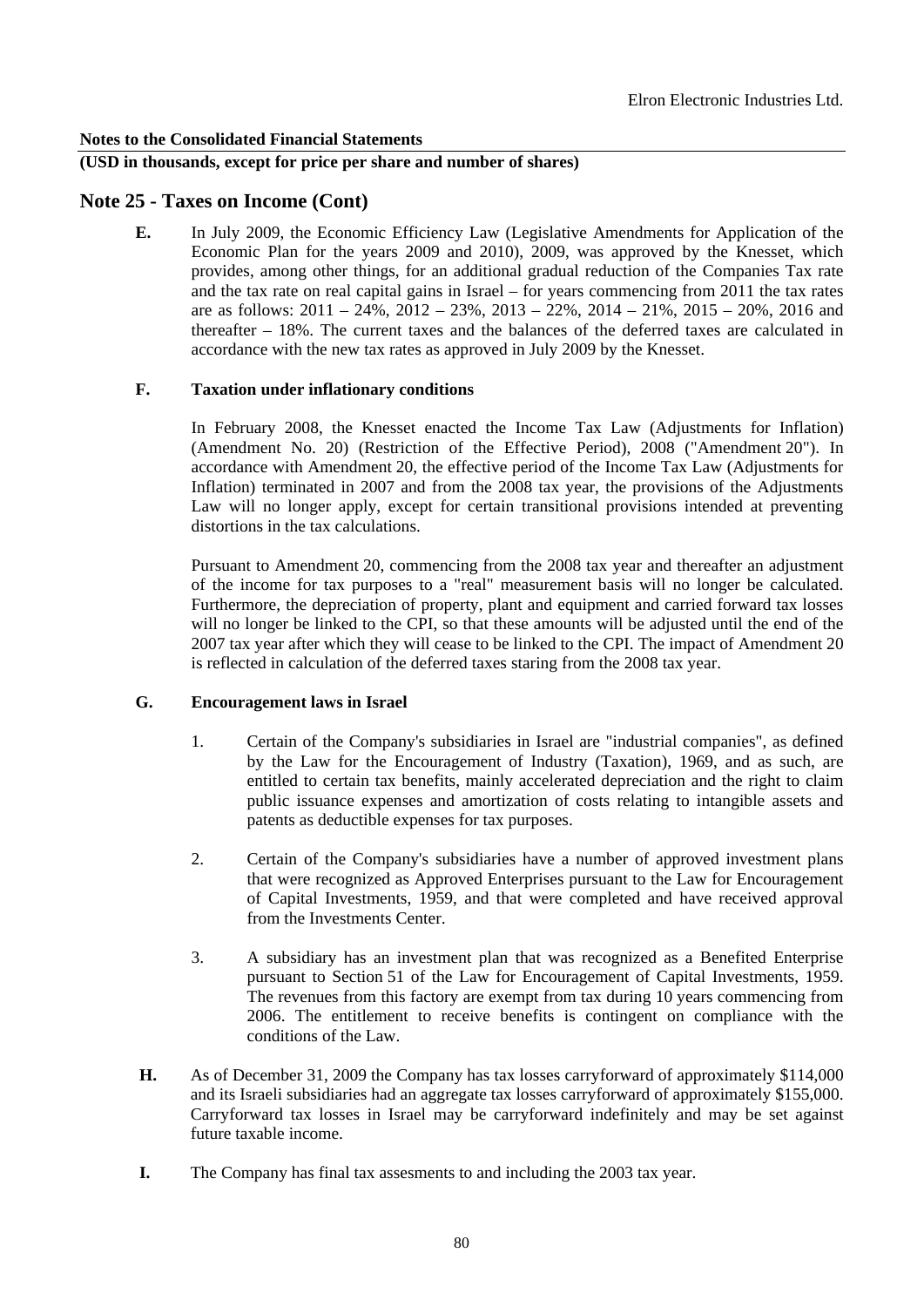**(USD in thousands, except for price per share and number of shares)**

### **Note 26 - Related Parties**

### **A. Identity of related parties**

 The parties related to the Company are DIC, parties related to DIC and associates. For details regarding holdings in group companies – see annex to consolidated the financial statements.

### **B. Details of transactions with related and interested parties**

#### 1. Management services agreement with DIC

 On March 19, 2009, a services agreement was signed between the Company and DIC, which was approved by the Company's Audit Committee and Board of Directors and thereafter by the General Meeting of the Company's shareholders. Under the agreement, which entered into effect on May 1, 2009, the Company receives overall management and administrative services from DIC in exchange for an amount of approximatly NIS 4,700 thousand linked to the CPI (equivalent to aproximately \$1,240) per year. As part of the agreement, it was provided that aside from the Company's CEO and CFO, who will be proposed and appointed by Elron subject to receipt of approval from DIC and the Company's Board of Directors, the management services will be provided by position holders that will be appointed by DIC subject to receipt of the Company's approval, and who will be employed or hired by DIC. The period of the agreement is three years, where each party is permitted to bring the agreement to an end subject to provision of advance notice of one hundred and twenty days, provided DIC ceases to be the main shareholder of Elron. As a result of the above-mentioned changes, all the employees of Elron, except for the Chairman, completed their employment with the Company, and some of them were taken on by DIC immediately thereafter. As of December 31, 2009, all the Company's liabilities in respect of completion of employment of the said employees were paid in full.

#### 2. Classification of related party transactions as negligible transactions

The board of directors of the Company adopted a policy determining guidelines and rules for the classification of a transaction by the Company or of a consolidated company with a related party or with a party with whom the controlling shareholder in the Company has a personal interest in the transaction which is negligible. These rules and guidelines are used to examine the extent of disclosure in the Company's periodic report and prospectus (including shelf prospectus reports) regarding a transaction by the Company, a corporation under its control and any associate, with the controlling shareholder or in which the controlling shareholder has a personal interest in the approval.

In the ordinary course of their business, the Company and its subsidiaries and associates conduct or may conduct transactions with related parties, and they have or may have commitments to conduct the said transactions, including transactions of the types and with the characteristics set out below: Transactions for the receipt of banking and financial services from banks and financial institutions (including management of funds contributed by employers and employees to provident funds and further education funds); transactions for the purchase or sale of products and services (such as communications products and services, food products, paper products, tourism services, elementary insurances, vehicle leasing services, legal services); transactions for the lease of real estate assets.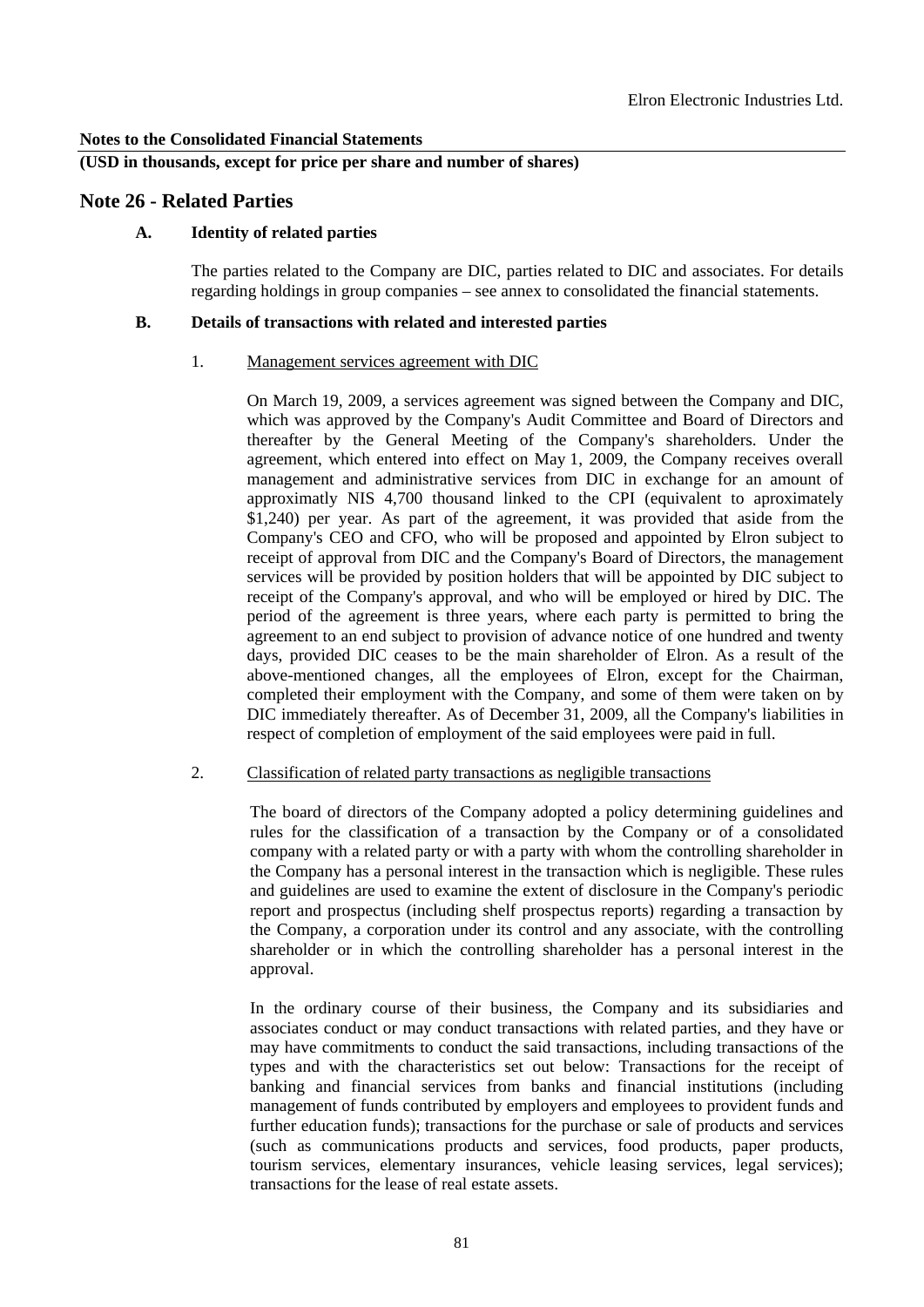**(USD in thousands, except for price per share and number of shares)**

## **Note 26 - Related Parties (Cont.)**

### **B. Details of transactions with related and interested parties (Cont.)**

### 2. Classification of related party transactions as negligible transactions (Cont.)

In the absence of any special qualitative considerations given the specific circumstances, a transaction that is not extraordinary (in other words - it is conducted in the ordinary course of its business, under market conditions, and does not have a material impact on the Company), it will be considered a negligible transaction, if the relevant criteria calculated for the transaction (one or more, as set out below) is less than one percent (1%) of the Company's equity according to the Company's last consolidated financial statements.

In any related party transaction that has been evaluated and classified as a transaction that is not material, the relevant criteria shall be calculated as follows: (A) In the purchase of a fixed asset ("asset that is not a current asset") - the size of the transaction; (B) In the sale of a fixed asset ("asset that is not a current asset") - the profit/loss from the transaction; (C) In the incurrence of a monetary liability - the size of the transaction; (D) In the purchase/sale of products (with the exception of a fixed asset) or services - the size of the transaction.

In cases which, according to the Company's discretion, all of the aforementioned quantitative criteria are irrelevant in determining whether the related party transaction is not material, the transaction shall not be considered material based on other relevant criteria set by the Company, provided that the relevant criterion calculated for the transaction is lower than one percent (1%).

3. Balances

|                               | <b>Interest</b><br>rate | December 31<br>2009 |              | <b>January 1</b><br>2008 |  |
|-------------------------------|-------------------------|---------------------|--------------|--------------------------|--|
|                               | $\frac{0}{0}$           | \$ thousands        | \$ thousands | \$ thousands             |  |
| Other receivables and         |                         |                     |              |                          |  |
| debit balances:<br>Associates |                         | 11                  | 44           | 69                       |  |
| Other related parties         |                         | 30                  | 16           | 27                       |  |
| Other long-term loans:        |                         |                     |              |                          |  |
| Loan from DIC*                | 3.23-5.95               | 16,737              | 6,176        |                          |  |

See details in Note 16 above.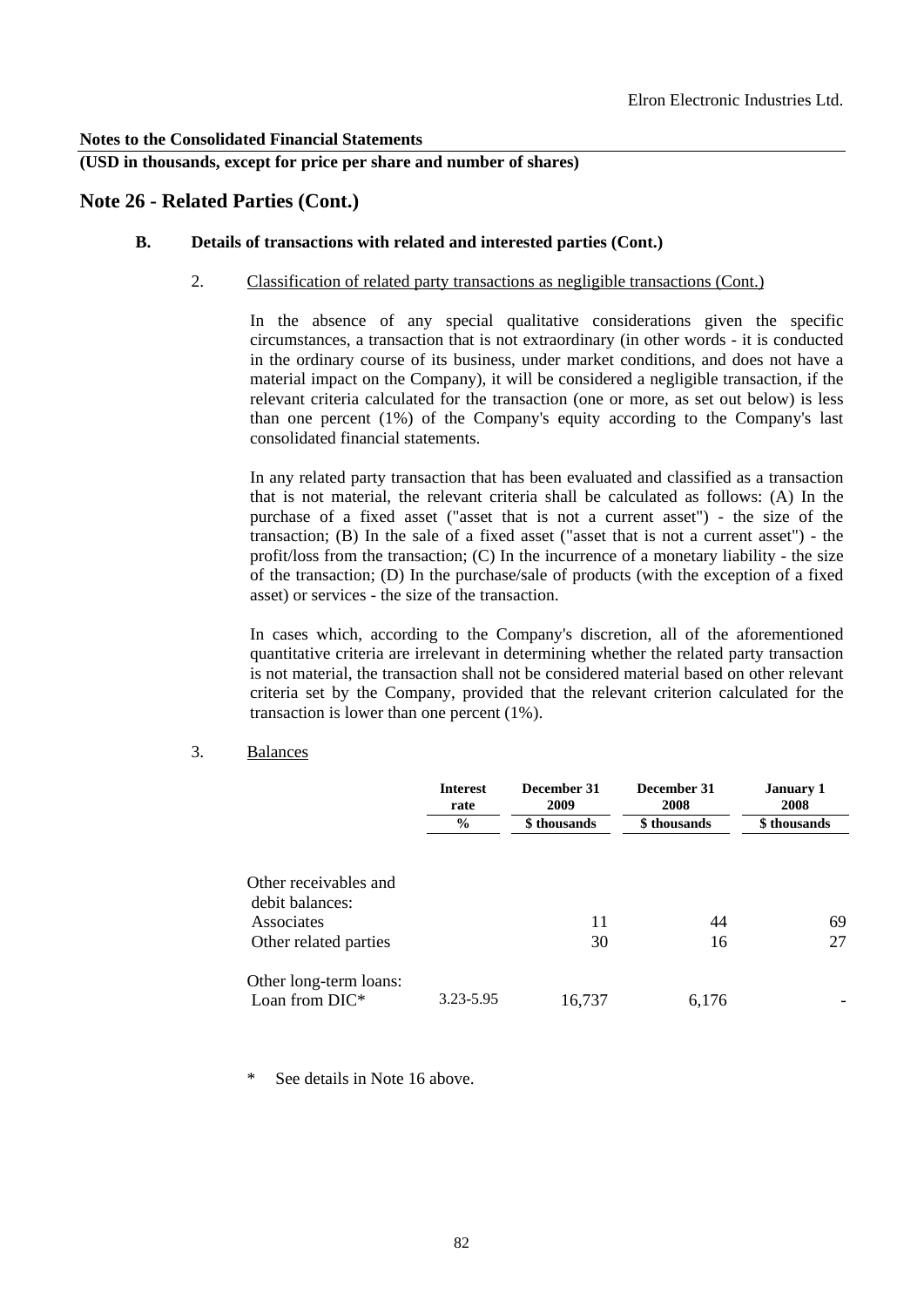**(USD in thousands, except for price per share and number of shares)**

## **Note 26 - Related Parties (Cont.)**

### **B. Details of transactions with related and interested parties (Cont.)**

### 4. Revenues and expenses

|                                                   | For the<br>year ended<br>December 31<br>2009 | For the<br>year ended<br>December 31<br>2008 |  |
|---------------------------------------------------|----------------------------------------------|----------------------------------------------|--|
|                                                   | \$thousands                                  | \$ thousands                                 |  |
| <b>Revenues</b>                                   |                                              |                                              |  |
| Interest and commissions in respect of guarantees | 750                                          | 266                                          |  |
| Participation in salaries of directors            | 80                                           | 98                                           |  |
| Participation in expenses                         | 102                                          | 40                                           |  |
| Proceeds from sale of NetVision*                  | 60,770                                       |                                              |  |
| <b>Expenses</b>                                   |                                              |                                              |  |
| Management fees to DIC**                          | 848                                          |                                              |  |
| Participation in expenses                         | 32                                           | 28                                           |  |
| Salaries of directors                             | 102                                          | 154                                          |  |
| Interest expenses                                 | 1,843                                        | 176                                          |  |
| Other expenses                                    | 2,648                                        | 1,276                                        |  |

\* See details in Note 3 D. 8 above.

\*\* See details in section B.1 above.

#### 5. Compensation of key management personnel of the Copmany

|                                                               | For the      |              |              | For the      |  |  |
|---------------------------------------------------------------|--------------|--------------|--------------|--------------|--|--|
|                                                               | No. of key   | vear ended   | No. of key   | vear ended   |  |  |
|                                                               | management   | December 31. | management   | December 31, |  |  |
|                                                               | personnel at | 2009         | personnel at | 2008         |  |  |
|                                                               | 2009         | \$ thousands | 2008         | \$ thousands |  |  |
| Short-term employee benefits                                  | 7            | 1,807        |              | 3,483        |  |  |
| Post-employment pension benefits                              |              | 93           |              | 203          |  |  |
| Share-based payment transactions                              | 5            | 144          | 5            | 403          |  |  |
| <b>Total compensation paid to key</b><br>management personnel |              | 2,044        |              | 4,089        |  |  |

The amounts disclosed in the table are the amounts recognized as an expense during the reporting period related to key management personnel**.**

The amounts disclosed on the table does not include compensation paid to key management personnel of the Copmany by DIC according to the management agreement (see section B.1 above).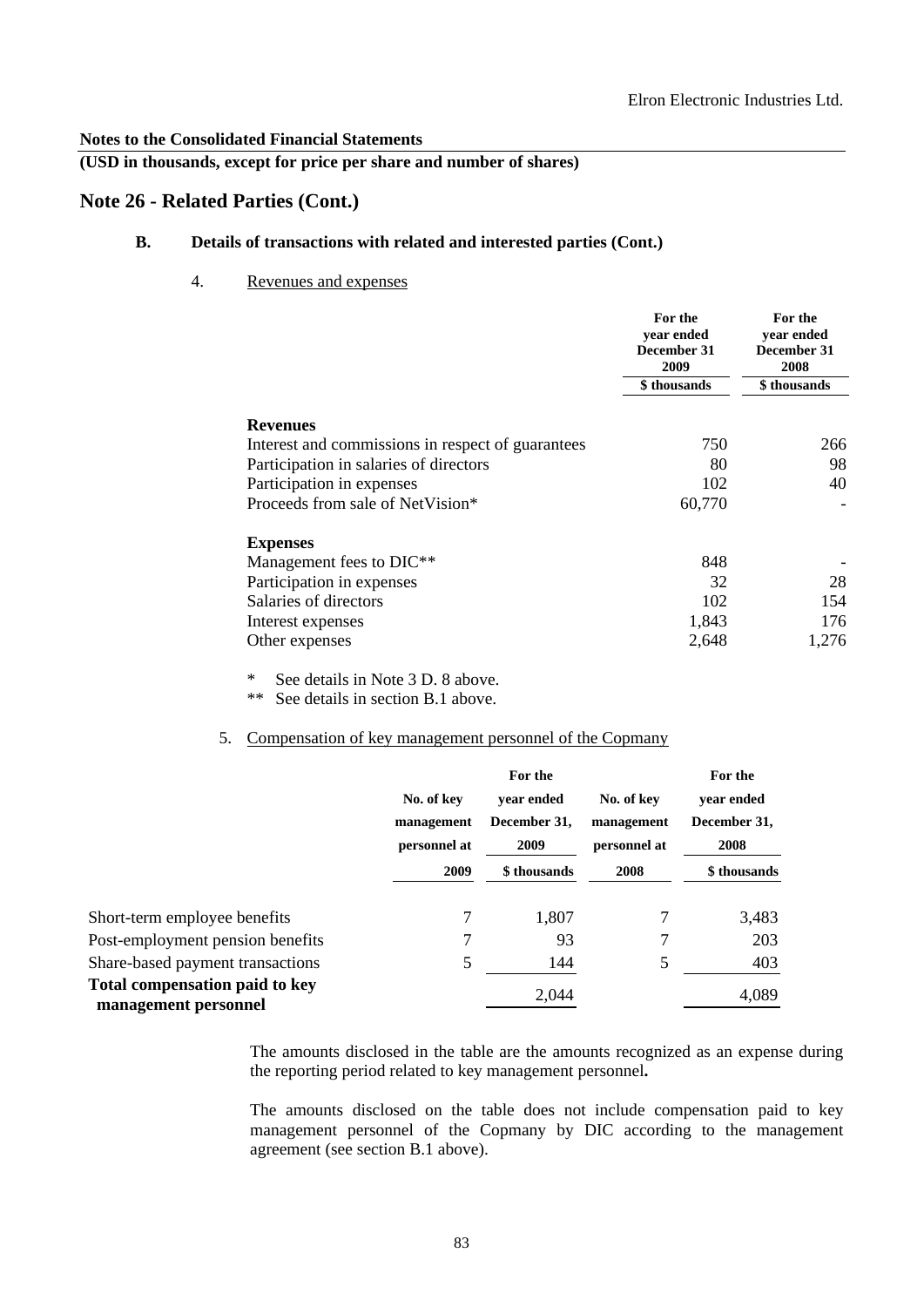**(USD in thousands, except for price per share and number of shares)**

## **Note 26 - Related Parties (Cont.)**

### **B. Details of transactions with related and interested parties (Cont.)**

5. Compensation of key management personal of the Company (Cont.)

In November 2009, one of the Company's CO- CEOs, was granted options to purchase 2,550 Ordinary shares of Medingo Ltd at a price per share of \$106 exercisable in connection with the sale of the company. The options are exercisable until November 2019.

The Company's Chairman, in his capacity as a director of Given Imaging, holds the following options to purchase ordinary shares of Given Imaging:

- 1. Options to purchase 35,000 ordinary shares at an exercise price per share of \$29.42 exercisable until July, 2014.
- 2. Options to purchase 10,000 ordinary shares at an exercise price per share of \$16 exercisable until June, 2015.
- 3. Options to purchase 10,000 ordinary shares at an exercise price per share of \$11.55 exercisable until August, 2014.

Regarding share-based payments granted to key management personnel see Note 19 above.

**C**. The Company holds certain investments together with DIC and Clal as of December 31, 2009, the significant of which are as follows:

|                          |        | % holding by  |
|--------------------------|--------|---------------|
| Clal                     | DIC    | Elron and RDC |
| $0.62\%$                 | 16.07% | 32.23%        |
| $\overline{\phantom{0}}$ | 12.08% | 29.10%        |
|                          |        |               |

- **D.** For detail of the Company's subsidiaries and associates see appendix to the consolidated financial statements.
- **E.** See Note 19 above regarding a grant of options to the present Chairman of the Board of Directors.
- **F.** See Note 16 above regarding a loan from DIC.
- **G.** See Note 3 D. 8 above regarding the sale of the Company's holding in Netvision.
- **H.** See Note 3 D. 9 above regarding the investment in Given.
- **I.** Galil

Galil Medical Ltd. ("Galil") develops, manufactures and markets cryotherapy platform incorporating powerful freezing technology and proprietary needle design for minimally invasive treatments for various clinical applications. Elron and RDC holds approximately 12% and 17% respectively, of Galil's outstanding shares.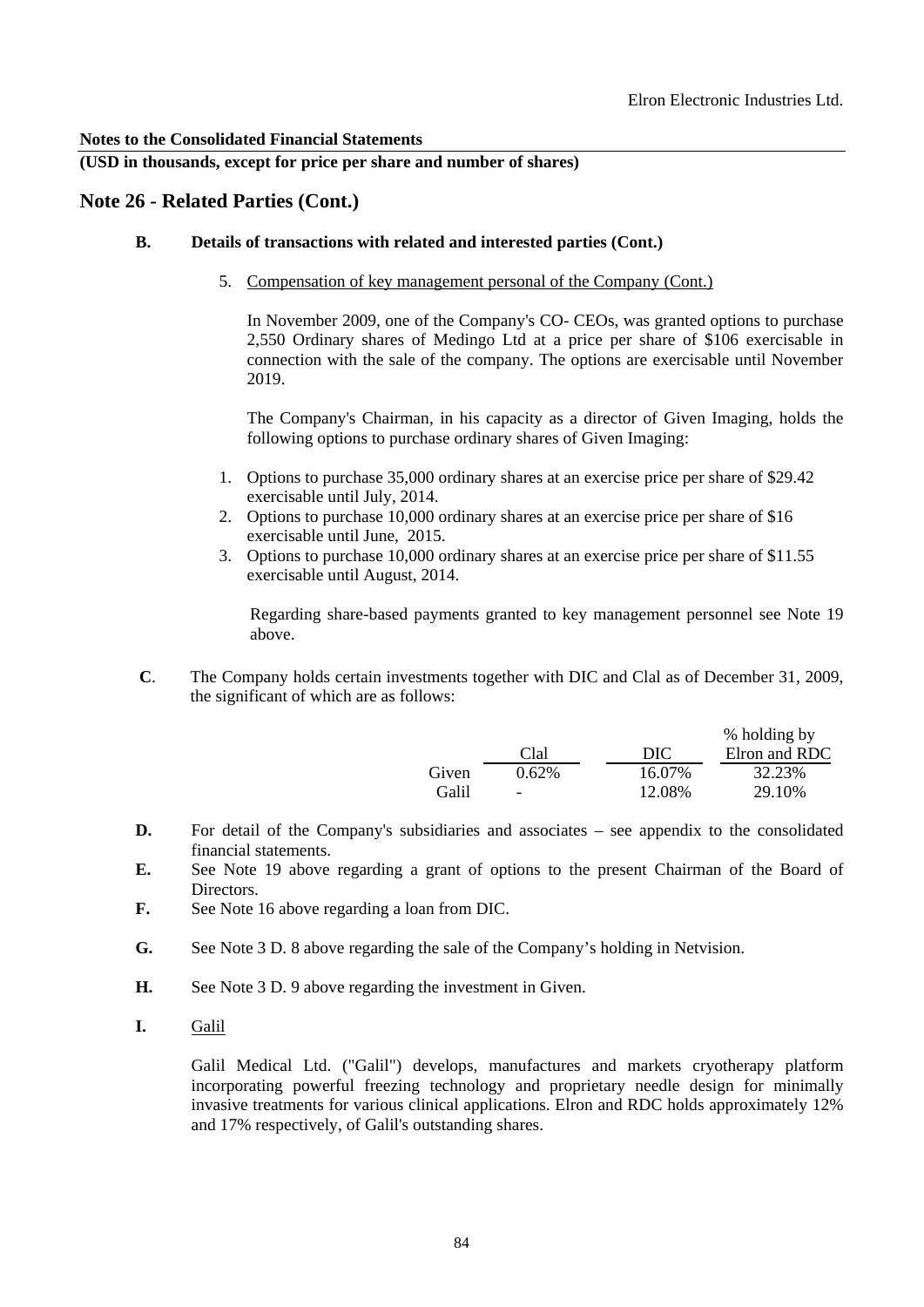**(USD in thousands, except for price per share and number of shares)**

## **Note 26 - Related Parties (Cont.)**

### **I.** Galil (Cont.)

In March, 2010, subsequent to the balance sheet date, the Company announced that the Audit Committee and Board of Directors of the Company had approved the transaction in which the Company, together with RDC and DIC (holds 13% of Galil's outstanding shares) and certain other shareholders of Galil ("Sellers"), entered into an agreement with certain other Galil shareholders ("Purchasers") to sell all their respective holdings in Galil Medical to the Purchasers for an immediate payment in the aggregate amount of \$1.33 million and for an additional contingent future payment, conditional upon certain future events occurring within 24 months from the consummation of the above transaction, allocated between the Sellers proportionally to the number of Galil shares sold by each Seller from among the total shares sold, irrespective of their class and liquidation preference. Accordingly, the portion of Elron and RDC in the immediate payment shall be approximately \$ 400 and \$ 500 respectively. The consummation of the transaction is conditional upon the following: i) The Company shall not have received a notice from its shareholders pursuant to the Israeli Companies Regulations (Reliefs in Related Parties Transactions), 5760 – 2000, objecting to the reliefs available under such regulations concerning the approvals required in connection with the transaction. ii) completion of a capital raising round by Galil of up to \$ 6,400. iii) all required approvals and agreements shall have been received, if required, to consummate the transaction. There is no assurance as to the timing or occurrence of the transaction.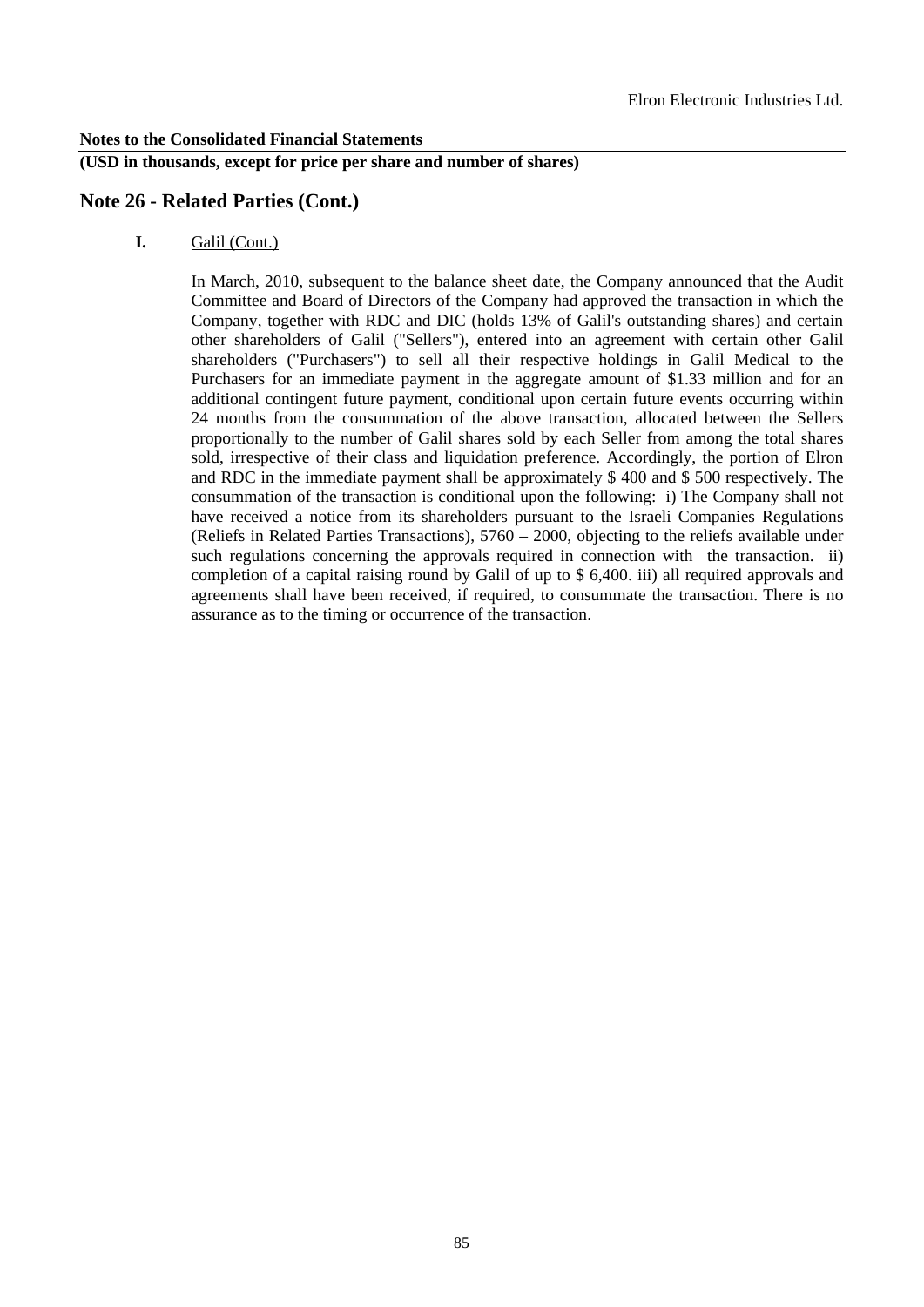**(USD in thousands, except for price per share and number of shares)**

## **Note 27 - Financial Instruments**

#### **A. Financial assets and financial liabilities**

The financial assets and financial liabilities in the balance sheet are classified by groups of financial instruments pursuant to IAS 39:

|                                                                | December 31, | January 1,  |        |
|----------------------------------------------------------------|--------------|-------------|--------|
|                                                                | 2009         | 2008        | 2008   |
|                                                                |              | \$thousands |        |
| Financial assets:                                              |              |             |        |
| Trade and other receivables                                    | 3,585        | 2,732       | 5,434  |
| Available-for-sale financial assets                            | 14,527       | 7,511       | 42,832 |
| Financial liabilities:                                         |              |             |        |
| Financial liabilities measured at amortized<br>cost:           |              |             |        |
| Loans from bank and others                                     | 47,846       | 38,921      | 5,569  |
| Loan from shareholders                                         | 16,737       | 6,176       |        |
| Trade payables and other liabilities                           | 12,640       | 15,852      | 12,143 |
| Royalty bearing government grants                              | 9,116        | 9,097       | 5,662  |
| Financial liabilities at fair value through<br>profit or loss: |              |             |        |
| Designated as such upon initial recognition                    | 3,383        | 2,161       | 6,379  |
|                                                                |              |             |        |

## **B. Management of financial risks**

The Company is exposed to various risks stemming from use of financial instruments, such as:

- Credit risk.
- Market risk (includes currency risk, interest risk and other price risk).
- Liquidity risk.

 The officer responsible of management of the Company's risks is Mr. Yaron Elad, the Company's CFO.

 The treatment of the matter of the financial exposures, formulation of the hedging strategy, supervision over execution and provision of an immediate response to extraordinary developments in the various markets, is under the responsibilty of the officer responsible for the Company's risk management, who acts in consultation with the Company's Co-Chief Executive Officers and members of the Audit Committee.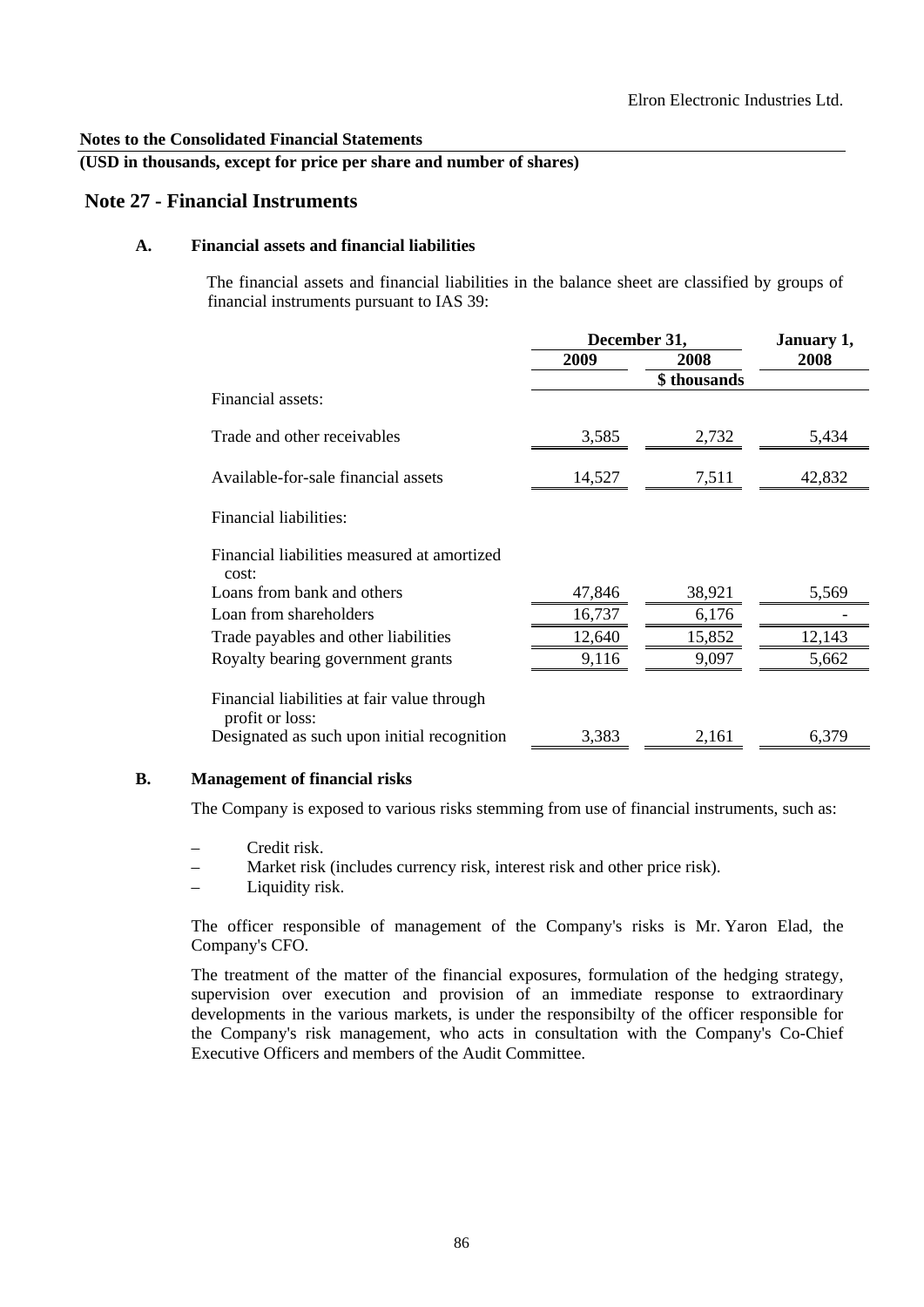**(USD in thousands, except for price per share and number of shares)**

## **Note 27 - Financial Instruments (Cont.)**

### **B. Management of financial risks (Cont.)**

 The Company's principal financial liabilities, other than derivatives, comprise of loans and borrowings, trade and other payables, and financial guarantee contracts. The main purpose of these financial liabilities is to raise finances for the Company's and group companies operations. The Company has loan and other receivables, trade and other receivables, and cash and short-term deposits that derive directly from its operations. The Company also holds available-for-sale investments, and occasionally enters into derivative transactions (mainly with respect to foregin currency hedge).

The Company does not determine the risk management policy for its group companies.

- 1. Market risk Market risk is the risk that the fair value of future cash flows of a financial instrument will fluctuate because of changes in market prices. Market prices comprise three types of risk: interest rate risk, currency risk and other price risk, such as equity risk. Financial instruments affected by market risk include loans and borrowings, deposits, available-for-sale investments and derivative financial instruments.
	- I. Foreign currency risk Since most of the group companies are Israeli-related the main exposure results from changes in the exchange rate between the New Israeli Shekel and the U.S. dollar. Elron's functional currency, as well as that of most of its principal subsidiaries and associates, is the U.S. dollar. The Company's policy is to reduce exposure to exchange rate fluctuations by having most of assets and liabilities, as well as most of the revenues and expenditures in U.S. dollars, or U.S. dollar linked. However, salaries and related expenses as well as expenses related to the DIC Service Agreement (see Note 26), are denominated in NIS and the loans received from DIC are denominated in NIS. Group companies policy is to use derivative financial instruments, from time to time, to limit exposure to changes in the exchange rate between the NIS and the U.S. dollar or to keep a portion of its resources in NIS against portion of its future NIS expenses and liabilities dominated in NIS.

 In addition, the Company is exposed to the impact of exchange rates on the activities of group companies whose functional currency is the NIS.

 The Company holds a significant portion of its cash balances in U.S. dollars, although in the future the amounts of these balances, the format of the holding thereof, and the allocation of their different currencies may change, from time to time, based on the business developments and according to the Company's decision.

II. CPI risk – as detailed in Note 16 above, the Company recieved a loan from DIC which is linked to the Israeli CPI. As of December 31, 2009, the liability in respect of this loan totaled to \$16,737. In addition, the Company and the subsidiaries, have signed a number of lease agreements that are linked to the CPI for various time periods, which are also impacted by changes in the CPI.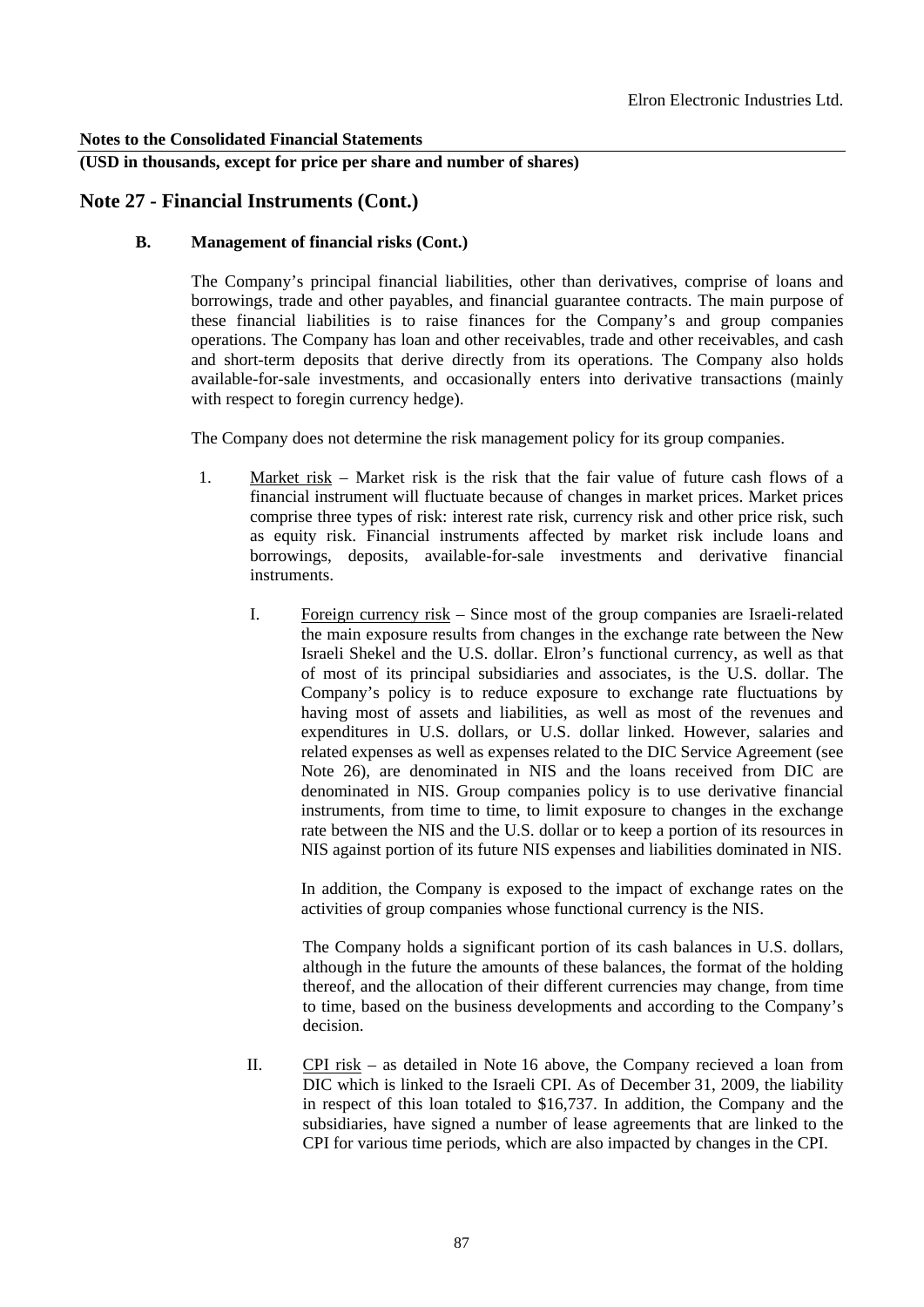**(USD in thousands, except for price per share and number of shares)**

## **Note 27 - Financial Instruments (Cont.)**

- **B. Management of financial risks (Cont.)** 
	- III. Equity price risk the Company has investments in financial instruments traded on the stock exchange that are classified as financial assets available-for-sale with respect to which the Company is exposed to risk stemming from fluctuations in the security price determined based on the stock market prices. The balance of these investments in the consolidated financial statements as of December 31, 2009 is \$ 2,013 (December 31, 2008 and January 1, 2008 – \$808 and \$2,965, respectively). The Company is also exposed to fluctuations in the equity price of its holdings in publicly traded companies. At December 31, 2009 the Company held directly and indirectly shares of publicly traded companies, primarily Given Imaging. Share prices in the industries of these companies, and of these companies themselves, have historically experienced significant volatility. Changes in the market value of the Company's publicly traded holdings, including holdings through its associates, which are accounted under the equity method of accounting or as available-for-sale securities will not affect its results of operations unless decline in value will be concluded to be other than temporary. The Company does not enter into hedge contracts against these exposures.
	- IV. Interest risk the Company's interest rate risk derives mainly from a long-term liabilities (mainly loans from bank and others), that is linked to the change in the LIBOR interest rate. The Company has another long-term loan where the interest in respect thereof is fixed and, therefore, it is not exposed to risk arising from a change in the interest rate in connection with this loan.
	- 2. Credit risk the Company does not have significant concentrations of credit risk. The Company holds cash and cash equivalents, short-term and long-term investments and other financial instruments in various financial institutions. The Company's policy is spreading out its cash investments among the various institutions. Pursuant to the Company's policy, assessments are made on an ongoing basis regarding the relative credit strength of the various financial institutions. As of December 31, 2009, the cash and cash equivalents amounted to \$64,747.
	- 3. Liquidity risk the Company's policy for managing its liquidity is to assure, to the extent possible, that it will have sufficient liquidity to settle its liabilities on a timely manner and to ascertain the existence of the cash balances it requires to comply with its financial obligations.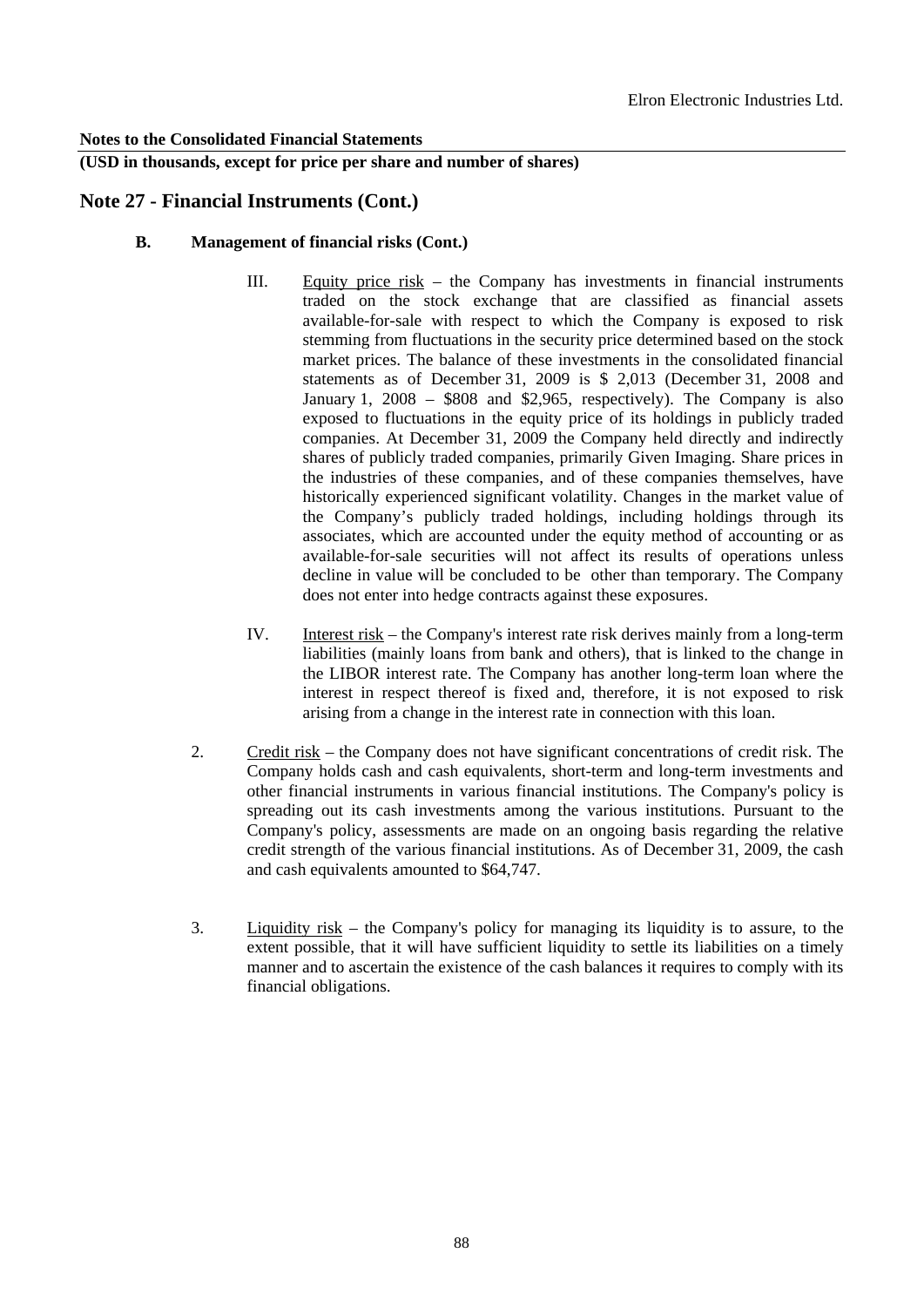**(USD in thousands, except for price per share and number of shares)**

## **Note 27 - Financial Instruments (Cont.)**

#### **C. Credit risk**

Credit risk is the risk that a counterparty will not meet its obligations under a financial instrument or customer contract, leading to a financial loss. The Company is exposed to credit risk from its operating activities (primarily for trade receivables) and from its financing activities, including deposits with banks and financial institutions, foreign exchange transactions and other financial instruments.

As of December 31, 2009, Trade receivables are attributed to sales by a subsidiary. The subsidiary's credit policy is aimed at ensuring that its products are sold to customers who maintain a satisfactory credit history. Sales are executed in cash or via letters of credit, with the client receiving credit only after having proved its ability to make payments over a period of time.

The subsidiary regularly assesses its customers' credit, while checking their general financial conditions. If necessary, the subsidiary recorded provisions for doubtful debts, based on factors which impact the credit risk of various customers, past experience and any other relevant information.

#### **D. Market risks**

#### 1. Interest risks

 The Company's interest rate risk stems mainly from the long-term liabilities. Some of the long-term loans bear variable interest. In such a case, the Company's exposure to cash flow risk relates to a change in the interest, as detailed below:

 Set forth below are details regarding the type of interest on the Company's interest-bearing financial instruments :

|                                                 | December 31<br>2009 | December 31<br>2008 |                    |  |  | <b>January 1</b><br>2008 |  |
|-------------------------------------------------|---------------------|---------------------|--------------------|--|--|--------------------------|--|
|                                                 | Carrying<br>amount  | Carrying<br>amount  | Carrying<br>amount |  |  |                          |  |
|                                                 | \$ thousands        | \$thousands         | \$thousands        |  |  |                          |  |
| <b>Instruments bearing fixed interest</b>       |                     |                     |                    |  |  |                          |  |
| Financial assets                                | 60,298              | 4,407               | 56,629             |  |  |                          |  |
| <b>Financial liabilities</b>                    | (17, 530)           | (10, 224)           | (2, 463)           |  |  |                          |  |
|                                                 | 42,768              | (5,817)             | 54,166             |  |  |                          |  |
| <b>Instruments bearing variable</b><br>interest |                     |                     |                    |  |  |                          |  |
| Financial assets                                | 493                 | 3,953               | 5,945              |  |  |                          |  |
| <b>Financial liabilities</b>                    | (56, 133)           | (43,004)            | (8, 547)           |  |  |                          |  |
|                                                 | (55, 640)           | (39,051)            | (2,602)            |  |  |                          |  |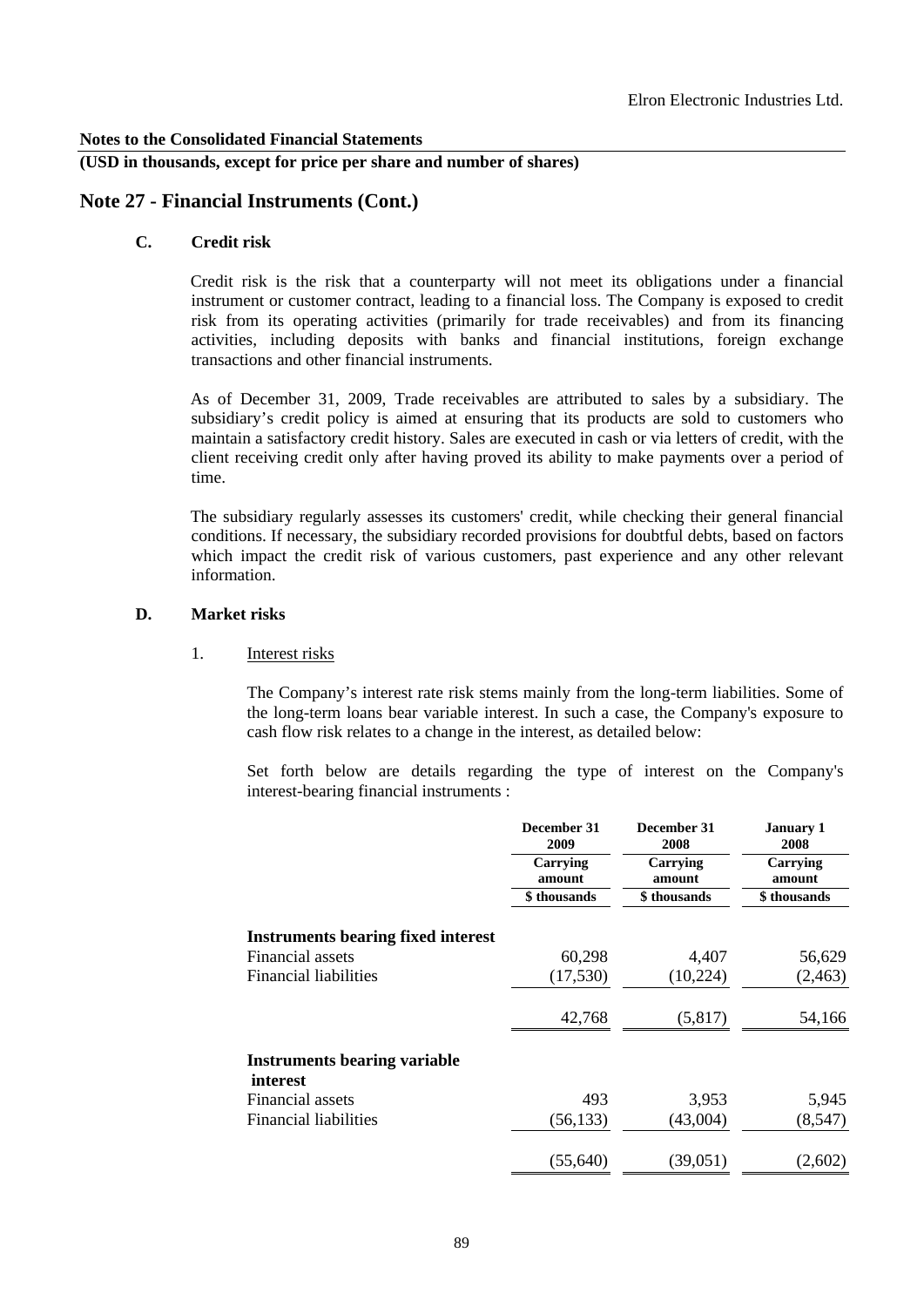**(USD in thousands, except for price per share and number of shares)**

## **Note 27 - Financial Instruments (Cont.)**

## **D. Market risks (Cont.)**

1. Interest risks (Cont.)

Sensitivity analysis of the cash flows relating to instruments bearing variable interest:

 A change in the interest rates on the balance sheet date would increase (decrease) the equity and the anticipated annual income or loss by the theoretical amounts presented below. This analysis is made on the assumption that the rest of the variables remain constant. The analysis with respect of December 31, 2008 and January 1, 2008 was prepared under the same assumptions.

|                                             |                                  |                                  |                                  |                                  |                                    | January 1,                                                                                         |
|---------------------------------------------|----------------------------------|----------------------------------|----------------------------------|----------------------------------|------------------------------------|----------------------------------------------------------------------------------------------------|
|                                             |                                  | 2009<br>2008                     |                                  |                                  | 2008                               |                                                                                                    |
|                                             | <b>Increase</b><br>of<br>$0.5\%$ | <b>Decrease</b><br>of<br>$0.5\%$ | <b>Increase</b><br>of<br>$0.5\%$ | <b>Decrease</b><br>of<br>$0.5\%$ | <b>Increase</b><br>of<br>$0.5\%$   | <b>Decrease</b><br>of<br>$0.5\%$                                                                   |
|                                             |                                  |                                  |                                  |                                  |                                    |                                                                                                    |
| Instruments<br>bearing variable<br>interest | 26                               | (26)                             | 171                              | (171)                            | 37                                 | (37)                                                                                               |
|                                             |                                  |                                  |                                  |                                  |                                    |                                                                                                    |
|                                             |                                  |                                  |                                  |                                  |                                    | 2008                                                                                               |
|                                             | <b>Increase</b><br>of<br>$1\%$   | <b>Decrease</b><br>of<br>$1\%$   | <b>Increase</b><br>of<br>$1\%$   | <b>Decrease</b><br>of<br>$1\%$   | <b>Increase</b><br>of<br>$1\%$     | <b>Decrease</b><br>of<br>$1\%$                                                                     |
|                                             |                                  |                                  |                                  |                                  |                                    |                                                                                                    |
| <b>Instruments</b><br>bearing variable      |                                  |                                  |                                  |                                  |                                    |                                                                                                    |
|                                             |                                  |                                  | 2009                             | December 31,<br>December 31,     | \$thousands<br>2008<br>\$thousands | Change of 0.5% in the interest rate as of<br>Change of 1% in the interest rate as of<br>January 1, |

#### 2. CPI and foreign currency risks

 The Company is exposed to foreign currency risks. This exposure derives from the fact that part of the assets and liabilities are denominated in foreign currency (mainly the NIS), and due to the fact that the functional currency of some of the Group companies is a foreign currency (mainly NIS). Some of the Group companies take measures to reduce the exposure by means of acquisition of future contracts (even if they are not recognized as hedges for accounting purposes).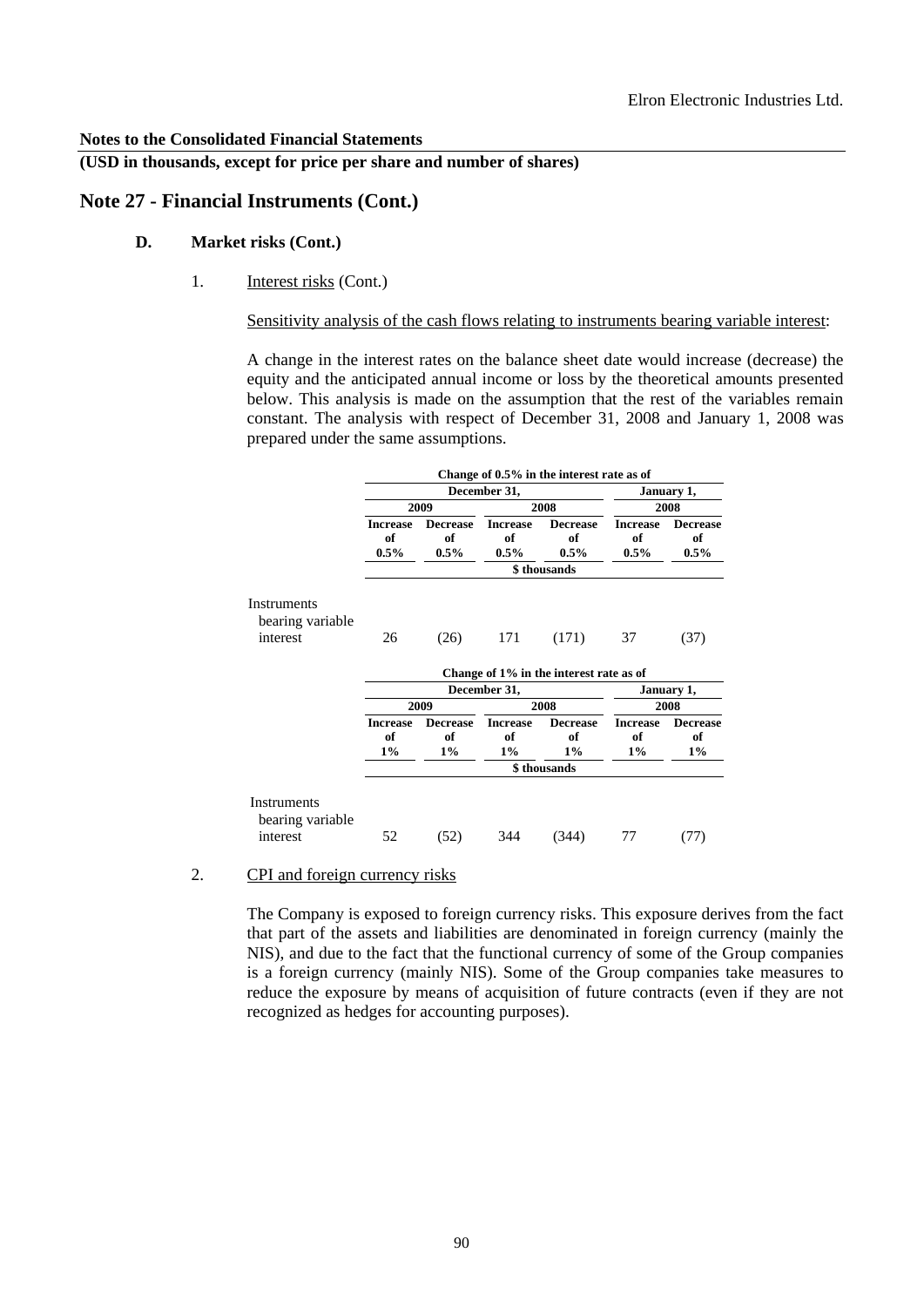**(USD in thousands, except for price per share and number of shares)**

## **Note 27 - Financial Instruments (Cont.)**

### **D. Market risks (Cont.)**

### 2. CPI and foreign currency risks (Cont.)

#### Sensitivity analysis

 A change in the exchange rate of the following currencies as of December 31, 2009 and a change in the CPI would increase (decrease) the Company's equity and income or loss in the amounts presented below. This analysis is made on the assumption that the rest of the variables remain constant. The analysis with respect of December 31, 2008 and January 1, 2008 was prepared under the same assumptions.

|                  | Change in<br>the currency                 | December 31<br>2009 | December 31<br>2008        | <b>January 1</b><br>2008 |
|------------------|-------------------------------------------|---------------------|----------------------------|--------------------------|
|                  | exchange<br>rate/<br>change in<br>the CPI | Gain (loss)         | Gain (loss)<br>\$thousands | Gain (loss)              |
| <b>CPI</b>       | 1%                                        | (164)               | (27)                       | (1)                      |
| <b>NIS</b>       | 5%                                        | 290                 | (573)                      | (240)                    |
| Other currencies | 5%                                        |                     | 6                          |                          |
| <b>CPI</b>       | 2%                                        | (329)               | (87)                       | (2)                      |
| <b>NIS</b>       | 10%                                       | 578                 | (1, 144)                   | (482)                    |
| Other currencies | 10%                                       |                     | 9                          |                          |
| <b>CPI</b>       | $(1\%)$                                   | 164                 |                            | 1                        |
| <b>NIS</b>       | (5%)                                      | (290)               | 573                        | 240                      |
| Other currencies | (5%)                                      |                     | 6                          |                          |
| <b>CPI</b>       | (2%)                                      | 329                 | (1)                        | $\overline{2}$           |
| <b>NIS</b>       | (10%)                                     | (578)               | 1,144                      | 482                      |
| Other currencies | (10%)                                     |                     | 9                          |                          |

#### **E. Fair value of financial instruments**

 The carrying amount of certain financial assets and liabilities, including cash and cash equivalents, trade receivables, other receivables and debt balances, available for sale marketable securities, other investments, short-term credit and loans, Other current liabilities, trade payables, Convertible Debentuures, Option to Convertible Debentuures, royalty bearing goverment grants and certain of the long term loans conforms to or approximates their fair values.

 The fair value and carrying amount of all other financial assets and liabilities presented in the balance sheet are presented below: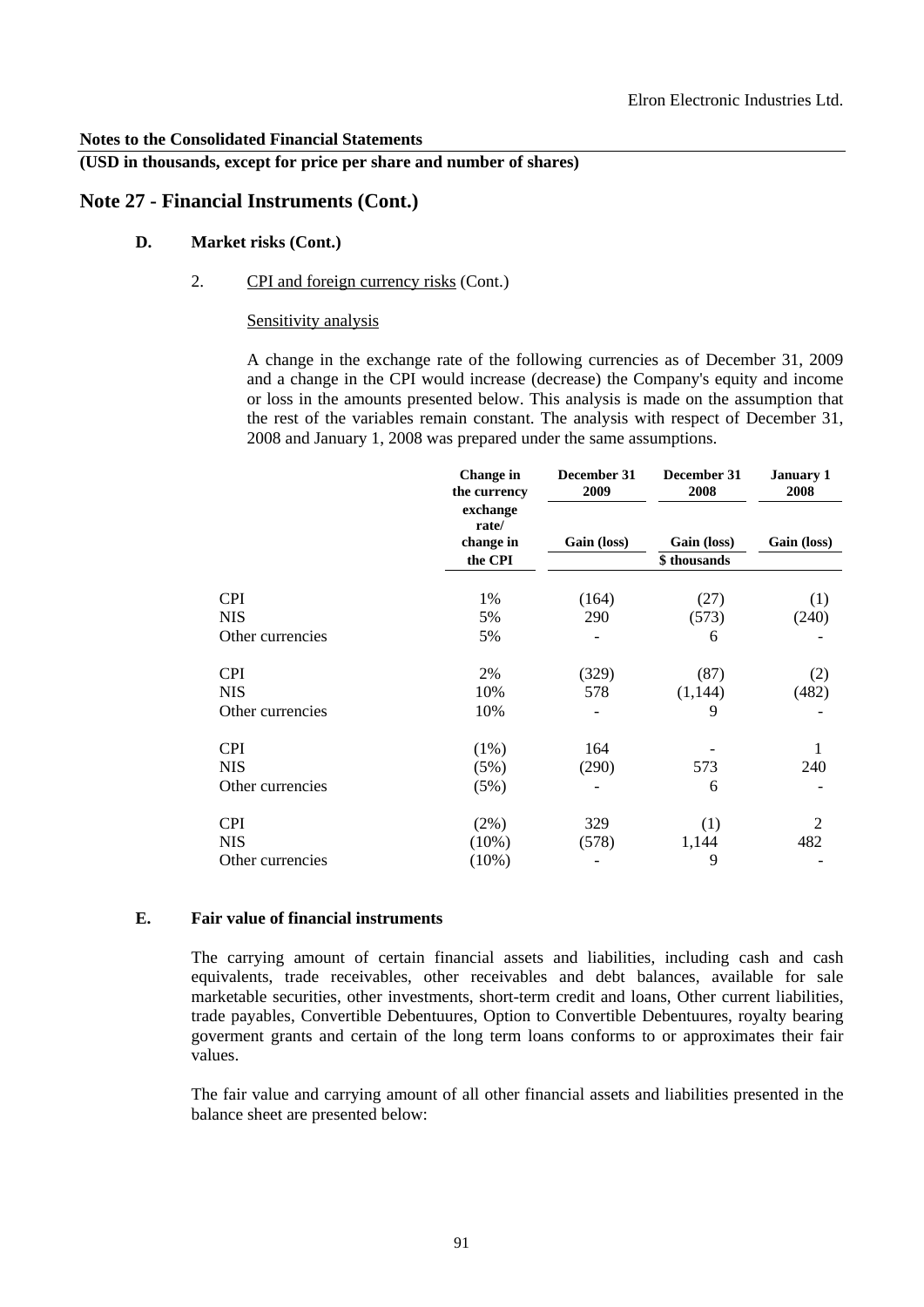**(USD in thousands, except for price per share and number of shares)**

### **Note 27 - Financial Instruments (Cont.)**

#### **E. Fair value of financial instruments (Cont.)**

|                                                    |                    | <b>December 31, 2009</b> |                                    |                    | <b>December 31, 2008</b> |                                                 |
|----------------------------------------------------|--------------------|--------------------------|------------------------------------|--------------------|--------------------------|-------------------------------------------------|
|                                                    |                    |                          | <b>Interest</b><br>rate<br>used to |                    |                          | <b>Interest</b><br>Rate<br>used to              |
|                                                    | Carrying<br>amount | Fair<br>value            | calculate<br>the<br>fair<br>value  | Carrying<br>amount | Fair<br>value            | <b>Calculate</b><br>The<br>Fair<br><b>Value</b> |
|                                                    |                    |                          |                                    | \$ thousands       |                          |                                                 |
| Long-term loans from bank and<br>others*           | 36,981             | 36,141                   | $2.85%$ -<br>3.99%                 | 35,141             | 34,912                   | 3.19%                                           |
| from<br>Long-term<br>loans<br>a<br>shareholder*,** | 16,737             | 18,229                   | 2.5%                               |                    |                          |                                                 |
|                                                    | 53,718             | 54,370                   |                                    |                    |                          |                                                 |

\* On January 1, 2008, the long term liabilities conformed to their fair value. \*\* On December 31, 2008, the long term loan from a shareholder conformed to its fair value.

Classification of financial instruments by fair value hierarchy:

The financial instruments presented in the balance sheet at fair value are grouped into classes with similar characteristics using the following fair value hierarchy which is determined based on the source of input used in measuring fair value:

- Level 1 quoted prices (unadjusted) in active markets for identical assets or liabilities.
- Level 2 inputs other than quoted prices included within Level 1 that are observable either directly or indirectly.
- Level 3 inputs that are not based on observable market data (valuation techniques which use inputs that are not based on observable market data).

*Financial assets(liabilities) measured at fair value:* 

December 31, 2009:

|                        | <b>Level 1</b> | <b>Level 2</b>           | <b>Level</b> 3           |
|------------------------|----------------|--------------------------|--------------------------|
|                        |                | \$ thousands             |                          |
| Other investments      | 2,013          | $\overline{\phantom{a}}$ | 12.514                   |
| Convertible Debentures | (3,383)        | $\overline{\phantom{0}}$ | $\overline{\phantom{0}}$ |

During 2009, there were no transfers between Level 1 and Level 2 fair value measurements, and no transfers into and out of Level 3 fair value measurements.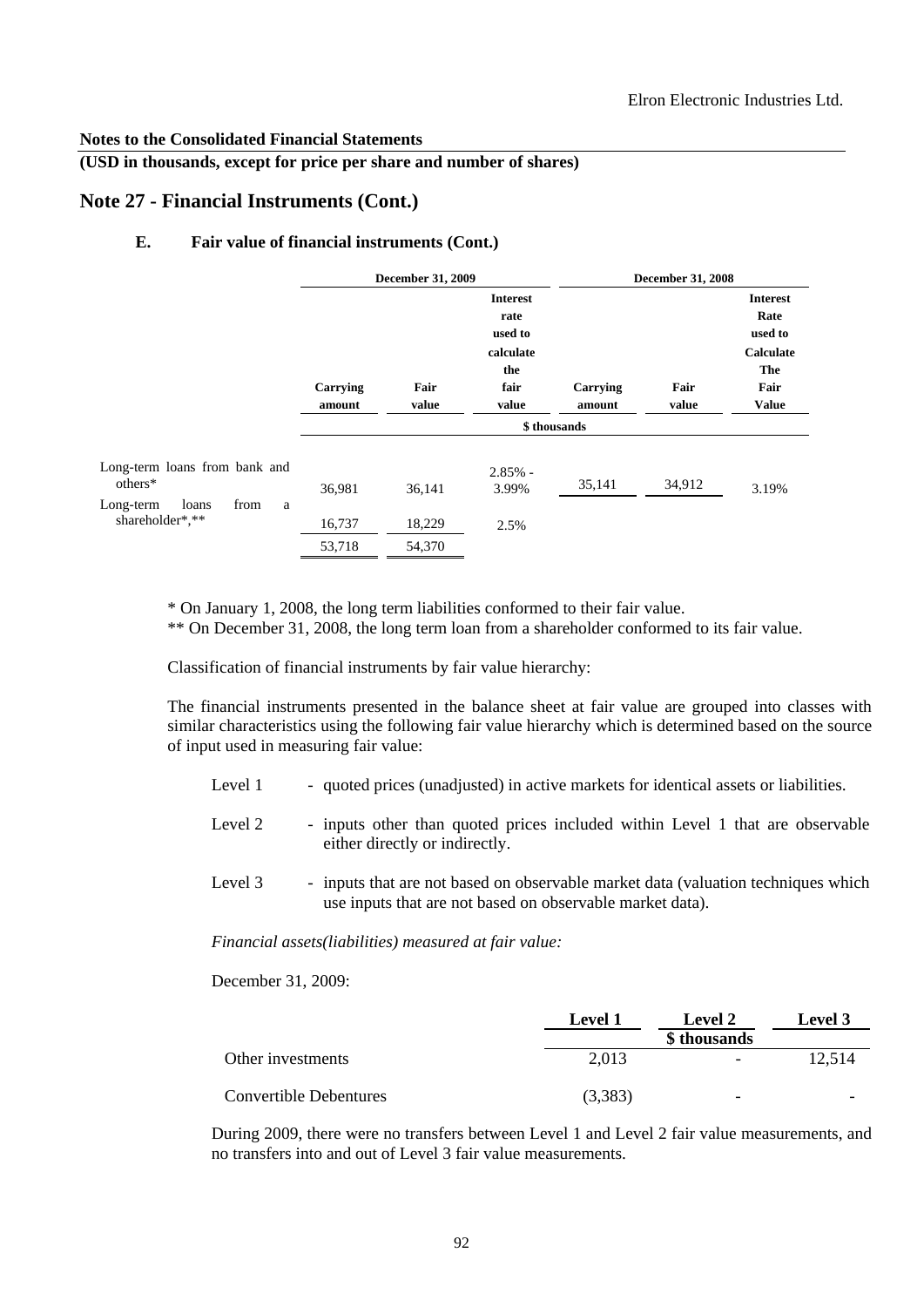**(USD in thousands, except for price per share and number of shares)**

## **Note 27 - Financial Instruments (Cont.)**

### **E. Fair value of financial instruments (Cont.)**

*Changes in financial assets classified in Level 3:* 

|                                                    | Available-for-sale<br>financial assets |
|----------------------------------------------------|----------------------------------------|
|                                                    | \$thousands                            |
| Balance as of January 1, 2009                      | 6,703                                  |
| Total recognized gains (losses):                   |                                        |
| In profit or loss                                  | (567)                                  |
| In other comprehensive income                      | 4,906                                  |
| Addition resulted from loss of significant         |                                        |
| influence in associate                             | 1,472                                  |
| Balance as of December 31, 2009                    | 12,514                                 |
|                                                    |                                        |
| Total loss for the year included in profit or loss |                                        |
| relating to assets held at the end of the          |                                        |
| reporting year                                     | 567                                    |

#### **F. Liquidity risk**

1. Set forth below are the contractual repayment dates of financial liabilities, including an estimate of the interest payments, without amounts with respect to which there are offset agreements:

|                              |                           |                          |                          |                          | <b>December 31, 2009</b> |                              |                          |             |
|------------------------------|---------------------------|--------------------------|--------------------------|--------------------------|--------------------------|------------------------------|--------------------------|-------------|
|                              | <b>Total</b><br>projected |                          |                          |                          |                          |                              | More                     | No specific |
|                              | cash                      | <b>First</b>             | Second                   | <b>Third</b>             | Fourth                   | Fifth                        | than                     | repayment   |
|                              | flows*                    | year                     | year                     | year                     | year                     | year                         | 5 years                  | date        |
|                              |                           |                          |                          |                          | \$ thousands             |                              |                          |             |
| Trade payables               | 4,273                     | 4,273                    | $\overline{\phantom{a}}$ |                          |                          |                              |                          |             |
| Other financial payables and |                           |                          |                          |                          |                          |                              |                          |             |
| credit balances              | 8,367                     | 8,125                    | $\overline{\phantom{a}}$ | $\overline{\phantom{a}}$ |                          | $\overline{\phantom{0}}$     |                          | 242         |
| Convertible Debentures       | 5,461                     | 1,453                    | 1,383                    | 1,383                    | 1,242                    | $\qquad \qquad \blacksquare$ | $\overline{\phantom{0}}$ |             |
| Loans from banks and others  | 49,598                    | 12,242                   | 37,356                   | $\overline{\phantom{a}}$ | $\overline{\phantom{0}}$ |                              |                          |             |
| A loan from Shareholder      | 18,111                    | $\overline{\phantom{a}}$ | 18,111                   | $\overline{\phantom{a}}$ |                          |                              |                          |             |
| Royalty bearing government   |                           |                          |                          |                          |                          |                              |                          |             |
| grants                       | 9,116                     | 431                      | $\overline{\phantom{a}}$ |                          |                          |                              |                          | 8,685       |
|                              | 94,926                    | 26,524                   | 56,580                   | 1,383                    | 1,242                    |                              |                          | 8,927       |

\* The anticipated cash flows were calculated on the basis of the CPI and the exchange rates that were known on December 31, 2009.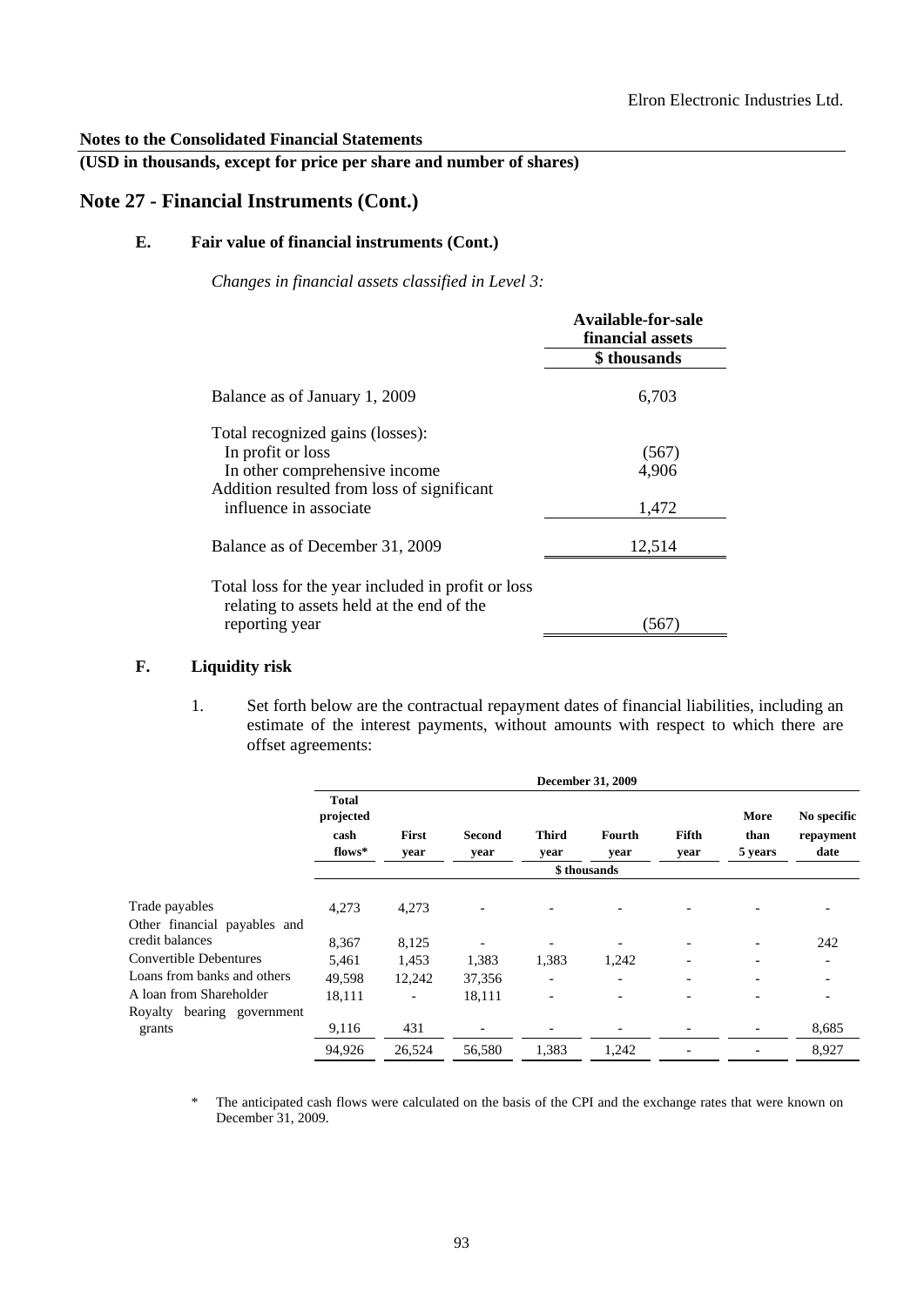**(USD in thousands, except for price per share and number of shares)**

# **Note 27 - Financial Instruments (Cont.)**

## **F. Liquidity risk (Cont.)**

|                               |                                             |                          |                          |                          | <b>December 31, 2008</b> |               |                          |                                  |
|-------------------------------|---------------------------------------------|--------------------------|--------------------------|--------------------------|--------------------------|---------------|--------------------------|----------------------------------|
|                               | <b>Total</b><br>projected<br>cash<br>flows* | <b>First</b><br>year     | <b>Second</b><br>year    | <b>Third</b><br>year     | Fourth<br>year           | Fifth<br>year | More<br>than<br>5 years  | No specific<br>repayment<br>date |
|                               |                                             |                          |                          |                          | \$ thousands             |               |                          |                                  |
| Trade payables                | 3,829                                       | 3,829                    | $\overline{\phantom{a}}$ |                          |                          |               |                          |                                  |
| Other financial payables and  |                                             |                          |                          |                          |                          |               |                          |                                  |
| credit balances               | 11,904                                      | 11,754                   | $\overline{\phantom{a}}$ | $\overline{\phantom{a}}$ | $\overline{\phantom{a}}$ |               |                          | 150                              |
| <b>Convertible Debentures</b> | 5,426                                       | 269                      | 1,390                    | 1,323                    | 1,256                    | 1,188         | $\overline{\phantom{0}}$ |                                  |
| Loans from banks and others   | 36,274                                      | 2,482                    | 1,425                    | 32,367                   | $\overline{\phantom{a}}$ | ۰             |                          |                                  |
| A loan from Shareholder       | 7,232                                       | $\overline{\phantom{a}}$ | $\overline{\phantom{a}}$ | 7,232                    |                          |               |                          |                                  |
| Royalty<br>bearing government |                                             |                          |                          |                          |                          |               |                          |                                  |
| grants                        | 9,097                                       | 283                      | $\overline{\phantom{0}}$ |                          |                          |               | $\overline{\phantom{0}}$ | 8,814                            |
|                               | 73,762                                      | 18,617                   | 2,815                    | 40,922                   | 1,256                    | 1,188         |                          | 8,964                            |

\* The anticipated cash flows were calculated on the basis of the CPI and the exchange rates that were known on December 31, 2008.

|                                                 |                                             |                      |                          |                          | <b>January 1, 2008</b>   |                          |                          |                                  |
|-------------------------------------------------|---------------------------------------------|----------------------|--------------------------|--------------------------|--------------------------|--------------------------|--------------------------|----------------------------------|
|                                                 | <b>Total</b><br>projected<br>cash<br>flows* | <b>First</b><br>vear | Second<br>year           | <b>Third</b><br>year     | Fourth<br>year           | Fifth<br>year            | More<br>than<br>5 years  | No specific<br>repayment<br>date |
|                                                 |                                             |                      |                          |                          | \$ thousands             |                          |                          |                                  |
| Trade payables                                  | 3,236                                       | 3,236                | $\overline{\phantom{a}}$ |                          |                          |                          |                          |                                  |
| Other financial payables and<br>credit balances | 8,907                                       | 8,907                | $\overline{\phantom{0}}$ | $\overline{\phantom{a}}$ | $\overline{\phantom{a}}$ | $\overline{\phantom{0}}$ |                          |                                  |
| Convertible Debentures                          | 7,551                                       | 350                  | 357                      | 1,845                    | 1,755                    | 1,667                    | 1,577                    |                                  |
| Loans from banks and others                     | 5,717                                       | 3,431                | 224                      | 48                       | 2,014                    | $\overline{\phantom{a}}$ |                          |                                  |
| Royalty bearing government                      |                                             |                      |                          |                          |                          |                          |                          |                                  |
| grants                                          | 5,453                                       | 209                  | $\overline{\phantom{a}}$ | $\overline{\phantom{0}}$ |                          | $\overline{\phantom{a}}$ | $\overline{\phantom{a}}$ | 5,244                            |
|                                                 | 30,864                                      | 16.133               | 581                      | 1,893                    | 3.769                    | 1.667                    | 1,577                    | 5,244                            |

\* The anticipated cash flows were calculated on the basis of the CPI and the exchange rates that were known on January 1, 2008.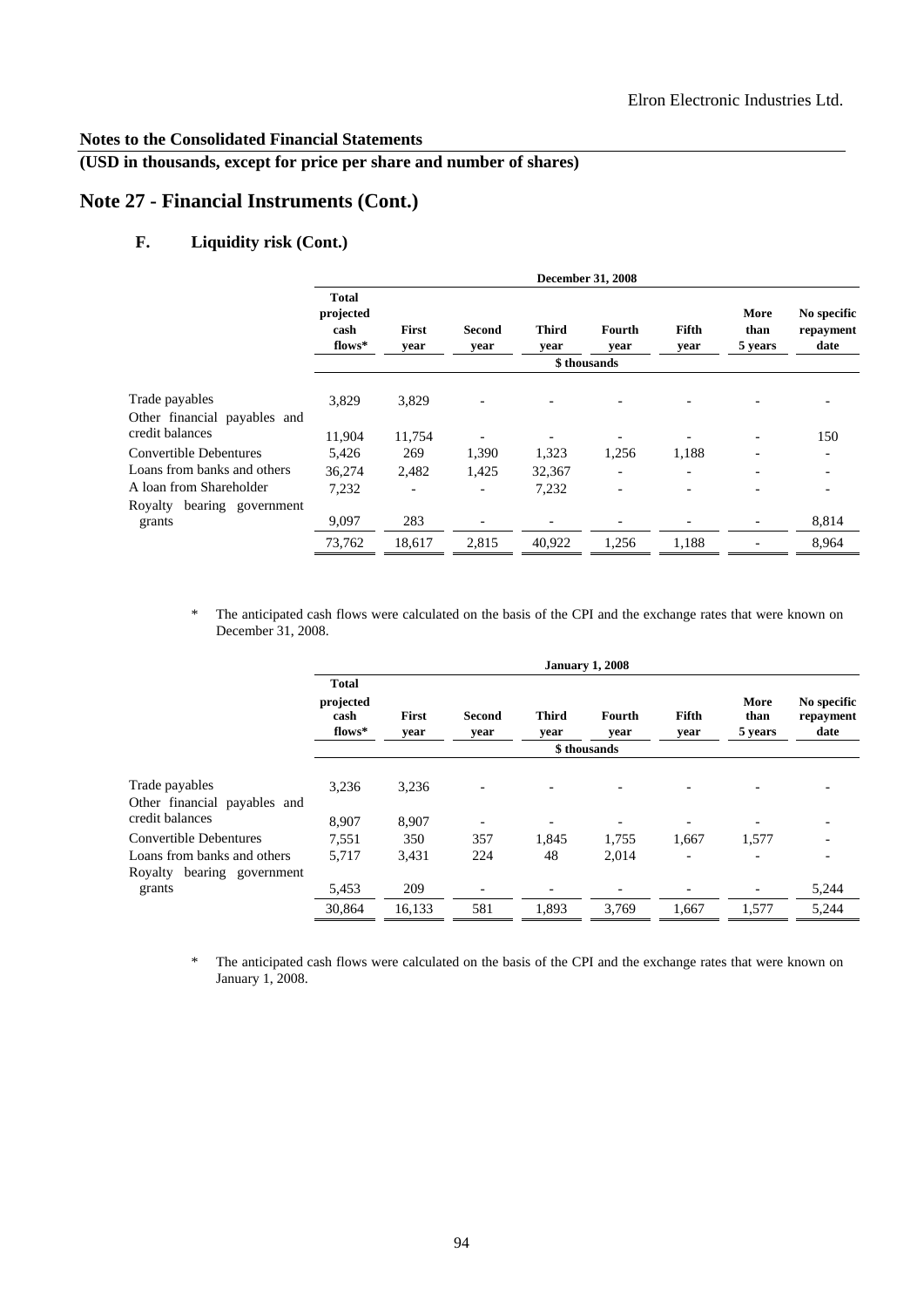**(USD in thousands, except for price per share and number of shares)**

## **Note 27 - Financial Instruments (Cont.)**

### **G. Derivatives and hedging**

The Company enters from time to time into forward foreign exchange contracts, in order to mitigates currency exchange risk. These contracts are usually not designated by the company as hedge accounting. The contracts usually expire in various dates during the year and are for a period of no more than 12 months. The liability in respect of these contracts and the amounts recorded in the statement of income for the years ended December 31, 2008 and 2009 were immaterial.

### **H. Equity price risk – sensitivity analysis**

 A change in the fair value of financial assets available-for-sale would increase (decrease) the equity and the anticipated annual income or loss by the theoretical amounts presented below:

|                 | 2009         | 2008         | 2007         |
|-----------------|--------------|--------------|--------------|
|                 | \$ thousands | \$ thousands | \$ thousands |
| Increase of 5%  | 837          | 309          | 2,142        |
| Increase of 10% | 1,674        | 618          | 4,283        |
| Decrease of 5%  | (837)        | (309)        | (2,142)      |
| Decrease of 10% | (1,674)      | (618)        | (4,283)      |

A change in the market price of the Convertible Debentures issued by Starling would increase (decrease) the equity and the anticipated annual income or loss by the theoretical amounts presented below:

|                 | 2009         | 2008         | 2007         |
|-----------------|--------------|--------------|--------------|
|                 | \$ thousands | \$ thousands | \$ thousands |
| Increase of 30% | (1,062)      | (768)        | (1,665)      |
| Decrease of 30% | 1,062        | 768          | 1,665        |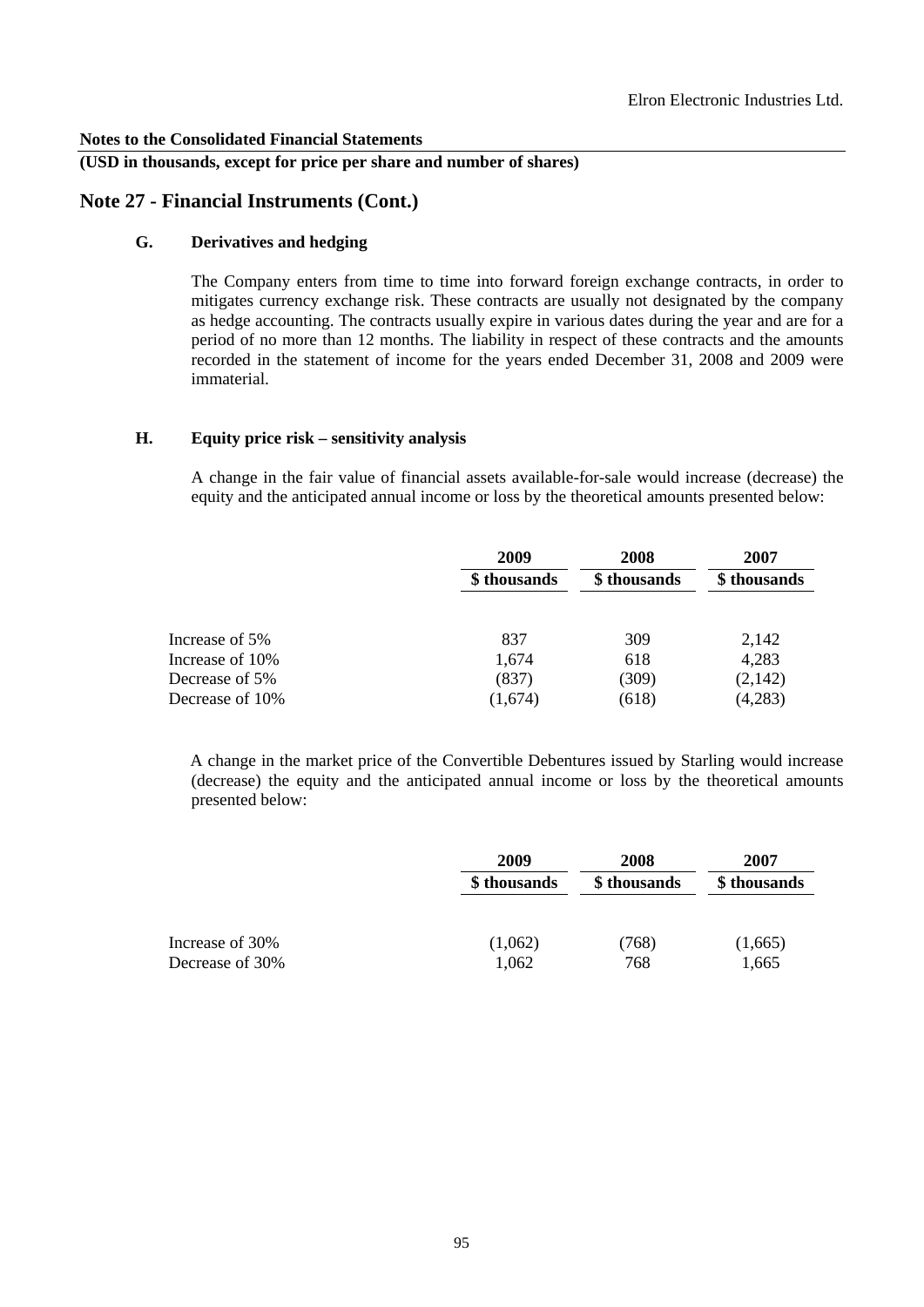**(USD in thousands, except for price per share and number of shares)**

## **Note 28 - Reconciliations of the consolidated financial statements under US GAAP to consolidated financial statements under IFRS**

#### **A. General**

 As stated in Note 1, these consolidated financial statements are the first annual consolidated financial statements in accordance with IFRS.

#### **B. Reconciliation from US GAAP to IFRS**

IFRS 1 requires the inclusion of a reconciliation of the Company's equity reported in accordance with previous GAAP to its equity in accordance with IFRS for both of the following dates: the date of transition to IFRS and the end of the latest period presented in the entity's most recent annual financial statements in accordance with previous GAAP.

According to IFRS 1, IFRS are to be retroactively implemented in the opening balance sheet as of the transition date.

As for the exemptions the Company has applied in accordance with IFRS 1, regarding which the Company did not retroactively implement the transition to reporting according to IFRS, see Note 2 above.

 Set forth below is a reconciliation note which presents the material effects of application of IFRS on the Company's consolidated balance sheet and equity as of December 31, 2008 and January 1, 2008, and on the Company's consolidated statement of income for 2008. In addition, presented below is an explanation of the material adjustments in the Company's

consolidated statement of cash flows for 2008.

#### **Adjustments resulting from the transition to reporting in accordance with IFRS on the Company's consolidated balance sheet as of December 31, 2008**

|                           | <b>Item</b> | <b>US GAAP</b><br>\$ thousands | <b>Effect</b> of<br>transition<br>to IFRS<br>\$ thousands | <b>IFRS</b><br>\$ thousands |
|---------------------------|-------------|--------------------------------|-----------------------------------------------------------|-----------------------------|
| <b>Current assets</b>     |             |                                |                                                           |                             |
| Cash and cash equivalents |             | 17,364                         |                                                           | 17,364                      |
| Restricted cash           |             | 143                            |                                                           | 143                         |
| Trade receivables         |             | 1,150                          |                                                           | 1,150                       |
| Other current assets      | 11          | 5,772                          | 15                                                        | 5,787                       |
| Inventories               | 11          | 1,999                          | 3                                                         | 2,002                       |
|                           |             | 26,428                         | 18                                                        | 26,446                      |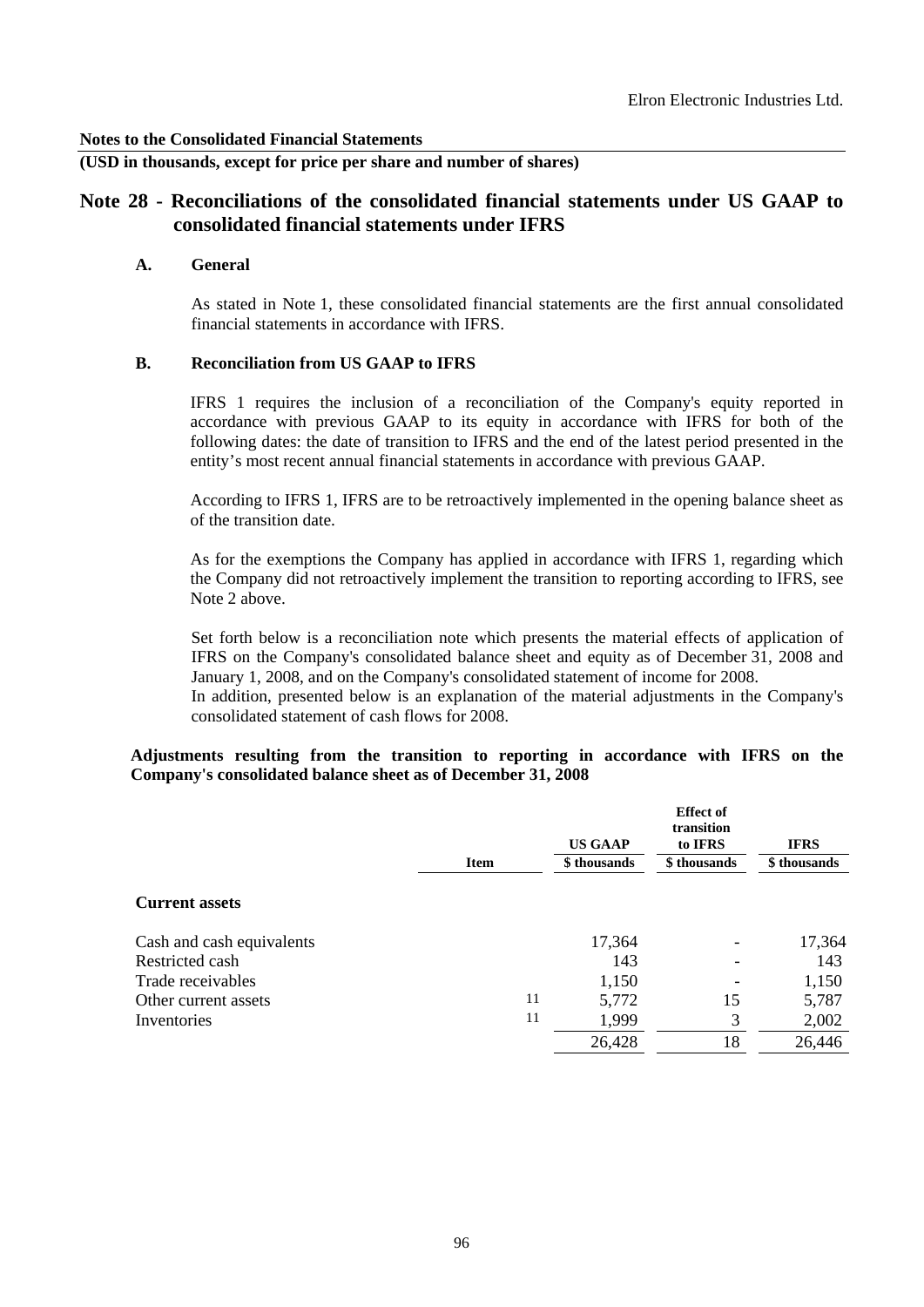**(USD in thousands, except for price per share and number of shares)**

# **Note 28 - Reconciliations of the consolidated financial statements under US GAAP to consolidated financial statements under IFRS (Cont.)**

## **B. Reconciliation from US GAAP to IFRS (Cont.)**

**Adjustments resulting from the transition to reporting in accordance with IFRS on the Company's consolidated balance sheet as of December 31, 2008 (Cont.)** 

|                                       |                         | <b>US GAAP</b>      | <b>Effect</b> of<br>transition<br>to IFRS | <b>IFRS</b>  |
|---------------------------------------|-------------------------|---------------------|-------------------------------------------|--------------|
|                                       | <b>Item</b>             | <b>\$ thousands</b> | \$thousands                               | \$ thousands |
|                                       |                         |                     |                                           |              |
| <b>Non-current assets</b>             |                         |                     |                                           |              |
|                                       | 1, 4, 5, 6, 9, 10, 12   |                     |                                           |              |
| Investments in associates             | 14, 13                  | 151,539             | 16,827                                    | 168,366      |
| Other investments                     | 4, 5, 9, 10, 14, 13     | 64,088              | (56, 577)                                 | 7,511        |
| Property, plant and equipment         | 2, 11                   | 4,582               | (124)                                     | 4,458        |
| Severance pay funds                   | 9                       | 2,942               | (2,942)                                   |              |
| Intangible assets, net                | 1, 2, 6, 13             | 7,457               | 5,341                                     | 12,798       |
|                                       |                         | 230,608             | (37, 475)                                 | 193,133      |
|                                       |                         | 257,036             | (37, 457)                                 | 219,579      |
| <b>Current liabilities</b>            |                         |                     |                                           |              |
| Short terms credit and loans          | $\overline{4}$          | 3,491               | 289                                       | 3,780        |
| Trade payables                        |                         | 3,829               |                                           | 3,829        |
| Other current liabilities             | 5, 9, 10, 11            | $*11,696$           | 790                                       | 12,486       |
|                                       |                         | 19,016              | 1,079                                     | 20,095       |
| <b>Non-current liabilities</b>        |                         |                     |                                           |              |
| Long term loans from banks and others | $\overline{4}$          | 35,062              | 79                                        | 35,141       |
| Long term loans from shareholders     |                         | 6,176               |                                           | 6,176        |
| <b>Convertible Debentures</b>         |                         | 2,161               |                                           | 2,161        |
| Royalty bearing government grants     | $\sqrt{5}$              |                     | 8,814                                     | 8,814        |
| <b>Employee benefits</b>              | 9                       | 4,137               | (3, 146)                                  | 991          |
| Other long term liabilities           | 9                       | $*150$              |                                           | 150          |
|                                       |                         | 47,686              | 5,747                                     | 53,433       |
| <b>Equity</b>                         |                         |                     |                                           |              |
| Equity attributable to the Company's  | 1, 2, 3, 4, 5, 8, 9, 10 |                     |                                           |              |
| shareholders                          | 11, 12, 13, 14          | 173,804             | (34,298)                                  | 139,506      |
| Non-controlling interest              | 1, 2, 5, 9, 10, 13, 14  | 16,530              | (9,985)                                   | 6,545        |
|                                       |                         | 190,334             | (44, 283)                                 | 146,051      |
|                                       |                         | 257,036             | (37, 457)                                 | 219,579      |
| *Reclassified                         |                         |                     |                                           |              |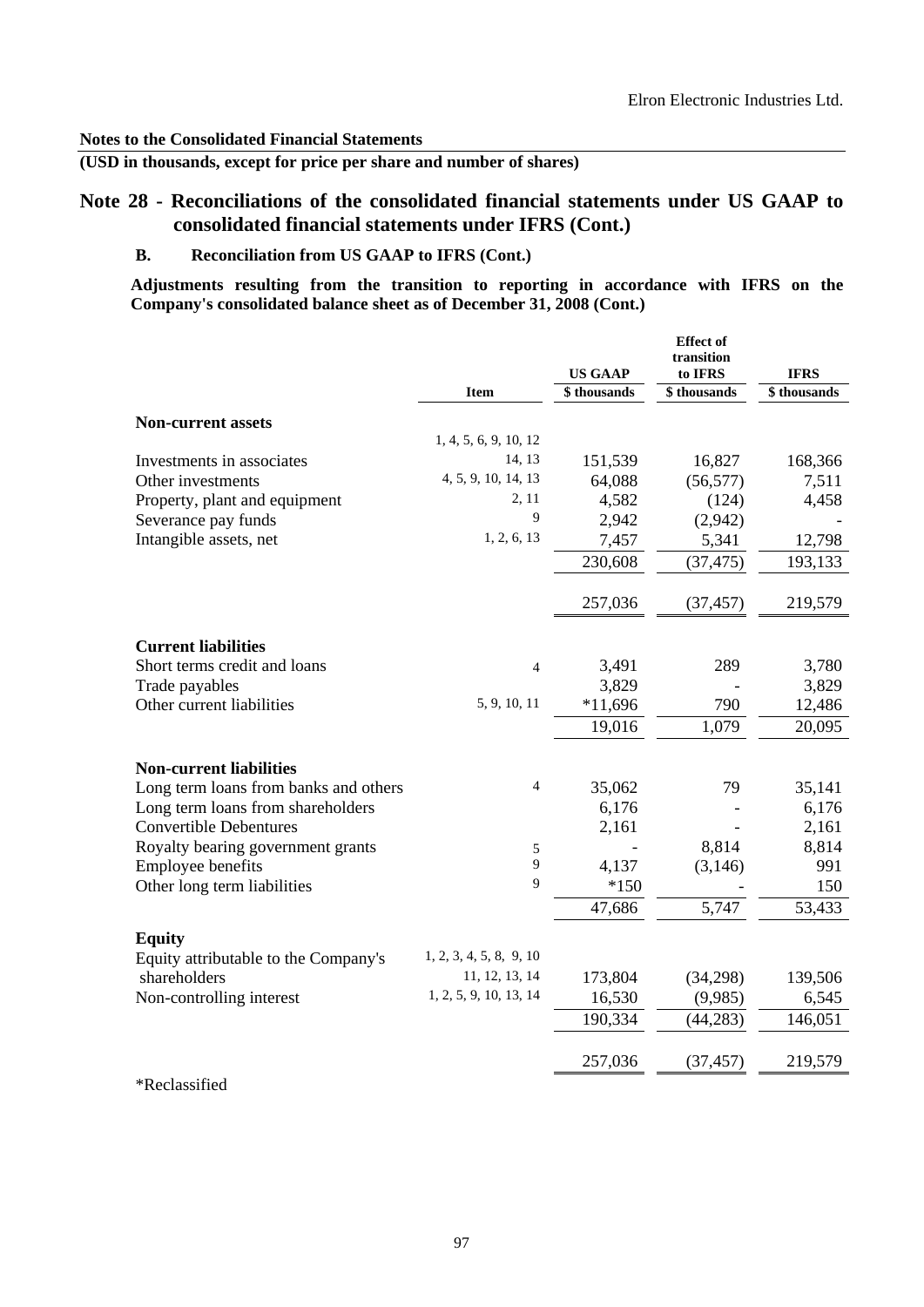**(USD in thousands, except for price per share and number of shares)**

# **Note 28 - Reconciliations of the consolidated financial statements under US GAAP to consolidated financial statements under IFRS (Cont.)**

### **B. Reconciliation from US GAAP to IFRS (Cont.)**

**Adjustments resulting from the transition to reporting in accordance with IFRS on the Company's consolidated statement of income for the year ended December 31, 2008** 

|                                                                                               |                                                | <b>US GAAP</b> | <b>Effect of</b><br>transition<br>to IFRS | <b>IFRS</b> |
|-----------------------------------------------------------------------------------------------|------------------------------------------------|----------------|-------------------------------------------|-------------|
|                                                                                               | <b>Item</b>                                    | \$thousands    | \$thousands                               | \$thousands |
|                                                                                               |                                                |                | (except for loss per share data)          |             |
| <b>Income</b>                                                                                 |                                                |                |                                           |             |
| Sales of goods                                                                                |                                                | 6,237          |                                           | 6,237       |
| Income<br>$(\text{loss})$<br>of<br>from<br>disposal<br>businesses<br>and<br>associates<br>and |                                                |                |                                           |             |
| changes in holding in associates, net                                                         | 4, 5, 10                                       | (44)           | 827                                       | 783         |
| Financial income                                                                              | 7                                              | 1,678          | 4,581                                     | 6,259       |
|                                                                                               |                                                | 7,871          | 5,408                                     | 13,279      |
| <b>Cost and Expenses</b>                                                                      |                                                |                |                                           |             |
| Cost of sales                                                                                 | 5                                              | (3,646)        | 446                                       | (3,200)     |
| Selling and Marketing expenses                                                                |                                                | (7,525)        |                                           | (7,525)     |
| General and administrative expenses                                                           | 9,10                                           | (18, 832)      | (233)                                     | (19,065)    |
| Research and development expenses,<br>net                                                     | 5, 9, 10                                       | (29, 194)      | (717)                                     | (29, 911)   |
| Equity in losses of associates, net                                                           | 1, 4, 5, 6, 9, 10, 12<br>13, 14                | (19, 866)      | (20, 280)                                 | (40, 146)   |
| Amortization of intangible assets                                                             | 6, 13                                          | (4,801)        | 3,740                                     | (1,061)     |
| Other expenses, net                                                                           | 14                                             | (21,042)       | 20,785                                    | (257)       |
| Financial expenses                                                                            | 4, 7, 11                                       |                | (4,800)                                   | (4,800)     |
|                                                                                               |                                                | (104,906)      | (1,059)                                   | (105, 965)  |
| Loss before taxes on income                                                                   |                                                | (97, 035)      | 4,349                                     | (92, 686)   |
| Taxes on income                                                                               | 6                                              | (1,269)        | 1,301                                     | 32          |
| Loss for the period                                                                           |                                                | (98, 304)      | 5,650                                     | (92, 654)   |
|                                                                                               |                                                |                |                                           |             |
| <b>Attributable to:</b>                                                                       |                                                |                |                                           |             |
| The Company's shareholders                                                                    | 1,2,5,8, 9, 10,13,14<br>1, 2, 5, 9, 10, 13, 14 | (83, 137)      | 11,303                                    | (71, 834)   |
| Non-controlling interest                                                                      |                                                | (15, 167)      | (5,653)                                   | (20, 820)   |
|                                                                                               |                                                | (98, 304)      | 5,650                                     | (92, 654)   |
| Loss per ordinary share of<br>\$1 par value:                                                  |                                                |                |                                           |             |
| Basic loss per share                                                                          |                                                | (2.80)         | 0.37                                      | (2.43)      |
| Diluted loss per share                                                                        |                                                | (2.84)         | 0.40                                      | (2.44)      |
|                                                                                               |                                                |                |                                           |             |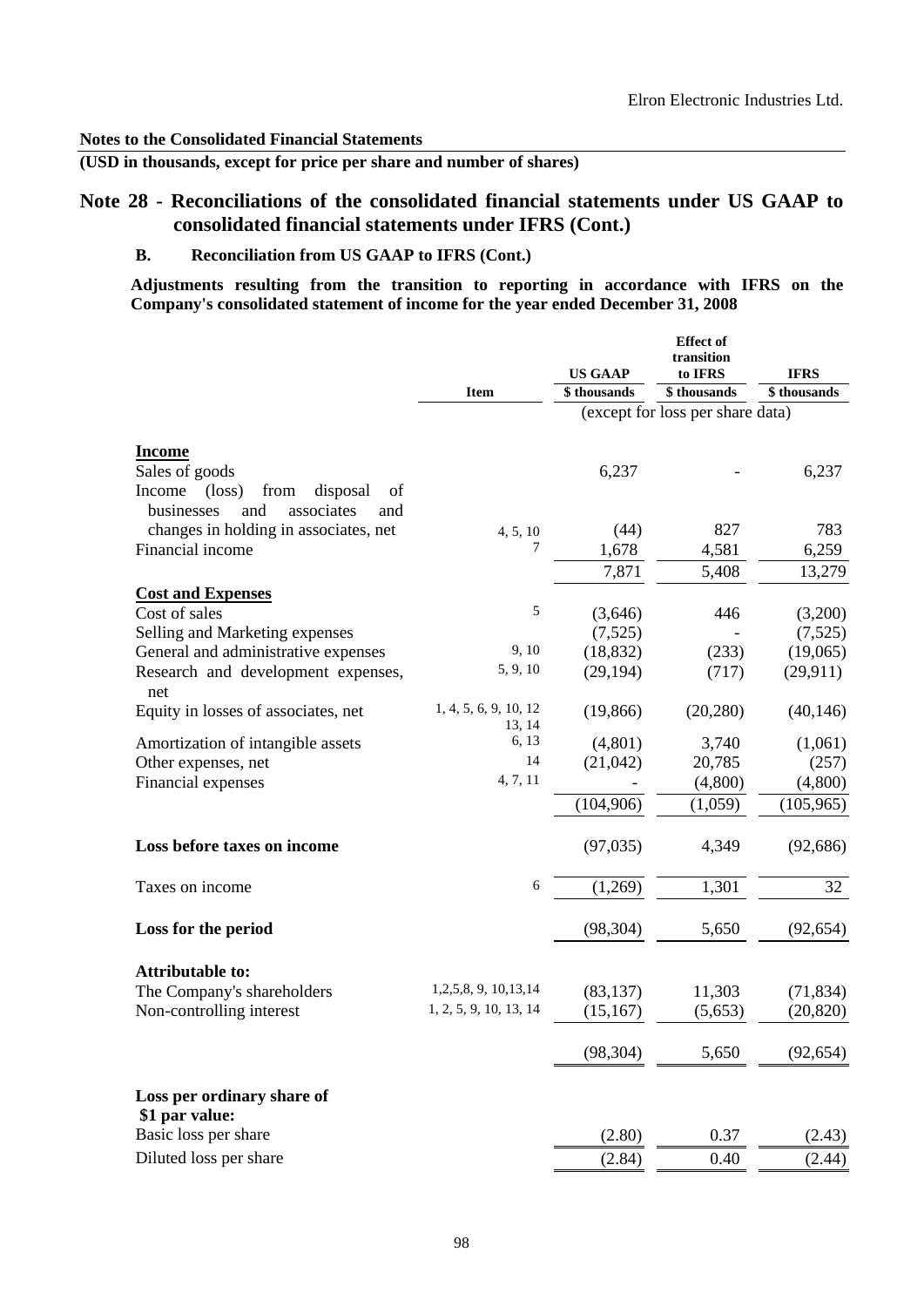**(USD in thousands, except for price per share and number of shares)**

# **Note 28 - Reconciliations of the consolidated financial statements under US GAAP to consolidated financial statements under IFRS (Cont.)**

## **B. Reconciliation from US GAAP to IFRS (Cont.)**

**Adjustments resulting from the transition to reporting in accordance with IFRS in the Company's consolidated balance sheet as of January 1, 2008** 

|                                        |                        | <b>US GAAP</b> | <b>Effect</b> of<br>transition<br>to IFRS | <b>IFRS</b>  |
|----------------------------------------|------------------------|----------------|-------------------------------------------|--------------|
|                                        | <b>Item</b>            | \$thousands    | \$thousands                               | \$ thousands |
| <b>Current assets</b>                  |                        |                |                                           |              |
| Cash and cash equivalents              |                        | 20,090         |                                           | 20,090       |
| Short term financial investments       |                        | 16,900         |                                           | 16,900       |
| Restricted cash                        |                        | 7,642          |                                           | 7,642        |
| Available<br>sale<br>for<br>marketable |                        |                |                                           |              |
| securities                             |                        | 29,730         |                                           | 29,730       |
| Trade receivables                      |                        | 1,043          |                                           | 1,043        |
| Other current assets                   | 11                     | 5,269          |                                           | 5,269        |
| Inventories                            | 11                     | 1,732          |                                           | 1,732        |
|                                        |                        | 82,406         |                                           | 82,406       |
| <b>Non-current assets</b>              |                        |                |                                           |              |
| Investments in associates              | 4, 5, 6, 9, 10, 12, 14 | 135,675        | 9,282                                     | 144,957      |
| Other investments                      | 3, 5, 14               | 62,764         | (49, 662)                                 | 13,102       |
| Property, plant and equipment, net     | 2, 11                  | 1,936          | (140)                                     | 1,796        |
| Severance pay funds                    | 9                      | 1,808          | (1,808)                                   |              |
| Deferred tax assets                    | 6                      | 2,204          | (2,148)                                   | 56           |
| Intangible assets, net                 | 1, 2, 6, 13            | 5,524          | (4, 415)                                  | 1,109        |
|                                        |                        | 209,911        | (48, 891)                                 | 161,020      |
|                                        |                        | 292,317        | (48, 891)                                 | 243,426      |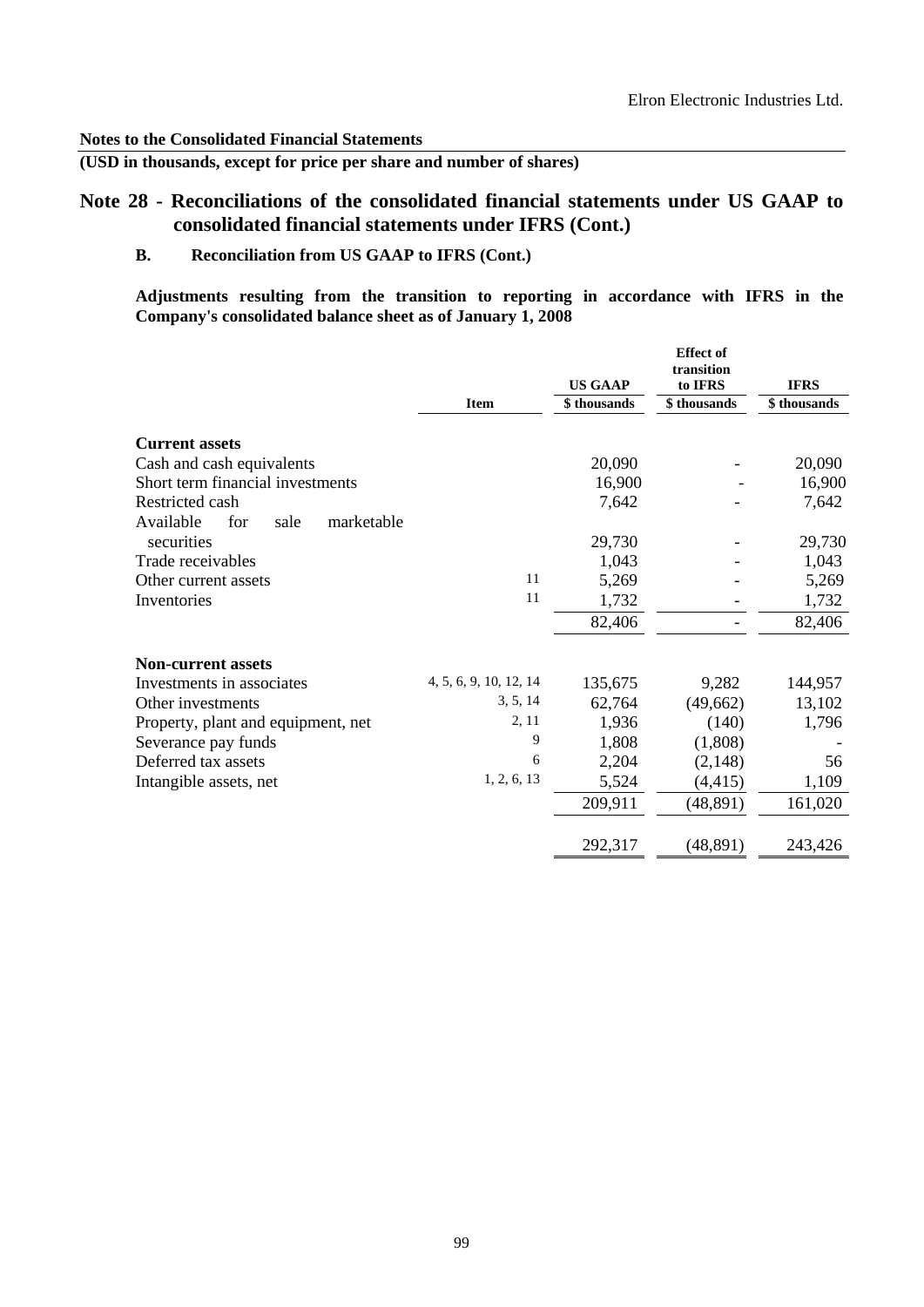**(USD in thousands, except for price per share and number of shares)**

## **Note 28 - Reconciliations of the consolidated financial statements under US GAAP to consolidated financial statements under IFRS (Cont.)**

## **B. Reconciliation from US GAAP to IFRS (Cont.)**

**Adjustments resulting from the transition to reporting in accordance with IFRS in the Company's consolidated balance sheet as of January 1, 2008 (Cont.)** 

|                                          | <b>Item</b>          | <b>US GAAP</b><br>\$thousands | <b>Effect</b> of<br>transition<br>to IFRS<br>\$thousands | <b>IFRS</b><br>\$thousands |
|------------------------------------------|----------------------|-------------------------------|----------------------------------------------------------|----------------------------|
| <b>Current liabilities</b>               |                      |                               |                                                          |                            |
| Short terms credit and loans             |                      | 3,325                         |                                                          | 3,325                      |
| Trade payables                           |                      | 3,236                         |                                                          | 3,236                      |
| Other current liabilities                | 5                    | 8,508                         | 608                                                      | 9,116                      |
| <b>Convertible Debentures</b>            |                      | 5,549                         |                                                          | 5,549                      |
| <b>Options to Convertible Debentures</b> |                      | 830                           |                                                          | 830                        |
|                                          |                      | 21,448                        | 608                                                      | 22,056                     |
| <b>Non-current liabilities</b>           |                      |                               |                                                          |                            |
| Long term loans from banks and others    |                      | 2,244                         |                                                          | 2,244                      |
| Royalty bearing government grants        | 5                    |                               | 5,453                                                    | 5,453                      |
| Deferred taxes                           | 13                   | 373                           | 83                                                       | 456                        |
| <b>Employee benefits</b>                 | 9                    | 2,451                         | (1,890)                                                  | 561                        |
|                                          |                      | 5,068                         | 3,646                                                    | 8,714                      |
| <b>Equity</b>                            |                      |                               |                                                          |                            |
| Equity attributable to the Company's     | 1, 2, 4, 5, 6, 9, 10 |                               |                                                          |                            |
| shareholders                             | 11, 12, 14           | 259,187                       | (49, 574)                                                | 209,613                    |
| Non-controlling interest                 | 5, 9, 10, 11, 14     | 6,614                         | (3,571)                                                  | 3,043                      |
|                                          |                      | 265,801                       | (53, 145)                                                | 212,656                    |
|                                          |                      | 292,317                       | (48, 891)                                                | 243,426                    |

- **1. Capitalization of development costs –** in accordance with US GAAP, development costs were charged to the statement of income as incurred. According to IFRS, development costs are recorded as an asset if, and only if, the entity can demonstrate: the technical feasibility of completing the intangible asset so that it will be available for use or sale, an intention and the ability to complete the intangible asset and to use it or sell it, how the intangible asset will generate probable future economic benefits, the existence of available economic resources to complete the development and to use the intangible asset or to sell it and the ability to measure reliably the expenditure attributable to the intangible asset during its development, (see also section 13 below regarding acquired IPR&D).
- **2. Classification of capitalized computer software and software development costs –** Under US GAAP, computer software and capitalized software development costs were classified as part of property, plant and equipment. According to IFRS, computer software and capitalized software development costs that do not constitute an integral part of the related hardware, are accounted for as an intangible asset. Therefore, upon the transition to reporting according to IFRS, computer software and capitalized software development costs were reclassified from property, plant and equipment to intangible assets.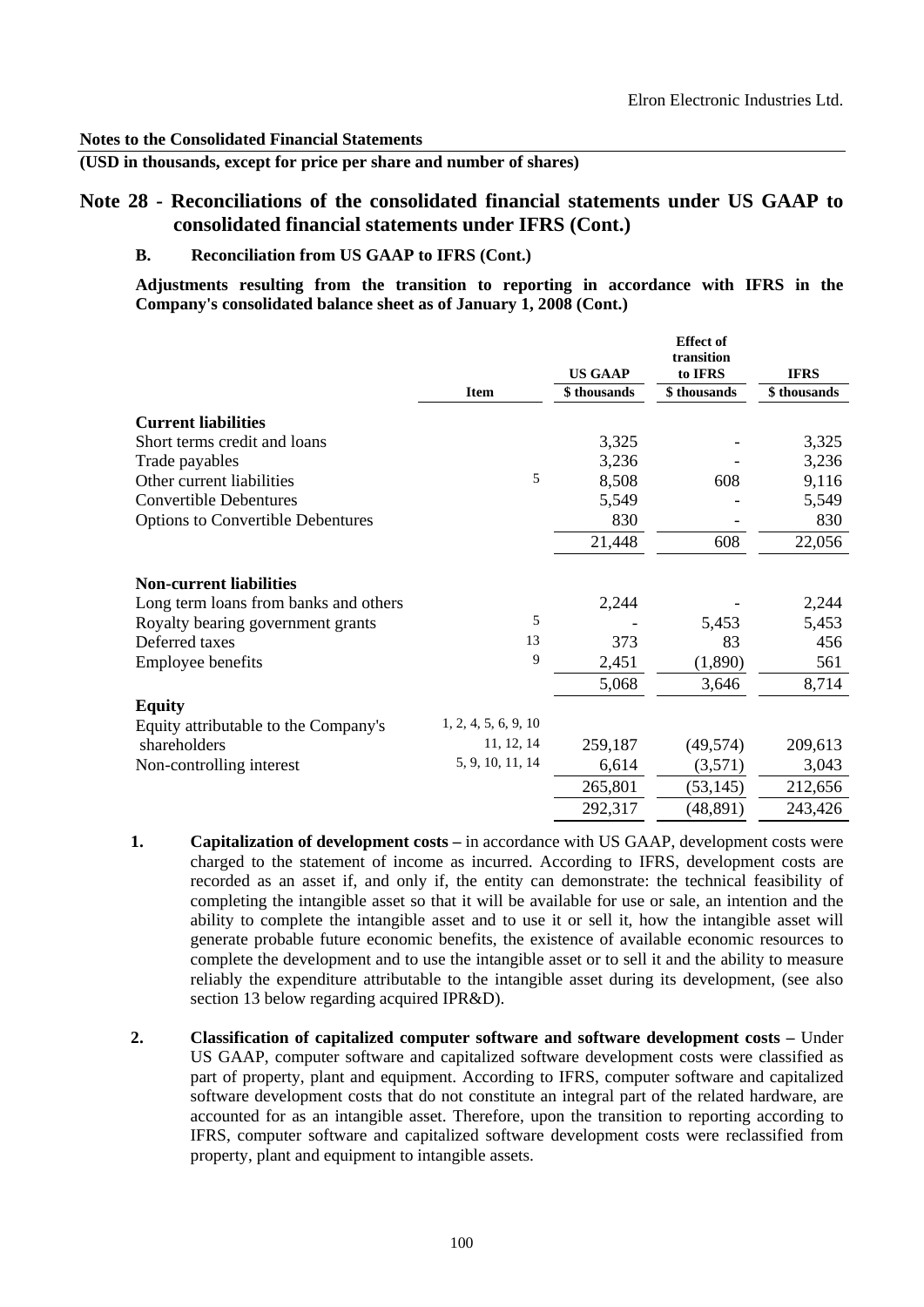**(USD in thousands, except for price per share and number of shares)**

## **Note 28 - Reconciliations of the consolidated financial statements under US GAAP to consolidated financial statements under IFRS (Cont.)**

- **B. Reconciliation from US GAAP to IFRS (Cont.)**
- **3. Valuation of available for sale financial instruments according to fair value and balance sheet reclassification –** in accordance with US GAAP, the Company classified its investments in companies which the Company does not have significant influence over their financial affairs, as investments measured at cost, net of other than temporary impairments. According to IFRS, the Company classifies these investments as available-for-sale financial assets, and they are measured at fair value on every balance sheet date. Changes in the fair value are recorded directly in equity as a capital reserve in respect of available for sale financial assets, except for other than temporary impairments that are included in the statement of income.
- **4. Change in classification of financial derivatives from liability to equity –** in accordance with US GAAP, liabilities convertible into ordinary shares that are denominated in foreign currency (which is different than the investees's functional currency) and/or that are linked to the CPI or to foreign currency, were accounted for in the investee's financial statements as a liability, net of amount allocated as a discount. The discount is amortized over the repayement period of the Convertible Debentures using the effective interest rate method. According to IFRS, these convertible liabilities are classifed as a liability and are recorded in their entirety at their fair values, where changes in the fair value are recorded in the statement of income. Upon modification to the terms of some of the debentures and elimination of the terms that sets the linkage of the conversion price to the CPI, these liabilities were classified as a liabilities including an embedded derivative. For measurement purposes, the amount of the liability is to be separated into two components: the liability component having no conversion right, which is measured at amortized cost on the date of the modification to fair value net of the discount, which is amortized using the effective interest rate method, and the conversion option, which was classified as equity.
- **5. Liability to the Office of the Chief Scientist in respect of government grants –** in accordance with US GAAP, grants from the Chief Scientist in respect of research and development which embed a commitment for royalty payments to the State of Israel that are contingent on execution of future sales deriving from the development, were recorded as an offset from the related research and development expenses when the Company or its invetees where entitled to such grants. The liability for repayment with a corresponding charge to expense that is included in the cost of sales is recorded when the payment of royalties to the Chief Scientist is triggered by the respective revenues. According to IFRS, up to December 31, 2008, government grants received from the Office of the Chief Scientist were recognized as a liability upon their receipt if it was reasonably assured that the economic benefits stemming from the research and development activities will lead to sales entitling the State to royalties. Amounts paid as royalties were recorded as repayment of the respective liability. Where economic benefits were not reasonably assumed, the grant receipts were recognized as a reduction of the research and development expenses in the statement of income. In such a case, the liability to pay royalties was accounted for as a contingent liability in accordance with IAS 37.

As a result, as of January 1, 2008, the balance of other payables increased by approximately \$209, the liabilities for government grants increased by approximately \$5,453, the balance of the investment in associates decreased by approximately \$1,476 and the balance of the Noncontrolling interest decreased by approximately \$942 against a corresponding decrease in the retained earnings (increase in accumulated deficit). In addition, during 2008, other investments decreased by approximately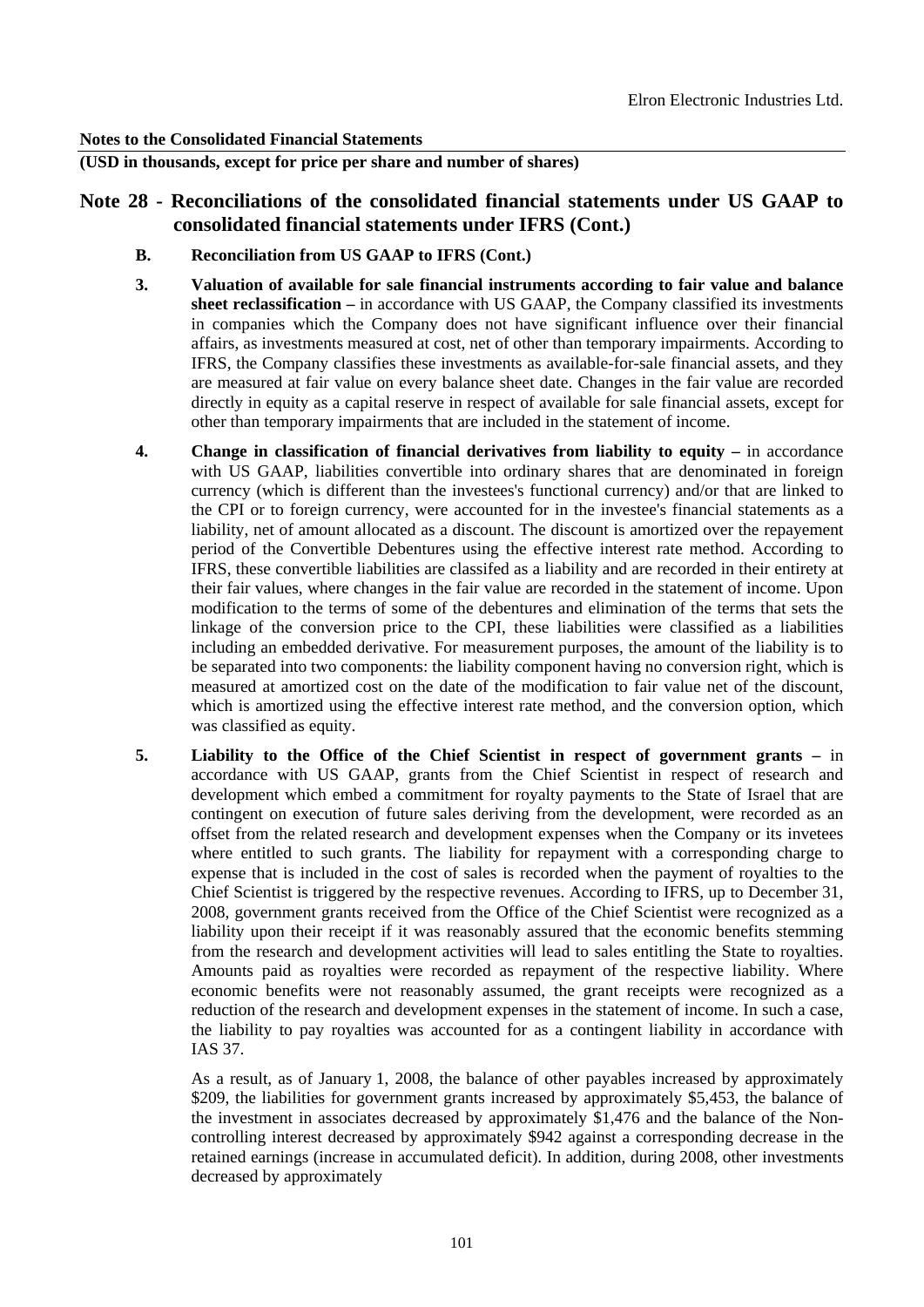**(USD in thousands, except for price per share and number of shares)**

## **Note 28 - Reconciliations of the consolidated financial statements under US GAAP to consolidated financial statements under IFRS (Cont.)**

- **B. Reconciliation from US GAAP to IFRS (Cont.)**
- **5. Liability to the Office of the Chief Scientist in respect of government grants (cont.)**

\$1,744, investments in associates decreased by approximately \$713, the non-controlling interest decreased by approximately \$1,525, the balance of other payables increased by approximately \$465, the liabilities in respect of government grants increased by approximately \$8,814, the research and development expenses increased by approximately \$640, the cost of sales decreased by approximately \$445, the Company's share in net loss of associates increased by approximately \$470, the financing income increased by approximately \$81, the gain from disposal of business and associates and change in holdings in associates, net increased by approximately \$113, and the net loss attributable to non-controlling interest decreased by approximately \$345.

**6.** Business combinations – Under IFRS 1, the Company elected not to restate to past business combinations. Accordingly, certain past transactions differed in their accounting and date of transaction for US GAAP and for IFRS as upon transition to IFRS the Company did not reassess transaction that occurred prior to transition date.

 As a result, as of January 1, 2008, the balance of the investments in associates increased by approximately \$5,321 and the balance of the intangible assets declined by approximately \$5,617 against the balance of the retained earnings (accumulated deficit). In addition, during 2008, the investments in associates decreased by about \$4,289, the balance of the intangible assets declined by approximately \$2,636, the Company's share in the net loss of associates decreased by approximately \$625, the other expenses declined by approximately \$2,513 and the amortization of intangible assets declined by approximately \$18.

- **7. Presentation of financial income and expenses on a gross basis –** in accordance with US GAAP, the financial income and expenses were presented on a net basis in the statement of income. According to IFRS, The Company separatly presented the financial income and the financial expenses (gross presentation).
- **8. Recording the balance of the capital reserves from translation differences at the transition date to retained earnings –** pursuant to the relief provision provided in IFRS 1, the Company elected to record the balance of the capital reserves derived from translation of financial statements of foreign currency investees as of January 1, 2007 to the retained earnings.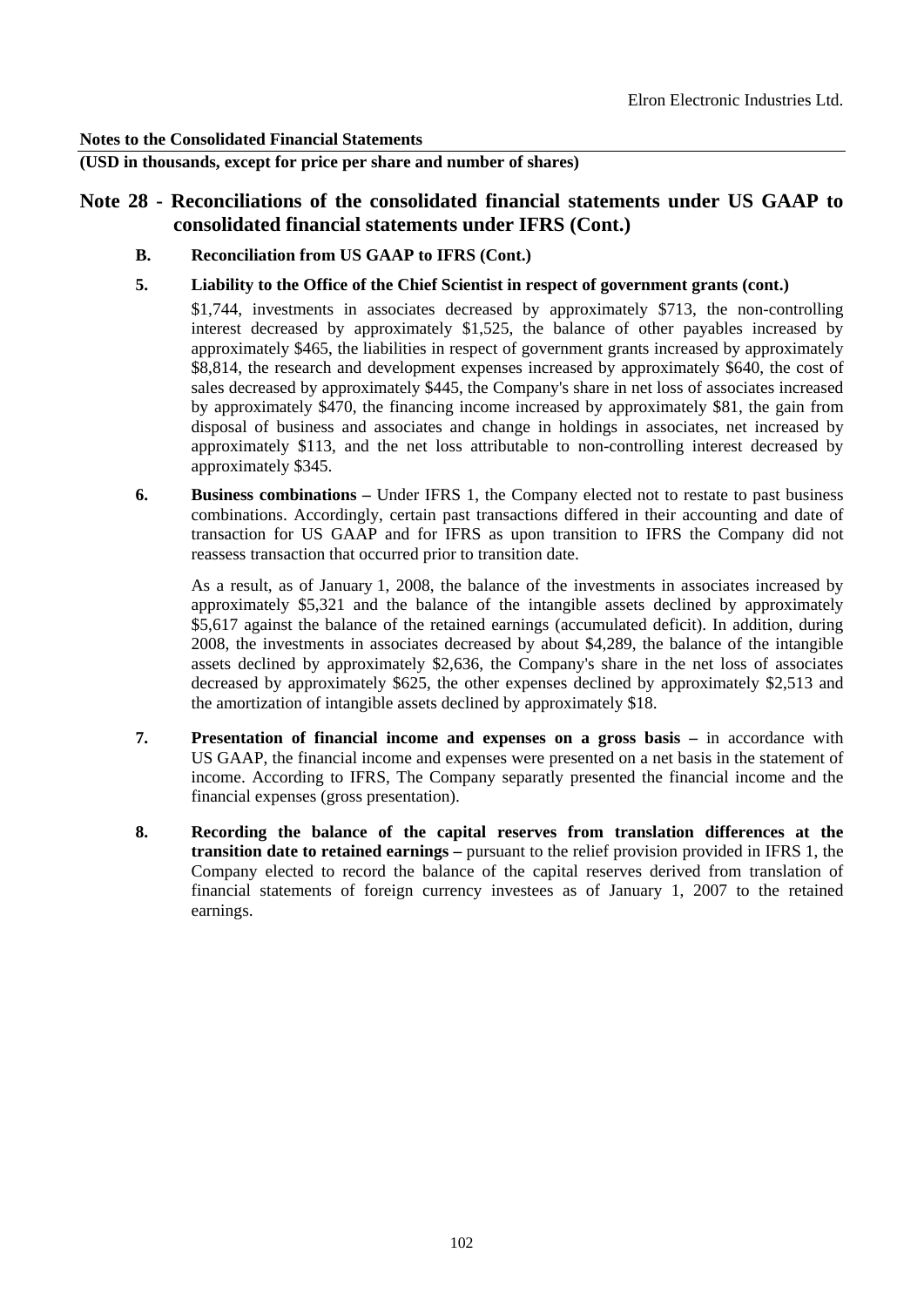**(USD in thousands, except for price per share and number of shares)**

## **Note 28 - Reconciliations of the consolidated financial statements under US GAAP to consolidated financial statements under IFRS (Cont.)**

- **B. Reconciliation from US GAAP to IFRS (Cont.)**
- **9. Use of actuarial calculations in recording the assets and liabilities in respect of employee benefits** – in accordance with US GAAP, liabilities for employee post-employment severance benefits were recognized on the basis of the full liability, on the assumption that all the employees will be terminated under conditions entitling them to full severance benefits (shutdown method), without taking into account discount rates, rates of future wage increases and future employee turnover. The employee benefits liability was presented seperately of the severance pay deposits. The severance pay deposits accrued against the liabilities were measured based on their redemption values at every balance sheet date. In addition, liabilities in respect of vacation and sick leave pay were calculated based on estimates of utilization and redemption, respectively. According to IFRS, all the net liabilities in respect of post-employment employee benefits and long-term other benefit plans are measured based on the provisions of IAS 19 (amended) regarding employee benefits. Post-employment benefits relating to defined benefit plans are measured, inter alia, based on actuarial estimates and capitalized amounts. Deposits that constitutes a plan asset are measured at fair value. In addition, the employee severance benefits are presented net of severance pay deposits. Amounts deposited with a related party in respect of employee severance benefits do not constitute plan assets and are presented as a separate asset. The Company elected under IAS 19 regarding employee benefits, the alternative whereby actuarial gains and losses deriving from changes in actuarial assumptions are recorded to retained earnings (accumulated deficit).
- **10. Share-based payment –** in accordance with US GAAP, the Company records the share based compensation as payroll expense against a corresponding increase in additional paid in capital. Absent a specific instruction, according to IFRS, the Company elected to record the share based payment payrol expenses against a corresponding increase in retained earnings instead of in a capital reserve or additional paid in capital.

In addition, in accordance with US GAAP, the Company recogizes expenses in connection with a share-based payment based on fair value for grants to employees and managers that were awarded or modified after January 1, 2003. According to IFRS, the Company applies the provision of IFRS 2 only to grants awarded after November 2, 2002 that had not yet vested as of January 1, 2007.

**11. Functional currency** – in accordance with US GAAP, the functional currency of a certain subsidiary is the U.S. dollar. According to IFRS, based on the provisions of IAS 21 – "Impact of Changes in Foreign Currency Exchange Rates", the subsidiary's functional currency is the NIS. Due to the difference of the functional currency of the subsidiary from the functional currency of Elron under IFRS, the subsidiary was defined as a foreign operation. Accordingly, the assets and liabilities of the subsidiary were translated into dollars based on the exchange rates on the balance sheet date. The revenues and expenses of the subsidiary were translated into dollars based on the the exchange rates in effect on the transaction dates or using average exchange rates for the period.

As a result of the difference in the functional currency of the subsidiary, the Company recorded a reserve for translation differences in the amount of approximately \$2,212 and approximately \$3,887 as of January 1, 2008 and December 31, 2008, respectively, which were accrued commencing from January 1, 2007 (see also Section B.8 above).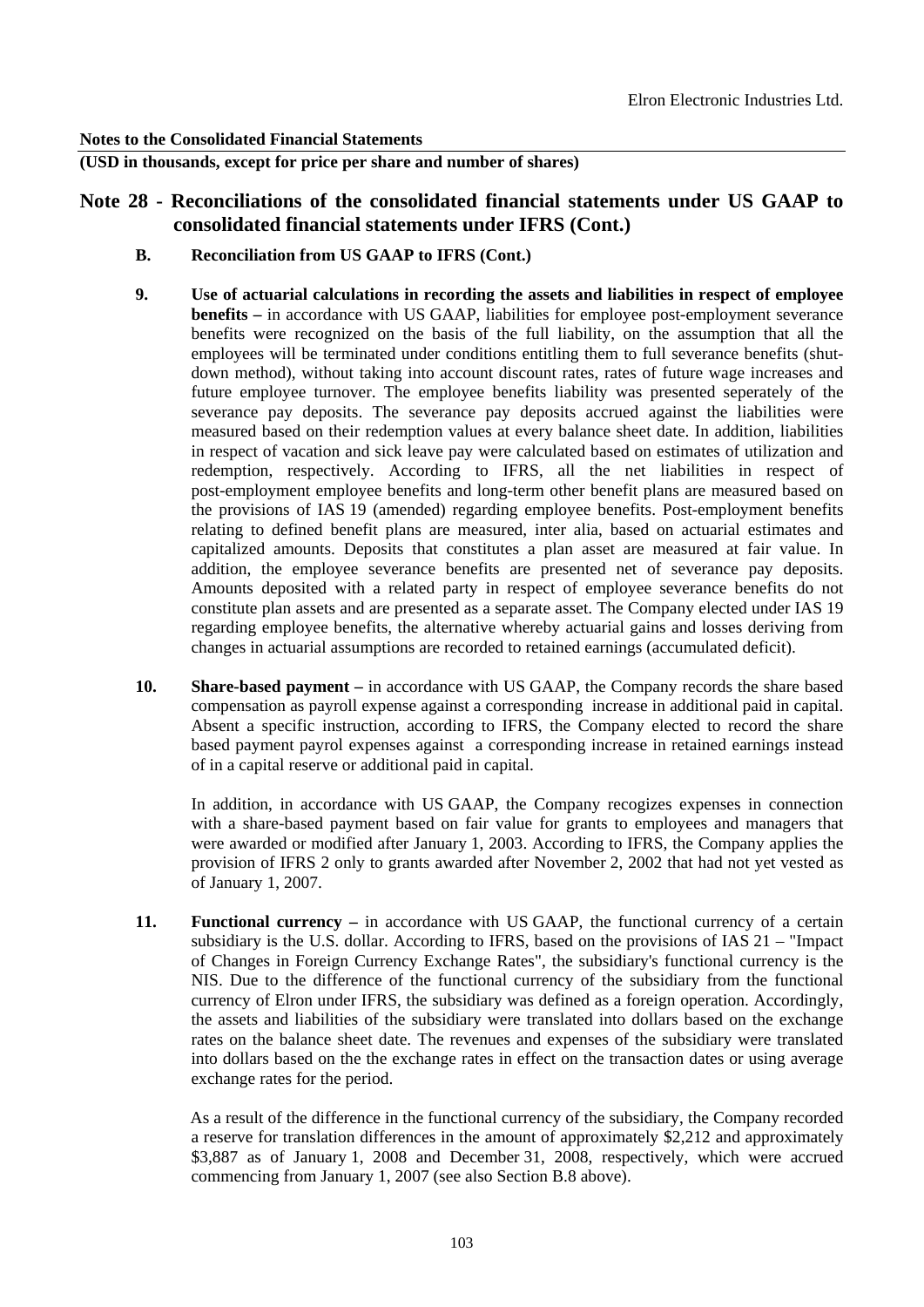**(USD in thousands, except for price per share and number of shares)**

## **Note 28 - Reconciliations of the consolidated financial statements under US GAAP to consolidated financial statements under IFRS (Cont.)**

- **B. Reconciliation from US GAAP to IFRS (Cont.)**
- **12. Change in the accounting treatment of affiliated companies**  in accordance with US GAAP, investments in companies in which the Company does not hold "in-substancecommon stocks" as defined in ASC 323-10-15-13, are accounted for at cost subject to an examination of impairment in value, despite the Company's ability to significantly influence the investee's financial results or its financial policy. According to IFRS, if the Company has significant influence over the investee's financial and operational affairs and results or its financial policy, the equity method of accounting is applied.

 As a result, as of January 1, 2008, the investments in associates, net, increased by about \$4,837, and the balance of the other investments decreased by about \$47,995, against a corresponding decrease in the retained earnings. In addition, during 2008, the Company's share in the net losses of associates increased by about \$21,755, the other expenses decreased by about \$18,272, the investments in associates increased by about \$8,200 and the balance of the other investments decreased by about \$55,644.

**13. Measurment of assets and liabilities upon initial consolidation –** in accordance with US GAAP, (see also Note 3.C.4) Wavion was initially consolidated in 2008 based on fair value in accordance with the provisions codified within ASC 810, regarding Variable Interests Entities. As a result, the excess of Elron's share in the fair value of Wavion over its reported amount of previously held interest, in the amount of approximately \$3,434, was adjusted to reduce the excess cost allocated to technology. According to IFRS 3, the excess of Elron's portion in the fair value of Wavion's equity over its reported amount of previously held interest was recorded to shareholders' equity as a revaluation reserve in the amount of approximately \$3,000 and will be amortized over a period of 5 years against retained earnings (accumulated deficit).

 In addition, in accordance with US GAAP, (see also Note 3.C.3) Impliant was initially consolidated in 2008 based on fair value in accordance with the provisions codified within ASC 810 regarding Variable Interest Entites. As a result, the excess of Elron's reported amount of previously held interest over its portion in the fair value of Implaint's equity and loans in the amount of approximately \$4,500 was allocated to IPR&D and as a result, was charged immediately to the Company's results of operations. According to IFRS, upon consolidation the excess of the fair value of Elron's share in the capital of Impliant over carrying amount of the investment in the capital and in loans (which was prior to consolidation accounted for using the equity method of accounting), in the amount of approximately \$2,300, was recorded in a shareholders equity as a revaluation reserve. In addition, excess cost, in the amount of approximately \$3,300, which was allocated to IPR&D, was not charged directly to the statement of income as required under US GAAP, but rather, was recognized as an asset in accordance with the provisions of IAS 38. The capital reserve derived upon initial consolidation will be classified to retained earnings (accumulated deficit) upon amortization of the intangible asset allocatd to the IPR&D.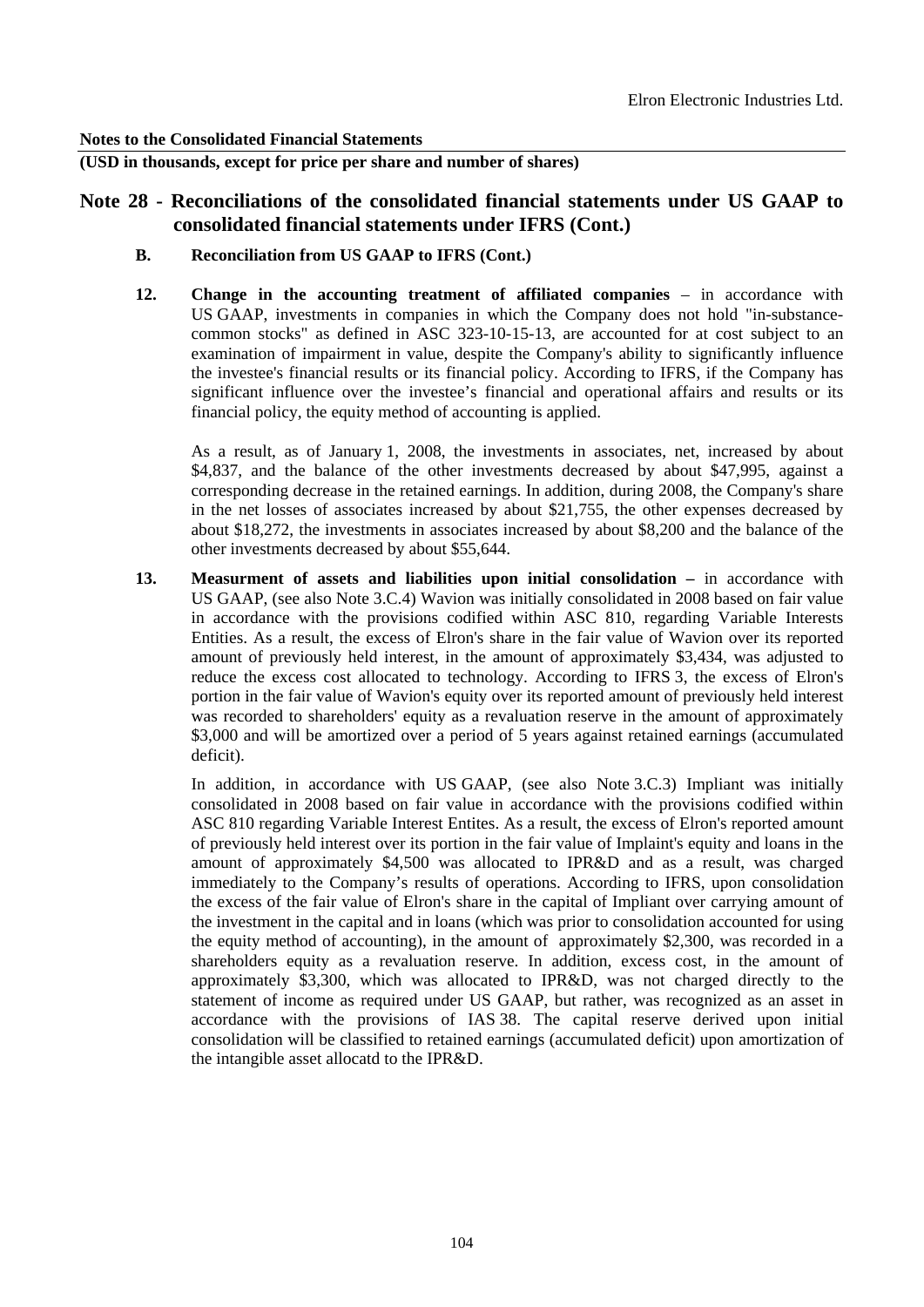**(USD in thousands, except for price per share and number of shares)**

## **Note 28 - Reconciliations of the consolidated financial statements under US GAAP to consolidated financial statements under IFRS (Cont.)**

- **B. Reconciliation from US GAAP to IFRS (Cont.)**
- **14. Allocation of losses to the Non-controlling interest –** in accordance with US GAAP prior to adoption of ASC 810 guidance with respect to non-controlling interest (originally issued as FAS 160 on January 1, 2009), where the equity or ownership structure of a subsidiary is complex, for example when the non-controlling interest holds preferred shares or other senior debt that confers preference to the holder upon liquidation or distribution of a dividend, losses were not to be allocated to the non-controlling if such allocation will reduce the noncontrolling interest below the lower of the non-controlling's investment and the value of the non-controlling interest's rights upon liquidation. According to IFRS, losses may be allocated to the non-controlling interest up to the amount of the non-controlling's investment, or further up to the amount of a guarantee provided by the non-controlling. As a result, as of January 1, 2008, the non-controlling interest under IFRS decreased by approximately \$1,700 against a corresponding decrease in the retained earnings (increase of accumulated deficit). In addition, during 2008, the net loss attributable to the Company's shareholders declined by approximately \$3,500 against an increase in the non-controlling interest in the loss.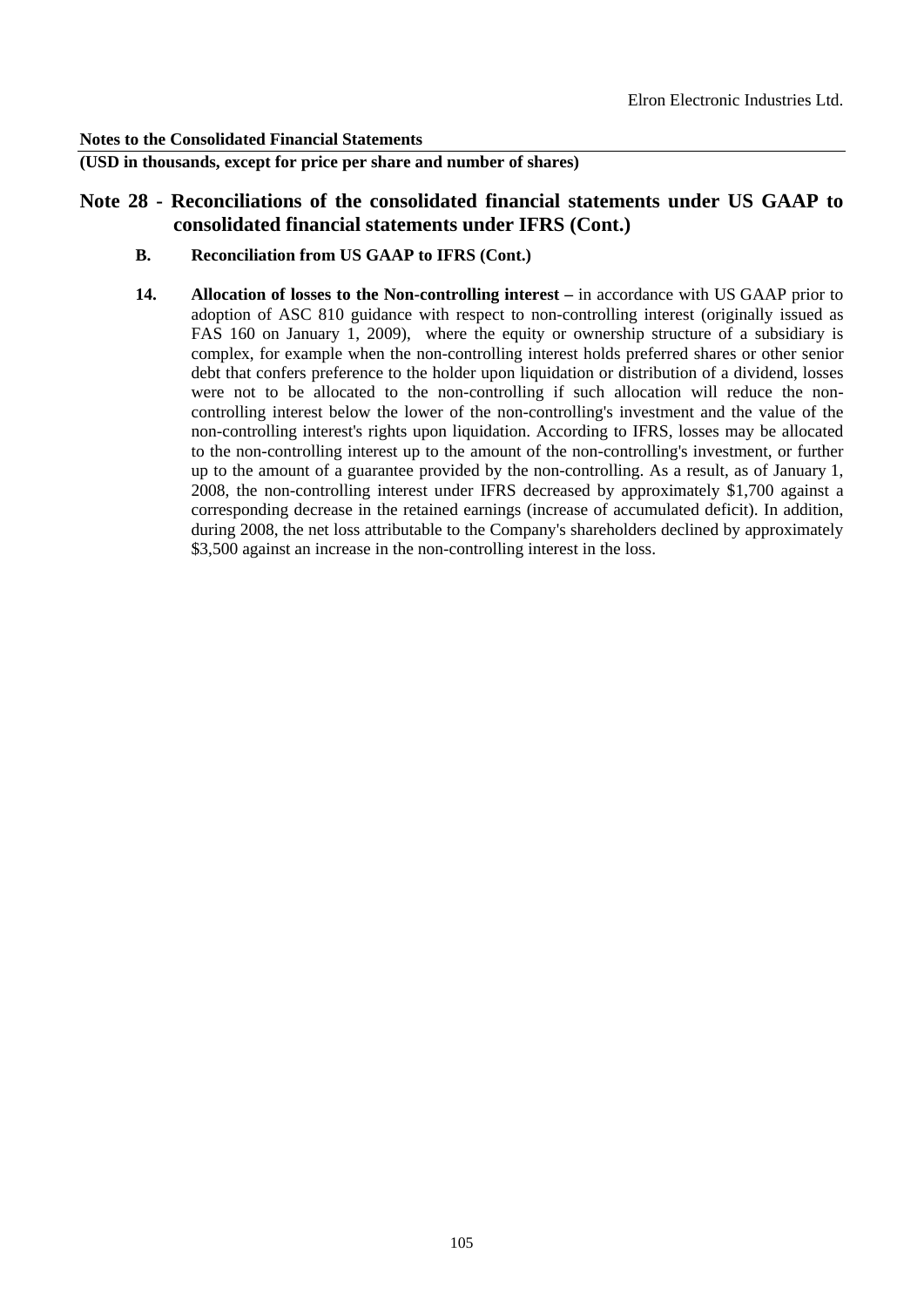## **ANNEX TO THE CONSOLIDATED FINANCIAL STATEMENTS**

# **U.S. dollars in thousands**

# **A. Details regarding investments in the consolidated balance sheet as of December 31, 2009**

|                                                     | Rate of<br>holdings<br>in | <b>Fully</b><br>diluted<br>rate of | Carrying<br>value of |          | Market value of<br>traded shares |
|-----------------------------------------------------|---------------------------|------------------------------------|----------------------|----------|----------------------------------|
|                                                     | equity                    | holdings                           | investments          | 31.12.09 | 17.03.10                         |
|                                                     |                           | $\frac{0}{0}$                      |                      |          |                                  |
| <b>Investments in group companies</b>               |                           |                                    |                      |          |                                  |
| <b>Subsidiaries:</b>                                |                           |                                    |                      |          |                                  |
| Starling Advanced Communication Ltd. <sup>(*)</sup> | 68.05<br>(49.86)          | 59.58                              | (6, 282)             | 8,899    | 11,665                           |
| Medingo Ltd. $(*)$                                  | 92.04<br>(50.32)          | 76.00                              | (1, 471)             |          |                                  |
| SyncRx Ltd. <sup>(*)</sup>                          | 84.00                     | 74.85                              | 366                  |          |                                  |
| Actysafe <sup>(*)</sup>                             | (42.08)<br>100.00         | 85.00                              | (66)                 |          |                                  |
| Xsights Ltd. (formerly: PaperLynx) <sup>(*)</sup>   | (50.10)<br>100.00         | 81.50                              | (488)                |          |                                  |
| Wavion Inc.                                         | (50.10)<br>65.67          | 56.30                              | (26)                 |          |                                  |
| <b>Associates:</b>                                  |                           |                                    |                      |          |                                  |
| Impliant Inc.                                       | 47.64                     | 40.02                              | 2,803                |          |                                  |
| Given Imaging Ltd. (Nasdaq: GIVN) <sup>(*)</sup>    | 32.23                     | 26.35                              | 104,501              | 165,256  | 179,169                          |
|                                                     | (27.70)                   |                                    |                      |          |                                  |
| Galil Medical Ltd. <sup>(*)</sup>                   | 29.10                     | 24.74                              | 154                  |          |                                  |
|                                                     | (20.52)                   |                                    |                      |          |                                  |
| Notal Vision Inc.                                   | 27.09                     | 20.19                              | 998                  |          |                                  |
| Aqwise Ltd.                                         | 34.03                     | 29.95                              | 3,154                |          |                                  |
| Teledata Ltd.                                       | 21.05                     | 20.85                              | (2,700)              |          |                                  |
| NuLens Ltd.                                         | 33.71                     | 28.92                              | 1,160                |          |                                  |
| BrainsGate Ltd.                                     | 23.28                     | 20.83                              | 2,741                |          |                                  |
| Safend Ltd.                                         | 26.97                     | 21.83                              | (325)                |          |                                  |
| Atlantium Inc.                                      | 23.44                     | 20.22                              | 10                   |          |                                  |
| Pocared Ltd.                                        | 31.51                     | 30.32                              | 705                  |          |                                  |
| Plymedia Inc.                                       | 27.55                     | 21.84                              | 10                   |          |                                  |
| Other investments:                                  |                           |                                    |                      |          |                                  |
| GigOptix Inc.                                       | 8.71                      | N/A                                | 1,618                | 1,618    | 1,503                            |
| <b>BPT Ltd.</b>                                     | 17.45                     | 15.88                              | 2,942                |          |                                  |
| Jordan Valley Ltd.                                  | 19.58                     | 18.16                              | 8,071                |          |                                  |
| EVS (Nasdaq: EVSNF.OB)                              | 9.68                      | N/A                                | 395                  | 395      | 345                              |
| InnoMed Ventures L.P.                               | 13.92                     | N/A                                | 1,434                |          |                                  |

\* Includes holdings through RDC. In parentheses Elron's effective holdings.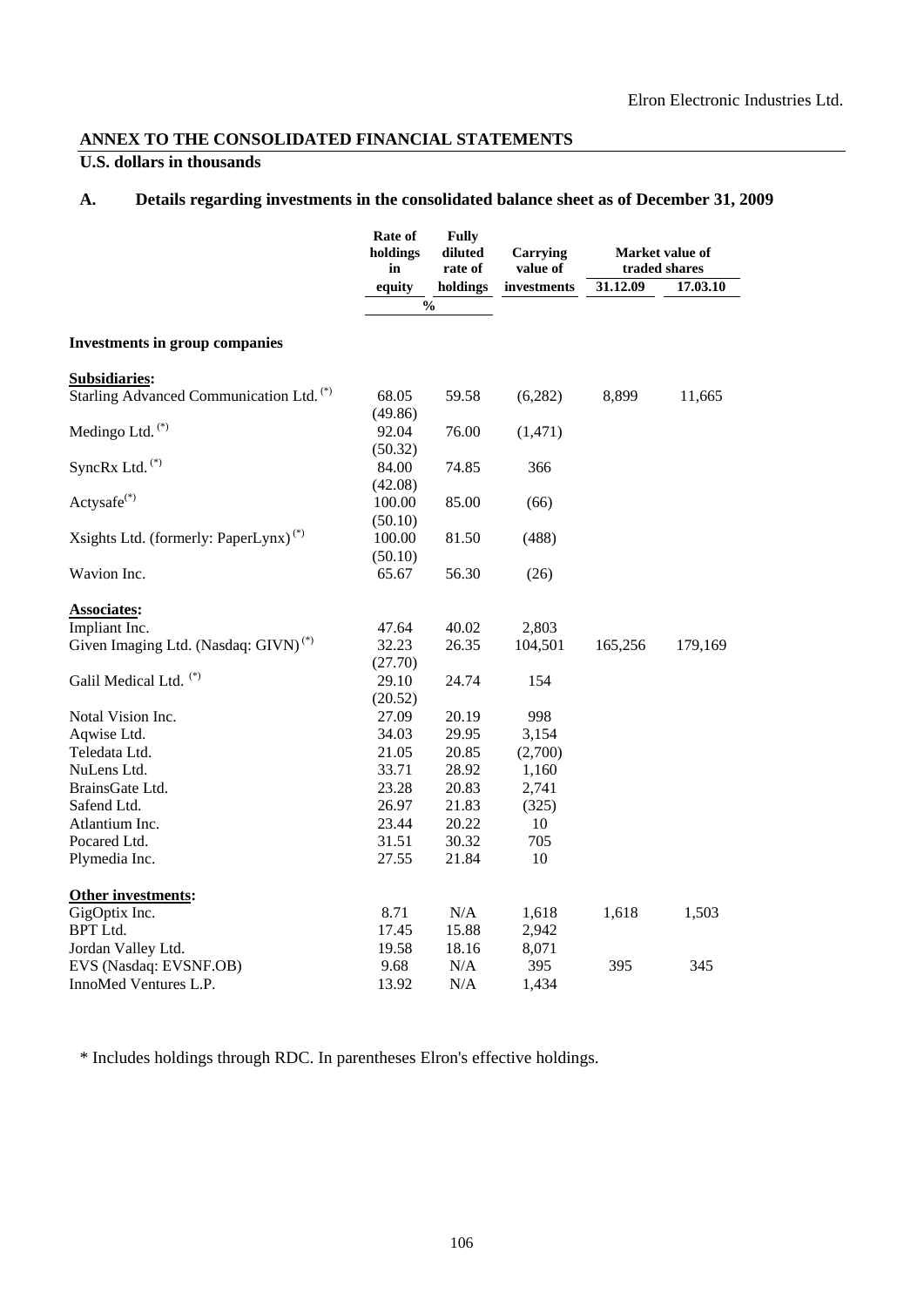## **ANNEX TO THE CONSOLIDATED FINANCIAL STATEMENTS**

# **U.S. dollars in thousands**

## **B. Subsidiaries consolidated by the Company**

|                                                      | Rate of holdings in<br>shares and voting rights<br>December 31 |               |  |
|------------------------------------------------------|----------------------------------------------------------------|---------------|--|
|                                                      |                                                                |               |  |
|                                                      | 2009                                                           | 2008          |  |
|                                                      |                                                                | $\frac{0}{0}$ |  |
| <b>Companies consolidated by the Company</b>         |                                                                |               |  |
| Starling Advanced Communications Ltd. <sup>(*)</sup> | 68.1                                                           | 68.1          |  |
|                                                      | (49.9)                                                         | (49.9)        |  |
| Medingo Ltd. $(*)$                                   | 92.0                                                           | 92.0          |  |
|                                                      | (50.3)                                                         | (50.4)        |  |
| Wavion Ltd.                                          | 65.7                                                           | 65.7          |  |
| RDC - Rafael Development Corporation Ltd.            | 50.1                                                           | 50.1          |  |
| Xsights Ltd. $(*)$                                   | 100                                                            | 100           |  |
|                                                      | (50.1)                                                         | (50.1)        |  |
| Sync-Rx Ltd. (*)                                     | 84.0                                                           | 77.9          |  |
|                                                      | (42.0)                                                         | (39.0)        |  |
| ActySafe Ltd. $(*)$                                  | 100                                                            | 100           |  |
|                                                      | (50.1)                                                         | (50.1)        |  |
| Sela Ltd. $(*)$ , $(**)$ ,                           |                                                                | 71.9          |  |
|                                                      |                                                                | (45.6)        |  |
| Impliant Inc. (*); (***)                             |                                                                | 46.4          |  |

(\*) Includes holdings through RDC. In parentheses Elron's effective holdings.<br>
(\*\*\*) Sela was sold during 2009.<br>
(\*\*\*) Impliant was de-consolidated on September 30, 2009.

Sela was sold during 2009.

Impliant was de-consolidated on September 30, 2009.